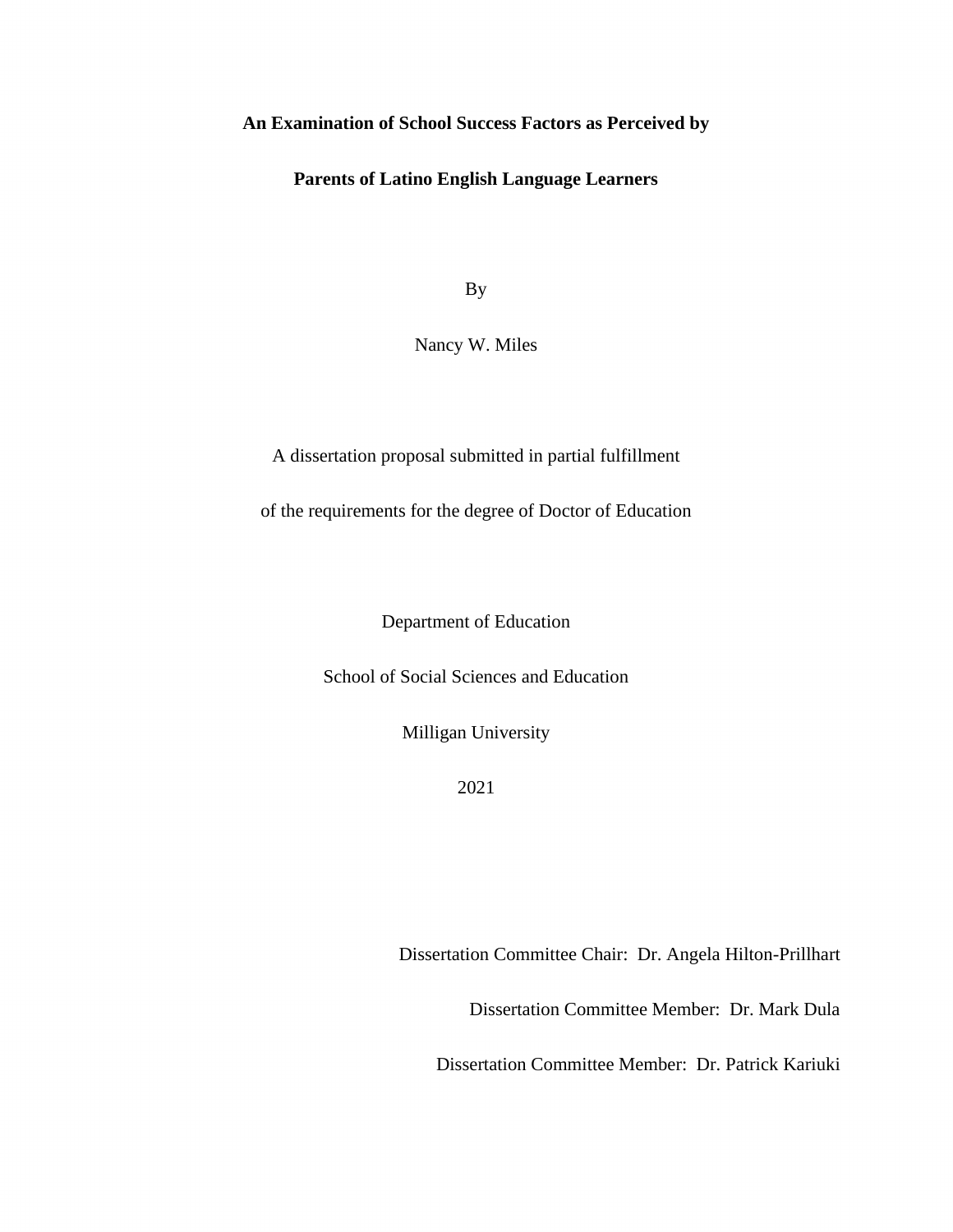© 2021

Nancy Winfree Miles

# ALL RIGHTS RESERVED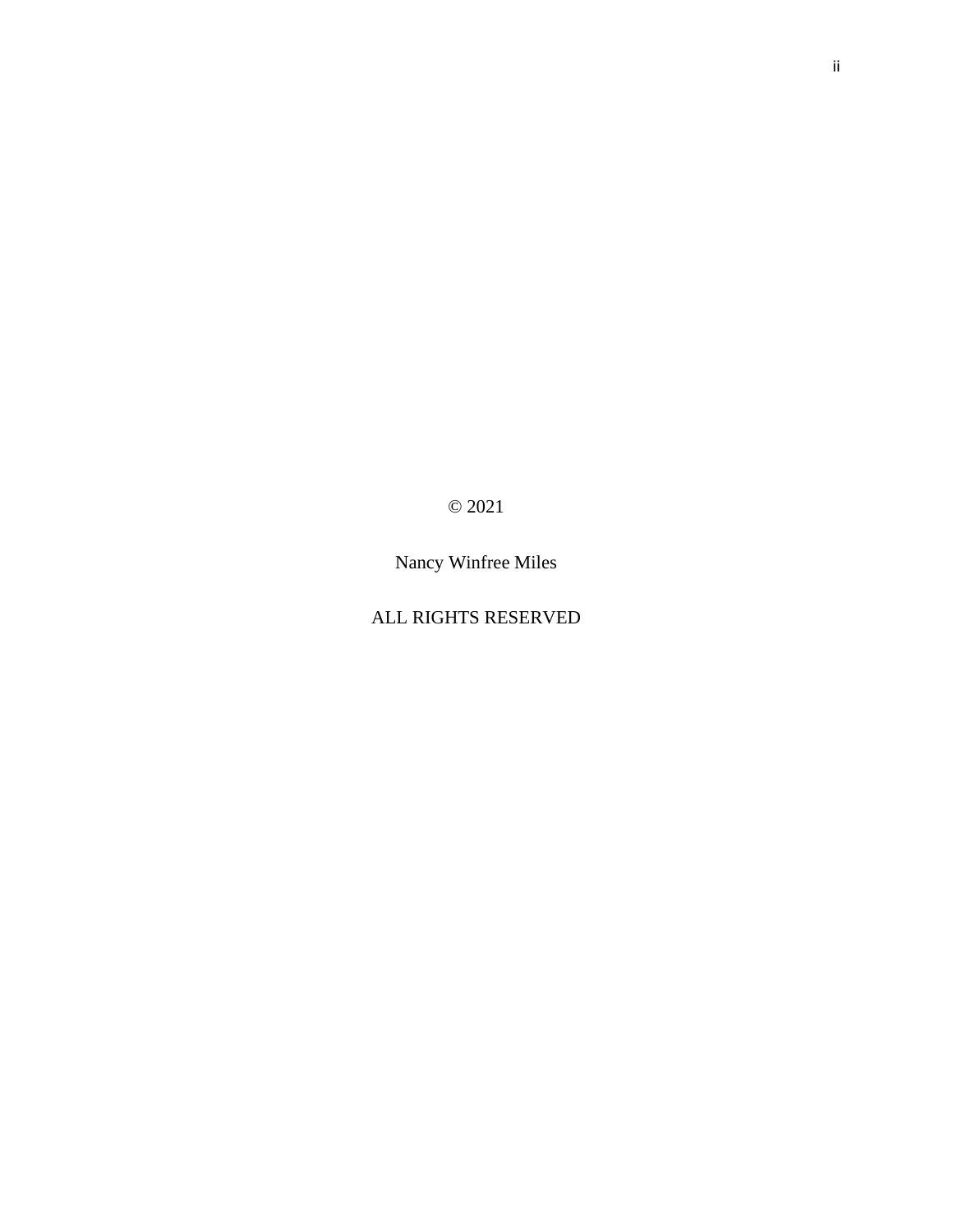Milligan University Dissertation Defense Approval Form

 $\epsilon$ andidate Name,  $N_A$ NCY  $w$ .  $m_t$ LES Date of Defense  $421.2021$ **UISSORIATION TITLE An Examination of School Suc** mention tills\_An\_Examination of School Success Factors as farcewed by Paren<br>English Language Learners Final Approval of Dissertation Defense A signature below indicates committee members agree with the following: 1) Agreement the dissertation meets with the committee's approval. 2) Agreement the oral defense of the dissertation was successful.<br>Graphe  $\frac{1}{121/2021}$ Dissertation Chair Signature Date <sup>1</sup>) Agreement the dissertation meets with the committee's approval<br>
2) Agreement the oral defense of the dissertation was successful.<br>  $\frac{L}{\sqrt{2}}$   $\frac{L}{\sqrt{2}}$   $\frac{L}{\sqrt{2}}$   $\frac{L}{\sqrt{2}}$   $\frac{L}{\sqrt{2}}$   $\frac{L}{\sqrt{2}}$   $\frac{L}{\$ Patriell n. Karcukal 7/21  $7/21/2!$ Dissertation Committee Member Signature Date Other Required Signatures<br>Catrich n. Kariukik  $n_{\rm i}$ Date Date<br>Other Required Signatures<br>where  $\frac{7}{2}$  /<br>ature Date Ed. D. Research Director Signature **Date** Ed. D. Research Director Signature Date Date Date  $\overline{G_{\text{max}}}$   $\overline{G_{\text{max}}}$   $\overline{G_{\text{max}}}$   $\overline{G_{\text{max}}}$   $\overline{G_{\text{max}}}$   $\overline{G_{\text{max}}}$   $\overline{G_{\text{max}}}$   $\overline{G_{\text{max}}}$   $\overline{G_{\text{max}}}$   $\overline{G_{\text{max}}}$   $\overline{G_{\text{max}}}$   $\overline{G_{\text{max}}}$   $\over$ Area Chair of Education Signature Date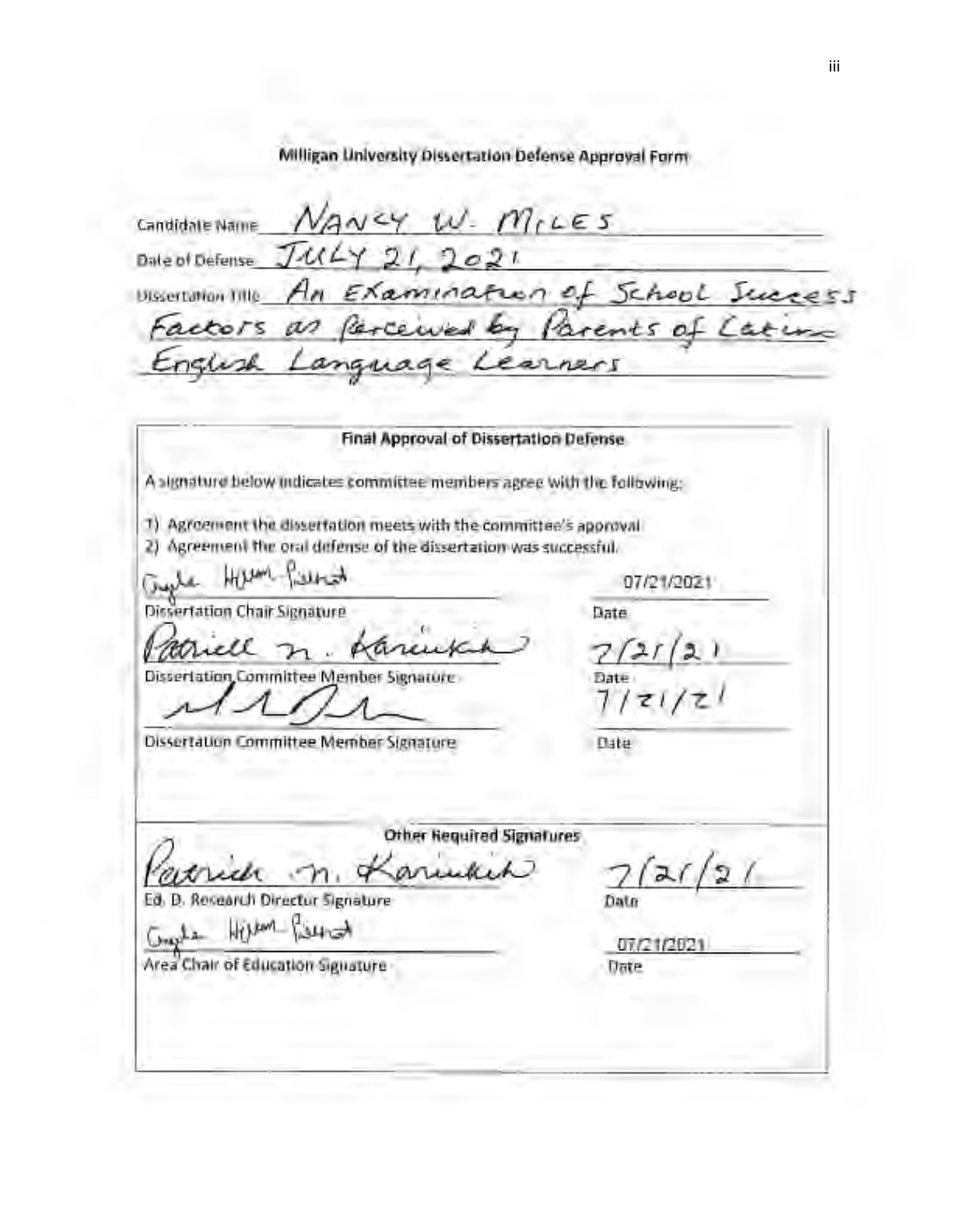#### ABSTRACT

This qualitative research study aimed to examine English language learner academic and social success in schools as perceived by Latino ELL parents of elementary students within a school district in East Tennessee. The study also sought to identify factors for successful integration into schools as perceived by these parents and the ESL elementary educators within the district. The research was guided by three research questions and the data were collected using focus groups and individual interviews to determine the perceptions of ELL parents and ESL teachers. The data collected revealed ELL parents perceive successful integration into schools as occurring when parent and school goals and are aligned, parents are actively participating in the educational process, and ELL students possess positive traits and behaviors to support their integration into schools. Factors contributing to ELL support as perceived by the participants included schools proactively focusing on the unique needs of ELLs, ELLs developing strong social connections with adults and peers, high quality teachers addressing the unique needs of ELLs, and ELLs taking ownership of their learning. The research revealed when students successfully assimilate into U.S. schools, families gain expertise and ELLs develop positive attitudes and improve work habits. Conversely, participants perceived unsuccessful assimilation into schools lead to ELLs becoming complacent about school and falling behind academically and socially. A major conclusion of the research was that ELL parents have high educational expectations and goals for their children and want them to succeed in school but lack resources and language to support their children. Parents want to understand their new culture and learn strategies to support integration into the school system. With proactive attention to the identification of the unique needs of ELLs and application of targeted strategies, schools,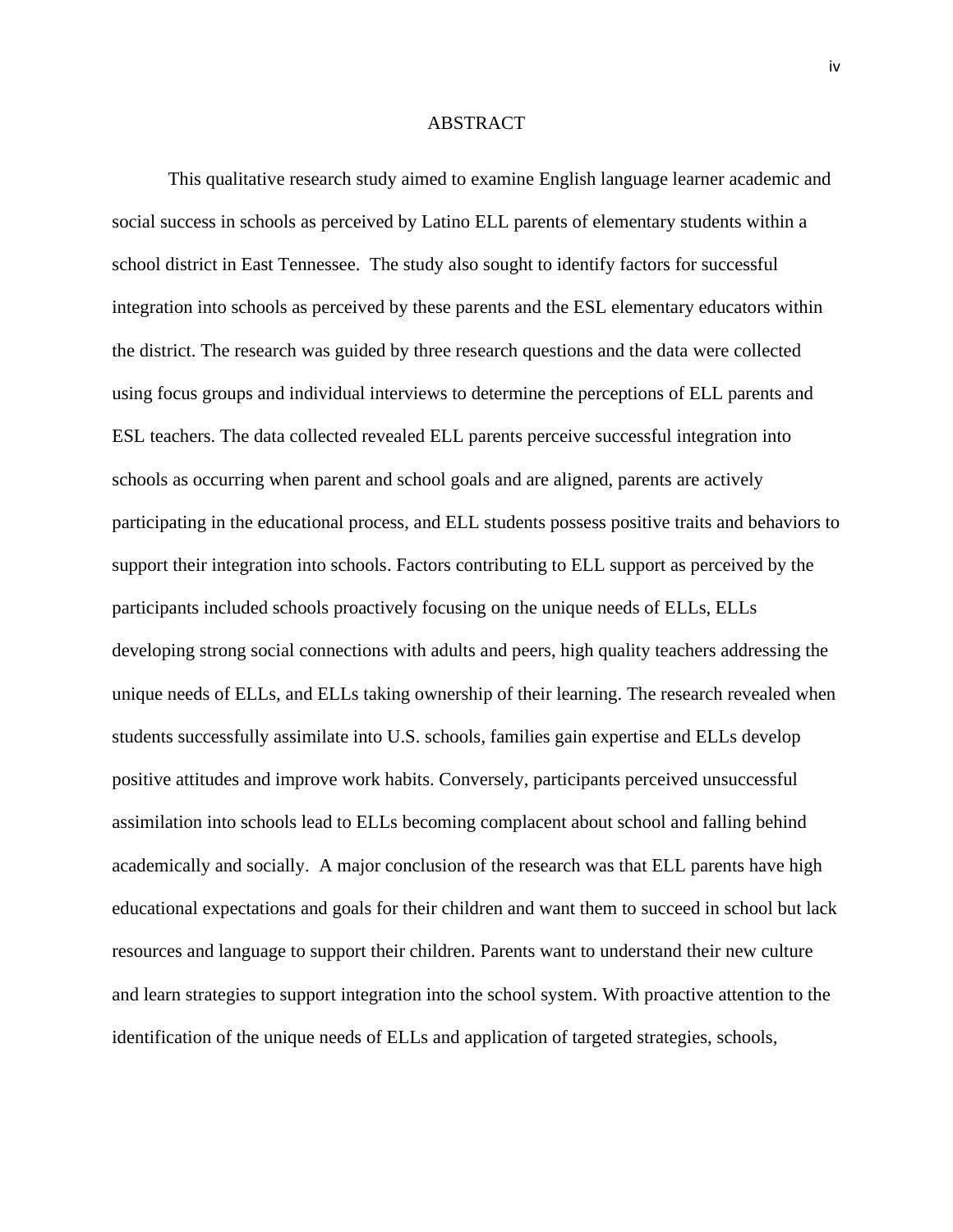educators, and parents can work together in reciprocity to create a positive learning environment for ELLs to assimilate and succeed academically and socially in schools.

Keywords: English as a second language (ESL), English language learner (ELL), English learner (EL), Latino parent expectations, Latino parents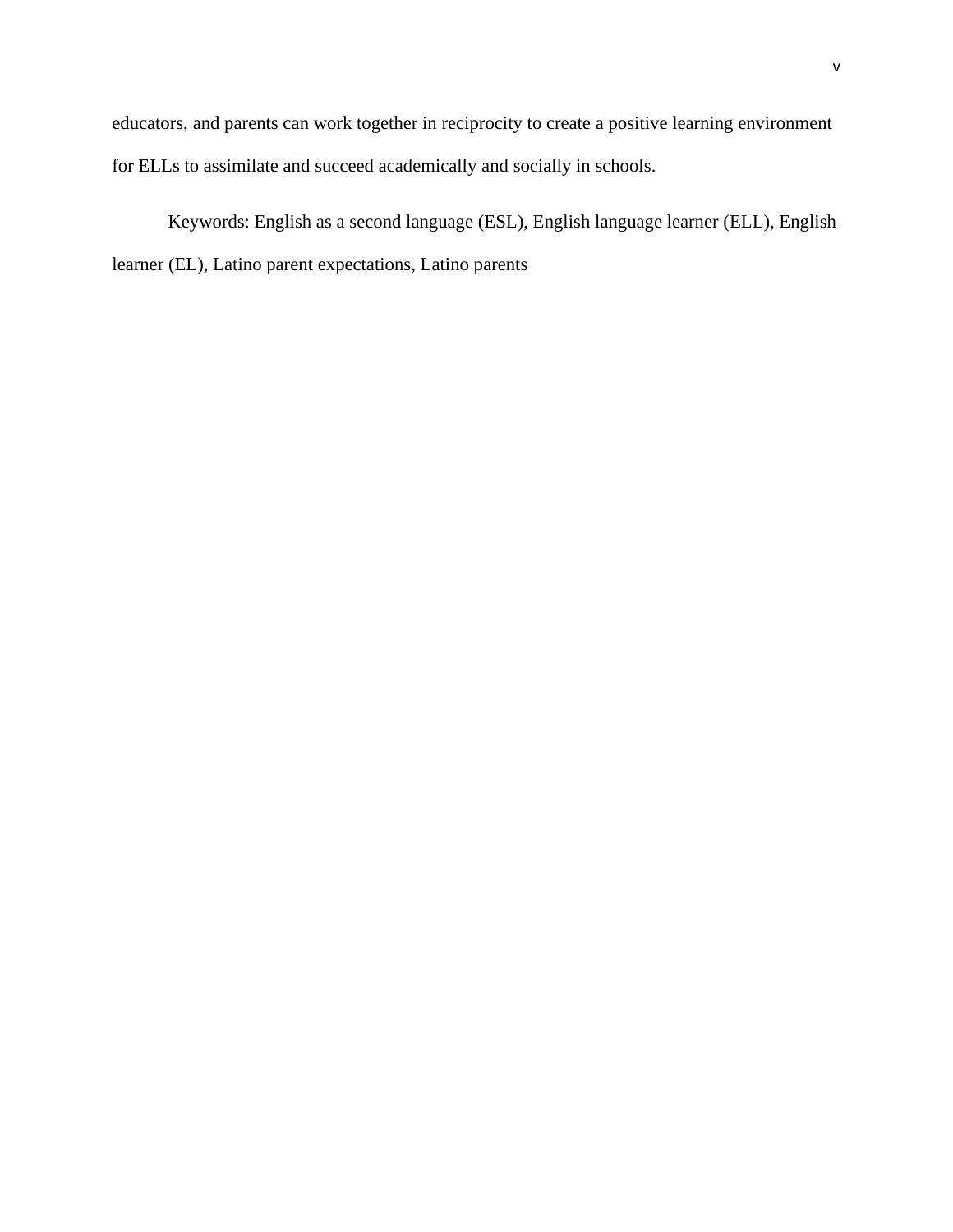#### DEDICATION

*And whatsoever ye shall ask in my name, that I will do, that the Father may be glorified in the son. ~John 14:13*

This research study is dedicated….

To my husband, Mike: From the beginning you have always encouraged me to follow my dreams and supported me in every new endeavor I wanted to pursue, both personally and professionally. I cannot know the many sacrifices you made as I went down this road. For the times you told me that this dream was possible, I am so very thankful! You have loved me unconditionally and encouraged me when I did not think I could handle the responsibilities I was juggling over the last couple of years. I am forever grateful to you for believing in me! You are a wonderful husband, father, and son-in-law!

To my children, Laura and James: Watching you complete your own post-graduate degrees and work so diligently in your professional careers inspired me to take this path. You two will always be the greatest things I have ever accomplished in life, and I am very proud of you both. You are going to do great things, I am sure. Thank you for your unconditional love and encouragement. I love you to the moon and back!

To my mother, Katherine: For as long as I can remember, you have been my biggest cheerleader! For all the nights I was "gone to school", upstairs on "Zoom", or typing away on *another* paper…. thank you for understanding. You have been an inspirational example of being a servant to others and that legacy of putting others first will live in me always. Thank you for loving me and making me believe that I can do anything!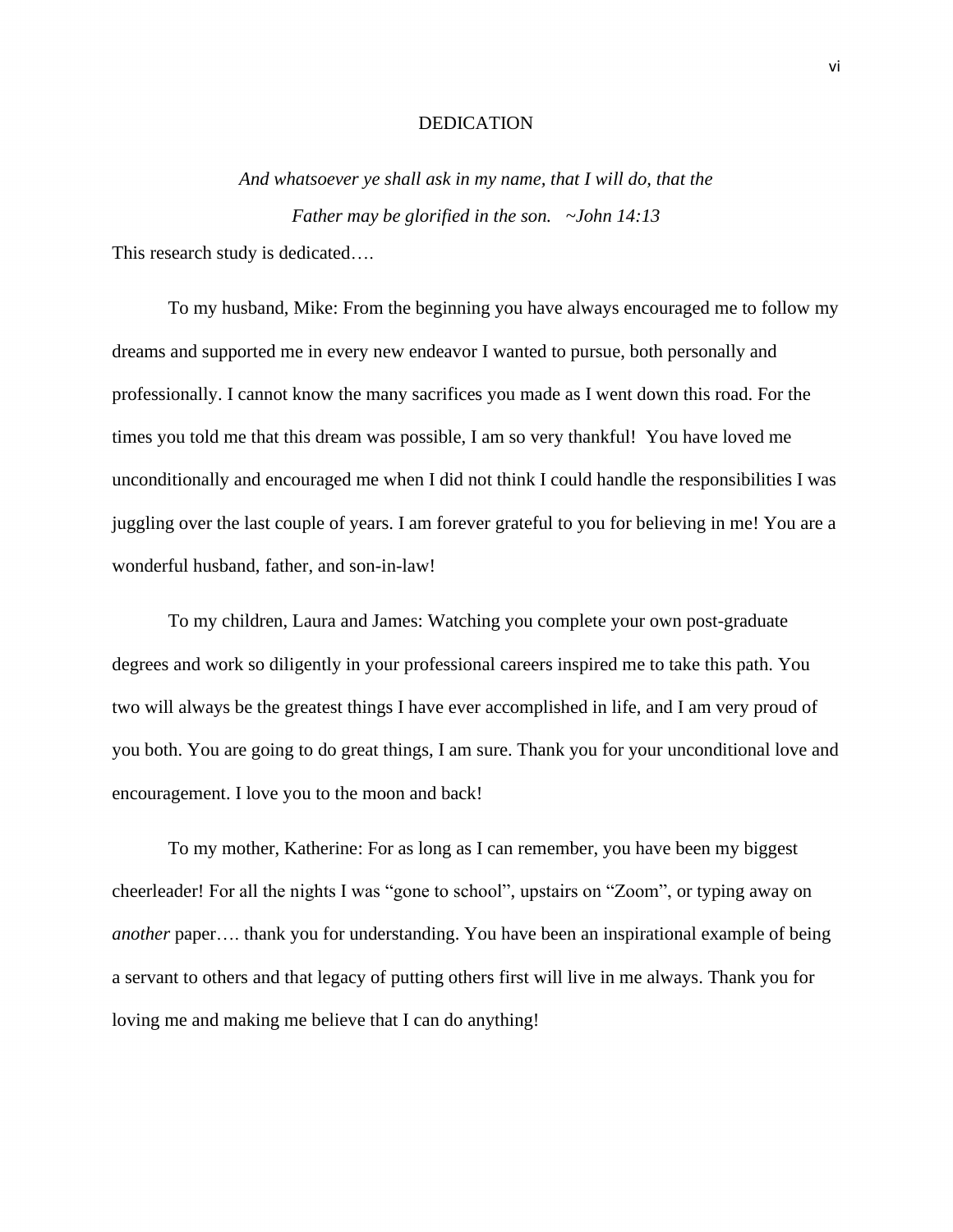In memory of my father, Shelby: Daddy, you were the ultimate "lifelong learner" and always showed me that if I could see it, I could be it. Your advice of "You have to take that first step to head in the direction you want to go" has guided me since you left this Earth. I keep your Texas Rangers compass beside me every day and keeps me forever pointed in the right direction. I love and miss you! I only wish you could be here to see what your "only" has done.

To Selena, Wilfri, and Nelson: You three are the true inspiration for this work! To see what you have overcome and accomplished over the last thirteen years is so moving and drives me to be a better educator to ALL children. I can only say that mentoring you and your family has been one of the best experiences in my life and influenced me to be a champion of children of your culture. I love each of you dearly and am so proud of the young adults you are becoming. Never give up on your dreams! I just know you're "Gonna' make it happen!" I will ALWAYS your biggest supporter!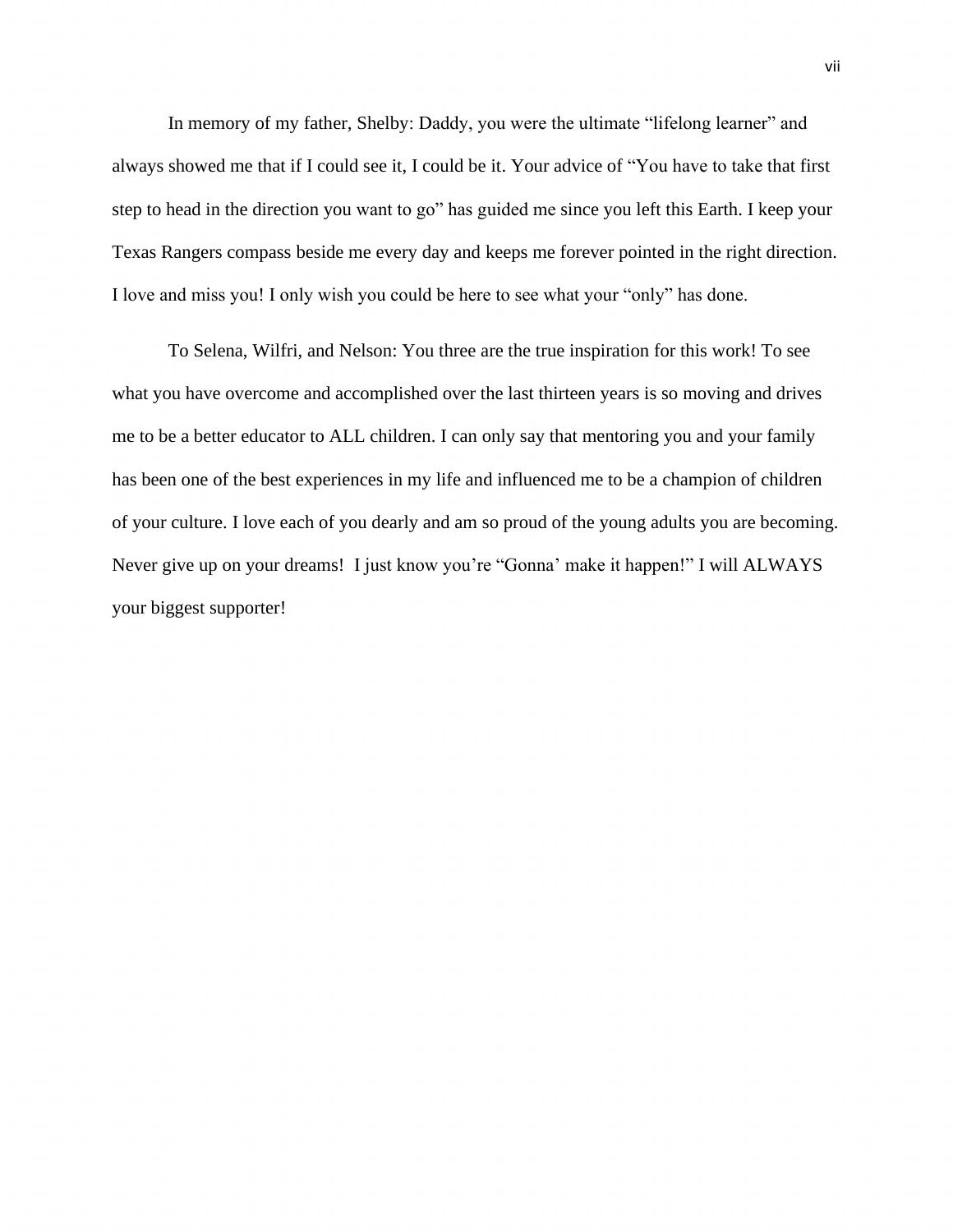#### ACKNOWLEDGEMENTS

# *I can do all things through Christ, who strengthens me. ~Philippians 3:16*

First and foremost, I give glory to God who has bestowed upon me more blessings than I deserve. God granted me the ability to juggle many roles while completing this degree and put people in my life to carry me through the journey. There are many individuals who have unfailingly supported me throughout Milligan's program and in completion of this research.

Thank you to my dissertation chair, Dr. Angela Hilton-Prillhart. You always had a listening ear, offered words of encouragement and much wisdom. You absolutely talked me through the tough times! Your tireless efforts will always be remembered. Many, many thanks!

I am especially grateful for my other two committee members, Dr. Mark Dula and Dr. Patrick Kariuki. Thank you for your words of insight and wisdom throughout this dissertation process, as well as throughout the Milligan doctoral program. You made me appreciate the words "quantitative" and "qualitative" in new ways! I appreciate how you challenged me and spurred me on when the load seemed overwhelming as it sustained my perseverance toward what I truly wanted to research. I will always be grateful for you both!

Thank you to the Johnson City School System. I am blessed to be a part of a district that puts students first. A special thank you to the elementary ESL educators and Mr. Fernando DeSoto-Pereia who provided much insight and support for this study. Without your interest and contributions, this research would not have been possible. I knew early in the program I wanted to study the ELL population and your expertise has been invaluable. Your love for second language learners is evident from your actions. Thank you to Dr. Robbie Anderson for supporting this study and providing the path to complete the work. I appreciate you and hope that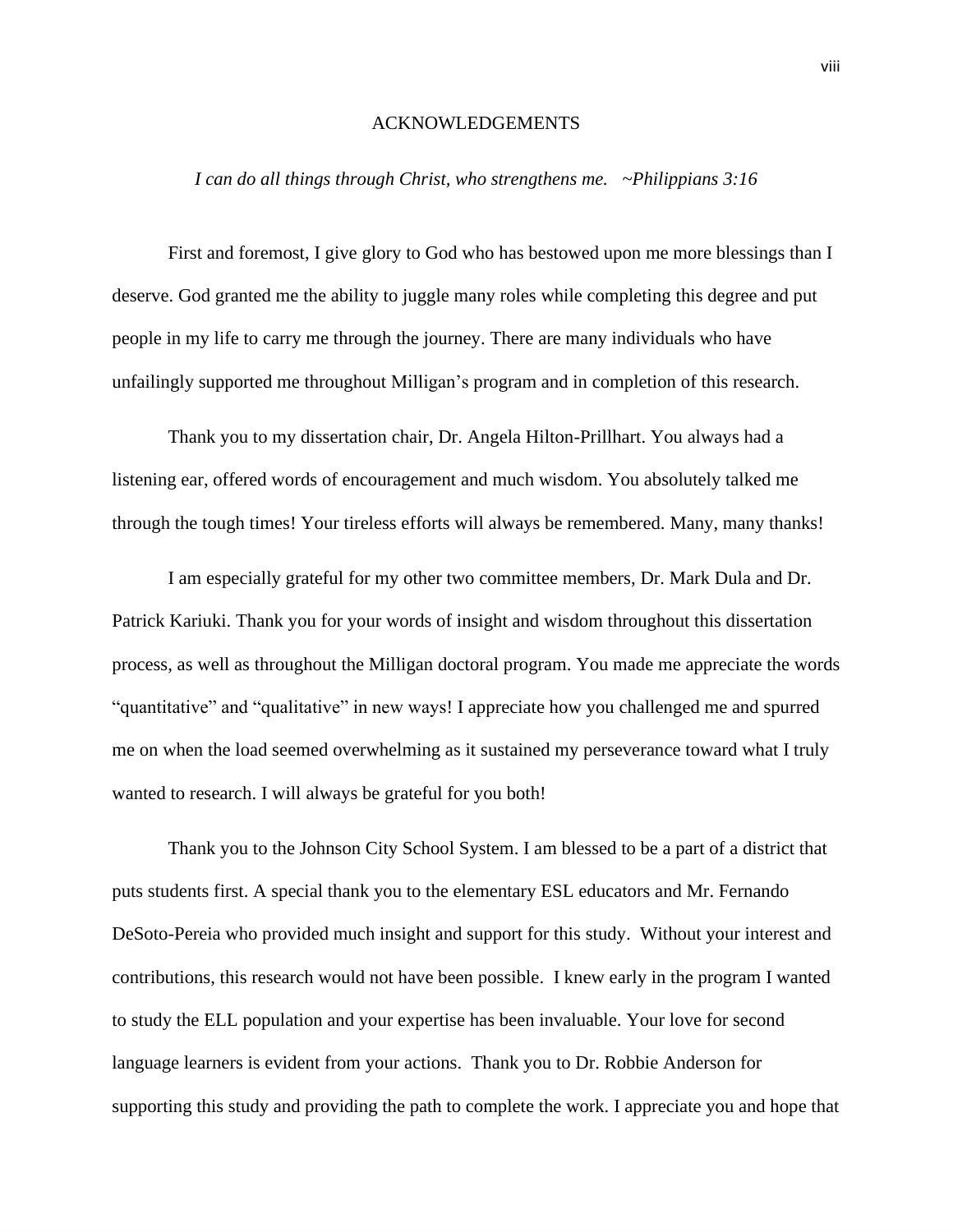the results will be of value to the district. Thank you to my mentors Dr. Roger Walk and Mr. Richard Hutson, both of Johnson City Schools, and Mrs. Shanna Hensley, principal of DB Excel for showing me what leadership looks like in action. I learned a great deal from all of you. Thank you to my principal, Mrs. Kaytee Jones, who provides me with leadership opportunities and has encouraged me throughout this journey. I appreciate your support so much!

I have been blessed for the support given by Dr. David Timbs. You encouraged me to apply to the Milligan program in the first place and saw the leader in me that I could not see for myself! Your vision and inspiration gave me the opportunity to develop as a leader in ways I never dreamed of. You helped me "lean into" the work, opened my eyes to new ideas, and better equipped me for what is ahead. Thank you for showing me how to be a true servant to others!

Thank you to Dr. Corey Gardenhour for exemplifying a leader who is caring, diligent, and prayerful. Your teaching helped me discover my strengths and uncover my leadership style. I remembered and followed your advice of: "Make time to write on your dissertation every day".

Thank you to Dr. Anne Littleford and Dr. JoDee Dotson for encouraging me every step of the way. We have been friends and colleagues for many years, and I have learned so much from both of you. The days you checked in with me to ask, "How's it going?" was so motivating and I appreciate the advice and encouragement you gave me more than you will ever know. Good luck at Mountain View, Dr. Dotson!

Lastly, thank you to my pals in CoHort 3! Your late-night texts, post-class chats, and laughter made the time fly by. Our special bond carried us through to the end and I was honored to learn alongside you. You challenged me, encouraged me, inspired me, and amazed me. I am proud of all you have accomplished. You will always reside within my "circle of safety".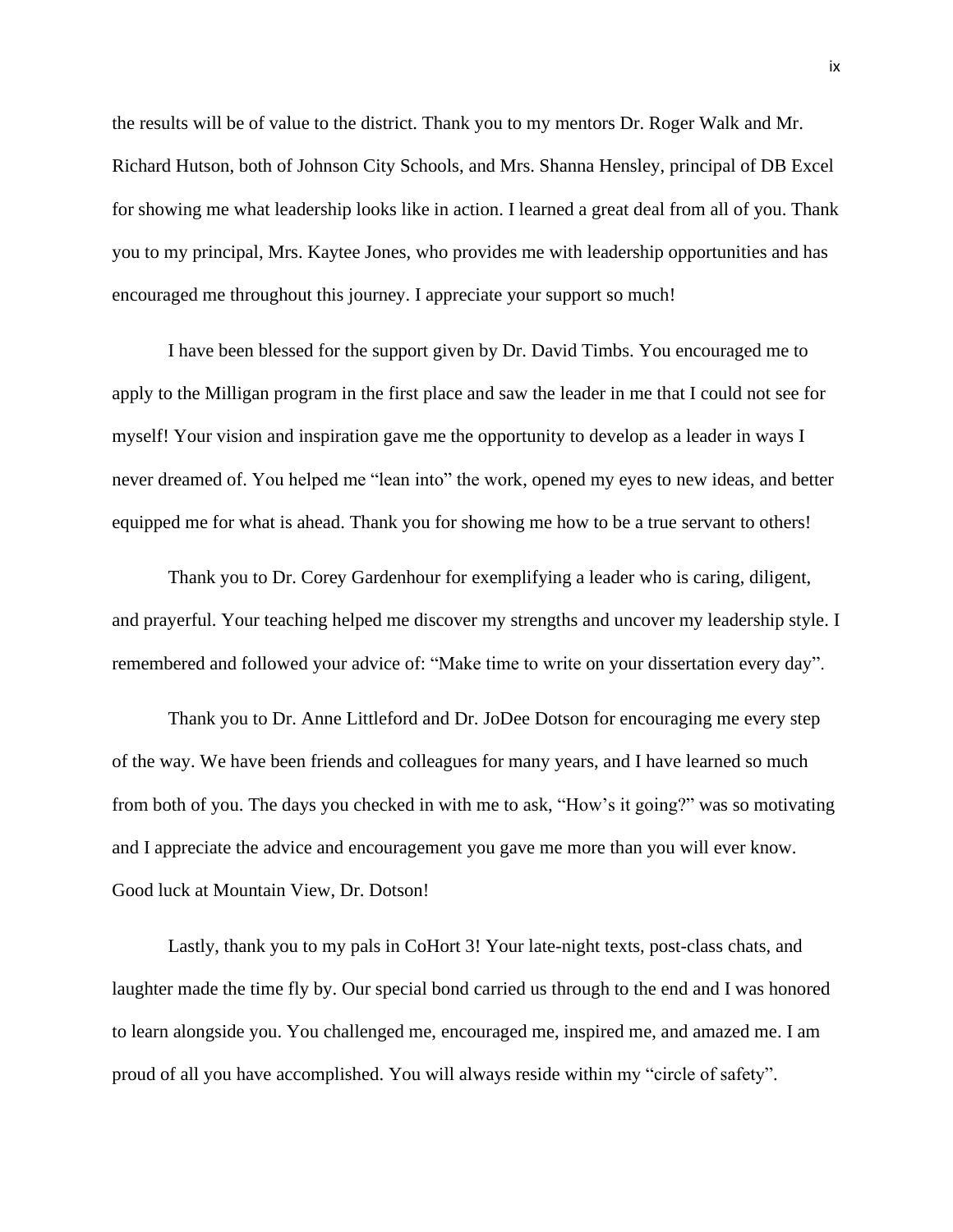# Table of Contents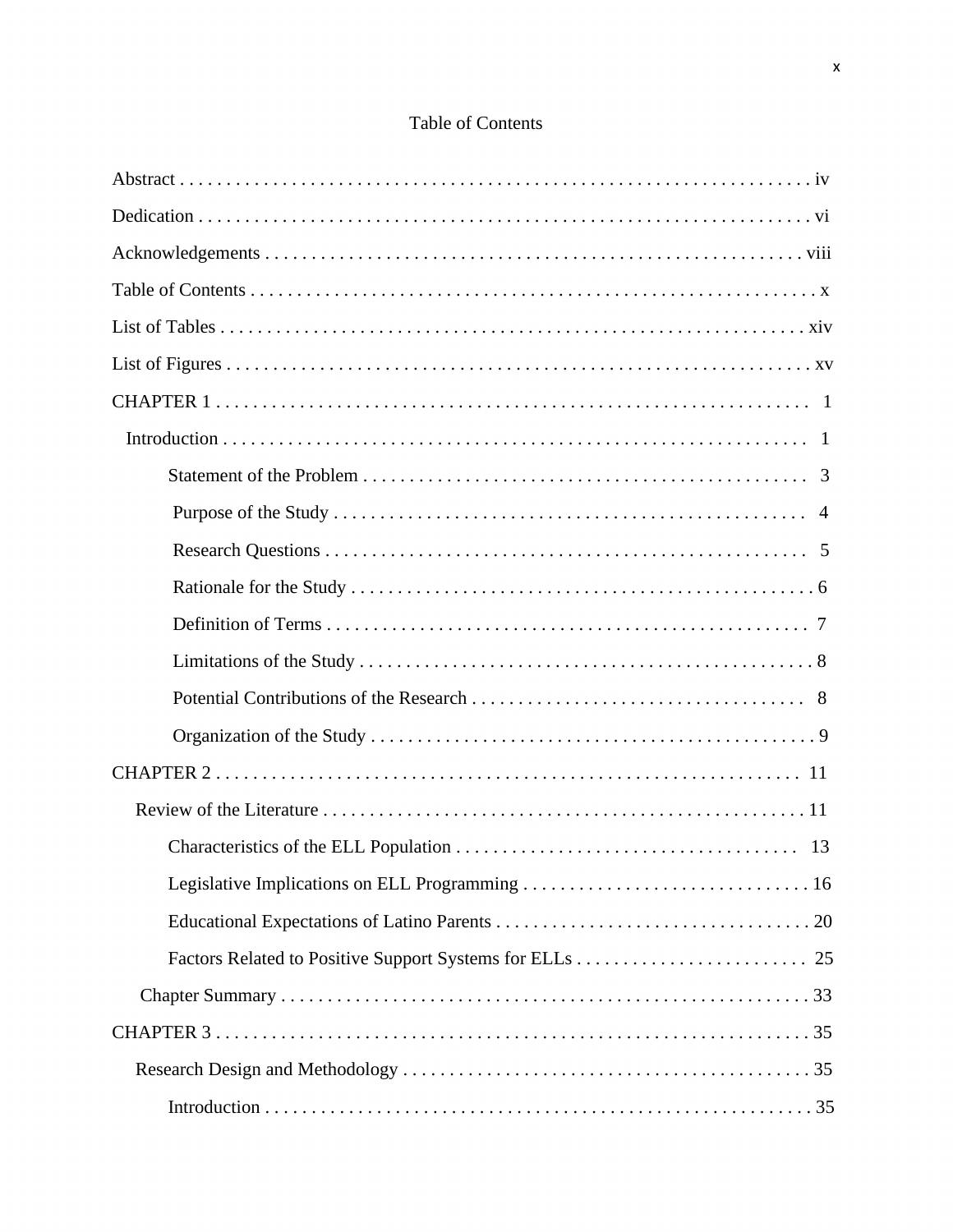| Schools deliver services aligned with ELL parent values and goals. $\dots$ 60<br>2. |
|-------------------------------------------------------------------------------------|
|                                                                                     |
| 4. Academic progress and social development are below parent                        |
|                                                                                     |
|                                                                                     |
|                                                                                     |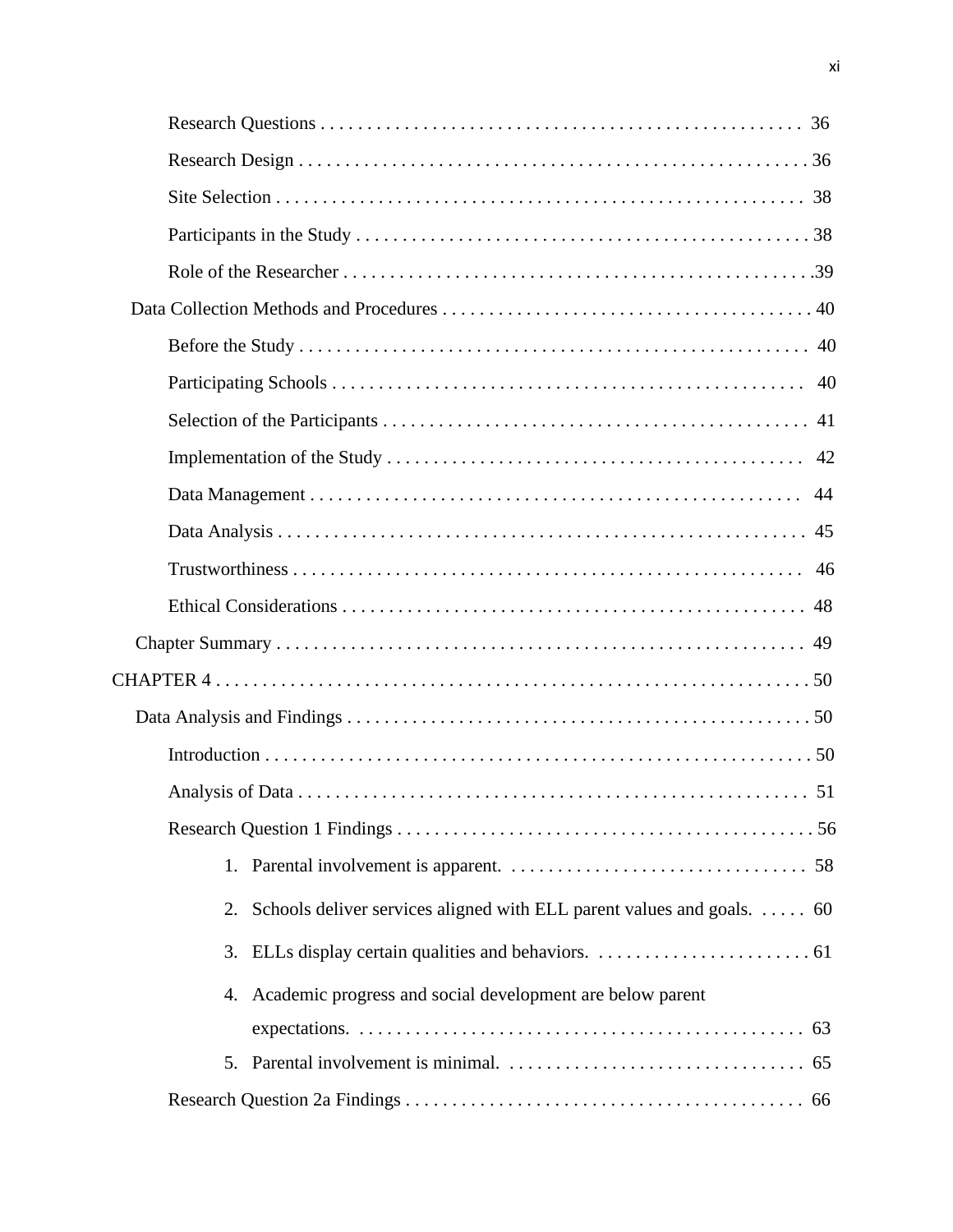| 1. |                                                                       |
|----|-----------------------------------------------------------------------|
| 2. |                                                                       |
| 3. |                                                                       |
| 4. | High quality teachers facilitate learning and socialization. 74       |
| 5. |                                                                       |
|    |                                                                       |
|    | 1. Revised school and educational practices will address              |
|    |                                                                       |
|    | 2. Educational resources for use at home may increase                 |
|    |                                                                       |
|    | 3. Professional development for working with ELs can enhance          |
|    |                                                                       |
|    |                                                                       |
| 1. |                                                                       |
|    | 2. ELLs develop positive attitudes and improved work habits 89        |
| 3. |                                                                       |
|    |                                                                       |
|    |                                                                       |
|    |                                                                       |
|    | Summary of Findings, Discussions, Recommendations, and Conclusions 95 |
|    |                                                                       |
|    |                                                                       |
| 1. | Successful and Unsuccessful Integration into Schools 98               |
| 2. |                                                                       |
| 3. | Factors Absent that May Provide Support to ELLs in Schools 103        |
| 4. | Impact of ELL Successful and Unsuccessful Integration into the School |
|    |                                                                       |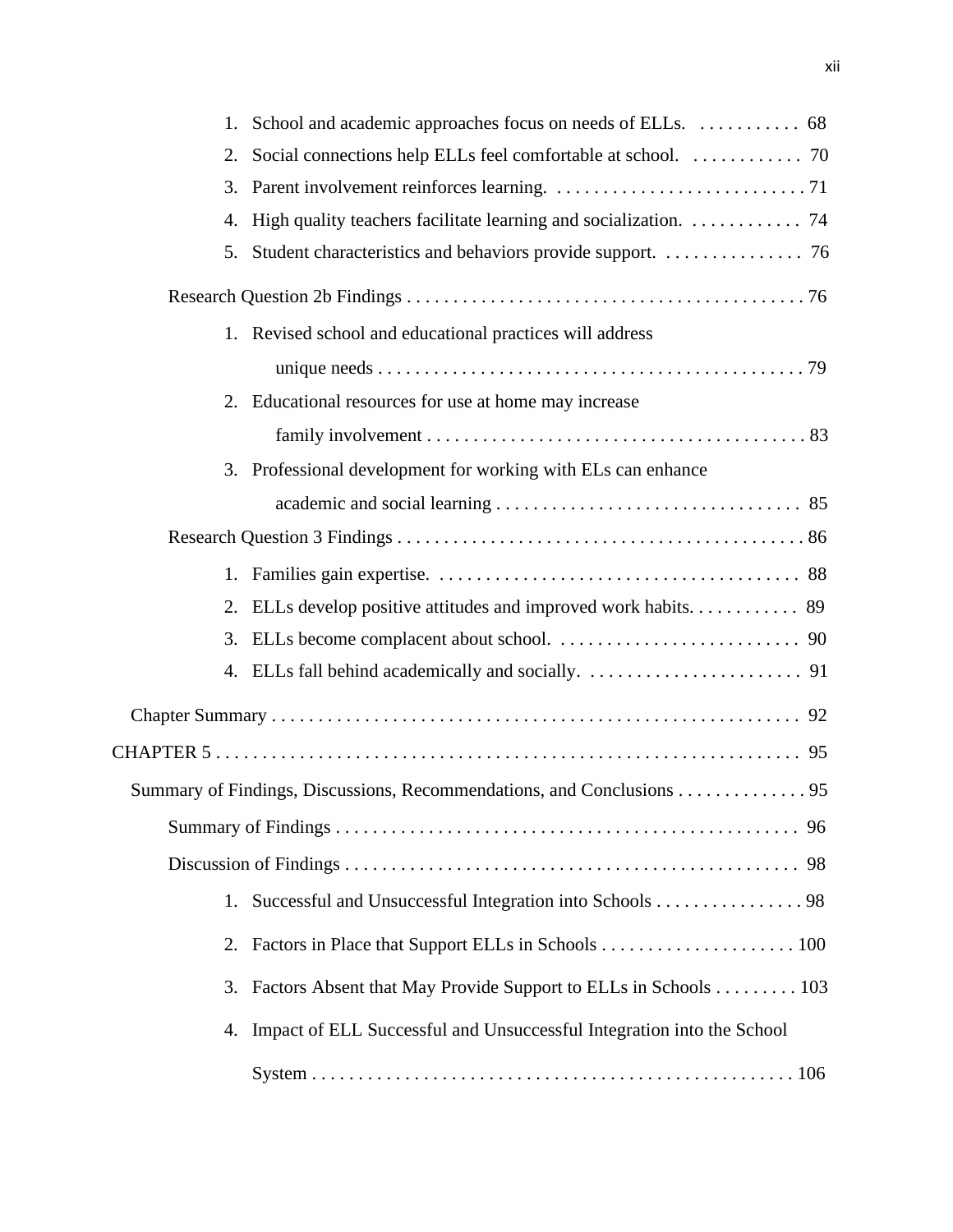| APPENDIX B: Parent Invitation to Participate in Research (English & Spanish)  126 |
|-----------------------------------------------------------------------------------|
| APPENDIX C: ESL Educator Participant Interview Guide  129                         |
| APPENDIX D: Parent Participant Interview Guide (English & Spanish)  131           |
| APPENDIX E: ESL Educator Invitation to Participate in Research 134                |
|                                                                                   |
|                                                                                   |
| APPENDIX H: Translator/Interpreter Confidentiality Agreement 146                  |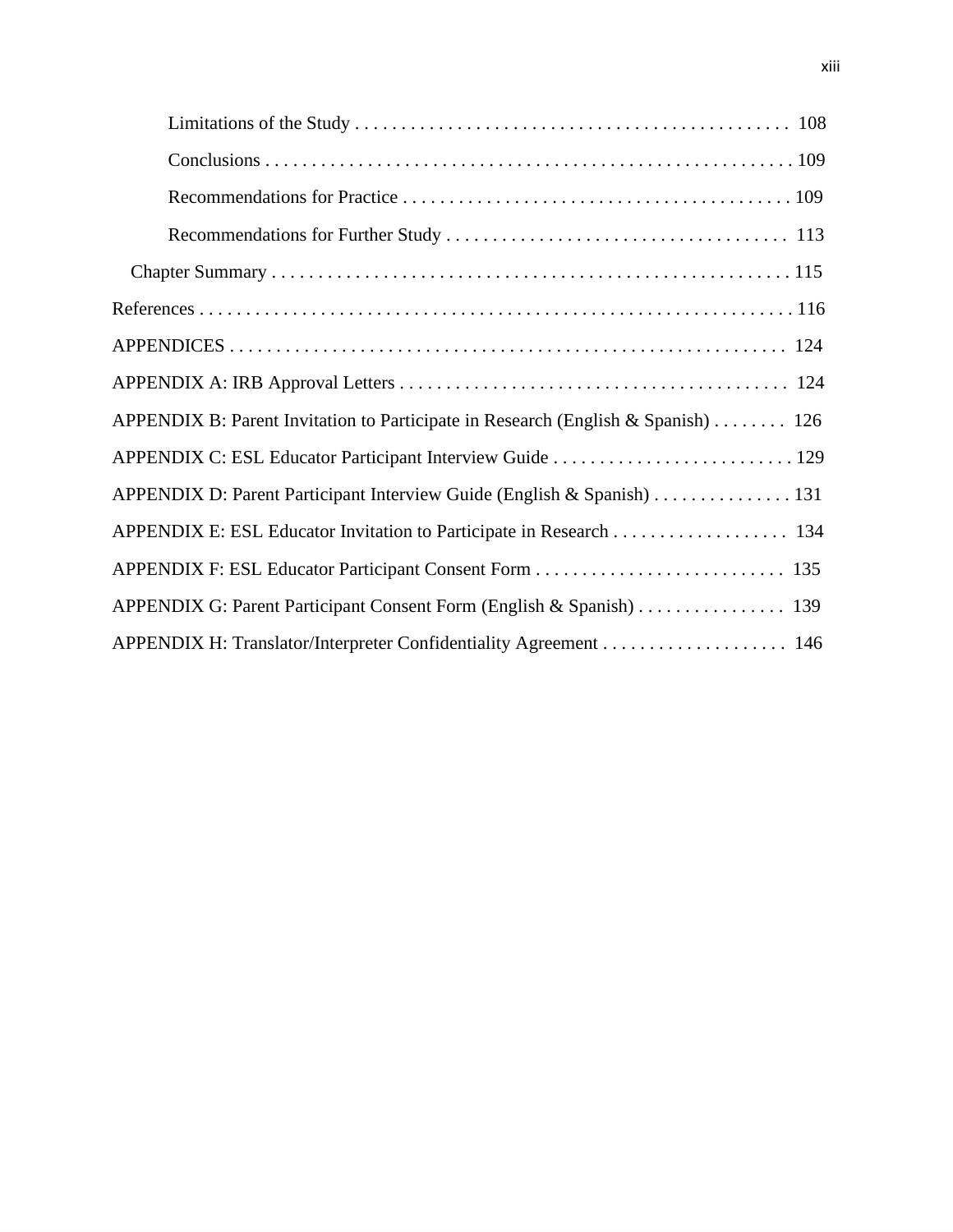# List of Tables

| Table |                                                                         | Page |
|-------|-------------------------------------------------------------------------|------|
|       |                                                                         |      |
|       |                                                                         |      |
|       | 3. Range of Students Served by ESL Educators within each school 53      |      |
|       | 4. Number of ESL educators delivering ESL programming by grade level 53 |      |
|       |                                                                         |      |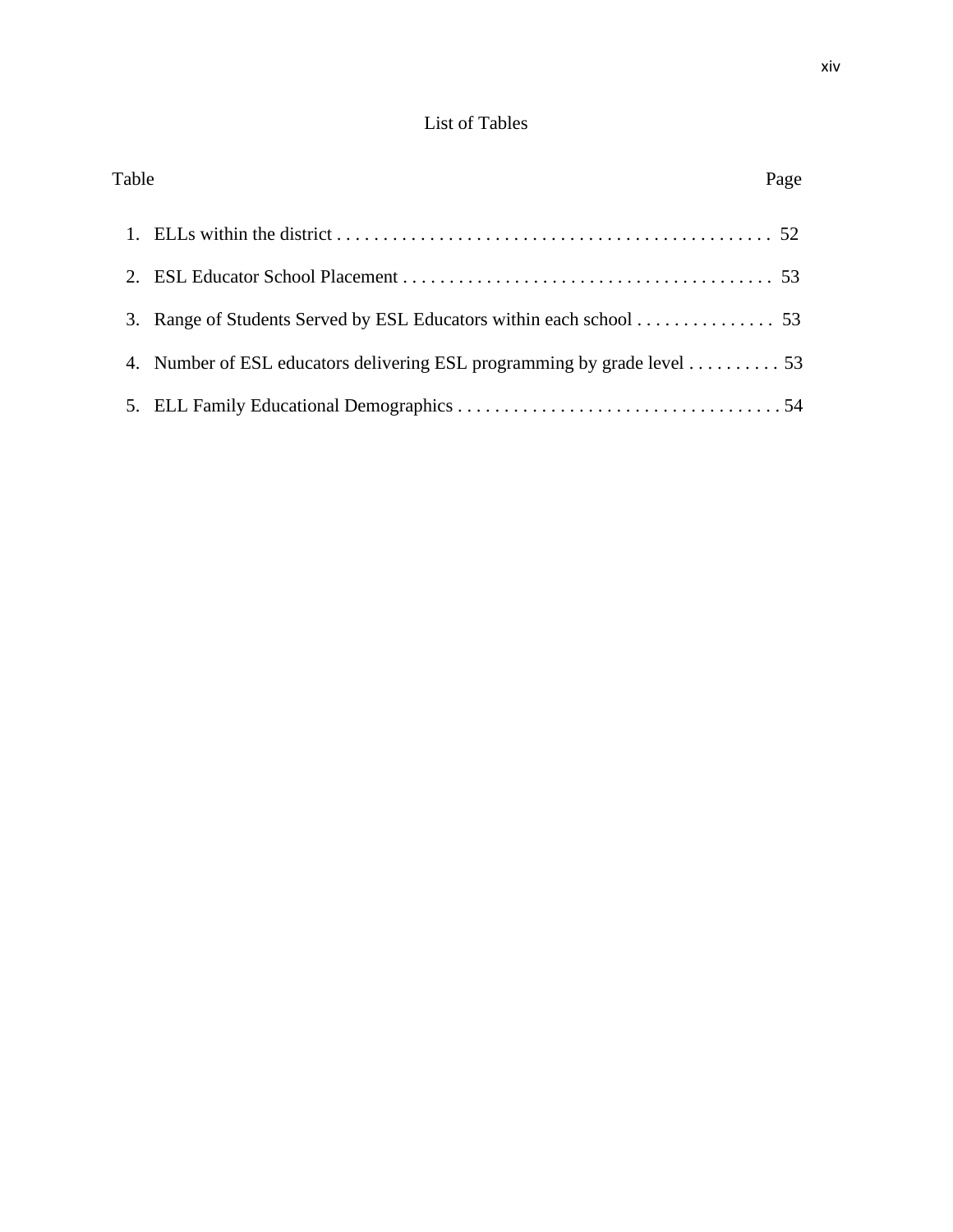# List of Figures

| Figure | Page                                                                    |
|--------|-------------------------------------------------------------------------|
|        | 1. Figure 1 – Research Question 1 Themes and Supporting Statements 57   |
|        | 2. Figure 2a – Research Question 2a Themes and Supporting Statements 67 |
|        | 3. Figure 2b – Research Question 2b Themes and Supporting Statements 78 |
|        | 4. Figure 3 – Research Question 3 Themes and Supporting Statements 87   |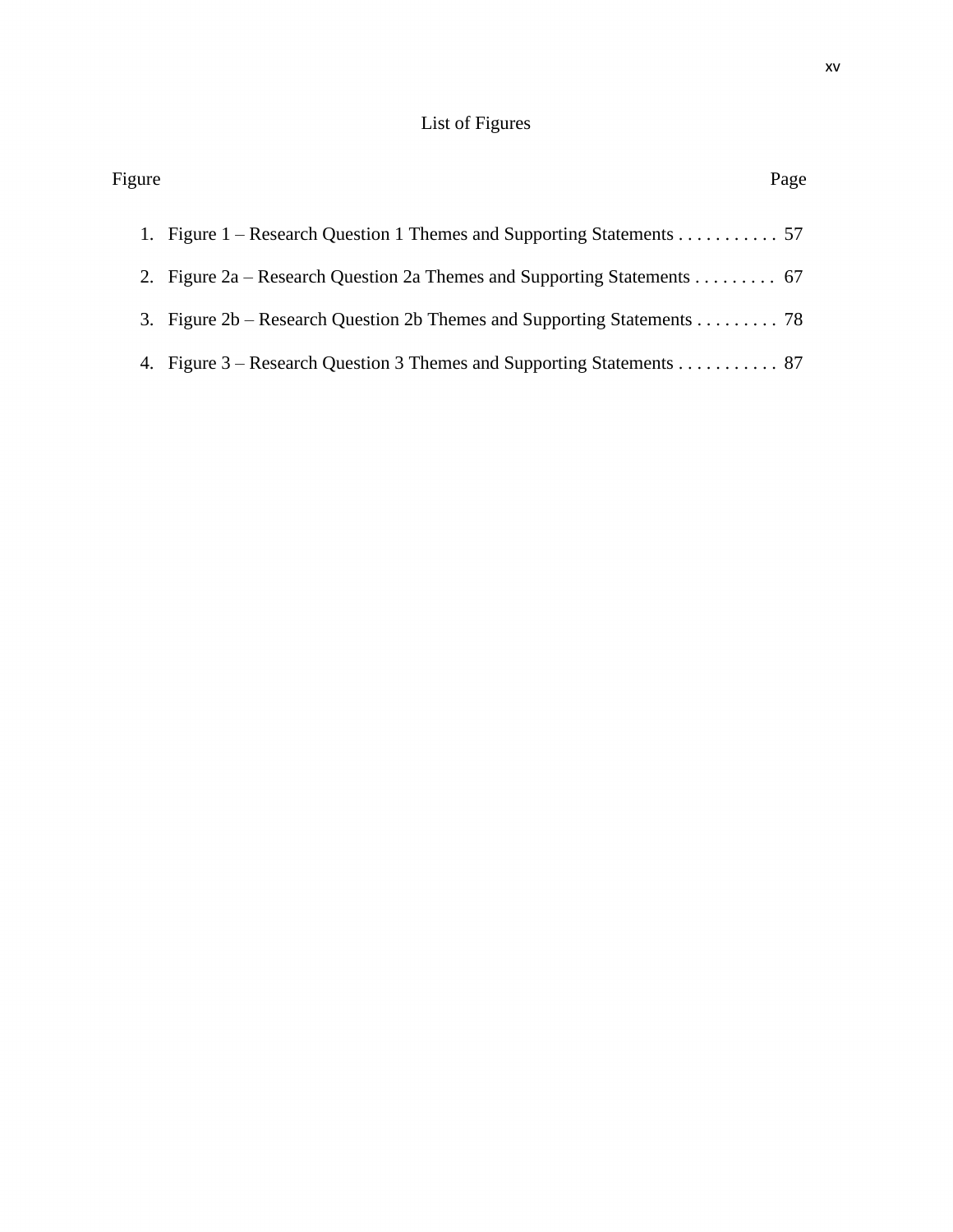#### **CHAPTER 1**

#### **Introduction**

Educating English Language Learners (ELLs) has always been a challenge for the public education system in the United States. With the re-authorization of the Every Student Succeeds Act (ESSA) in 2015, states are even more accountable for the education of ELLs (United States Department of Education, 2015a). This added accountability allows each state and their public school districts to review current programming and levels of support provided ELLs to reevaluate the specific learning needs of this population of students. From 2007 – 2017, ELLs became the most rapidly growing subgroup of students in public schools, having increased by approximately sixty percent during those ten-years (Quintero & Hansen, 2017; United States Department of Education, 2020).

The number of English Learners (ELs) has altered the demographic composition of public classrooms, composing ten percent (10%) of the student population in U. S. public schools (Quintero & Hansen, 2017). With this subpopulation has come increasing demand for programming and instructional strategies that will appropriately serve the needs of English learners. Research indicates that ELLs have several academic gaps where they fall behind their English-speaking peers. Quintero & Hansen (2017) found that the graduation rate of ELLs is fifty-nine percent (59%) when graduating in four years, and they are less likely to enroll in advanced courses in high school. In addition, the achievement gap between ELLs and non-ELLs is about forty percent (40%) when comparing fourth-grade reading scores and eighth-grade math achievement scores. Since the early 2000s, instruction for ELLs has moved from the historically sheltered classroom where learning English was prioritized over learning content to the placement of ELLs into mainstream classrooms, emphasizing a more integrated instruction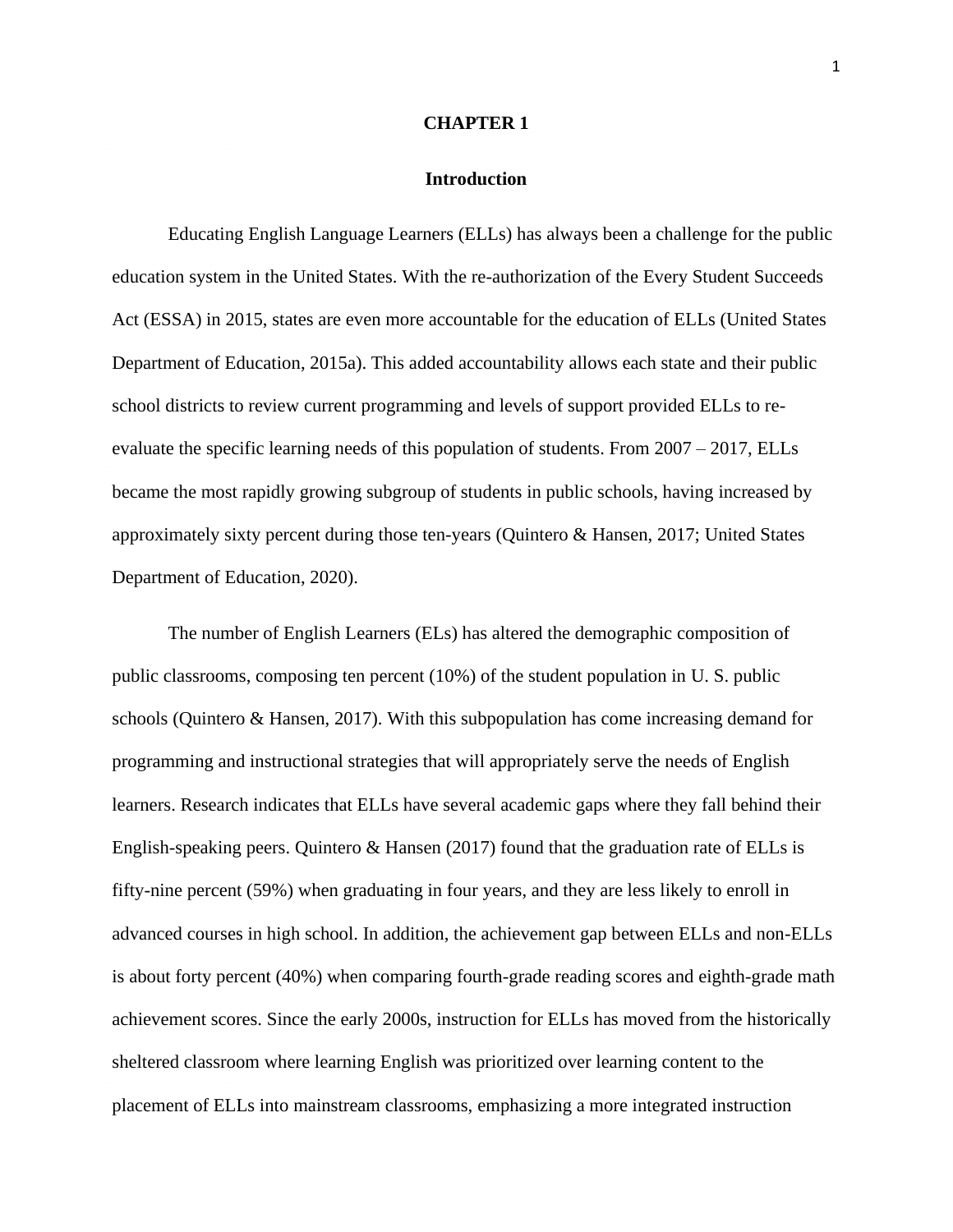approach to support the development of English skills students. Additionally, the demands of the Common Core Standards that require students to engage with complex texts and engage at deeper levels across content areas are especially challenging for English Language Learners (Santos, Darling-Hammond & Cheuk, 2012). Quintero and Hansen (2017) found that federal and state policies and district professional development and teacher preparation programs, have not prioritized the proper training for educators to address the needs of ELLs. Because of this lack of prioritization, these students have academic and social needs not being met in the classroom.

English Language Learners are defined as students who do not speak English as a first language at home (Quintero & Hansen, 2017). The term English Language Learner (ELL) and English Learner (EL) will be used interchangeably for this study. Schools historically have identified ELLs as those students who are learning the English language and exclude students who have already successfully gained command of English as their second language. The label of an ELL applies only to students who are still learning English and excludes students who still speak a second language at home but have successfully achieved mastery of ELL programming provided by the schools (Quintero & Hansen, 2017). When considering ELLs who are enrolled in English language acquisition instruction and the students who have successfully moved forward through the programming, the proportion of public school students from non-English speaking backgrounds is doubled (Quintero & Hansen, 2017). Geographically, families of ELs have dispersed throughout the United States so that more than half of these students live in areas outside of major cities (Quintero & Hansen, 2017).

Genesee et al. (2005) conducted a review of findings from scientific research on the educational outcomes of ELLs. A major conclusion of this review indicated that ELLs who participate in language acquisition and proficiency programs in schools were associated with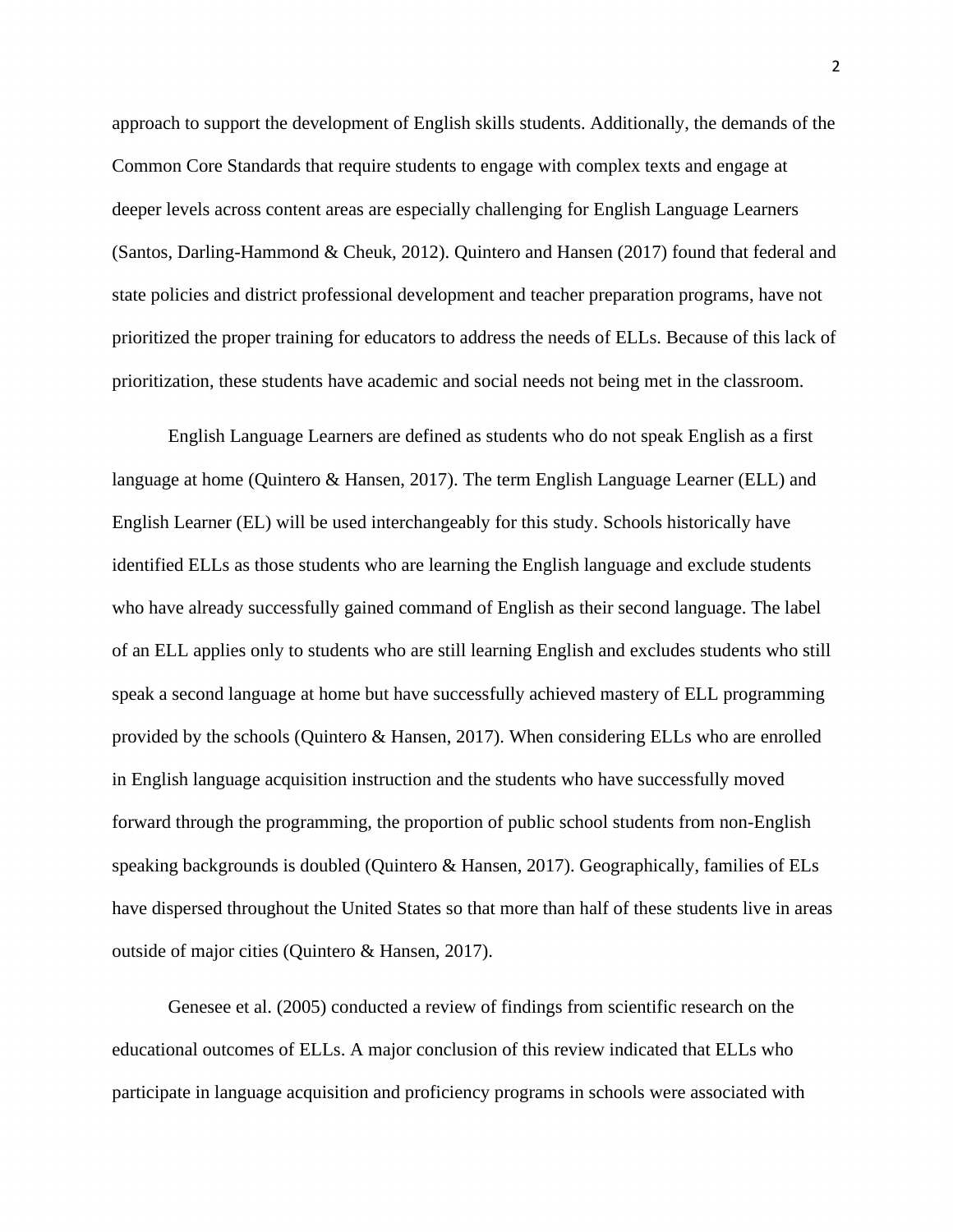improved academic outcomes since the programming ensured that English proficiency led to meeting academic content standards that all students are expected to meet. Research studies conducted by Decapua & Marshall (2010), Quintero & Marshall (2017), and Dolan (2009) all indicated that parents of ELLs value education and have a desire for their children to gain access to quality education.

## **Statement of the Problem**

Research published about Latino parent attitudes toward the goals and aspirations they have for their children indicate having high aspirations for child's success, and parents look to the public education system to provide opportunities for their children. However, research also indicates that some Latino families distrust the American education system based on their own experiences and fear of being perceived as underserving (Araque et al., 2017). This distrust results in the hesitancy of these parents to advocate for their children whenever they perceive certain services are ineffective or absent from the school programming.

Zarate (2007) identified Latino parents' perceptions of what constituted success regarding their children's education. Parents of ELLs defined success as being undergirded by their involvement with academic activities at school and being aware of what is going on in their interactions with teachers, friends, and others outside of school. Parents of ELLs indicated that they might not have the academic background to help their child with homework and feel uneasy about supporting their children academically from home. One parent is quoted in Zarate's (2007) study as saying, "When they give a project, I sometimes feel they're trying to find out what kind of parents we are….they are advanced….(The homework) is not for the education of the child, it is to test the parents." (Zarate, 2007, p. 9). Zarate (2007) also found parents consider clear communication, policies that encourage parent participation, and ways to address language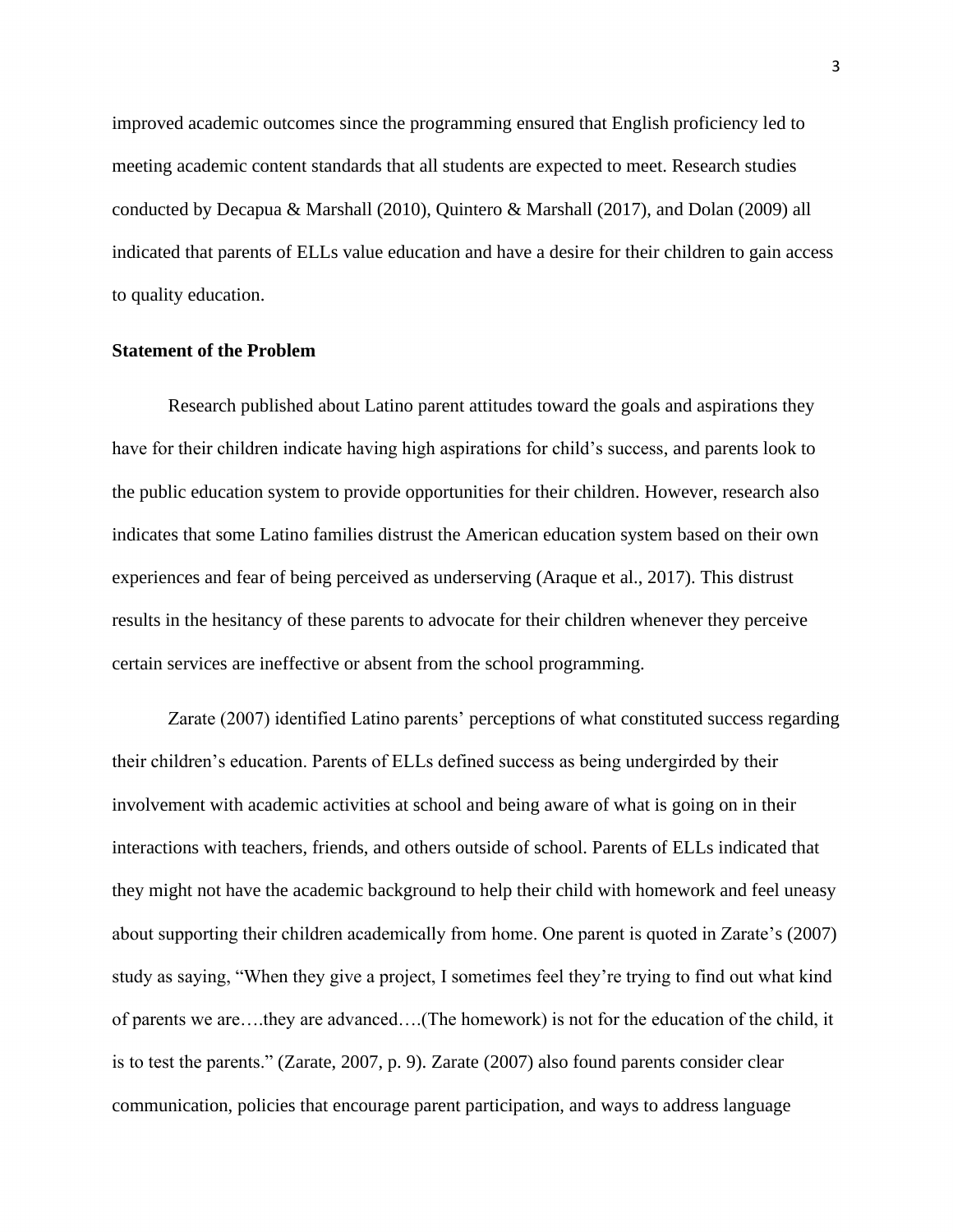barriers as factors that pave the way to success, not only for their children but also for themselves as a support system for their children outside of the school.

Research also indicates barriers to ELL achievement within the Latino community as perceived by parents and teachers (Good, Masewicz & Vogel, 2010). These included barriers associated with cultural understandings, communication, implementation and communication of ELL plans and instructional strategies, preparation of classroom teachers in teaching ELLs, and support for families as they assimilate into new educational environments with a different culture. This subgroup within the public education system continues to face barriers to academic success and struggles to participate effectively in U. S. schools with embedded cultural assumptions much different from this subpopulation of ELLs.

The key question of this study will focus on what ELL parents perceive as factors that determine the success of their children, both academically and socially, and whether those factors are in place in the educational system where their children attend. ELL parents will also be asked to identify any obstacles that prevent their children from experiencing academic success.

## **Purpose of the Study**

Research has indicated funding and implementation of programming have helped ELLs achieve academically and ensure student success in school. Making investments beginning with young EL children has provided the support necessary to provide an equitable educational career. Dolan (2009) found that programming involving early intervention, parental involvement, and language assistance offered positive support systems not only for the ELL students themselves but provided opportunities for supporting the families of these students. In addition, improved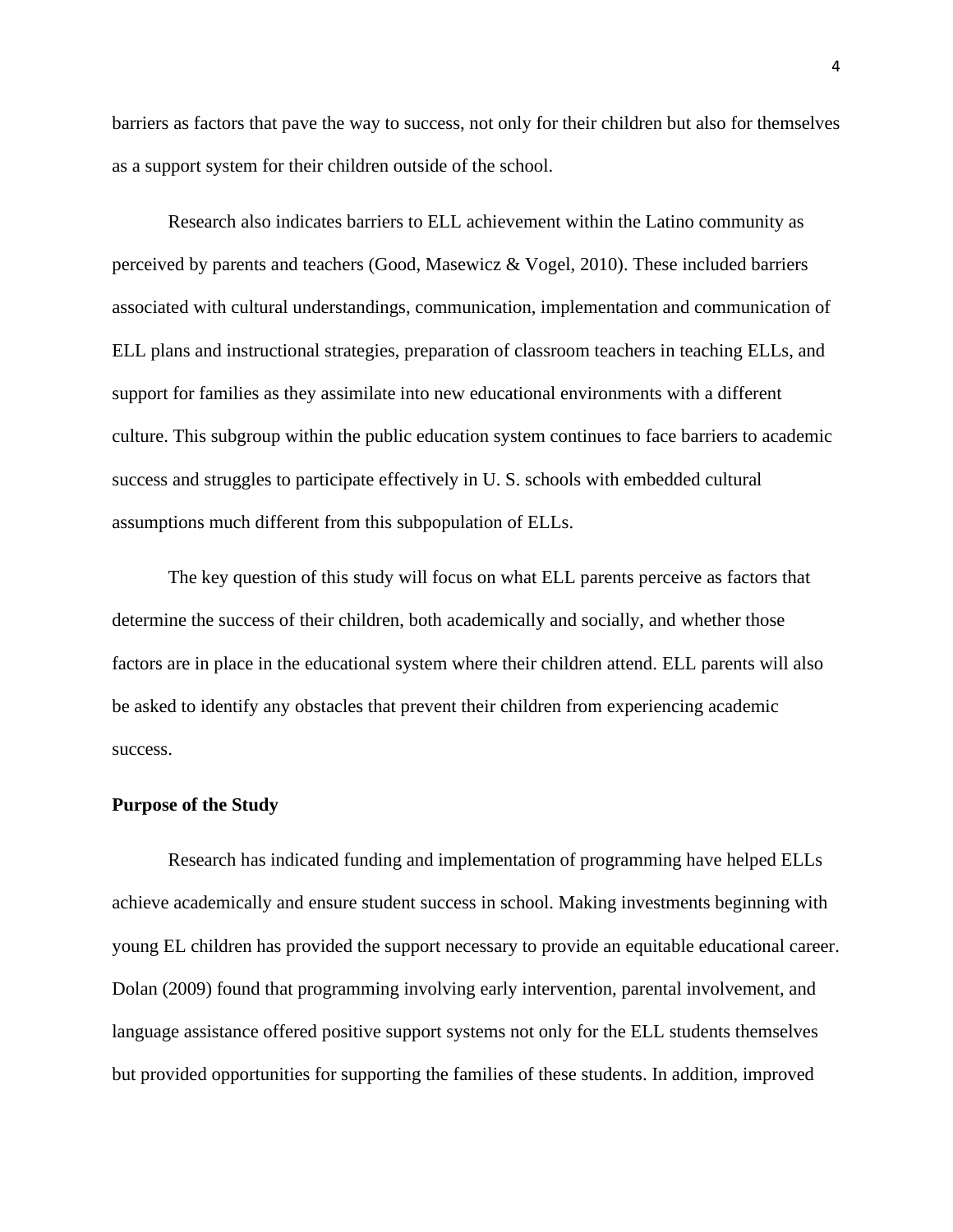accountability and assessment systems required by the recent Every Student Succeeds Act has been shown to ensure the success of ELs. Botello et al. (2017) reviewed vital practices that can be applied within schools to provide a culturally responsive approach to supporting ELLs and their families. These practices included making instruction relevant so that the culture of ELLs is reflected in the curriculum, providing social inclusion for ELLs so they learn the culture of their new community, and deliberately planning communication with families so that it is clear, understandable, and positive (Botello, et al., 2017). Botello, et al. (2007) maintained that the purpose of their research was to identify the strategies and best practices teachers can implement to support the academic and social success of English Language Learners and their families.

This qualitative study aimed to investigate the factors that contribute to ELL student success as perceived by parents of ELL students, identify barriers to student success based on parent perceptions, and provide a definition of student success from the ELL parent's perspective. An additional purpose was to determine whether the success factors identified by the ELL parents are in place in schools and determine the impact of the existence or non-existence of these factors have on the ELLs. This study also sought to assess how ELL educators interpret the success factors perceived by ELL parents and whether those factors are not in place within the educational system.

#### **Research Questions**

The following research questions were investigated in this study through individual parent interviews and ELL educator focus groups.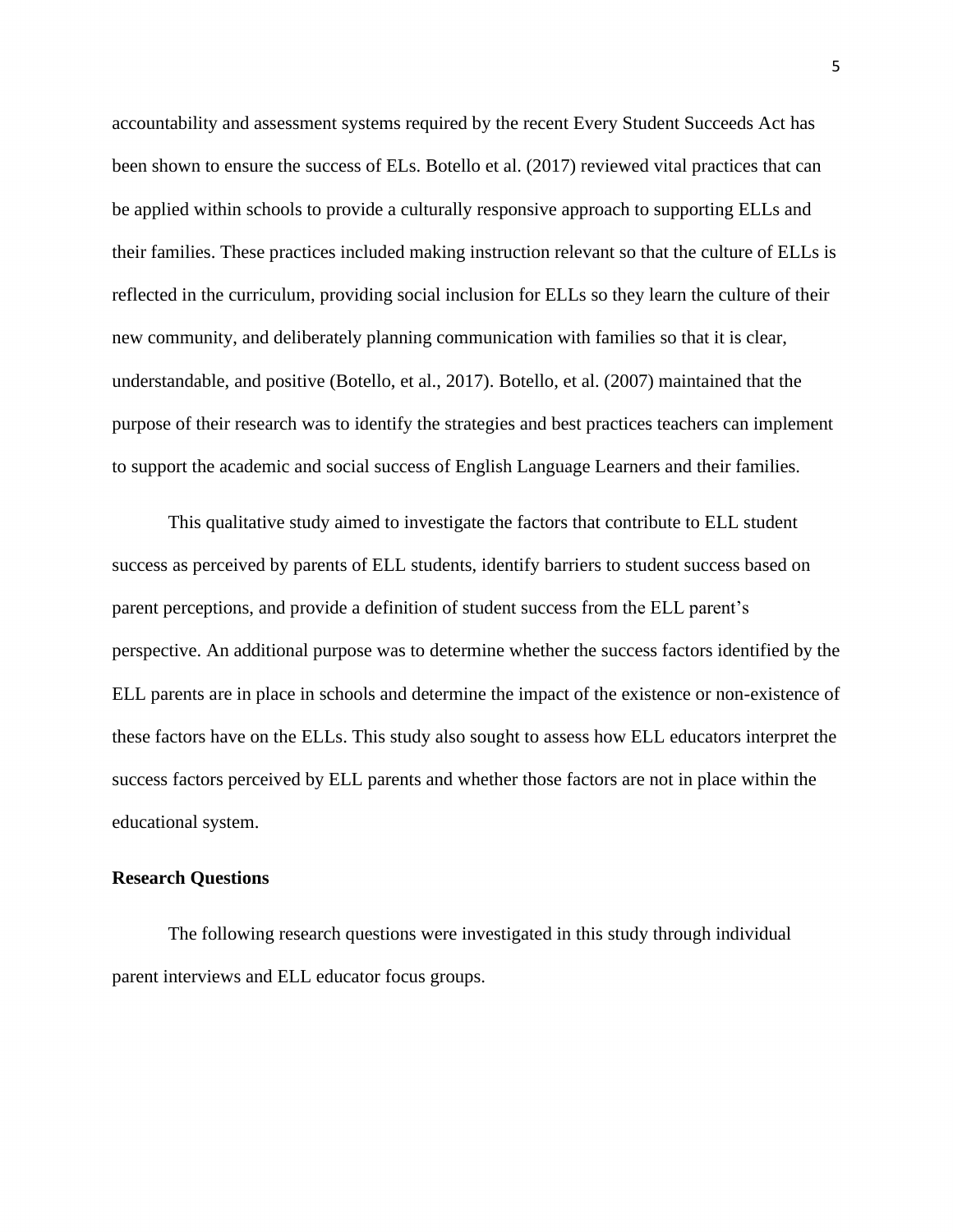- 1. What does successful integration into a school system mean as defined by a parent of an English Language Learner? What does unsuccessful integration into a school system mean as defined by a parent of an English Language Learner?
- 2. What factors are in place that provide a positive support system for English Language Learners in the school system? What factors are absent that could provide a positive support system for English Language Learners in the school system?
- 3. What is the impact of successful integration into the school system on the English Language Learner? What is the impact of unsuccessful assimilation into the school system on the English Language Learner?

# **Rationale of the Study**

Effectively providing an equitable education to ELL students has been a challenge in the United States and has become even more of a challenge since the population of this group of students has increased dramatically over the last decade. According to Quintero and Hansen (2017), the immigrant population of the United States has doubled since 1990 making English Learners the most rapidly growing subgroup in our public schools. Because of cultural and language barriers, these students lag behind their English-speaking peers, creating an opportunity for state and local education agencies to determine how to effectively educate and serve these students (United States Department of Education, 2015b). This study will identify the ELL parent's perception of success factors that are and are not present in their child's educational experience and determine the impact of these factors on the ELL students' education. The study will also seek to determine the perception of ELL teachers as to what parents perceive as success factors regarding services offered to ELLs. With the continued influx of immigrant families, knowing the impact of such factors that promote equity and success in education will help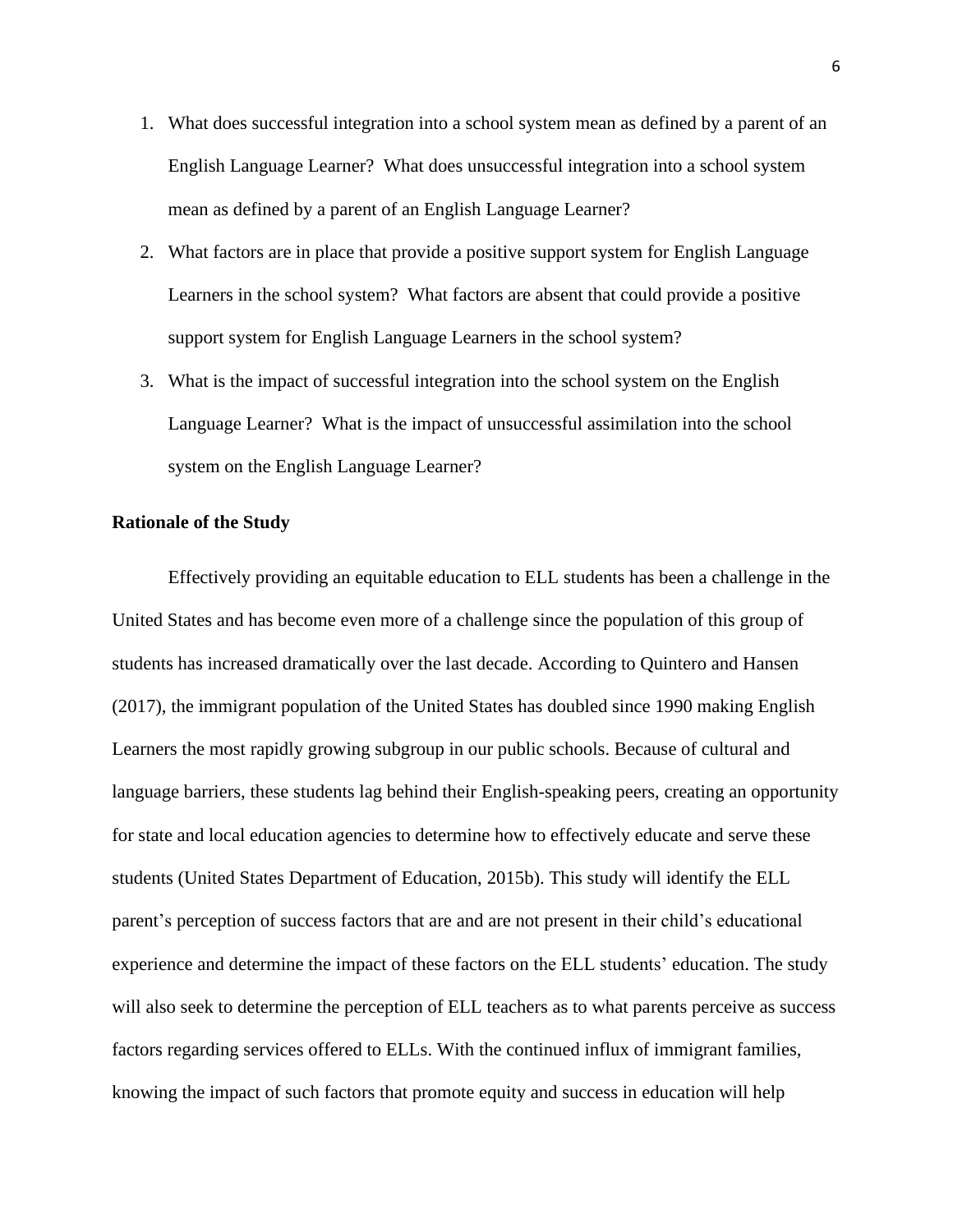educators make informed decisions when planning programming and offering support services for ELLs and their families.

# **Definition of Terms**

*English Language Learners (ELLs or ELs)* – children who are learning English as a second language. This term applies to those who are at various levels of English Language proficiency. Non-English Speaking (NES) and limited English proficient (LEP) are also terms used to refer to ELLs (Echeverria, Vogt & Short, 2004; Tennessee Department of Education, 2016).

*English as a Second Language Program (ESL)* – acronym used to refer to programming to teach students English as a second language. (Echeverria et al., 2004; Tennessee Department of Education, 2016).

*Limited English Proficient (LEP)* – term used to refer to students with restricted understanding and use of written and spoken English; a learner who is still developing competence in becoming English language proficient (Echeverria et al., 2004; Tennessee Department of Education, 2016).

*Native Language* – the first, primary or home language of an individual; referred to as L1 (Echeverria et al., 2004).

*ESL Pullout* – programming model where the ESL educator pulls a student out of class to deliver English as a second language instruction (Echeverria et al., 2004).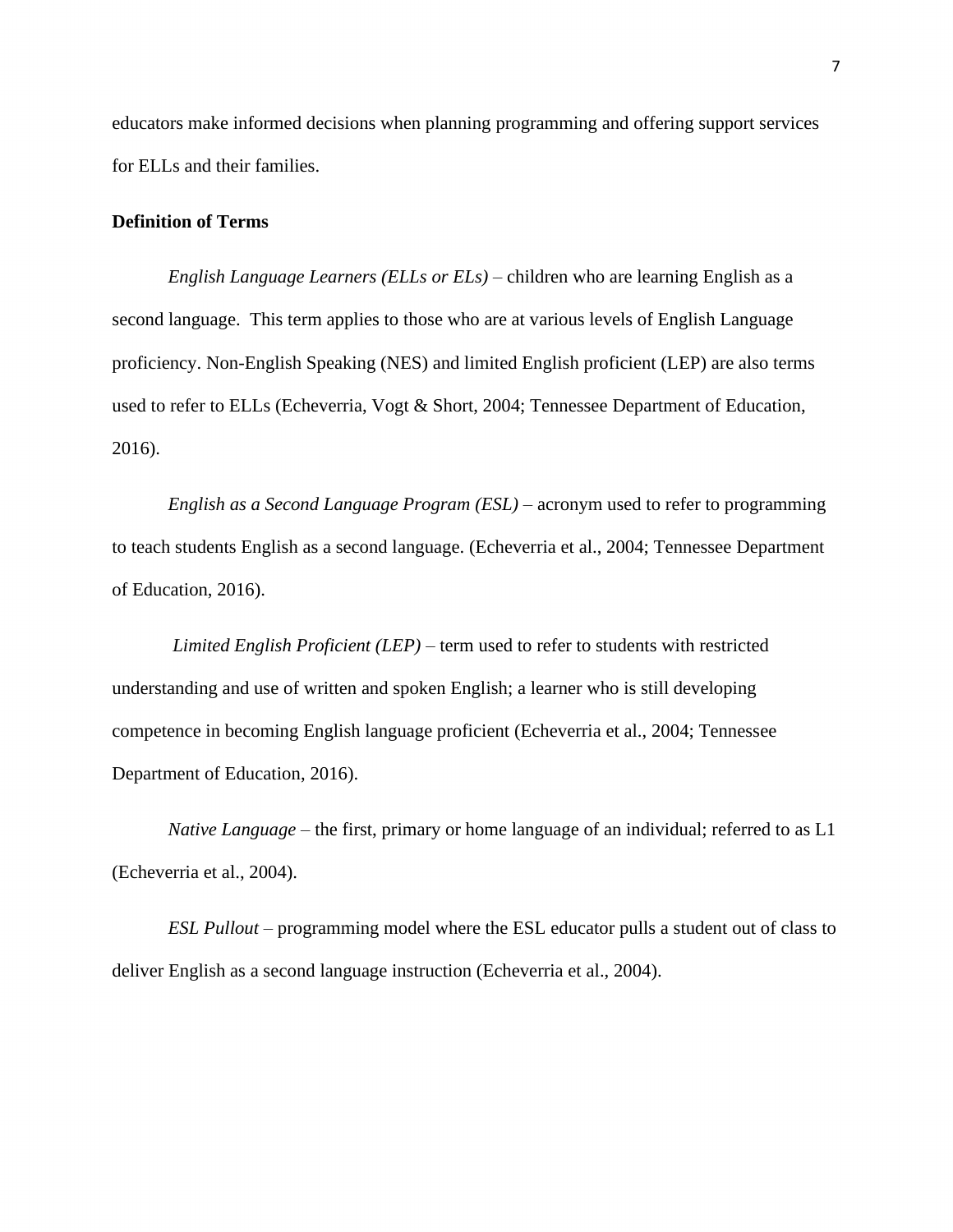*ESL Push in or Inclusion* – programming model in which the ESL educator provides English as a second language instruction to the ELLs within the general education classroom (Echeverria et al., 2004).

## **Limitations of the Study**

Conducting in-person focus groups were limited due to the COVID-19 protocol requirements in place by the school system and local health departments at the time of the study. Focus groups were held via a virtual platform to adhere to COVID-19 protocols. Parent interviews were held in person since they were limited to two or three people. COVID-19 protocols were adhered to, including social distancing and mask-wearing. Parents who were not fluent in English were offered the services of an interpreter during the interview. The researcher minimized the level of willingness on the part of the participants to be forthcoming in their own personal experiences, particularly the ELL population. by establishing trust through transparency and credibility with the participants. Providing an interpreter for parents with limited English encouraged parents to be willing and open to share their thoughts during the interviews. It was beyond the ability of the researcher to determine how many parents or teachers chose to participate or withdraw from the study before completion. While the qualitative research obtained from gathering parent perceptions during this study was insightful and valuable, the issue of generalizability was limited to the sample size.

#### **Potential Contributions of the Research**

Rights to public education have been guaranteed through legislative action and judicial rulings for ELL students (United States Department of Education, 2015a; Daly, 2018). Daly (2018) estimates that in forty years, nearly one-fourth of all Americans will be Latino,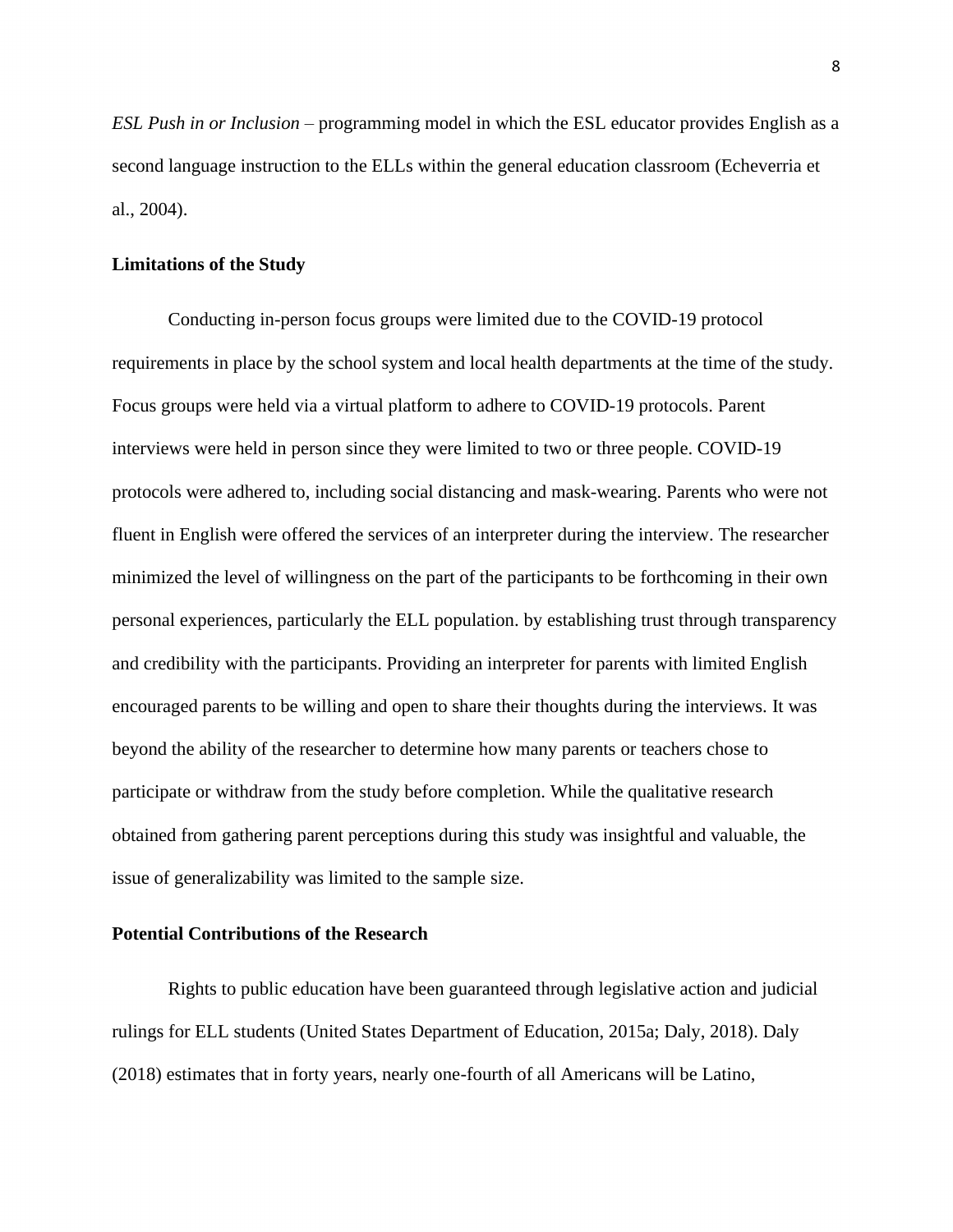emphasizing the importance of focusing on the education needs of ELL students now. English Language Learners enter our schools at various levels, some do not read or speak English and have had little exposure to education at a young age. Botello et al. (2017) determined that school leaders ensure that the voices and concerns of ELL students and families are heard since this input is critical to providing the means of support these students require to become successful in school both academically and socially. Considering the insights and concerns shared by ELL parents will allow school administrators to plan and provide a balanced and equitable education for this subpopulation with the specific programming and services that fit their unique educational needs.

While some research regarding the educational expectations of ELL families has been conducted, there is not a prolific amount. This study offers insights into Latino parents' perception of the level of support their children have experienced in public elementary schools and identified factors perpetuating success and factors that hindered their child's success in school. Understanding the previously unknown perceptions and experiences of the parents of the ELL population will provide the school district with additional information from this stakeholder group. Having this data may lead the district toward making more informed choices about funding, programming, communication, and inclusion of cultural curriculum. In addition, the findings from this research study highlighted areas in which the schools are providing adequate supports to the ELL Latino population which should be continued to be offered within the school community.

# **Organization of the Study**

This research study is comprised of five chapters. Chapter 1 introduces the study including the statement of the problem, the purpose and rationale of the study, research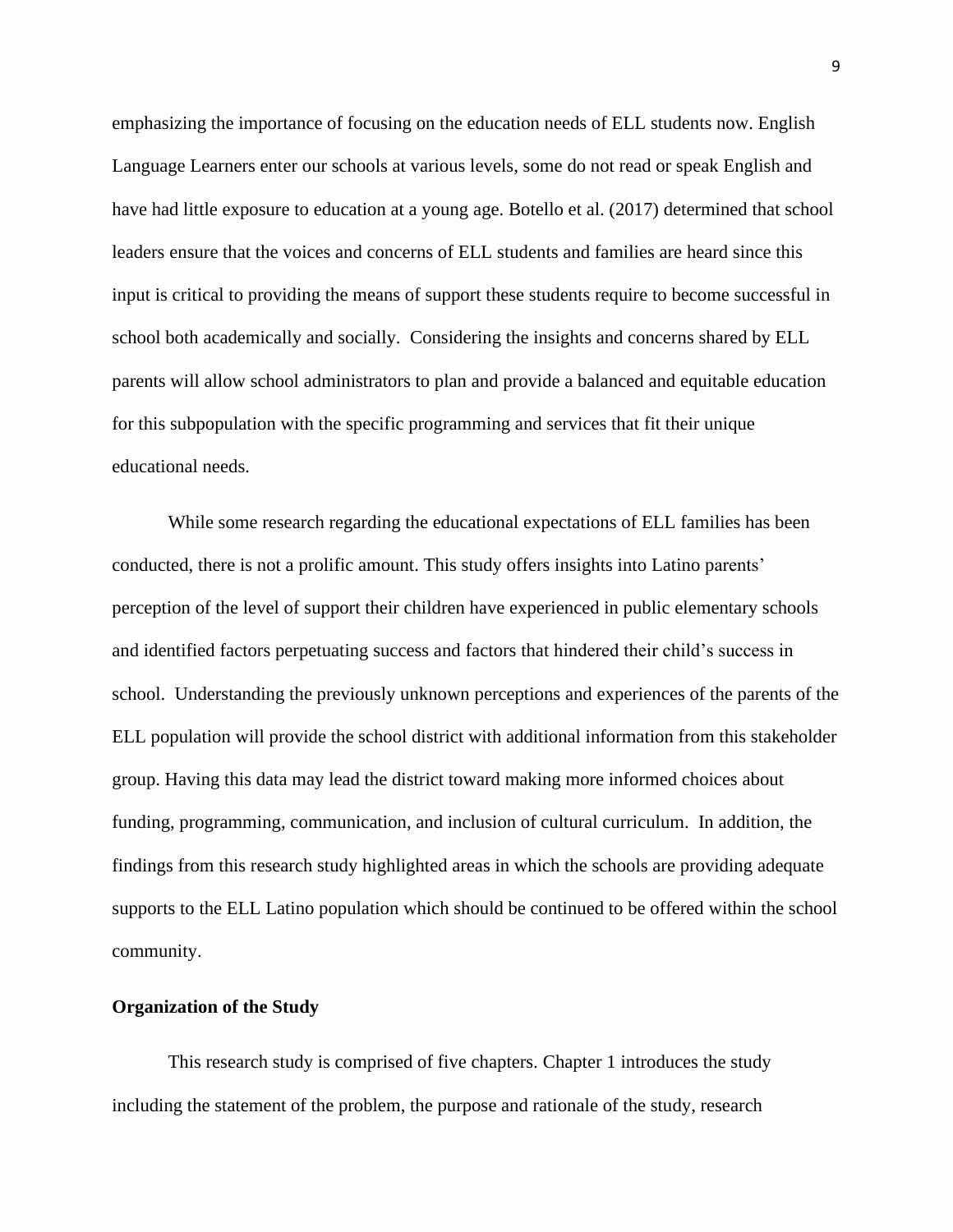questions, an explanation of the study's limitations, and a definition of terms used in the study. Chapter 2 presents a review of the literature and research related to the perceptions of ELL parents regarding the academic and social success factors present in schools and the barriers that may prevent their children from being successful within their educational experience. Chapter 3 presents and outlines the methodology and procedures used to conduct the research and gather data for the study. Chapter 4 contains the results of analyses and findings that emerged from the study. Chapter 5 summarizes conclusions drawn from the findings, a discussion of the findings that may be considered for adaptation within the current programming for ELLs, and recommendations for further study.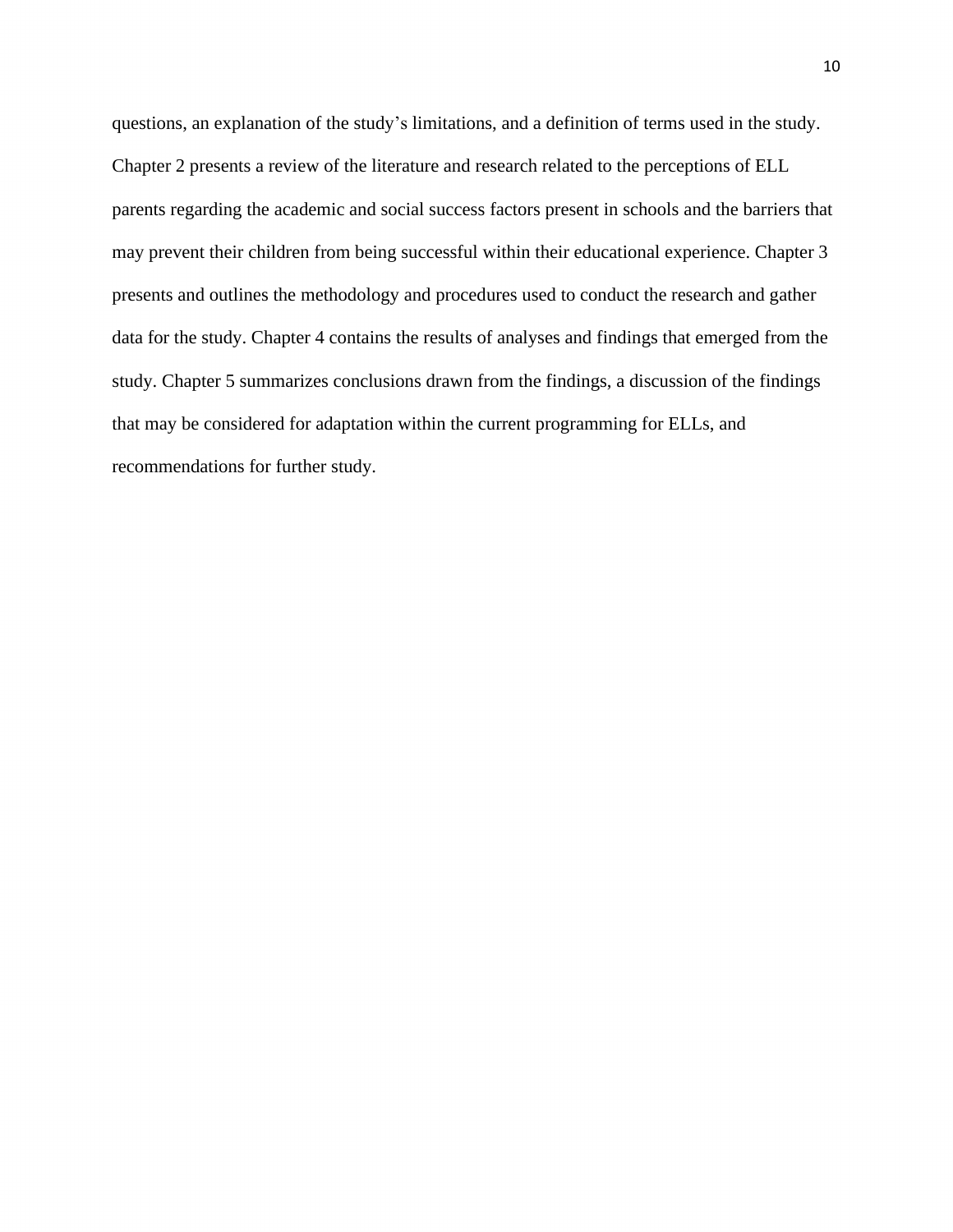#### **Chapter 2**

## **Review of the Literature**

Within the context of the influx of Latino immigration and the high-stakes state and federal requirements for meeting the needs of ELL students, schools must understand the unique needs of this population of students and include families in educational goal setting to deliver a high-quality, equitable, and accessible education to these students. Public schools and districts across the nation are challenged to meet the academic needs of students as they seek to educate children and meet the accountability requirements in the No Child Left Behind (NCLB) and Every Student Succeeds Act (ESSA). ESSA, which was the reauthorization of the 1965 Elementary and Secondary Education Act, seeks to advance equitable academic opportunities for America's disadvantaged and high-needs students by requiring all students be taught to high academic standards to prepare them for post-secondary and career opportunities (United States Department of Education, 2015a). The ESSA legislation includes specific new provisions that are intended to offer states flexibility to meet the challenges and disparities in providing equal and accessible educational opportunities to the ELL high-risk population of students. It also designates uniform requirements for the identification of ELLs and the services that move these students through levels of services which eventually transfers them into the general education classroom (United States Department of Education, 2015b). In addition, ESSA moved the accountability piece of English language proficiency from Title III to Title I, providing a larger funding base for schools, supporting ELLs more broadly (Mathewson, 2016). For ELLs in their first two years in the country, ESSA allows districts to use the growth measure of standardized testing as a measure of academic progress for accountability purposes for the students. In the third year of residence, ELLs are assessed similarly as their peers (Mathewson, 2016).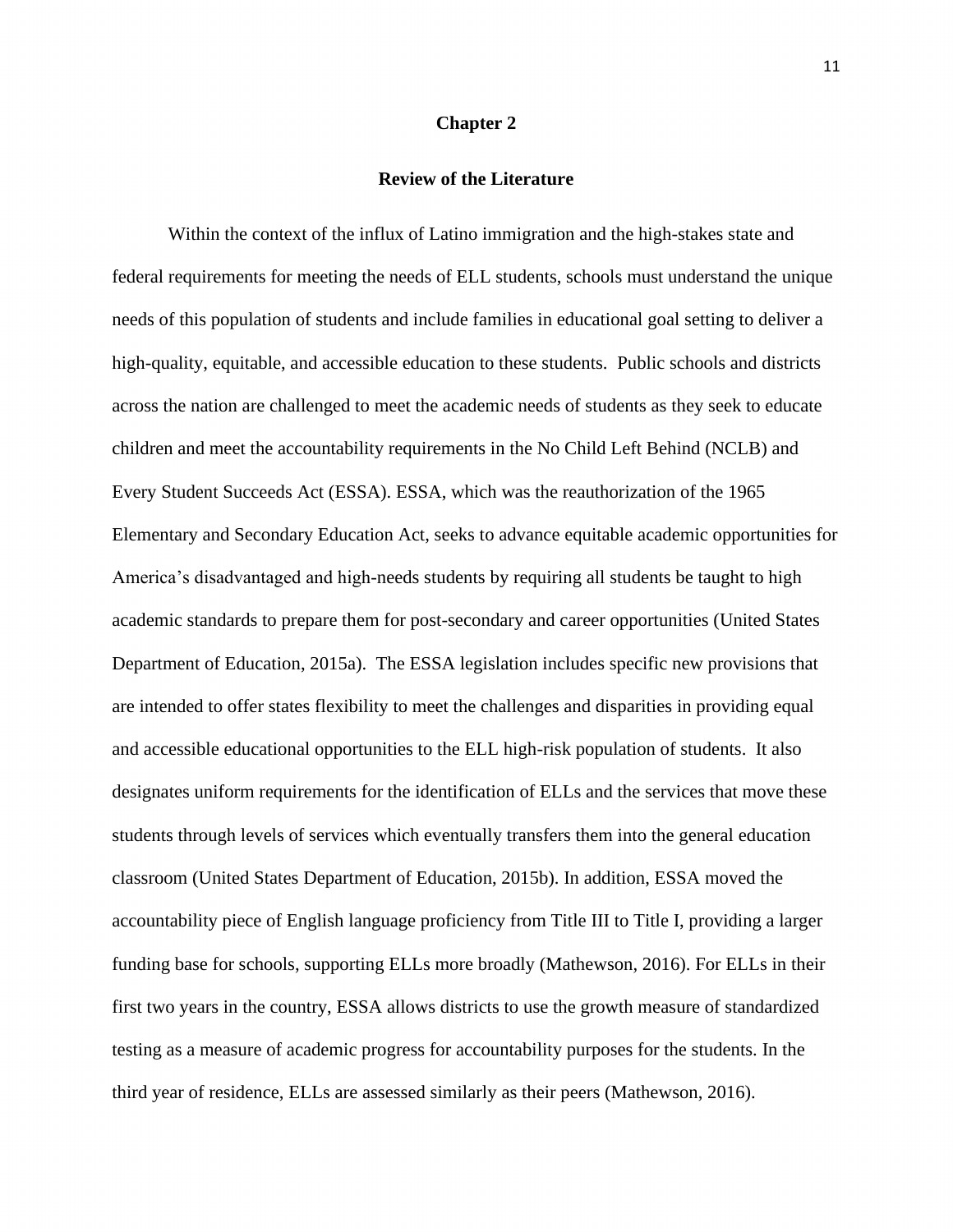For ELLs to experience successful integration into the public school system during their first years of elementary education in the U.S., their unique needs, including language acquisition, cultural assimilation, and social integration, must be identified and addressed in the school's academic educational plan. Gaining an understanding of their needs can be accomplished by fostering open communication with ELL families, offering families the means of sharing expectations for their children, and an opportunity for schools to explain the context and requirements of the American public school system. By increasing the understanding of ELL student needs, ELL parent expectations, and sharing academic responsibilities of the education system, schools can offer a high-quality, accessible, and attainable education support system in a positive approach for ELLs. Furthermore, when the voices of ELL parents are obtained for inclusion in the educational services plan, this marginalized population is elevated within the school, creating stronger connections, commitment, and increased understandings on the part of teachers, administrators, and ELL families.

A survey of the current literature depicts the importance of addressing the needs of the Latino population of ELLs in public school due to the rapid increase of these students within the last decade, the changes in academic responsibility legislated in ESSA, and the opportunities for involving ELL families in their children's educational experiences. The literature reviewed also offered evidence that establishing positive relationships with ELL families, respecting and incorporating culturally inclusive instruction, and removing barriers for parents to participate in their child's education were all factors contributing to the success of ELLs in school. Identifying the elements of successful assimilation into the school system, as well as obstacles to ELL student assimilation and parent expectations of schooling, has been the subject of many research studies (Arias & Morillo-Campbell, 2008; Decaupa & Marshall, 2010; Dolan, 2009; Durand &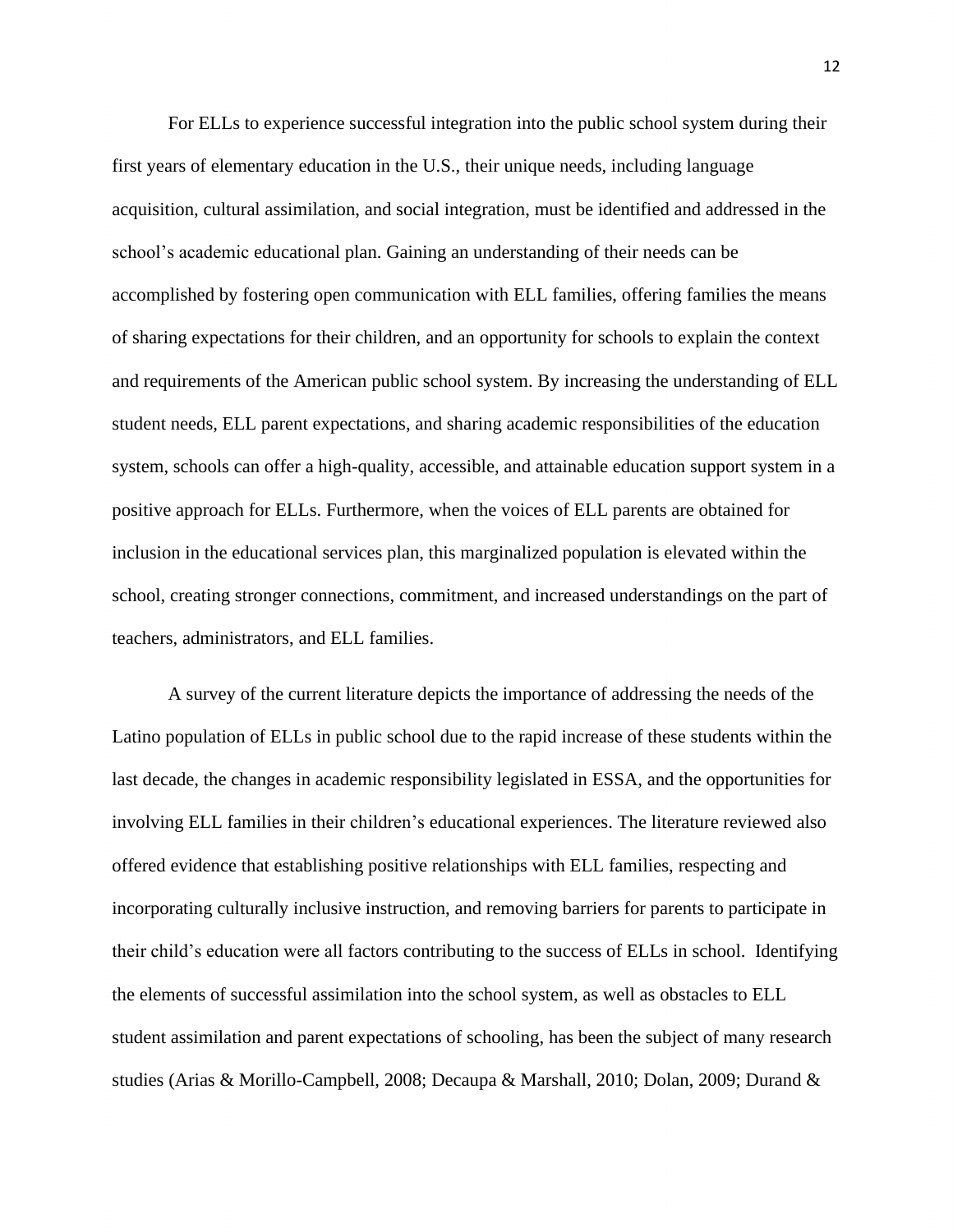Perez, 2013; Goldenberg, Gallimore, Reese & Garnier, 2001; Good, Masewicz, & Vogel, 2010; Kagan & Neuman 1998; Medina, Guzman, & Wong-Ratcliff, 2015; Mena, 2013; Montoya-Avila, Ghebreab & Galindo, 2018).

## **Characteristics of the ELL Population**

The last two decades have seen significant growth in the ELL population in schools, dramatically changing the demographics of schools and classrooms. Daly (2018) states that immigrant households comprised seven percent (7%) of the students enrolled in America's schools in 1980, and high immigration rates increased that number to twenty-three percent (23%) in 2016. States with high immigration have seen those percentages as high as thirty-four percent (34%), and even non-traditional immigration states have one out of seven students representing an immigrant household. Daly (2018) quoted a Tufts University professor in his research who shared his concern about a California statistic that Latino families who are "fourth and fifthgeneration" (p.3) immigrants are settling in Latino communities, continuing to speak only their home language and often resist assimilation into our country's culture, thus causing continued problems in acquisition of the English language within the school system. About one-fifth of U.S. school children are Latino which represents about one-third of the country's Latino population. Ninety-one percent (91%) of Latinos under the age of 18 are citizens of the United States, making them first-generation American born citizens within their families (Dolan, 2009).

These native-born, Spanish-speaking students are but one segment of the current Latino student population. The massive influx of Mexican and Central American families in the last decade has had devastating effects on school systems trying to accommodate the needs of these newcomer students without additional funding from the federal government. The rapid influx increased the numbers of Latino students enrolling in schools which stretched state and local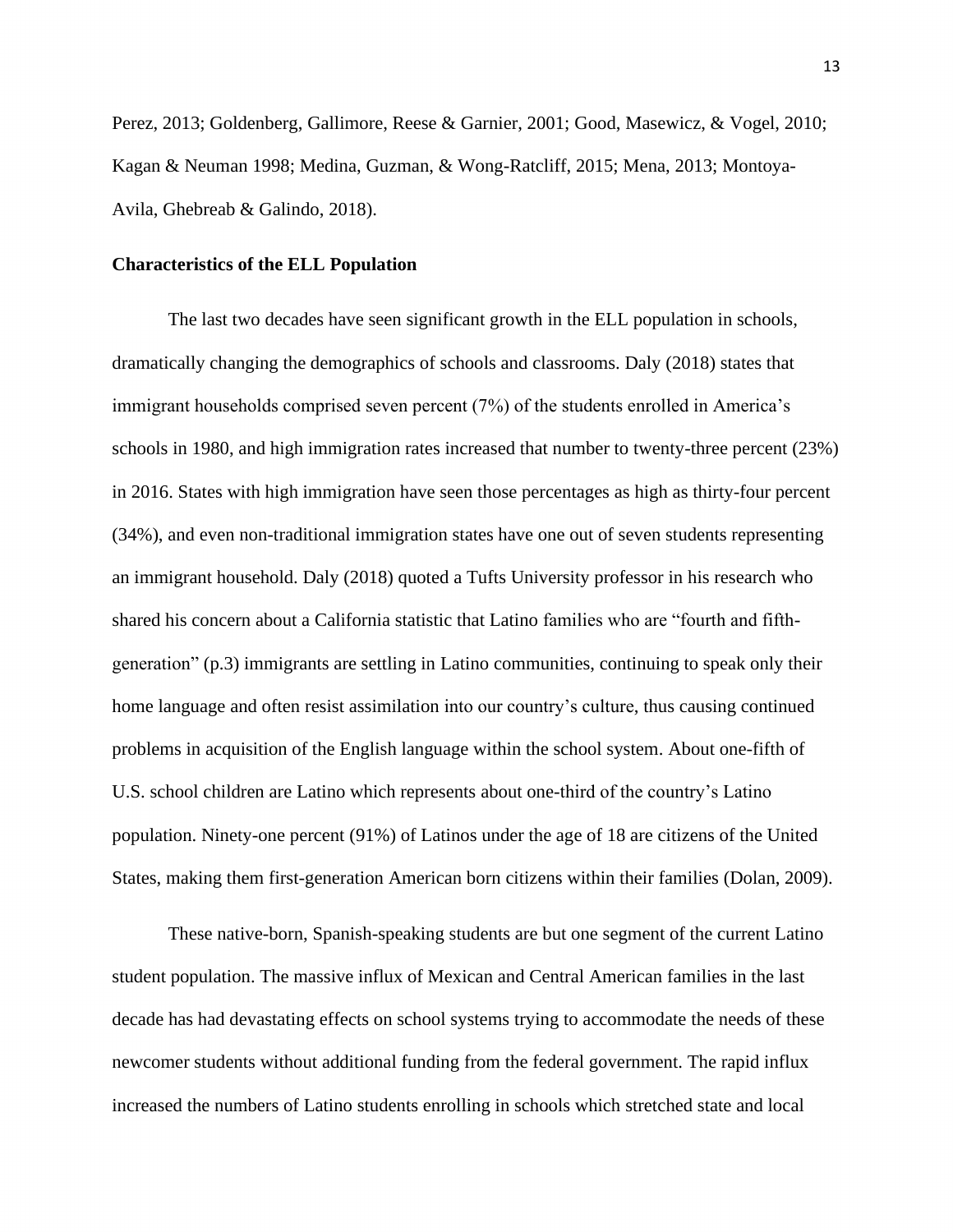funding for the education of ELLs who come speaking little or no English and some with very little proficiency in their language (Daly, 2018). Often these children enter the country with limited or interrupted formal schooling due to war, civil unrest, migration, and other factors meaning they have had little education with exposure to trained teachers and sufficient resources (Decapua & Marshall, 2010). According to Arias & Morillo-Campbell (2008), approximately eighty percent (80%) of the U. S. ELL population is Spanish-speaking. The growth of the Latino student population significantly outpaces the growth of other racial groups. These researchers also point out that policymakers in four states have enacted anti-bilingual legislation to maintain English-speaking educational institutions giving the perception of low tolerance of non-English speaking students.

The dramatic surge in the ELL population has increased the educational monetary outlay per child since it costs nearly twice as much to educate a non-English speaking student than an English-speaking student. When federal funding is not increasing to meet these educational needs, states and local districts are searching for additional funding to provide educational supports for the growing population of ELLs. America's school districts are challenged with identifying the needs of these increasing numbers of Latino learners to ensure their academic success and create an educated workforce (Araque, Wietstock, Cova & Zepeda, 2017). Unfortunately, the Latino student population is characterized by low educational attainment, a high drop-out rate, and low post-secondary enrollments which only exacerbate the achievement gap between Latino students and native English-speaking students (National Center for Education Statistics, 2016). The high school dropout rate has improved by nearly 20% during the 2000 – 2012 tie period resulting in a graduation rate of 87% for ELLs in 2012 (Kena, Aud, Johnson, Wang, Zhang, Rathbun & Kristapovich, 2014). Furthermore, the achievement gap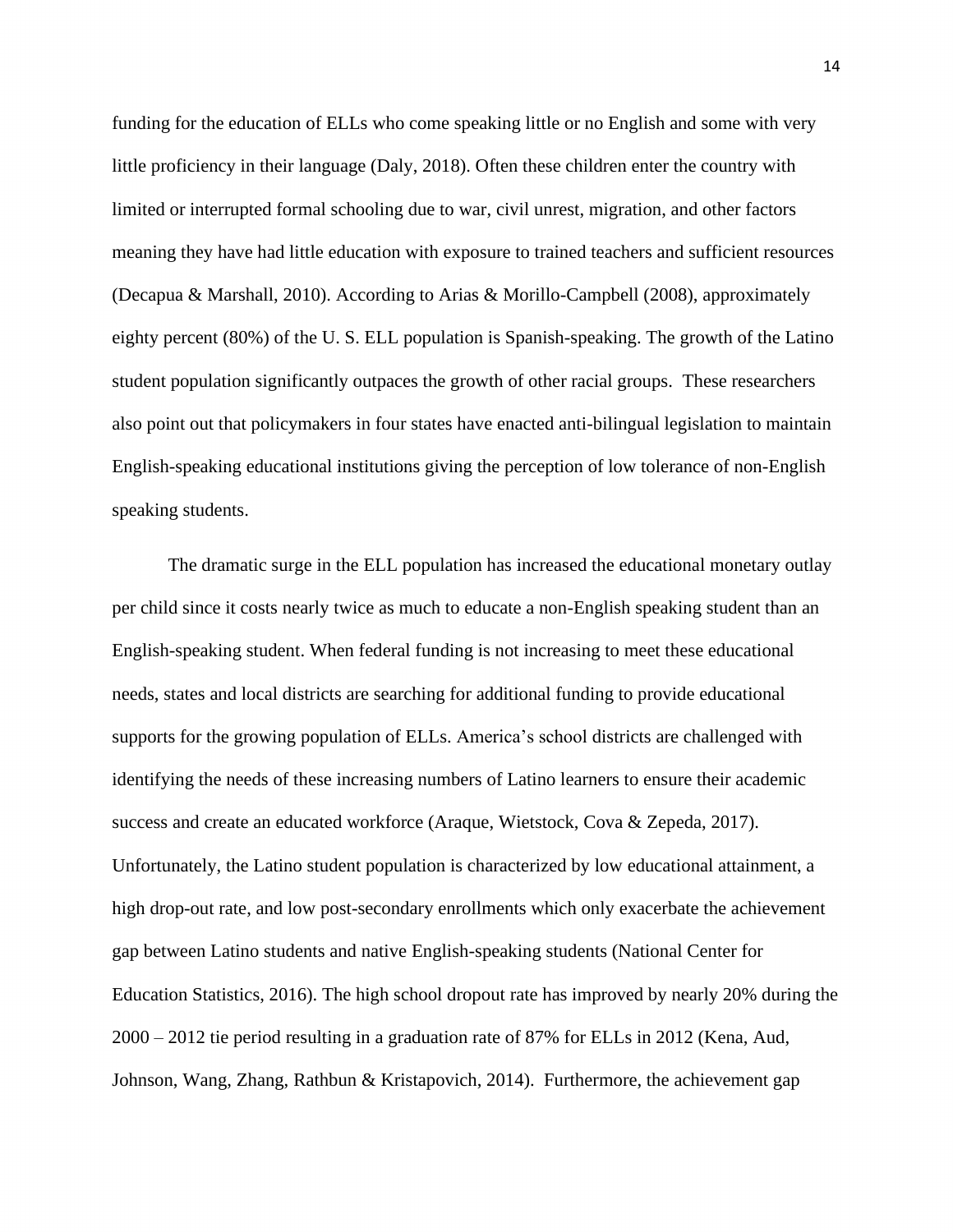experienced by the Latino students becomes more prominent with risk factors existing within their families, such as poverty, language barriers, and parent lack of education (Araque et al., 2017). Although ESSA provides additional funding through Title 1, the added academic requirements established in this federal legislation increases pressure on state and local school systems to educate ELLs in language proficiency and content-specific areas (Daly, 2018).

The growth rate of foreign-born individuals in Tennessee between the years 2000-2019 was one-hundred thirty-four and nine-tenths percent (134.9%), which outpaces the growth rate of the native-born population (Sugarman & Geary, 2018). English learners in the state designated as Limited English Proficient (LEP) in the school year 2016-2017 comprised five percent (5%) of students in grades PreK-12 for a total of 52,912 students with projections of a total of 60,000 by the school year 2020-2021 (Sugarman & Geary, 2018). Of the students who speak a language at home other than English, three-quarters of them speak Spanish. Data collected by the Tennessee Department of Education (2018), indicates six counties within the state had ELL populations of over 1,000 students ranging from 1,364 students (13.1% of the total student population) in Hamblen County to 16,165 students (18.9% of the total student population) in Davidson County (Tennessee Department of Education, 2018). This increasing number of ELL students follow the national trend of a growing population. States must adhere to their duty of assuring these students successfully acquire language proficiency and remain accountable for their academic progress. Schools must ensure mastery of language proficiency and success in content areas as they participate in ELL programming. They must monitor student proficiency levels in content areas during a four-year period after students exit ELL programming. This four-year timeframe is designated as the transitional period when students have moved solely into general education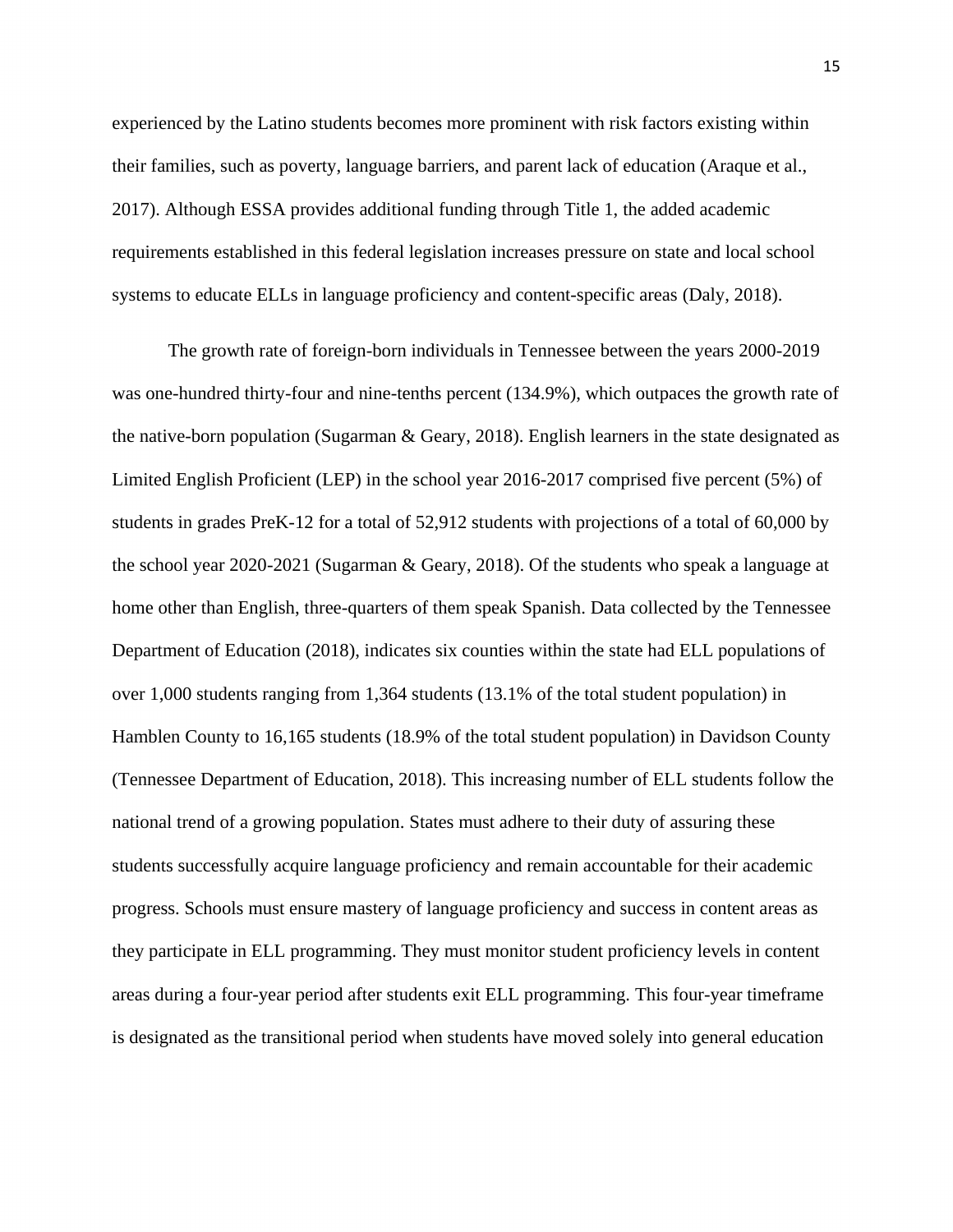classrooms. ELLs are monitored during this four-year timeframe and receive services as needed (Sugarman & Geary, 2018).

# **Legislative Implications on ELL Programming**

In 2015, Federal legislators re-authorized the 1965 Elementary and Secondary Education Act with the passage of the Every Student Succeeds Act (Migration Policy Institute, n.d.) which was intended to extend the purpose of the original 1965 education legislation of providing highquality, equal access to all students in the United States. ESSA is the key legislative act funding K-12 education. It contains major changes in how non-English speaking students receive educational services and the structure of the accountability system states must follow whereby states report the impact of educational programming delivered to all identified ELL students (Teachers of English to Speakers of Other Languages, 2021). Regarding ELL students, ESSA extends policy in academic standards, teacher qualifications, assessment and accountability, and program innovations. Specifically, ESSA requires that ELL programming establishes standardized criteria be followed in identifying ELL students within the district within their first 30 days of entry into the school system and a measure of the EL students' English language proficiency be utilized as a measure of the quality of the school's educational programming (Teachers of English to Speakers of Other Languages, 2016). ESSA ties funding of ELL programming to Title III, by designating an increased stream of monetary support dedicated to the education of ELLs which indicates policymakers' recognition of the influx of non-English speaking students entering American schools (American Federation of Teachers, n.d.) and moves the accountability of language proficiency requirements from Title III of No Child Left Behind (NCLB) policies to Title I (Teachers of English to Speakers of Other Languages, 2016). The increased designation of funding signifies the importance placed on instruction of ELLs so they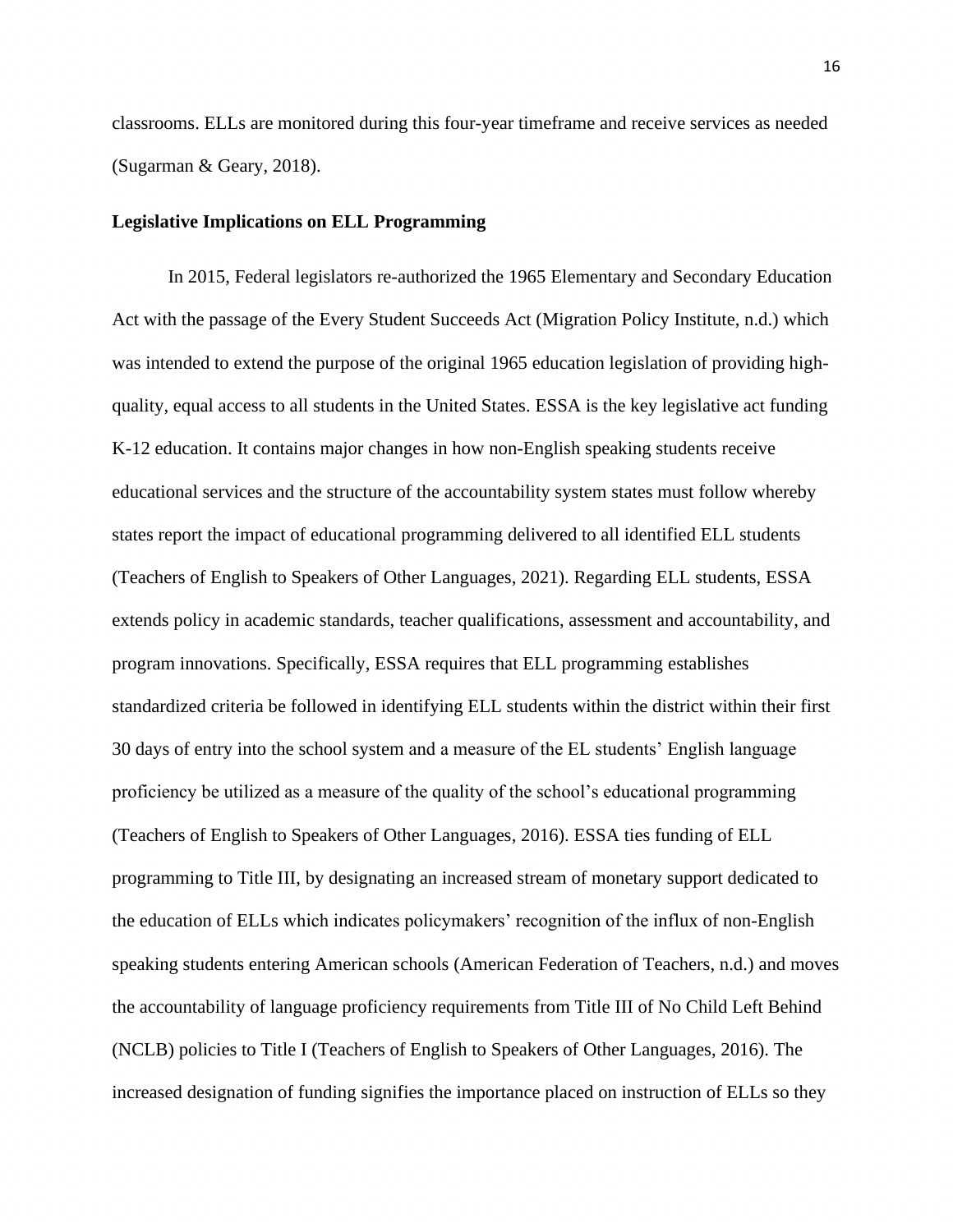attain English language proficiency which is closely tied to their success in the development of mastery of the high standards of content areas. It also underscores ESSA's expectation for states to emphasize and allocate more resources supporting ELL programming, assuring the successful development of language acquisition (Teachers of English to Speakers of Other Languages, 2016).

A key shift in policy from the No Child Left Behind Act, was the change ESSA made in moving the responsibility and decision-making regarding how quickly schools improve the quality of ELL educational programming from the national to the state level. ESSA also shifted the responsibility of intervening with schools having difficulty making those improvements from the federal level to the state level (Migration Policy Institute, n.d.; Teachers of English to Speakers of Other Languages, 2016). While this built-in flexibility allows states to adapt their ELL programming to the specific needs of EL learners in their state, it also results in a variation in the definition of success and progress of ELL programming among states. Additionally, the changes in accountability requirements for ELLs included in ESSA allow states to monitor the progress of English language proficiency of these students without requiring these non-English speaking students to take the state standardized tests during their first years in school. Affording states these options while ELLs are learning the English language allows states to monitor the growth of these students without including the results in the school and district accountability system and offers a fair accountability practice for the students in this subpopulation (Teachers of English to Speakers of Other Languages, 2016; American Federation of Teachers, n.d.). Because ESSA shifts emphasis in school and district accountability to the aspect of English language acquisition on the part of ELLs, the educational needs of non-English speaking students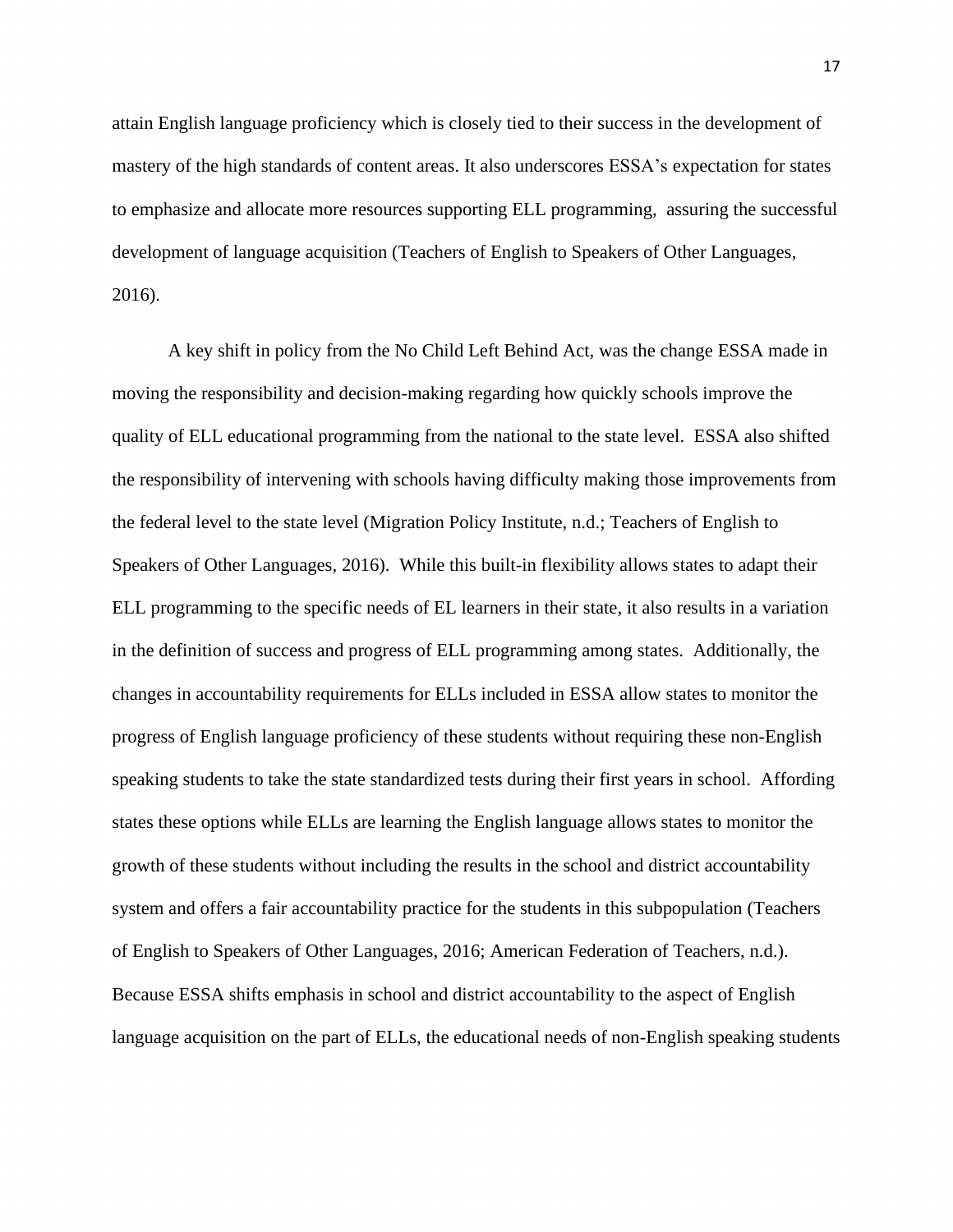has become a strong focus of schools as they seek to improve the progress ELLs make as a result of their program delivery (Teachers of English to Speakers of Other Languages, 2016).

Another major area of change related to ELLs' education falls within the area of state standards and the requirement for states to develop English speaking proficiency standards that align with the content area standards. While requiring proficiency of the English language is not different from the legislative requisites of NCLB, ESSA specifies English language proficiency standards must address four domains of language including speaking, listening, reading, and writing and contain a variety of proficiency levels as opposed to a single measure of proficiency (Teachers of English to Speakers of Other Languages, 2016). ESSA requires states to establish interim and long-term goals to measure the mastery of language acquisition and English language arts and math, so states can report the percentage of ELLs who make progress in English proficiency within a certain timeline established by the state (Teachers of English to Speakers of Other Languages, 2016). This further indicates the importance ESSA puts on states and districts in developing and delivering effective language acquisition instruction and services, since state performance indicators must "include an indicator of the extent to which all ELs in the state are making progress" (p. 27) toward proficiency of the English language (Teachers of English to Speakers of Other Languages, 2016).

Sugarman & Geary (2018) maintain that ELLs who remain at low performance levels, thus not exiting EL programming, may have led policymakers to strengthen ESSA's accountability requirements for schools regarding ELL progress and mastery of language acquisition. As ELLs gain proficiency, they exit the EL subgroup. At the same time, new EL students are identified and placed in the subgroup creating a dynamic population unlike other student subgroups. Like all states, Tennessee submitted plans for adhering to ESSA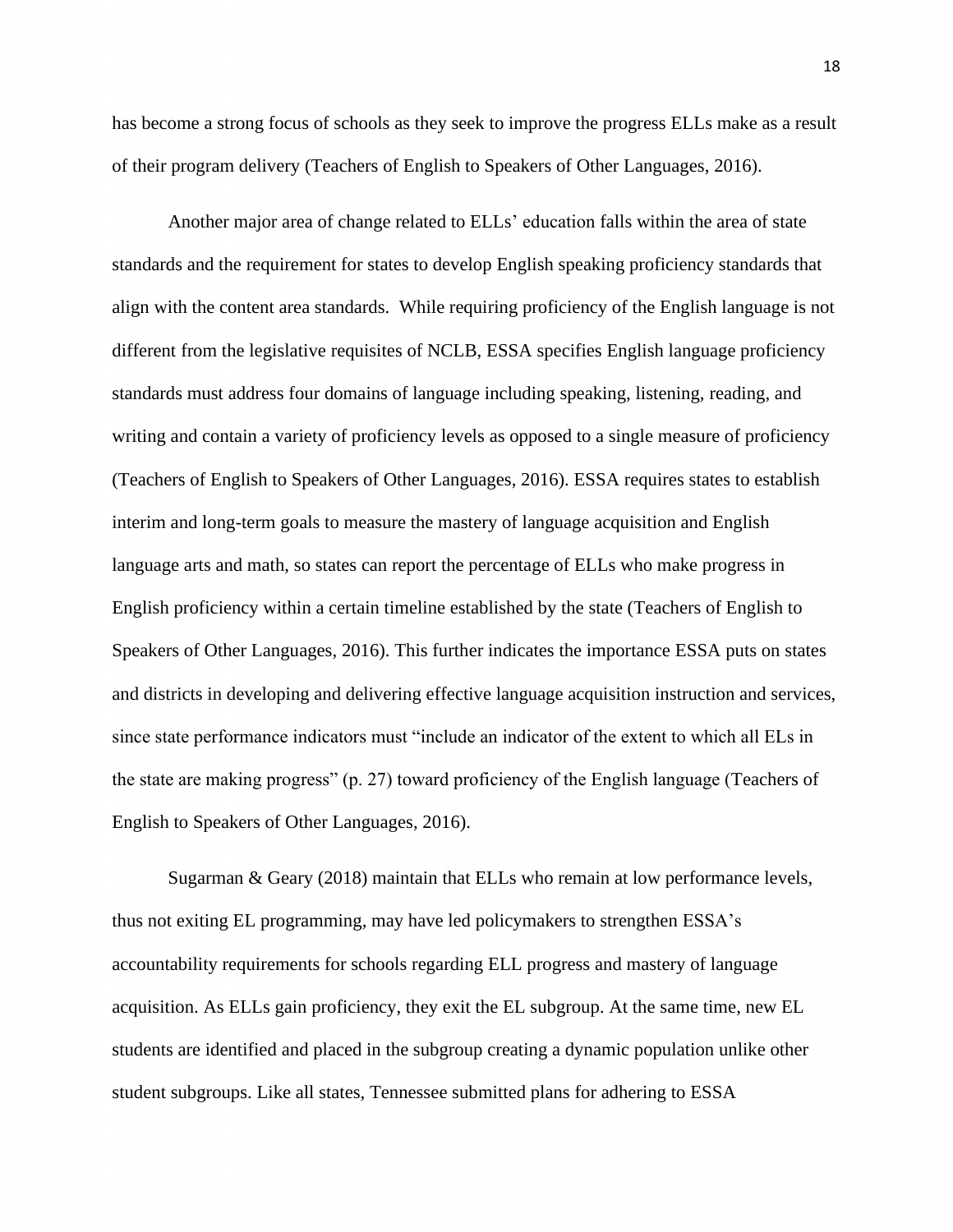requirements, including how the state identifies ELLs and develops a proficiency of English language indicator for measuring progress toward mastery. This state plan contains a consistent method for identifying students as English language learners, including a home-language survey and a single instrument used as an EL screener. Students scoring below proficient on this screener are designated as ELLs and parents are informed of the initial scores in proficiency and the school supports in place. Parents have the choice of opting out of EL services for their child but cannot decline EL status (Sugarman & Geary, 2018). In the spring of each academic year, ELLs are assessed as to their current level of language proficiency. When their scores indicate proficiency, they are reclassified and exit the EL programming allowing them fully to participate in the general academic curriculum and achievement along with their English-speaking peers. ESSA permits former ELLs to remain in the EL subgroup for reporting purposes for up to four years after their exit from EL programming allowing states to include ELL reading and math scores from state assessments in accountability measures. Tennessee complies with this practice, so measures will reflect former ELLs' progress make during this four-year period in the general education program. Tennessee allows a maximum of six years for students to become English language proficient and has set a long-term goal of two to three percent (2-3%) of ELLs making the expected amount of progress through the set proficiency levels (Sugarman & Geary, 2018). The state plan regarding exemption of newly arrived ELs on state tests requires students take both the ELA and math assessments during their first year. These scores are used for benchmarking and progress reporting but are not included in the school's accountability measures. ELL test scores are reported as a growth score from their year one performance during the second year. Beginning with year three, ELL standardized test scores are included in the school's accountability measures students (Sugarman & Geary, 2018).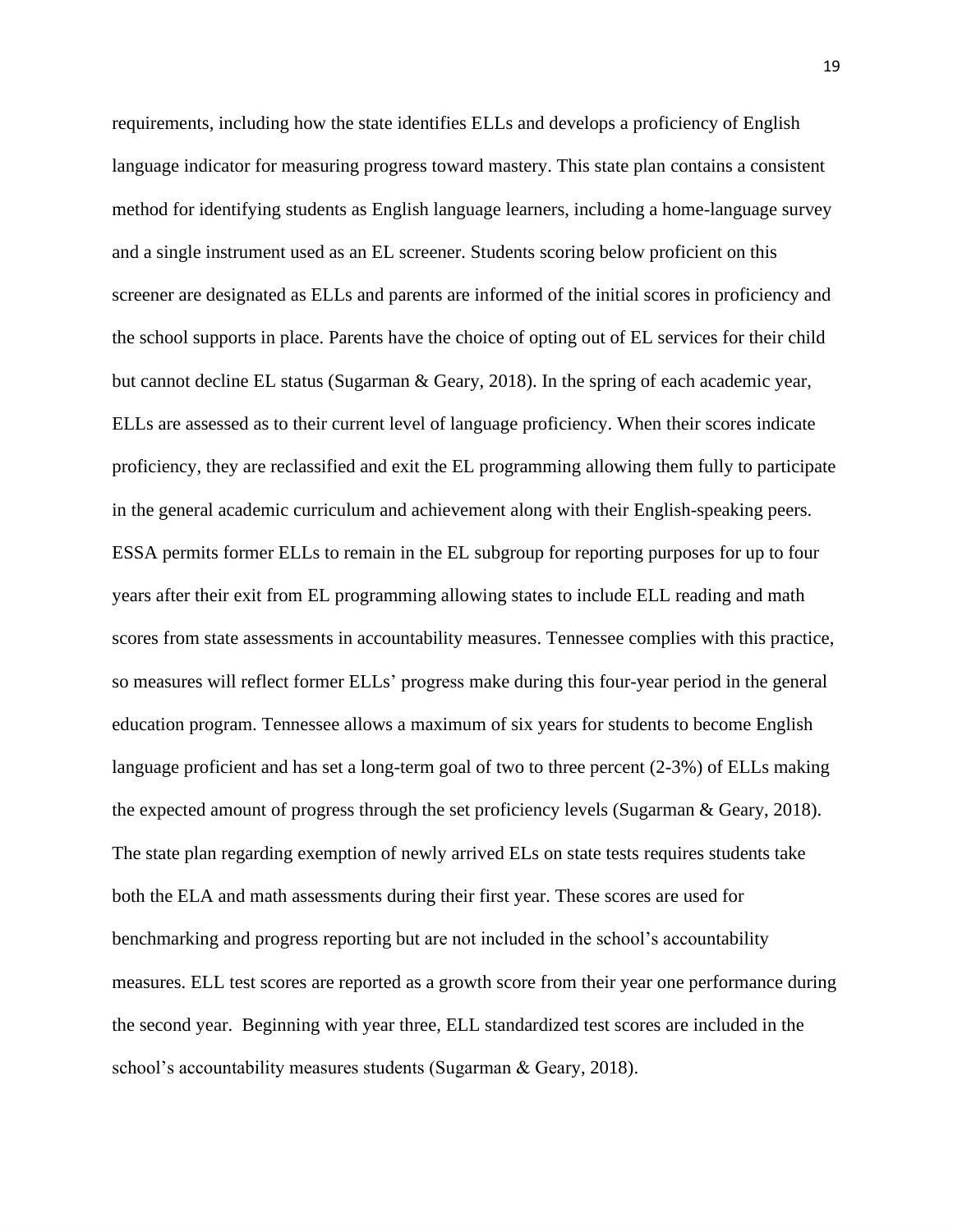Finally, Lhamon & Gupta (2015), acting as representatives of the Department of Justice and the Department of Education, emphasized the importance of ELLs having full access to a high-quality education leading to their opportunity in reaching full academic potential. Within the educational context, Lhamon & Gupta (2015) point out that with ELL students being enrolled in three out of every four public schools, districts must be equipped with tools and resources to meet their legal obligations to "ensure that EL students can participate meaningfully and equally in educational programs and services" (pg. 2) in accordance with Title VI of civil rights laws. The guidance detailed in Lhamon & Gupta's (2015) Dear Colleague letter emphasized the importance of considering the civil rights of English language learners and aligning those rights when allocating Title III funding for the education of ELLs. Lhamon & Gupta (2015) emphasize that not only should states uphold their legal obligation for educating EL students, but they have a responsibility to parents and guardians of ELLs by providing school and district information, in addition to recognizing the cultural heritage and language of families as assets to preserve within the school community. By taking affirmative steps to implement ESSA requirements, particularly in language acquisition, Lhamon & Gupta (2015) state schools and districts will adhere to the basic civil rights of ELs and eliminate discrimination based on race within the educational context.

#### **Educational Expectations of Latino Parents**

A review of the research examining the expectations and goals Latino parents have for their children indicated researchers have examined the attitudes and hopes these parents have for their children over the last thirty years. Much of the published research studying Latino parents' expectations for their children's schooling has focused on the level of parental involvement this population of parents has displayed over time, the barriers they face in becoming involved in the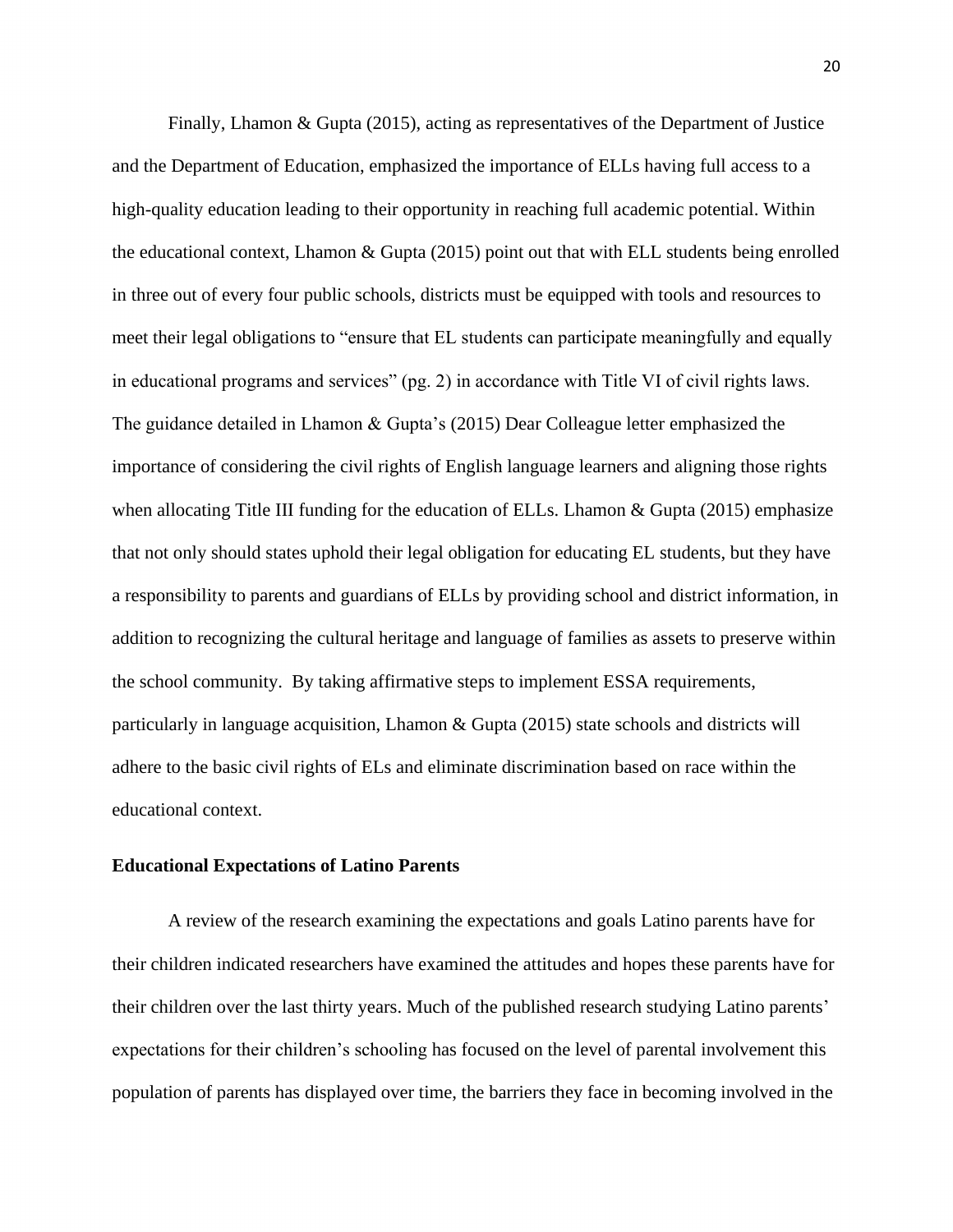educational process, the perception educators have of the interest parents have in their children's education, and how a lack of involvement impacts the academic achievement of their children. In a study of two California schools, Quiocho and Daoud (2006) studied the perceptions and expectations of school personnel. They found their views contrasted with the reality of what Latino parents want for their children and how parents support the academic development of their children. The assumed negative perceptions teachers and school personnel held about Latino parent expectations and involvement at school were challenged by Quiocho & Daoud's (2006) study. Examples of negative dispositions about Latino parents on the part of educators challenged in the study included the perception that declining student performance and low test scores throughout the school were the results of an increased number of Latino families having moved within the school zone. Latino parents do not positively contribute to the school since they are not involved in school life. Both perceptions led to the overall opinion of school personnel that immigrant and migrant Latino parents do not have high academic standards and expectations for their children (Quiocho & Daoud, 2006).

Parents of immigrant students have high hopes for their children as they enter a new country and want to participate in their children's education. They expressed an interest in cooperating with school personnel to contribute to the academic success of their children (Ada & Zubizarreta, 2001). While Latino parents desire their children to learn English, they also want them to maintain their native culture and home language to retain their cultural heritage. Educators and school administrators often interpret this desire as families not wanting to assimilate into American culture (Suarez-Orozco & Suarez-Orozco, 2001). Through interviews of educators and Latino parents, Quiocho & Daoud (2006) found teacher perceptions about the desires and expectations parents had for their children and the level of involvement on the part of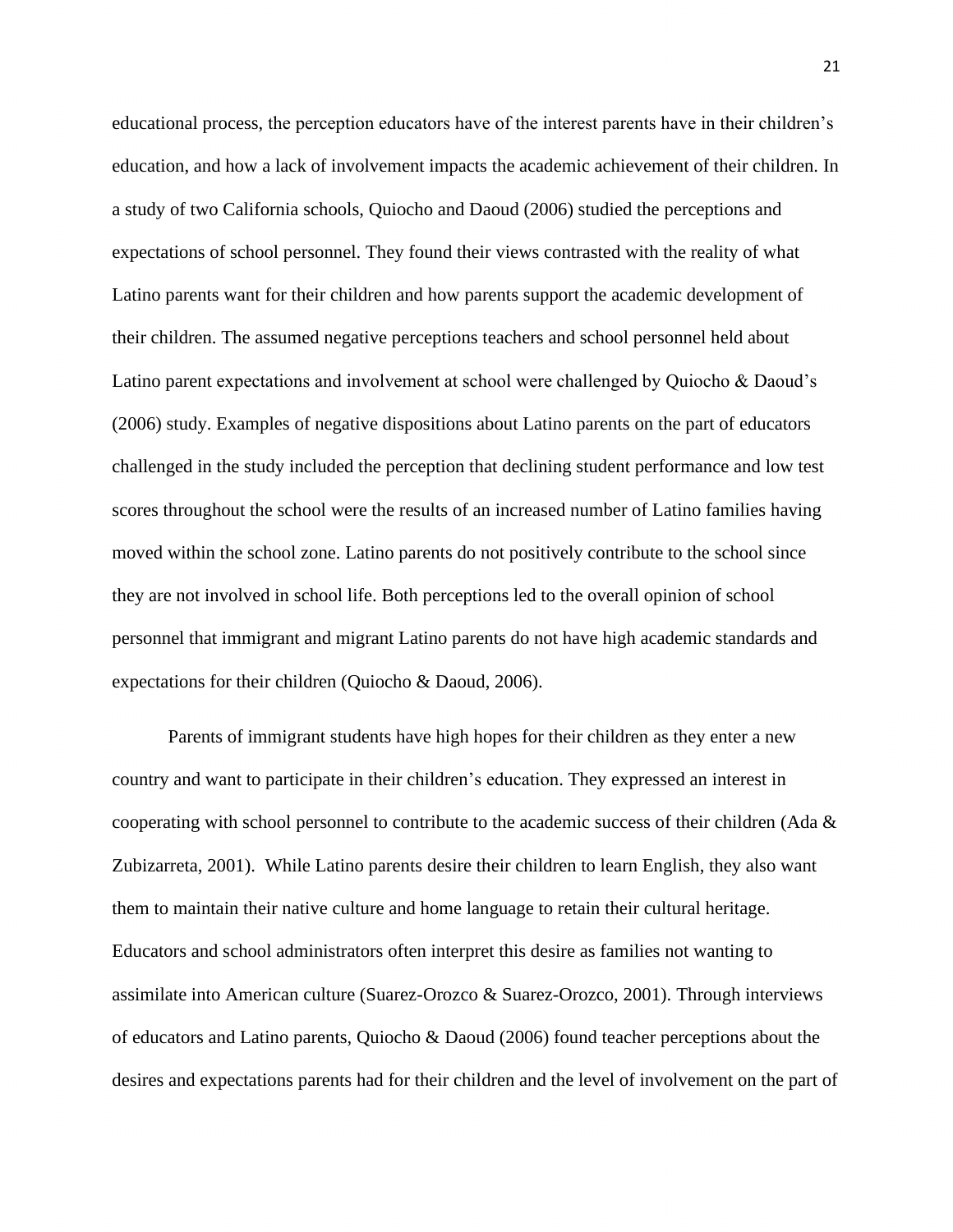these parents were connected. Teachers interpreted the lack of involvement as parents not caring about their child's education. The researchers also found Latino parents wanted their children to receive the same academic content that English-speaking children had access to and wanted teachers to have the same high expectations for all students, including their immigrant children (Quiocho & Daoud, 2006).

Goldenberg, Gallimore, Reese, and Garnier (2001) conducted a longitudinal study investigating the expectations and aspirations of 121 Latino families in a Southern California school district. The researchers conducted interviews with and administered surveys to these families for six years, tracking the parents' aspirations and expectations of their children during the elementary years. Goldenberg et al. (2001) distinguished aspirations as asking parents "How far do you want your child to go in his/her formal schooling?" (p. 555-556), and distinguished expectations with the question, "How far do you think your child will go in his/her formal schooling?" (p.556) during interviews with parents. Aspirations of their children completing high school and attending a university remained consistent from when their children began kindergarten through the course of completing sixth grade of elementary education. Ninety percent (90%) of parents continued to indicate that they wanted their children to attend or complete a university program following graduation from high school (Goldenberg et al., 2001). However, the results of parents expecting their children to participate in a university following the completion of high school were not consistent over the same period of study fluctuating between a high of sixty percent (60%) at the beginning of kindergarten to a low of approximately thirty-five percent (35%) during grade 4 of the longitudinal study of the cohort (Goldenberg et al. 2001). The researchers synopsized results as follows:

In sum, parents' educational aspirations are stable, high, and certain over elementary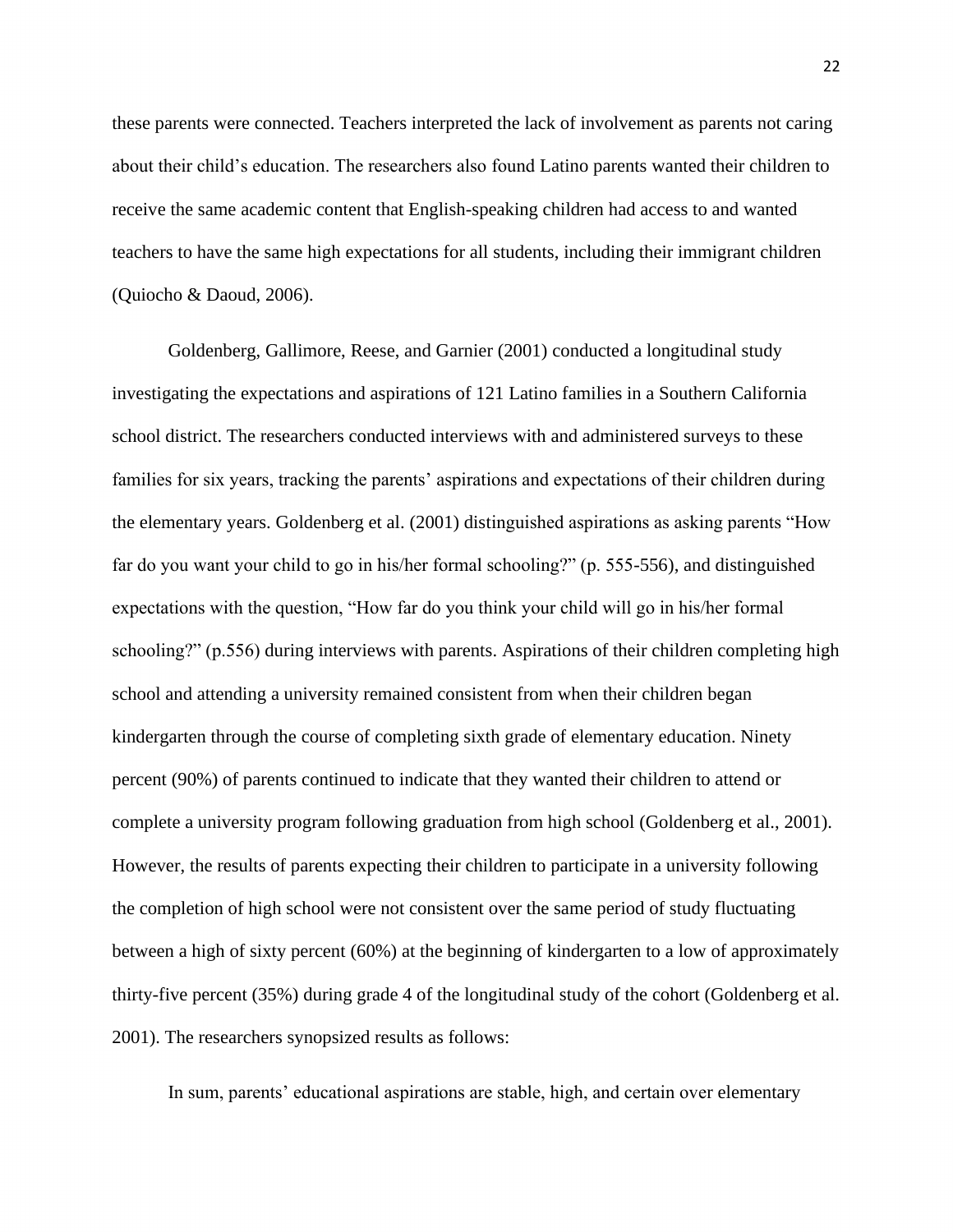school, reflecting a consistent desire that children attain high levels of formal schooling. Expectations, however, are lower, less stable, and subject to considerably more uncertainty during the elementary years. (p. 560)

Goldenberg et al. (2001) found as children progressed through the elementary grades, expectations were more closely related to how well the students were performing academically in school than aspirations parents had for their children. As actual performance data became available to parents as children progressed from kindergarten to grade six, parents were less sure or even not sure whether their child would attend a post-secondary institution. One mother quoted in Goldenberg et al. (2001) study explained, "although one wants them to study, they have to decide" (p. 561). Goldenberg et al. (2001) suggest that while parents may have certain dreams and goals for their children, the child ultimately makes their own decisions about behaviors leading to their academic success.

Do & Mancillas (2006) maintain Latino parents' academic expectations of their children influence their child's academic success. Parents who expect their children to graduate from high school and pursue a post-secondary program of study have children who achieve higher rates than parents with lower expectations. Furthermore, when parents communicate high expectations to their children and the children understand they are to attend to this expected academic level, the children believe in themselves. They are more confident in achieving success in academic work (Do & Mancillas, 2006). Previous research studies indicated the socio-economic status of families had an influence on the level of expectations Latino parents have for their children. Parents of Latino children having a lower socio-economic status often depend on educators to determine the academic goals for their children, as compared to parents of Latino children with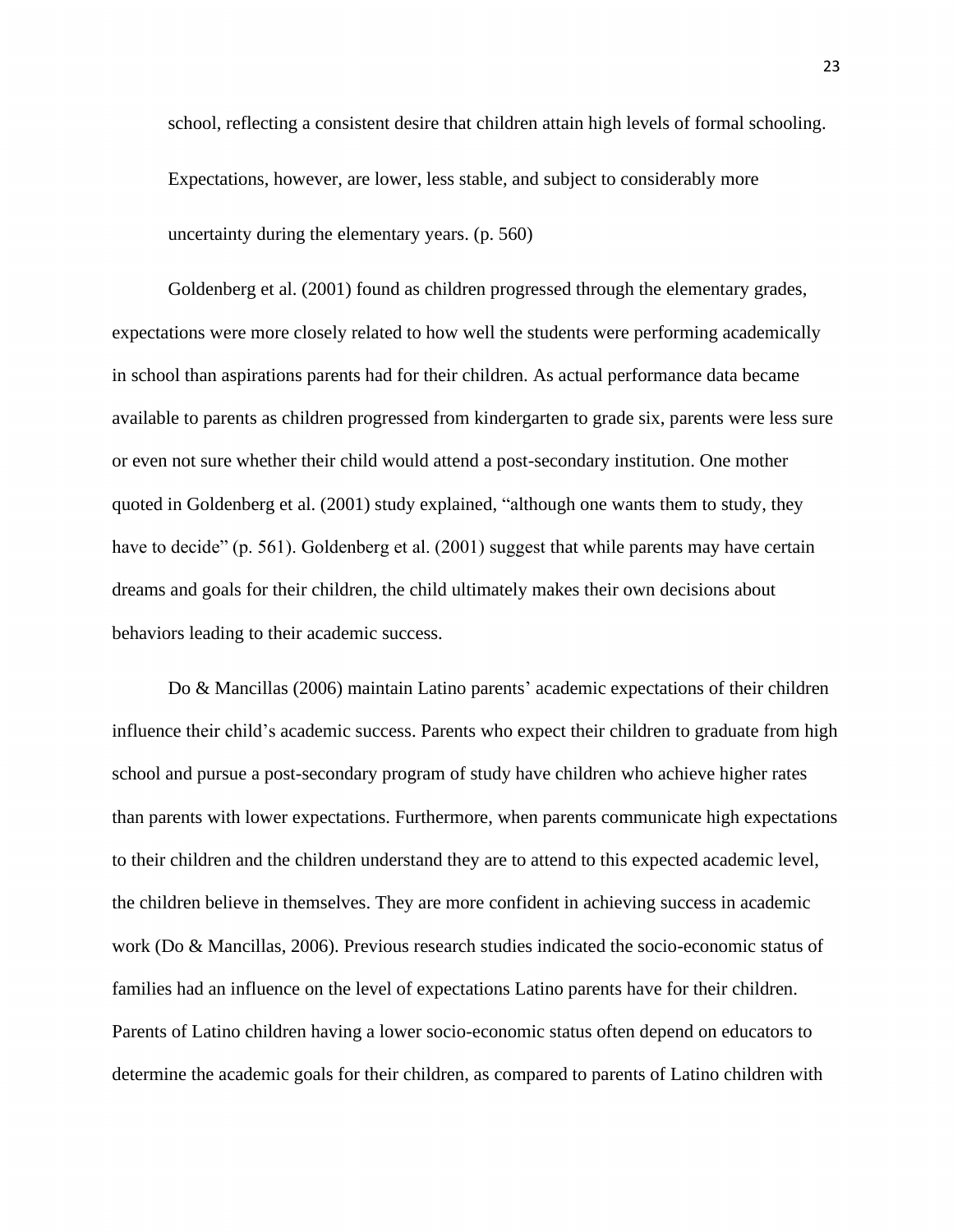higher socio-economic status who set high expectations and communicate those expectations to their children and teachers (Do & Mancillas, 2006). The children's perceptions of their own abilities in school performance are based on what has been communicated to them. These perceptions influence the level of self-confidence and expectations the children have for their academic capabilities. Behnke, Piercy, & Diversi (2004) explain that the likelihood of remaining or not remaining in school and academic achievement results from parent expectations and children's estimation of their academic abilities. Do & Mancillas (2006) agree while all parents of Latino children in their study had high expectations, those parents with the highest socioeconomic status had higher academic expectations for their children, indicating consistency with previous research studies conducted. Additionally, Do & Mancillas (2006) found even low scoring children from lower socio-economic levels, parents were satisfied with the scores, indicating the children "were performing at the level their parents expected of them" (p. 200). One of the implications from this research was that parental expectations strongly influence the academic achievement of a child coming from a family with a low socio-economic status.

Do & Mancillas (2006) explain that high expectations influence the self-concept Latino children have of their own academic abilities. Therefore, they need adults who raise their expectations of the children and communicate those expectations regularly to the child. The impact of communicating and being involved in their child's education influences the child's self-confidence and the belief they are academically capable. Do & Mancillas (2006) state, especially regarding lower socio-economic children, parents, and educators, should communicate and maintain high expectations of these students since the results of their research indicates this action provides improved confidence levels and academic performance of children who often are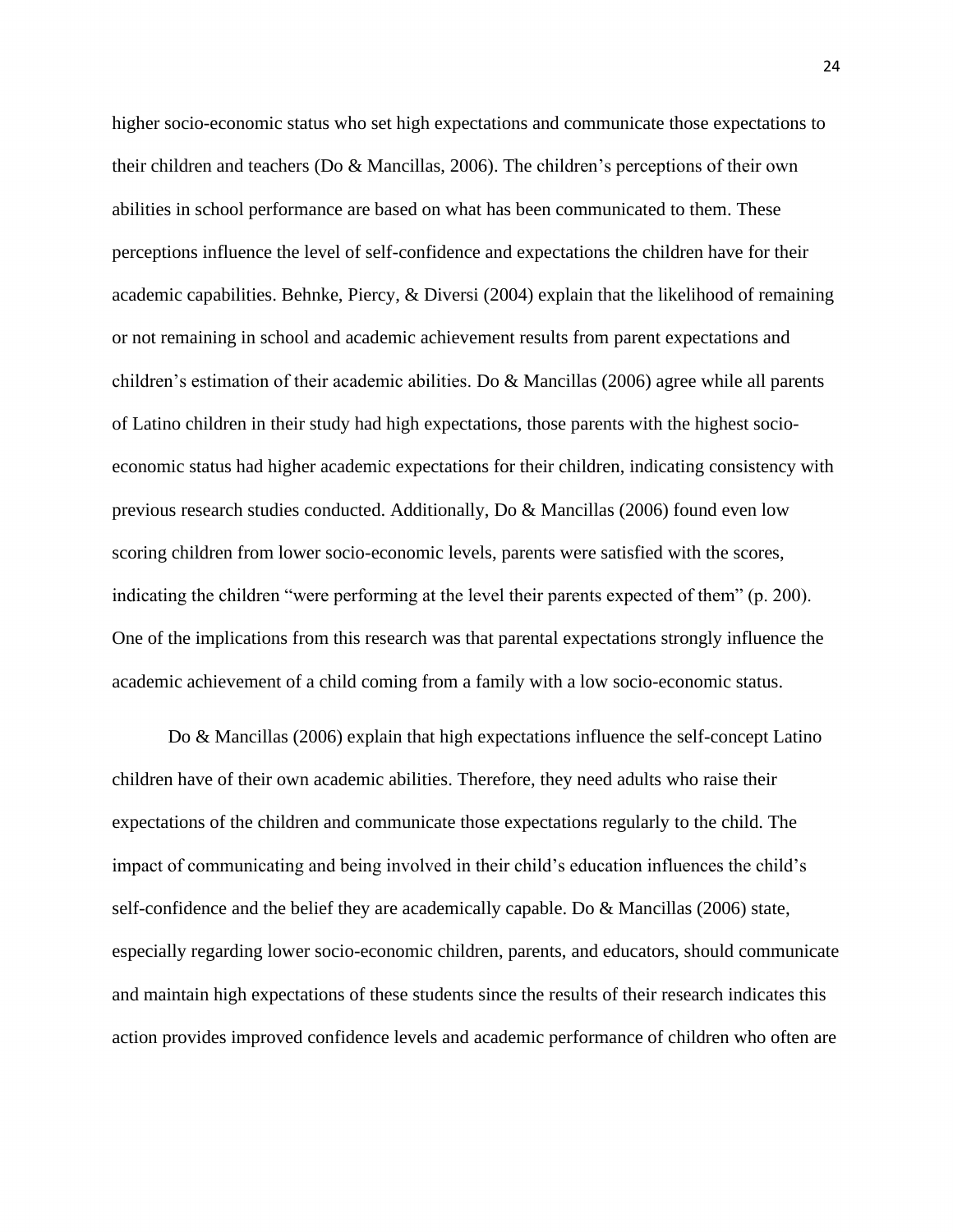"stereotyped as less academically capable than other children" (p. 201) who come from families with a higher socio-economic status.

One factor identified by researchers as influencing on education expectations of Latino children and their academic achievement is the mother's educational level (Gandara & Contreras, 2009). The education level of this sub-population of mothers tends to be lower than other ethnic groups, therefore impacting their children's performance levels. This factor continues to influence students and their achievement levels as they move through the U. S. educational system (Gandara & Contreras, 2009). Many Latino mothers' own educational experiences did not include a preschool education which has come to be viewed as an influential component of low-income students, of which many Latino children are a part. As such, Latino children who do not attend preschool remain at a disadvantage. (Gandara & Contreras, 2009). Fuller and Kim (2011) explained Latino children were half as likely to participate in preschool as four-year-old African American or white children. In 2009, Fuller and Kim (2011) found approximately forty-eight percent (48%) of Latino youngsters were enrolled in a preschool program indicating an increase in the number of Latino youngsters enrolled in preschool which was thirty-five percent (35%) in the early 1990's.

## **Factors Related to Positive Support Systems for ELLs**

Research has indicated that parental involvement is a positive factor in a child's academic and social success (Ryan, Casas, Kelly-Vance, Ryals, Nero, 2010). Ryan et al. (2010) examined the level of involvement of Latino parents as compared to non-Latino and White parents and whether the level of involvement in schools could be predicted by ethnicity and culture. Their research found Latino parents "valued academic and social success equally and more strongly than did Whites" (p. 391), and within Latino families, it was more likely both parents were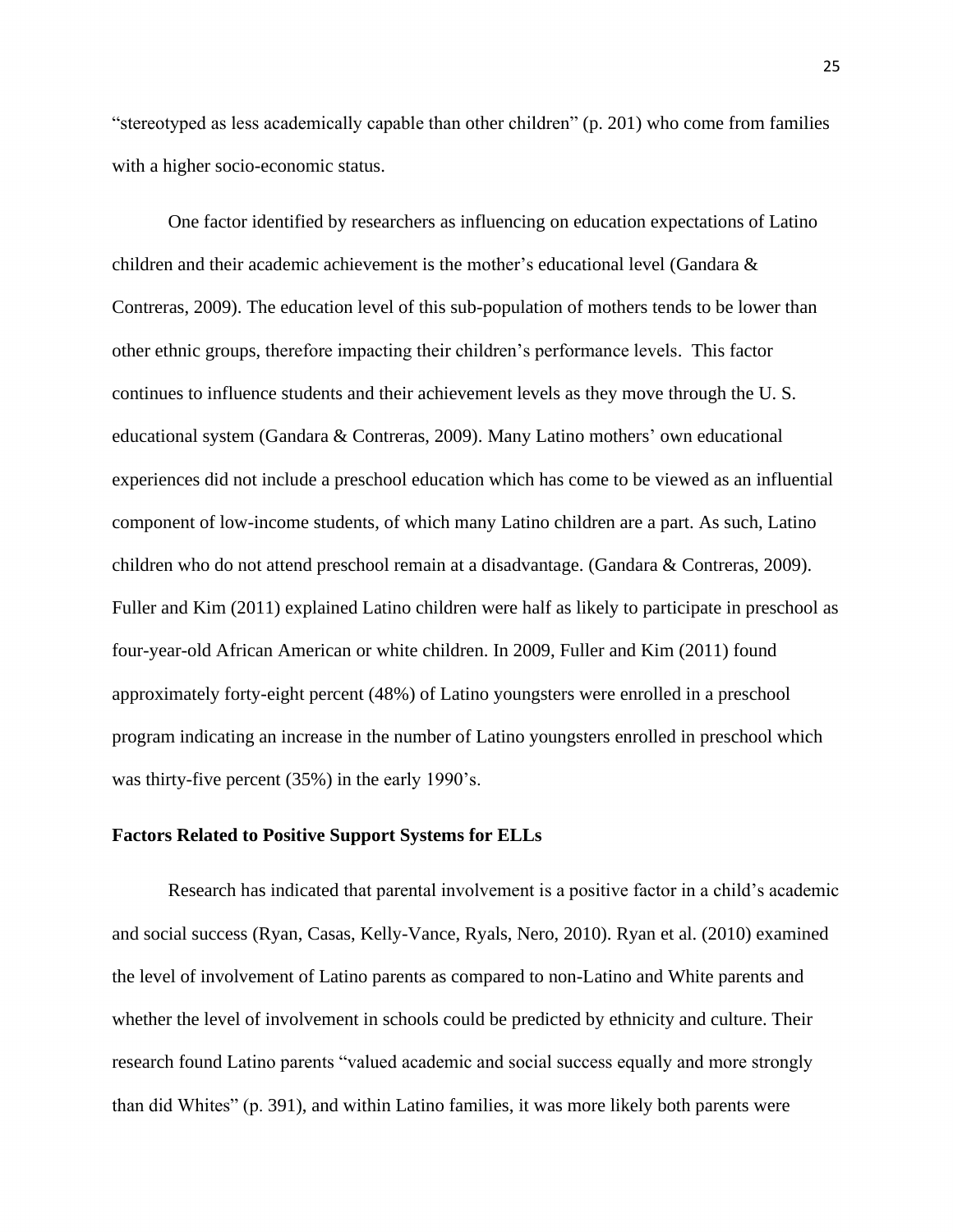involved in their child's educational experiences than Whites. It seems probable when schools and districts establish culturally responsive education programming and practices including both parents, that academic success is improved (Ryan, et al., 2010).

Petrone (2016) examined the factors that effectively supported Latino learners in Mexican schools and contrasted these practices with supports in American schools through a qualitative study of families who moved to the U. S. in search of improved economic and educational opportunities for their families. The study focused heavily on the parental involvement experiences in Mexico and the United States to gain insights into the perception that Latino parents are less involved than other ethnic groups. Parents described their level of parental involvement in Mexican schools as a more holistic nature where academic and social goals were more blended in nature as opposed to parental involvement being more compartmentalized in U. S. schools. Frequent meetings with teachers and other school personnel served as connections between family and school to discuss academic and social performance. Mexican parents defined these types of connections as parental involvement, which contrasted greatly with their definition in American schools. Petrone (2016) found Latino parents consider ensuring their children are punctual, well-groomed, and mannerly as supports for their child's "educacion" (p. 78) and thus being involved in their child's education. The Mexican concept of involvement in the school and in their children's education as much broader than in the United States where the focus is to provide students with skills to financially support themselves and a family (Petrone, 2016). According to the findings of Petrone (2016):

The Mexican concept of education is much broader in scope; it entails moral, social, and relational aspects that are more concerned with one's conduct in the world than the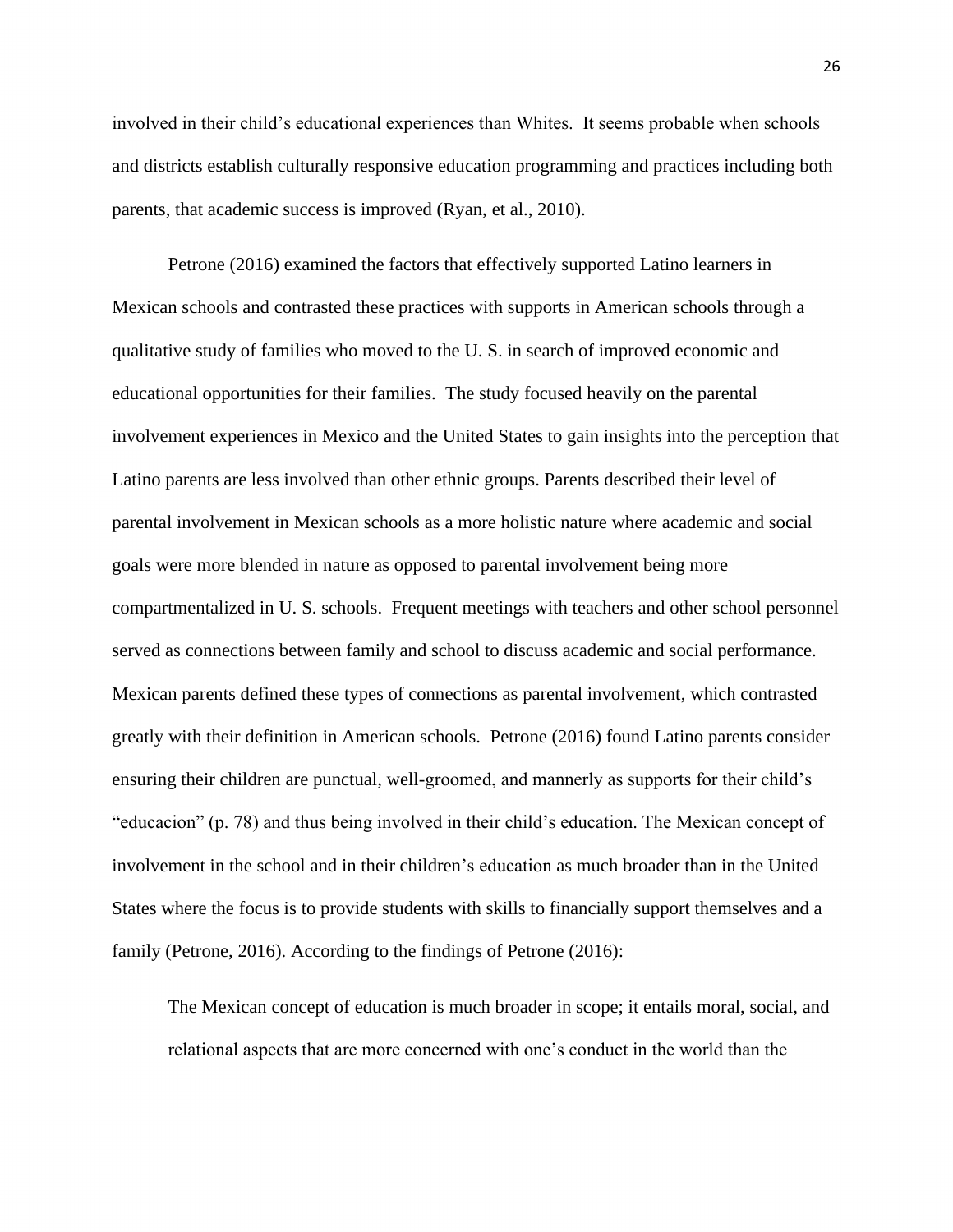acquisition of marketable skills. To be *bien educado* (well educated) is to be a highly moral individual who exhibits family loyalty and preserves cultural values. (p. 78)

Petrone (2016) goes on to suggest that because of these differences in expectations of parental involvement, Latino parents did not feel welcome in U. S. schools creating opportunities for educators in our country to step up efforts to explain opportunities for involvement to EL parents assisting them in understanding how they can expand the support of their child's academic and social success in American schools. ELL parents want to participate in the school community and felt that with increased proficiency of the English language, they would be able to participate within the American education system and understand the expectations of schools in this country (Petrone, 2016). Furthermore, by altering or adding school practices, such as the addition of bilingual personnel, the inclusion of more culturally responsive curriculum, provision of ESL classes to parents, and facilitation of Latino parent projects, schools and districts might bridge the gap between parents and the school community (Petrone, 2016).

The National Center for Education Statistics (NCES, 2013) indicated Latino students are three times more likely to drop out of school than white peers. With the influx of Latino students in recent years, the continued population growth estimations, and the educational supports this population necessitates fostering their academic and social achievement, public educators must come to understand the sociocultural factors influencing the educational success of ELL students (NCES, 2013; Marrero, 2016). Collaboration of schools with communities of Latino families to develop relationships and plan for actions to define expectations, behaviors, and policies will impact the success of Latino students academically and socially (Marrero, 2016). Marrero (2016) explains that educational success depends on learning within a societal context based on Vygotsky's sociocultural theory. Following Vygotsky's theory, Marrero (2016) suggests: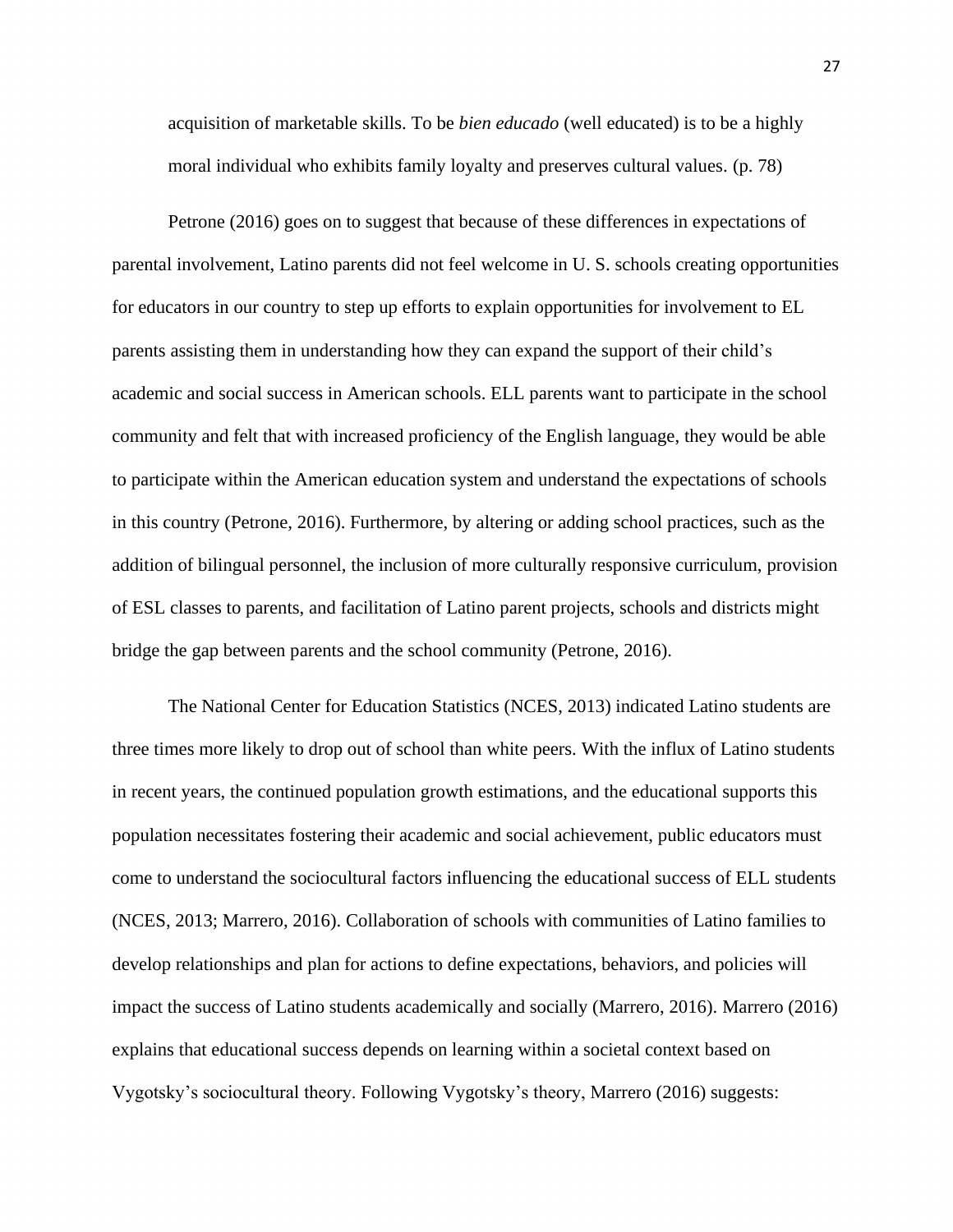In education, this (Vygotsky's theory) is demonstrated in the experiences, interactions, and relationships of students with their teachers, mentors, community, and family. The specific type of support, communication between home and school, extracurricular activities, and assistance with homework can be factored into the outcomes of a students to gauge achievement. In addition, the quality of curriculum, teacher preparedness and commitment, school and family relations, and the interest that the community has in the individual student's success can also impact success (p. 180).

Mena (2013) established the idea of Latino parents influencing the academic achievement of their children not only through the support of activities at school, but through "home-based parental involvement activities" (p. 491). Among the Latino parent behaviors thought to support student success measured in Mena's (2013) study included providing encouragement, setting, communicating expectations, monitoring homework completion and academic progress. When Latino parents shared their expectations for their children to complete their education and demonstrate interest in their child's schoolwork, students understood the importance of completing schoolwork, forming good study habits, and developing self-discipline to persevere with their assignments. Additionally, Mena (2013) suggests educators can offer community supports, improve communication with Latino parents, and demonstrate a cultural appreciation to help Latino families feel welcomed into the school community leading to increased family involvement and student achievement.

Stepanek & Raphael (2010) explain how research conducted by Education Northwest resulted in the development of new programs and practices by district leaders to support the growing numbers of EL students who were entering school systems in the Pacific Northwest between 2002 and 2008. District leaders utilized research to improve the English proficiency and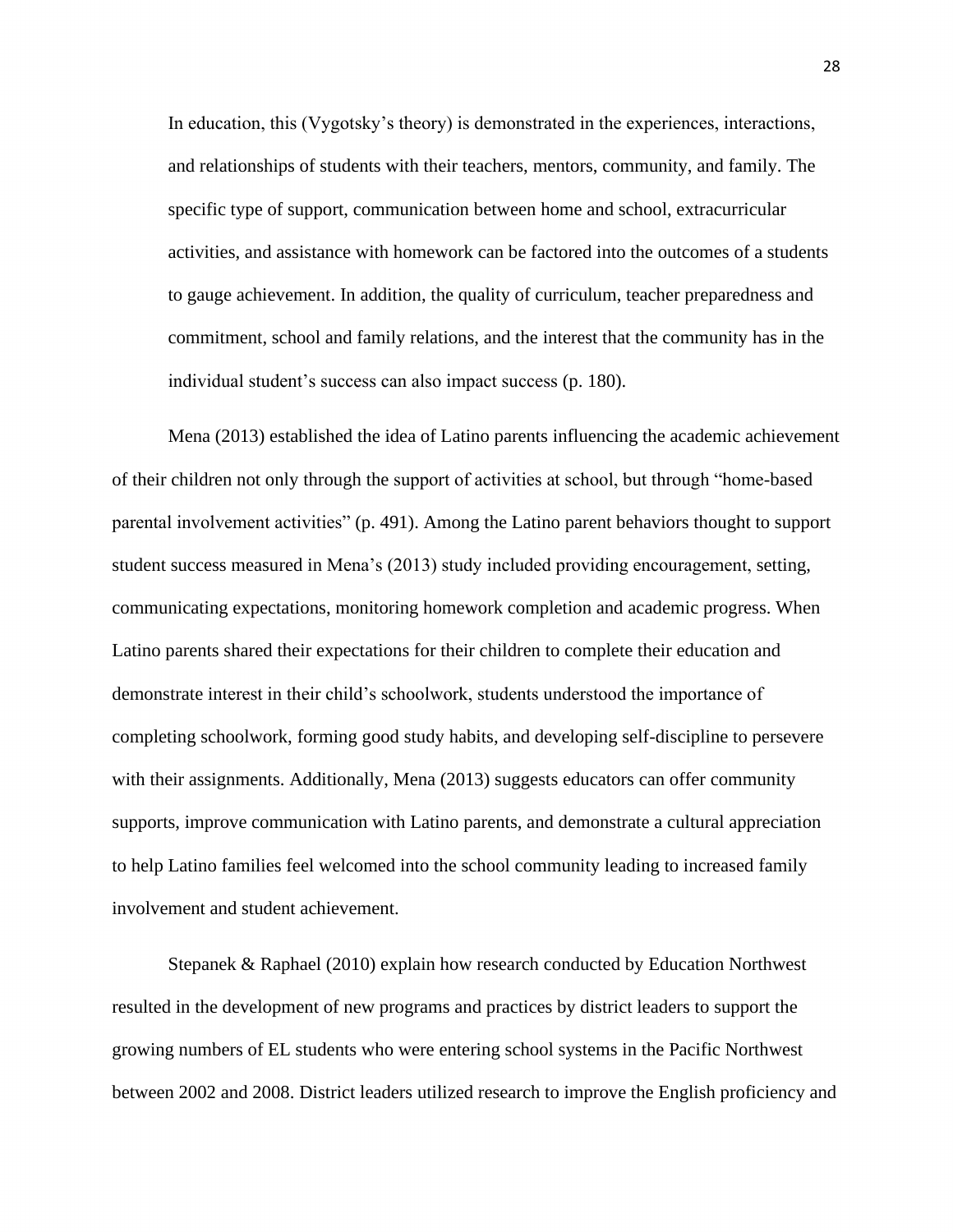academic content levels of mastery to remove barriers and provide improved "evidence-based instruction practices" (p.1) and support systems to teachers of ELLs. Specific strategies introduced included developing a unified vision creating an increased focus and advocacy for the district's commitment to the educational success of ELL students and adopting an appropriate program model to serve English language learners (Stepanek & Raphael, 2010). District leaders also developed a consistent process for identifying and placing ELLs into the program comprised of research-based instructional strategies. Additionally, leaders improved the school community by creating a respect for the languages and cultures represented by the English language students, forming pathways for families of ELLs to provide input into school decisions, and supplying information about school events in a format and language families could understand (Stepanek & Raphael, 2010). Finally, strategies implemented to bring parents and the school community together included outreach activities such as family literacy programs and English as second language classes. Planning these events around parent schedules, offering childcare and supplying transportation services indicated the school system's commitment to ELL family needs. Such commitment helped families feel a part of the school community and gave parents the benefit of becoming more engaged in their child's schoolwork and feeling more comfortable inside the school buildings (Stepanek & Raphael, 2010).

Quiocho & Daoud (2006) focused their research on teacher and parent perceptions of ELL parent participation in schools and the barriers existing hindering student achievement. Results from interviews with teachers indicated educators and school staff felt Latino parents participated at a minimal level in their children's education. Teachers mentioned lack of speaking English as a barrier to parent involvement, and Latino parents did not help with homework which led educators to believe the parents did not "care about schooling" (p. 260).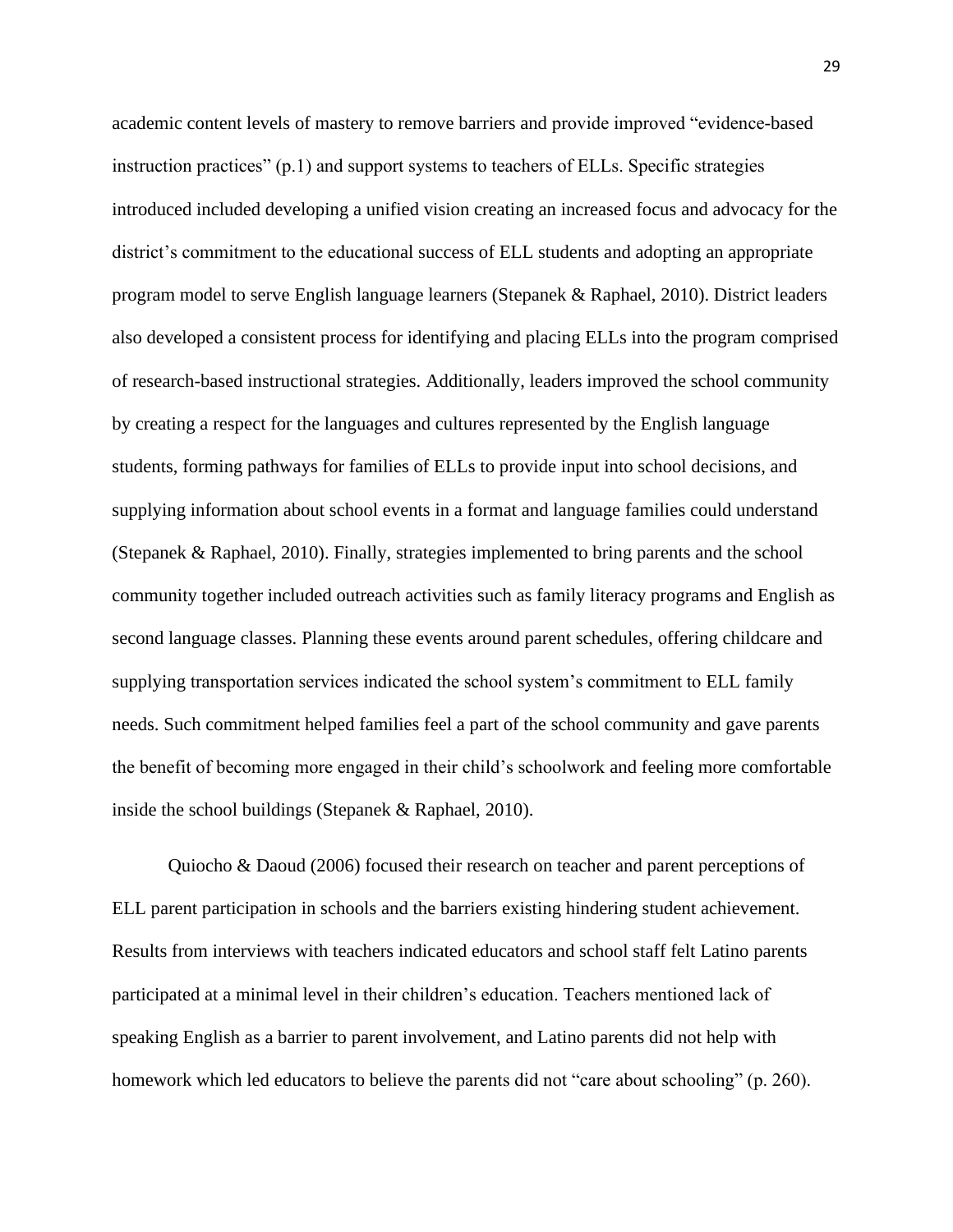Teachers also perceived Latino parents as having few skills and seemed unprofessional, implying their children came to school with inadequate academic abilities (Quiocho & Daoud, 2006). When parents were asked for their perception about what schools could do to increase parental participation in their child's education, participants suggested communications between teachers and parents could be enhanced, workshops explaining school assignments and expectations should be held, and accessibility and friendliness of teachers could be improved (Quiocho & Daoud, 2006). Themes that emerged from parent responses about barriers to school success for their children included lack of academic help for children and themselves along with a clear understanding of the academic content being taught, timely sharing of communications about academic progress, teachers valuing the cultural aspects and ethnic backgrounds of their children, and the existence of supportive partnerships with schools to support student learning (Quiocho & Daoud, 2006).

The qualitative research conducted by Good, et al. (2010) focused on the cultural gaps impacting the academic achievement of Latino English Language Learners. The study was conducted in a school district in the Rocky Mountains. It included identifying barriers to academic achievement for Latino students, one of which was the lack of support systems for families as they transition into Western educational cultures. To gain a deeper understanding of Latino perceptions of academic achievement and identify barriers to student achievement, the researchers gathered data from focus groups comprised of parents and teachers. The researchers found Latino culture values relationships in contrast to achievement, which is valued by American culture, explaining the contrast between parental involvement levels and composition between the two groups. A review of the research literature by Good et al. (2010) indicated more study had been conducted investigating the barriers to academic achievement of ELLs, and less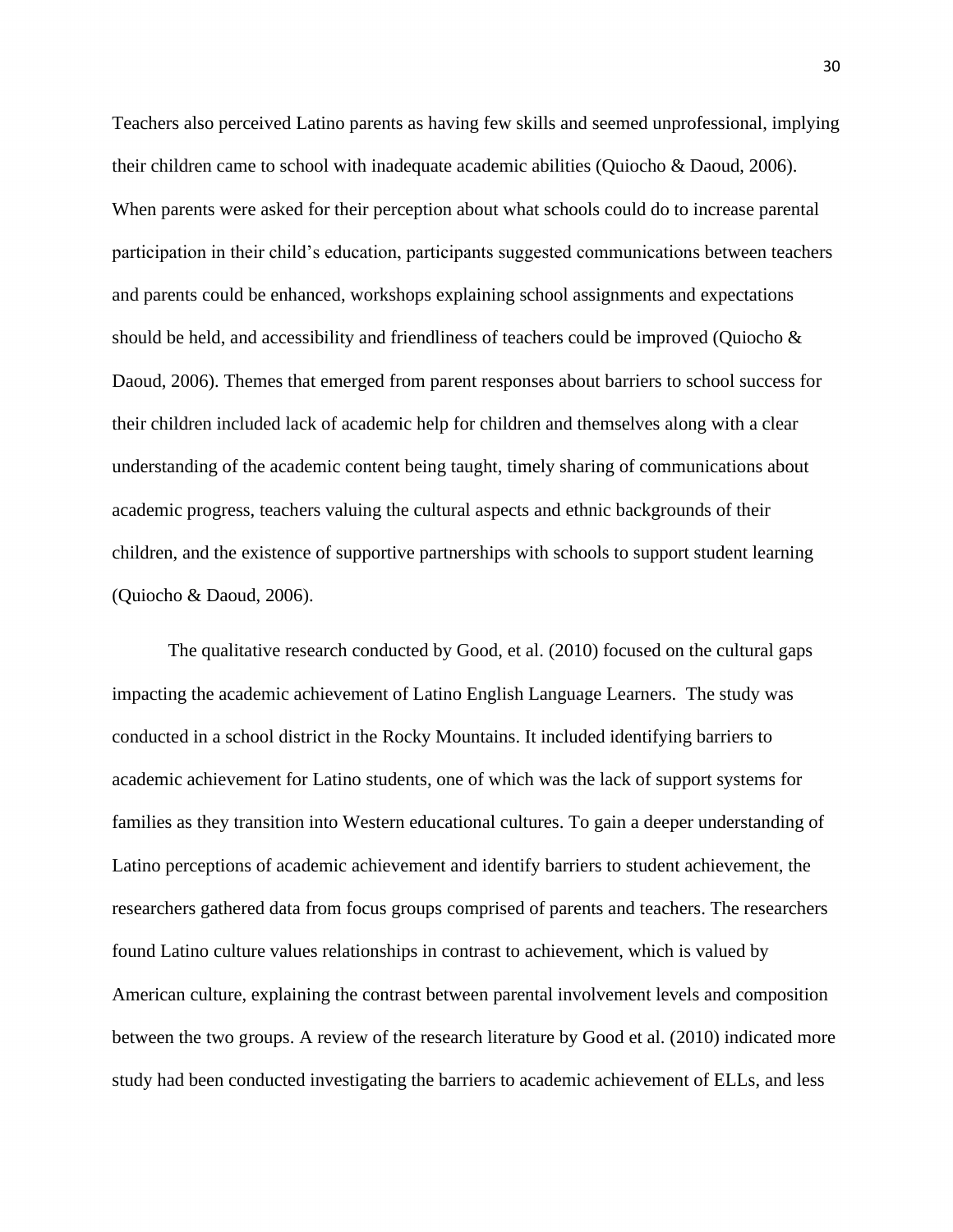research has been conducted concerning parental involvement and the cultural and relationship capital Latino have to offer. Suppose schools want to close the achievement gap. In that case, they must move beyond the elements they can control (curriculum, class size, funding, etc.) and tap into the resource of parental engagement of Latino families (Good et al., 2010). The perceptions and experiences of families as they transitioned into the American school system collected during this study indicated Latino parents undergo certain levels of stress and anxiety as they seek to find a better life for their family in our country. This research found the "lack of support systems for families transitioning to a new environment and new culture" (p. 327). Teachers in the study felt frustrated in helping students transition into a new educational environment and were not prepared to support students as they assimilated into the American academic structure. Understanding the cultural adaptation Latino families must make will aid the alignment of each culture's perspective of parental engagement in schools (Good, et al., 2010).

Parents of children in non-English speaking households expect their children to receive the same level of instruction and services delivered to children from English-speaking homes (Quiocho & Daoud, 2006). When asked questions about curriculum, Latino parents made clear that in addition to schools offering a curriculum focusing on the literacy and acquisition of the English language, their children receive "access to grade-level curriculum" (p. 261) just as other children in the school received. As the segment of children from ELL families continues to grow in our country, the more the demand there will be for classroom teachers to be prepared to serve these students and families (Quintero & Hansen, 2017). These researchers suggest general education teachers need English language training to learn strategies that will support these learners. Since ESSA requires ELL progress reporting in both English proficiency and content subject areas Quintero & Hansen (2017) argue that English language training is crucial to include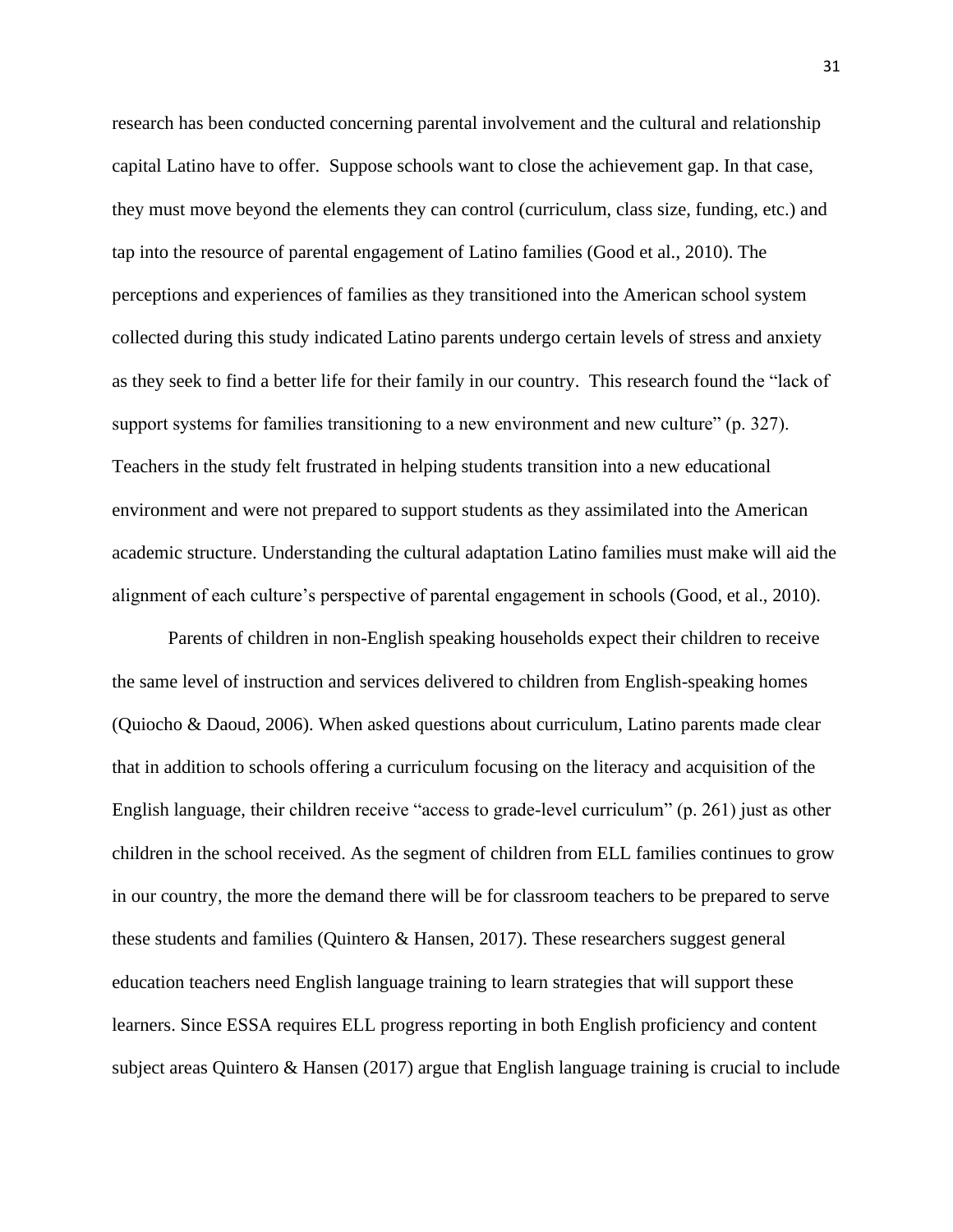in teacher training programs. The inclusion of EL training by districts will indicate the prioritization of the needs of ELL students and the expectations of ELL parents on the part of the education community.

ELLs' academic and social success in schools depends upon effective communication between school and home since it provides a pathway for parents to become involved in their child's education (Botello, Lindberg, Mascarenaz, Phillips & van der Valk (2017). Connecting with families through home visits and inviting them to share their expectations, cultures, and experiences will build a strong relationship with the school community. Botello et al. (2017) suggest schools and districts "make sure the voices and concerns of ELL students and families are heard at the school leadership and district levels" (p. 6). Initiating conversations with families allow administrators and teachers to understand the perspectives, concerns, and issues non-English speaking families have and will influence decision-making regarding school policies and programming creating a culturally enhanced, respectful community. The strategies for ensuring ELLs and their families experience equitable and accessible education suggested by the researchers are based on best practices and were developed through the Teaching Tolerance organization's *Critical Practices for Anti-bias Education.* Educational practices suggested both inside and outside of the classroom included delivering culturally responsive instruction reflective of the immigrant subpopulations represented in the school community, creating opportunities throughout the school for ELLs to be included socially, seeking to understand the life of an ELL student outside of school by establishing strong relationships with families (including access to English-language acquisition for families), and establishing a periodic review of school administrative policies to ensure a welcoming climate and adherence to legislative requirements as it relates to ELL students (Botello, et al., 2017).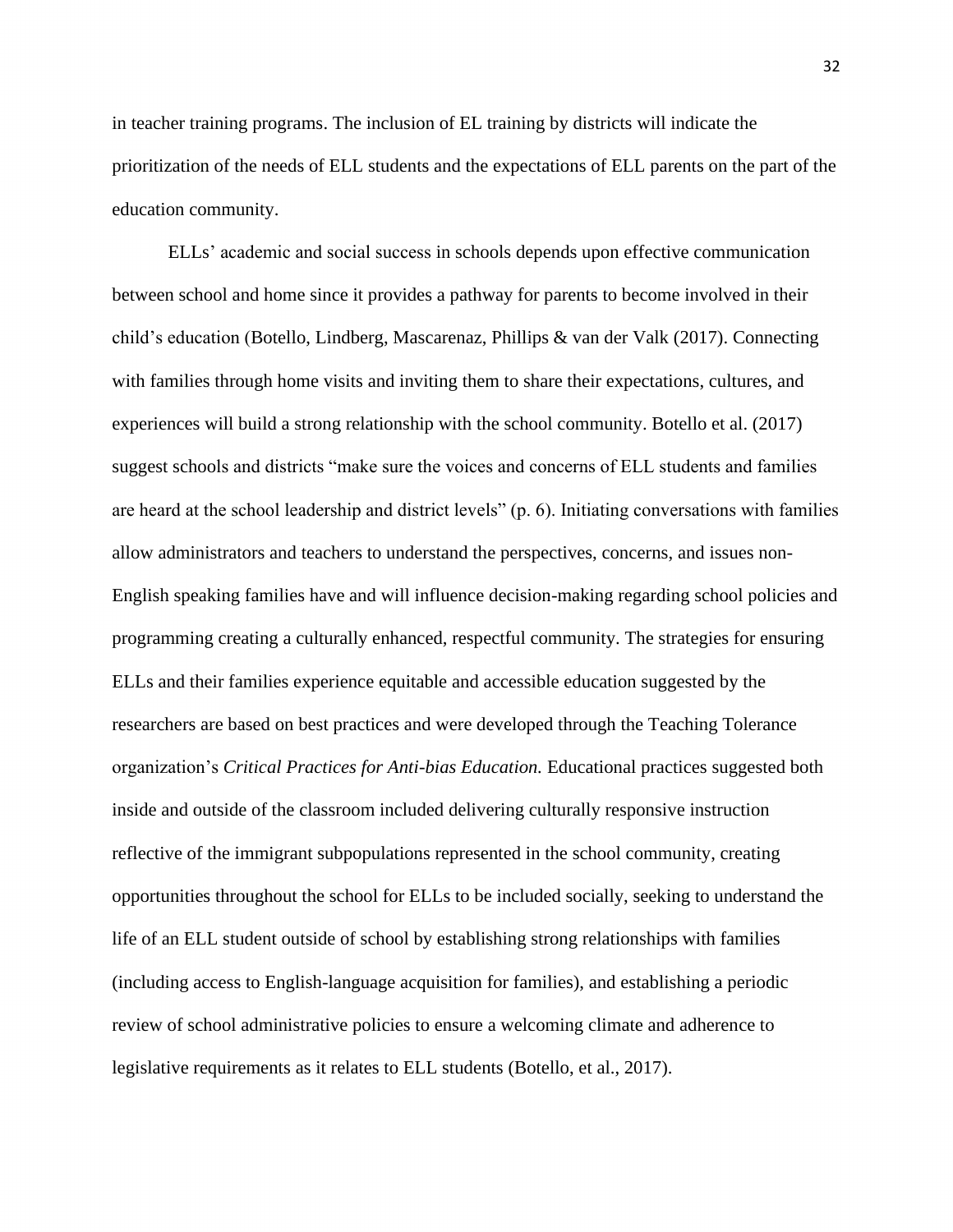#### **Chapter Summary**

Research studies have indicated that regardless of obstacles such as the language barrier and different cultural interpretations of educational expectations, Latino parents have high aspirations and dreams for the success of their children in U. S. schools (Quiocho & Daoud, 2006; Araque et al., 2017; Do & Mancillas, 2006). Many Latino families immigrate to our country to flee poverty and unsafe conditions, seeking new employment for themselves and improved educational opportunities for their children. Studies have dispelled the fact that while many teachers and administrators assume Latino families do not care much about the education of their children, this cultural group does have the desire for their children to learn and prosper to provide for themselves and their families (Quiocho & Daoud, 2006). Because the definition of parent involvement and support of education is defined differently in Latino culture than in our Western culture, Latino families misunderstand their role in American education, and American educators perceived a lack of interest of these families. Establishing relationships with ELL parents of Latino students and seeking their perceptions about involvement and their goals and dreams for their children will bridge the gap between what is currently understood about the expectations of ELL parents and the reality of their desires for academic and social success for their children in school. The projected increase of immigrants into the United States is expected to raise the level of the Latino population in America to about twenty-five (25%) of the population, continuing the pressure to provide equal access to education to this large population of non-English speaking students (Daly, 2018). With the high stakes of accountability in closing the achievement gaps and the legislative shifts in serving the sub-populations of students within schools, educators are challenged to meet the unique needs of these students and align the goals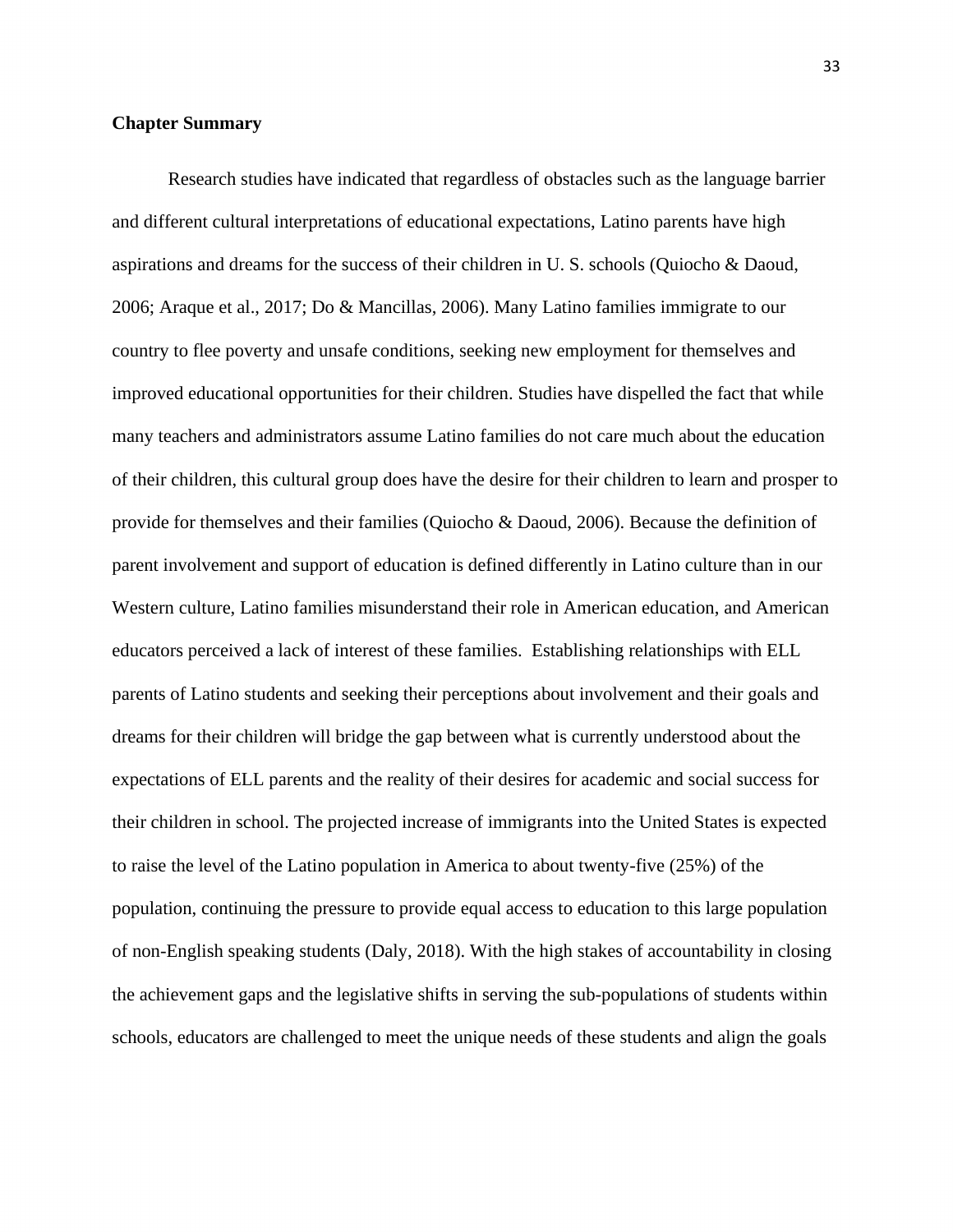of the school system with the desires and expectations of Latino families for the academic and social educational success.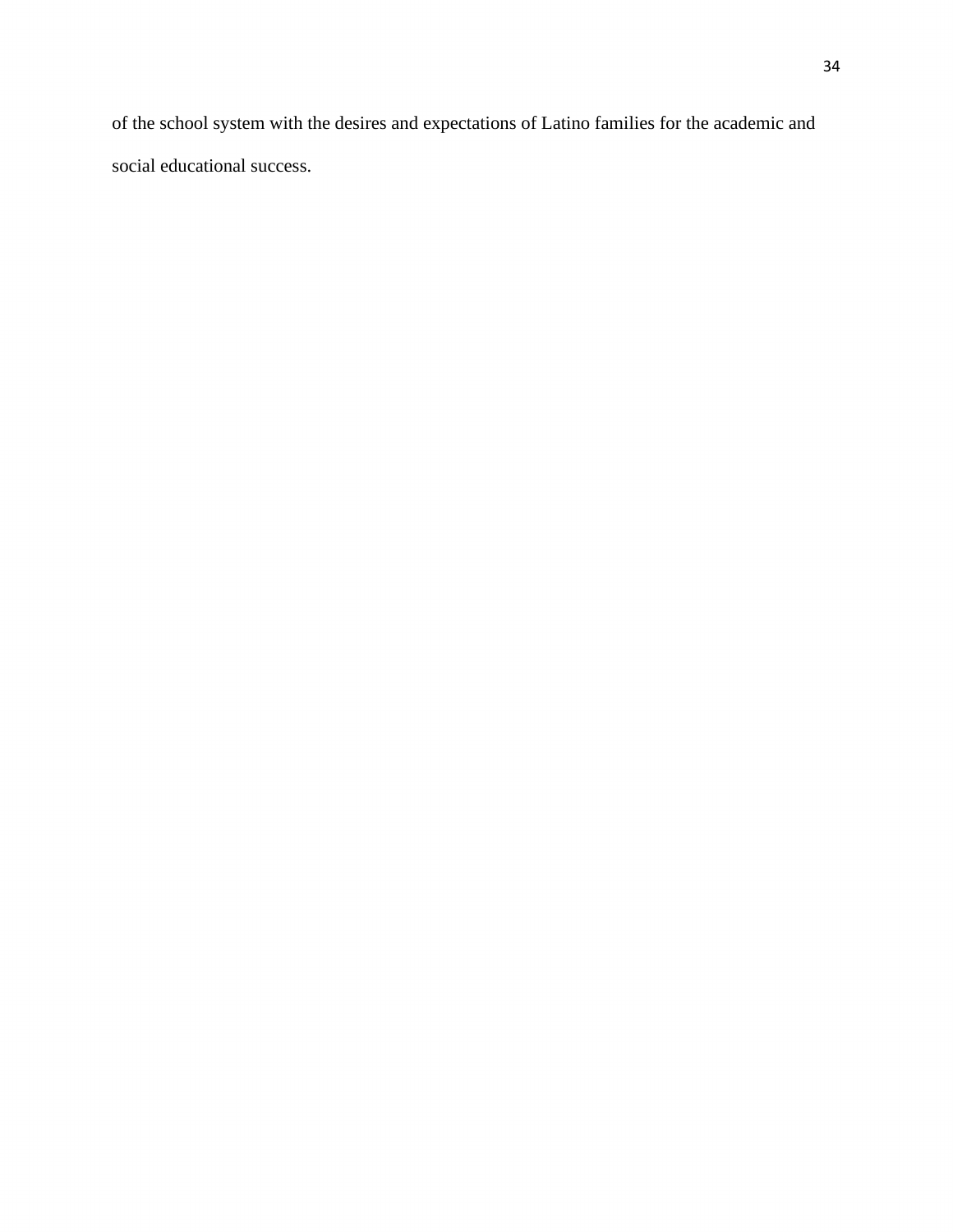## **Chapter 3**

# **Research Design and Methodology**

# **Introduction**

The numbers of English Language Learners are growing at increasing rates in school districts in the United States (Daly, 2018; National Center for Education Statistics, 2016; Sugarman & Geary, 2018). With this influx of ELLs, schools and districts are challenged with identifying the needs of these mounting numbers of Latino learners to ensure their academic success and develop an educated workforce to meet the needs of this subpopulation (Araque, Wietstock, Cova & Zepeda, 2017). The Every Student Succeeds Act (ESSA), enacted in 2015, requires yearly progress English language acquisition for all identified ELLs being served in schools. Added pressure to provide quality ELL programming assuring the progress of ELLs in language acquisition, and academic areas requires that schools pinpoint the unique needs of these students and provide high-quality instructors and programming. Research has presented the argument that including parents in the educational process impacts student achievement positively (Botello et al., 2017). Studies have indicated that regardless of obstacles such as the language barrier and different cultural interpretations of educational expectations, Latino parents have high aspirations and dreams for the success of their children in U. S. schools (Quiocho  $\&$ Daoud, 2006; Araque et al., 2017; Do & Mancillas, 2006). As numbers of ELLs increase and pressure for academic achievement continues, schools must seek to partner with parents of ELLs to build collaborative relationships. When school administrators create ELL programming based on state and federal requirements, they should align the expectations from ELL parents thus engaging parents as partners in the education of their children. This study aims to investigate parent and ELL educator perceptions of successful integration into the school system on the part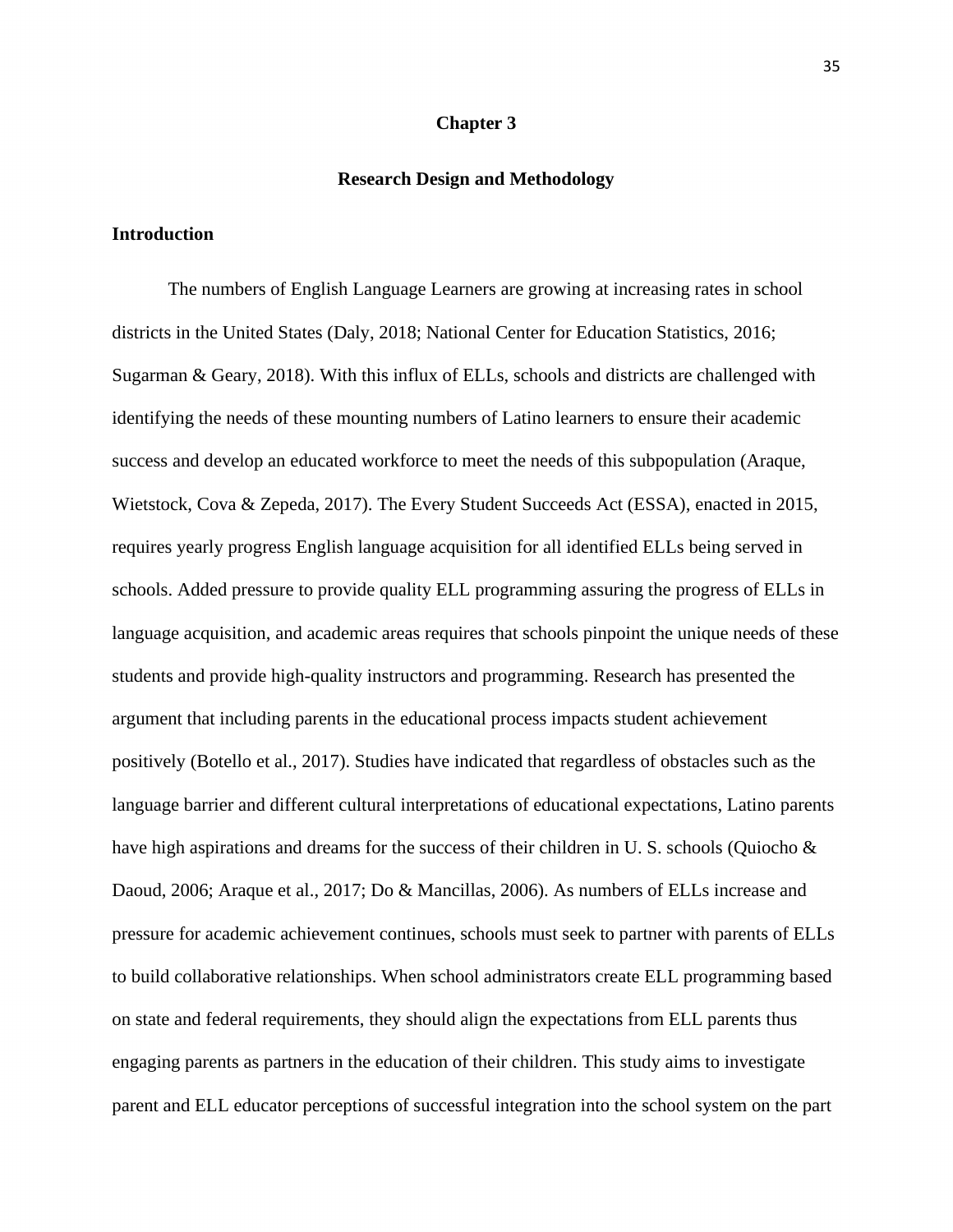of English language learners and identify the factors in place that support a positive learning experience for ELLs. The study also seeks to determine the impact of successful integration into the educational system as perceived by parents and teachers of ELLs.

# **Research Questions**

- 1. What does successful integration into a school system mean as defined by a parent of an English Language Learner? What does unsuccessful integration into a school system mean as defined by a parent of an English Language Learner?
- 2. What factors are in place that provide a positive support system for English Language Learners in the school system? What factors are absent that could provide a positive support system for English Language Learners in the school system?
- 3. What is the impact of successful integration into the school system on the English Language Learner? What is the impact of unsuccessful assimilation into the school system on the English Language Learner?

# **Research Design**

A key purpose of qualitative research, according to Merriam & Tisdell (2016) in *Qualitative Research: A Guide to Design and Implementation* is seeking to understand the "phenomenon of interest" (p. 16) from the perspective of the research study participants. Since the focus of this research study is to understand the factors supporting the successful academic and social progress and experiences of ELL elementary students from the perspectives of their parents and educators, a general qualitative research study was selected for this research study. The study included aspects of various designs, including ethnography, grounded theory, and narrative inquiry. Using basic qualitative research methodology offers an opportunity for parents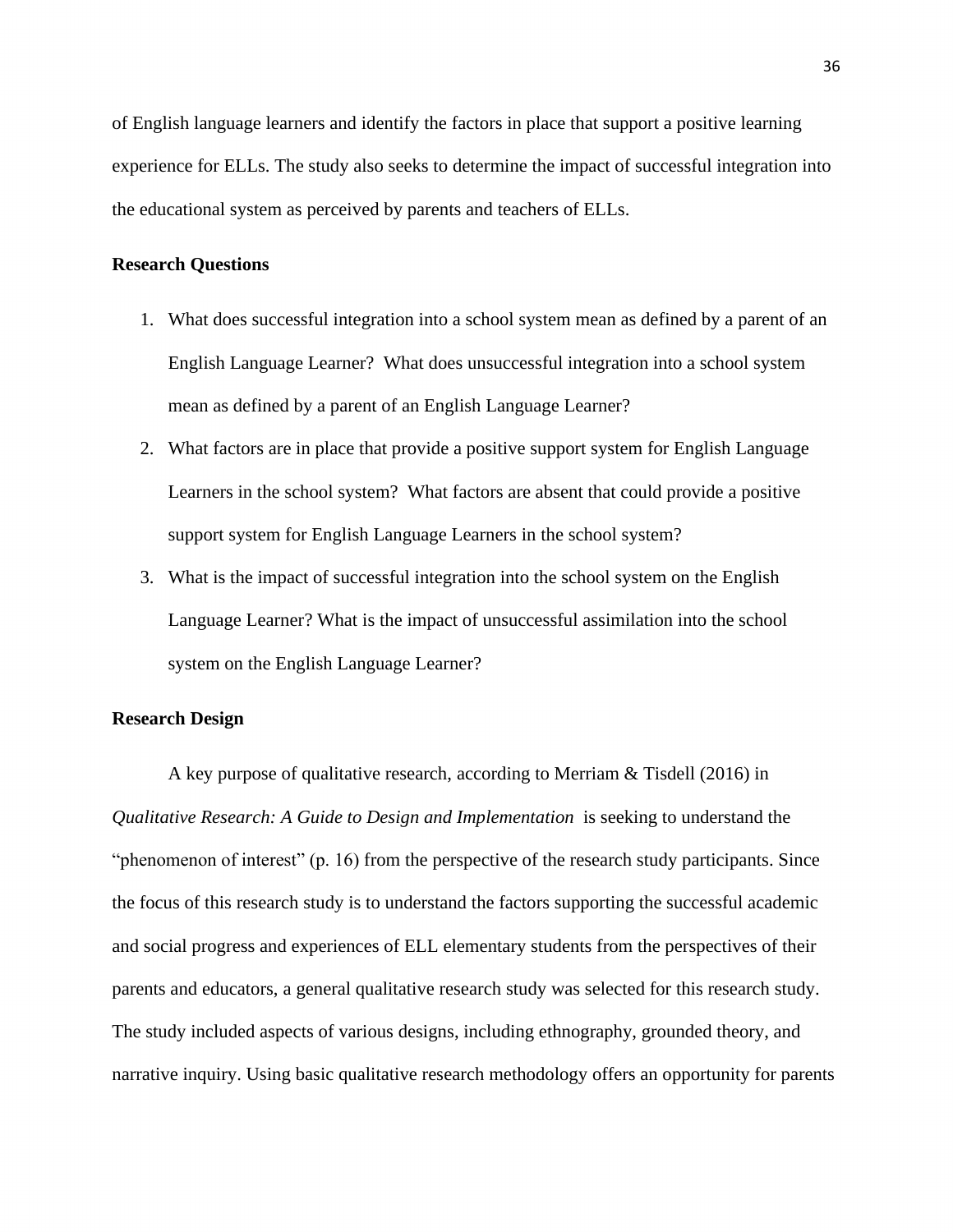and educators to share experiences and meaningful insights as they support and serve ELLs throughout the elementary grades. Data were gathered through the collection of participant stories and experiences and using focus groups and one-on-one interviews. Since the qualitative study used data derived through open-ended questions to gather words and stories shared by participants, the researcher could richly describe the expectations that parents had for their child's educational experiences and identified cultural influencers upon their expectations. Data collected during the focus group of English as a Second Language (ESL) educators provided the researcher with insight into the success factors of ELLs and the impact these factors have on their academic and social development.

The six-step process for analyzing and interpreting data resulting from qualitative research designed by Creswell (2013) were used to organize the data and identify emerging ideas and themes across the data. This process included the following steps:

- (1) Transcribe the data obtained from focus groups and interviews, organizing the data based on sources of information.
- (2) Read the transcribed data, reflecting upon the overall meaning of the data.
- (3) Code the data with keywords to develop categories of meaning.
- (4) Generate descriptions of the coded data categories based on recurring themes found within the data.
- (5) Convey the findings of the analysis through a descriptive qualitative narrative.
- (6) Interpret the findings of the analysis.

Following Creswell's (2013) process enabled the researcher to utilize a systematic approach for examining the perspectives of the parents and educators and determine meaningful insights to improve ELL programming and supports within the school system.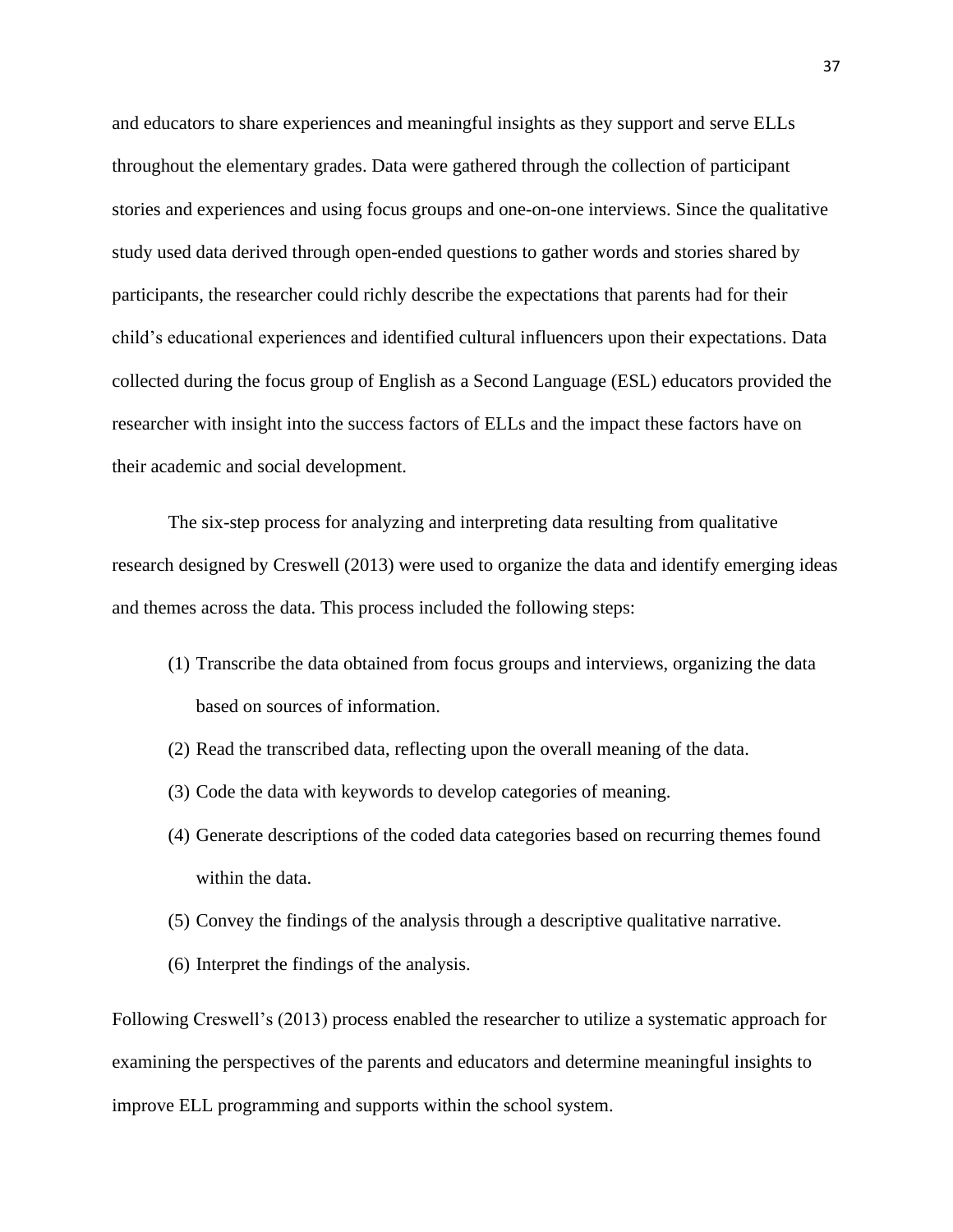# **Site Selection**

The study was conducted within a school district in Northeast Tennessee comprised of 8,098 students enrolled in kindergarten through twelfth grades during the school year 2020-2021 (Tennessee Department of Education, 2020). Of the total district student population, 12.2% were classified as Latino, and 4.1% were identified as English language learners. The school sites within the district for inclusion in this study included eight elementary schools serving 3,409 students in kindergarten through fourth grade since this study focused on elementary-age ELL students' experiences. Of the elementary student population, two-hundred twenty-one (221) students were classified as English language learners in the school year 2020-2021 based on the home language survey completed by parents upon enrollment of their child into the district. The district provided English language learner programming to these students according to federal and state requirements delivered by eleven (11) certified ESL instructors in the elementary schools.

# **Participants in the Study**

Before the commencement of this research study, the initial step of obtaining permission from Milligan University via the Institutional Review Board (IRB) process was completed. Following Milligan's IRB approval, permission was requested and granted by the school district IRB and school administrators of the eight elementary schools in the district where the study was conducted. See Appendix A for a copy of the approval letters.

The participants were given an opportunity to volunteer for the study through a purposeful process as parents and educators of English language learners in the district's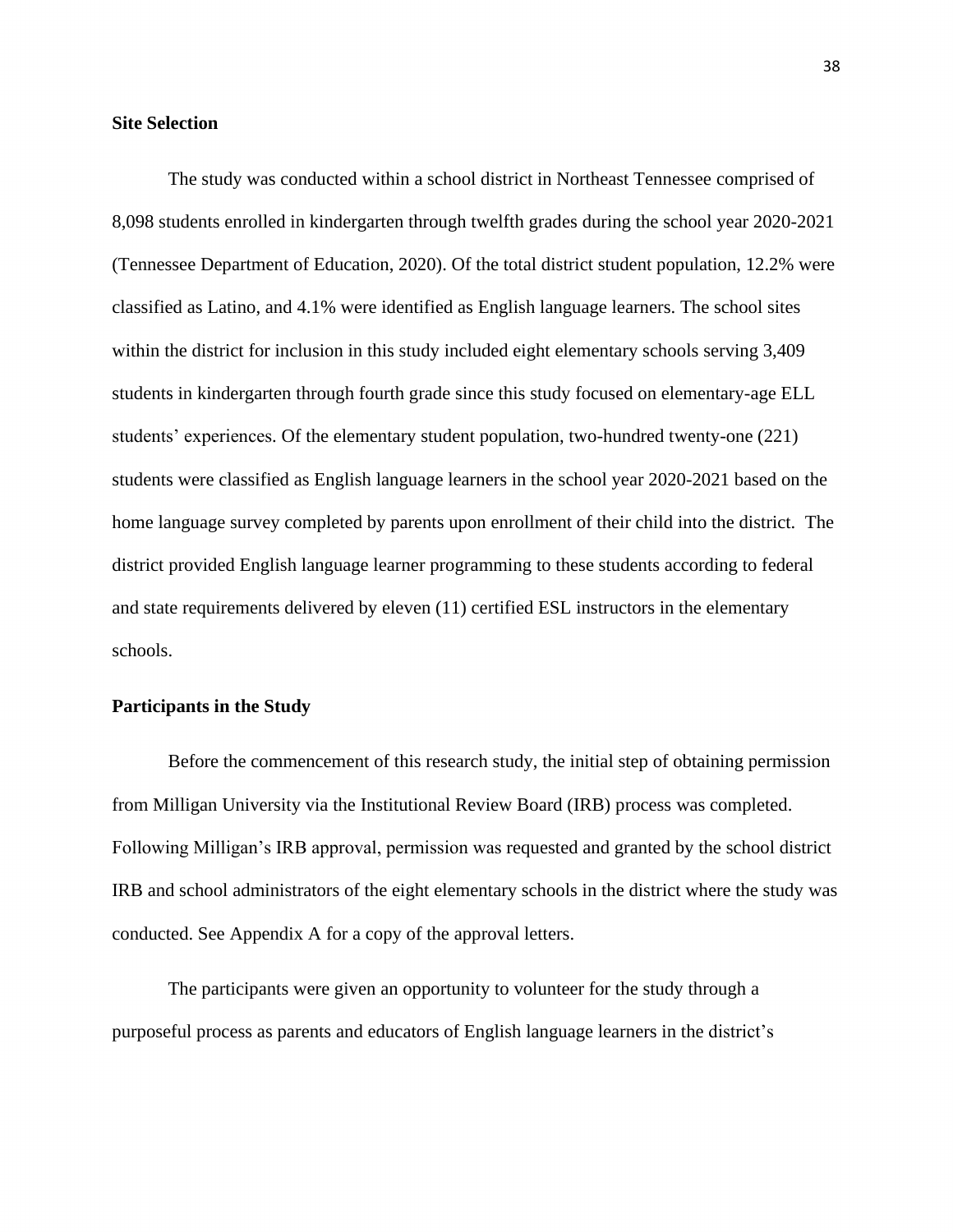elementary schools. All ESL instructors at the eight elementary schools were contacted and invited to participate in one of two focus groups to be held virtually.

Parents with elementary-age children who were receiving in-person ELL programming delivered by an ESL instructor during the 2020-2021 school year were eligible as parent participants in this study. The researcher provided all ESL instructors who participated in the focus groups with copies of a prepared parent invitation seeking parent participants for the study. The parent invitation was written in English and translated into Spanish (Appendix B). The invitation briefly explained the study and asked interested parents to return the letter, which included a form for parents to supply their contact information. The form also asked parents to indicate whether an interpreter would be needed during the interviews. Parents returned the form with their contact information to the ESL instructor, who forwarded it to the researcher. The researcher contacted parents to schedule the interviews, using an interpreter if necessary.

#### **Role of the Researcher**

The researcher was a classroom teacher in the school district at an elementary school included in the study. The researcher conducted focus groups and the individual parent interviews. The interview questions for the focus groups and the parent interviews were openended allowing the parent and educator participants to share their own experiences. This type of questioning allowed the researcher to probe more deeply into information as it was shared during the interviews and focus groups. Interview questions for the ESL educator focus group are listed in the interview guide (Appendix C). Interview questions for the one-on-one parent interviews are listed in the interview guide (Appendix D). No parents of ELL students under the direct instruction of the researcher were part of the study.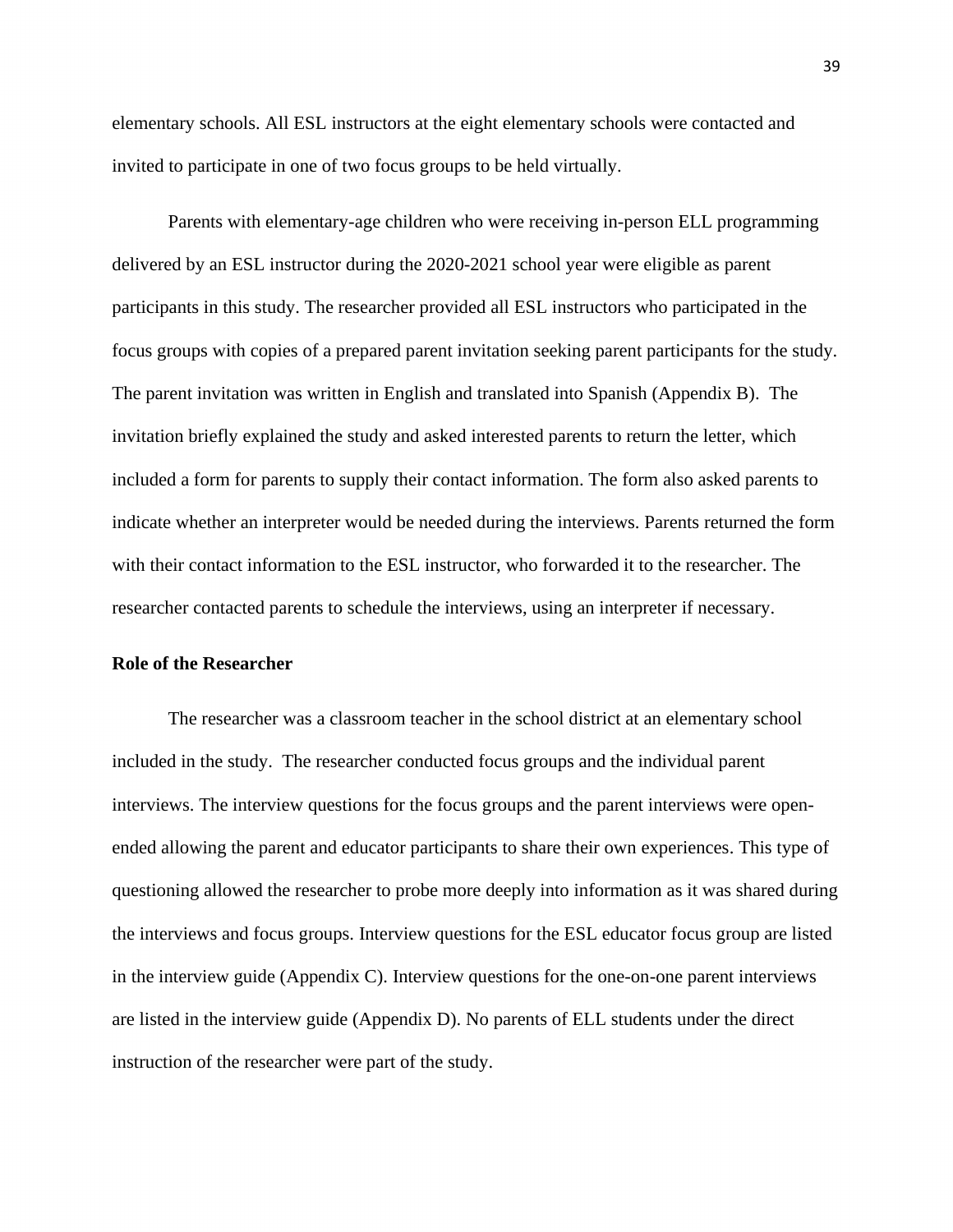## **Data Collection Methods and Procedures**

This qualitative study included the collection of data from two focus groups and eight one-on-one interviews. Parents interviewed were had children in elementary grades in kindergarten through fourth grade who participated in ELL programming in-person during the 2020-2021 school year. Focus group participants were English as a Second Language (ESL) teachers assigned to the eight district elementary schools participating in the study and responsible for the delivery of the district ELL programming. Member checking was utilized to assure the validity and reliability of the focus groups and interviews. Accuracy of the data collected was ascertained by providing a summary of the focus group data to participants following each session and summarizing key data and clarifying experiences with parents at the end of each interview. The researcher posed open-ended questions during the focus groups and interviews, allowing for inquiry-based questioning to further understand experiences and perceptions.

#### **Before the Study**

Before the initiation of the study, approvals from both Milligan University and the school district were obtained. Milligan University's Institutional Review Board (IRB) approved the study after a thorough IRB process (Appendix A). Permission for completion of the study was obtained from the district administrators of the school district and from administrators at each elementary school site (Appendix A).

#### **Participating Schools**

The eight elementary school sites included in this study comprised all the elementary schools within the rural school district and serve students in grades kindergarten through fourth

40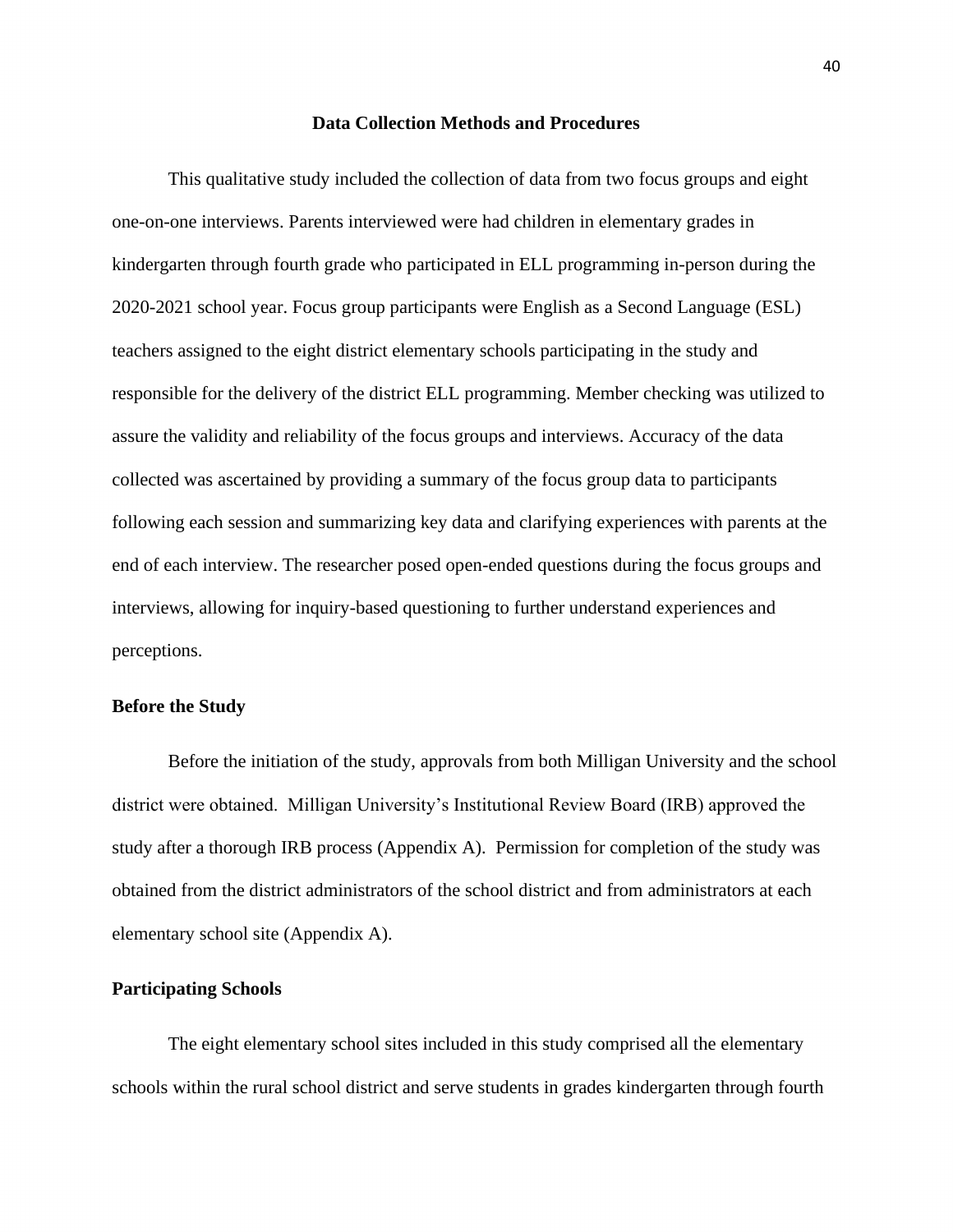grade. Two of the eight schools were non-Title schools, and the remaining six were Title 1 schools based on student demographics. The number of identified ELLs in the eight elementary schools in the 2020-2021 school year was 221 (F. DeSousa-Pereira, personal communication, March 9, 2021). Of these 221 identified ELLs, three families waived eligibility for ELL programming, 149 actively participated in ELL programming, and 69 students were in the ELL transitional stages 1-4 (F. DeSousa-Pereira, personal communication, March 9, 2021). ELL students categorized in transitional stages have demonstrated academic mastery of ELL programming and, while not participating directly in ELL services, were monitored by the ESL instructor and received services as needed. The researcher aimed to obtain a representative sample of educator and parent participants from the schools included in the study.

## **Selection of the Participants**

The participants in the study included elementary ESL instructors and parents of English language learners who participated in ELL programming in person during the 2020-2021 school year. The researcher contacted all the elementary ESL instructors via email and invited them to participate in the study with a goal of at least five educators agreeing to participate (Appendix E). ESL educators who responded to the researcher's email invitation, selected from two different dates to participate in a focus group. ESL educators participated in only one focus group. A copy of the consent form (Appendix F) was sent to each educator who signed and returned it to the researcher before the focus group session. At the beginning of each focus group, the researcher explained the purpose of the study and responded to any questions the educators had about the study or consent form conditions.

The researcher sent copies of the parent invitation to participate in the study (Appendix B) to each ESL instructor who chose to participate in a focus group. ESL instructors selected six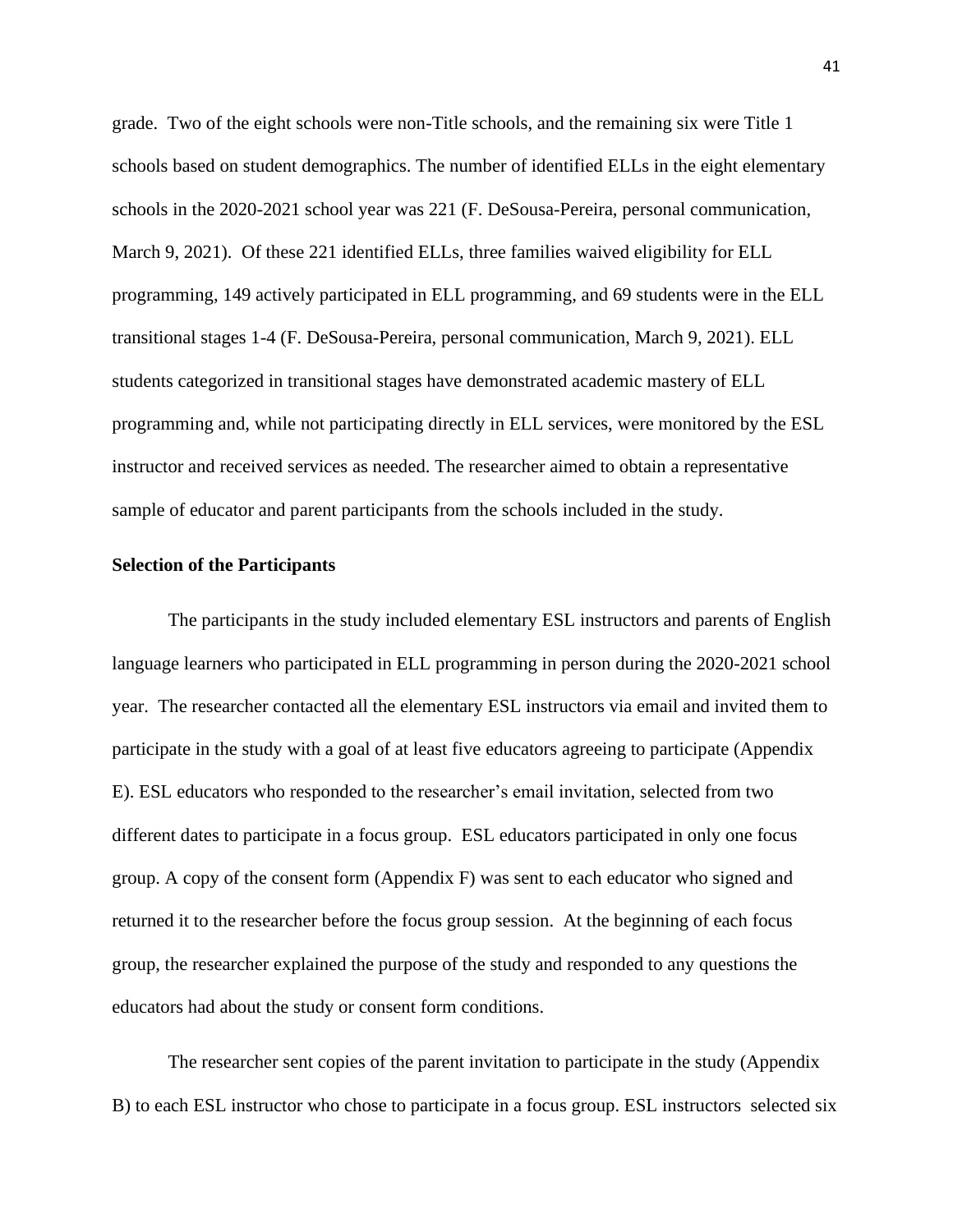ELL students who received direct in-person services during the 2020-2021 school year and sent the parent invitation home with these students. The parent letter briefly explained the nature of the study and asked parents willing to participate in returning the letter with their contact information to the ESL teacher, who forwarded the volunteer's contact information to the researcher. The researcher contacted each volunteer parent participant and scheduled an interpreter. The interpreter was used to translate the scheduling of the interview if the parent indicated the need for interpretive services. At the beginning of each interview, a copy of the consent form was given to the parent. The interviewer read and explained the parameters of participation as described in the consent form, using an interpreter if required (Appendix G). The form was written in both English and Spanish. Additionally, the parent was given an opportunity to ask questions about the study and their participation, and then indicated their willingness to participate by signing the consent form.

### **Implementation of the Study**

Following approval by Milligan's Institutional Review Boards (IRB) and the school district, ESL educators were invited via email to participate in a focus group (Appendix E). Focus group participants chose between one of two dates for the virtual session which was held via Zoom. Before each session, the researcher sent consent forms to each willing participant who signed and returned the form to the researcher before the scheduled focus group date indicating their agreement to participate. The researcher initiated each focus group session by briefly reviewing the consent form and the context of the study and addressed questions the participants posed. It was planned for each focus group to last approximately forty-five (45) minutes. It was structured using the interview guide developed for educators (Appendix C) which included semistructured, open-ended questions. Each focus group session, conducted using the virtual meeting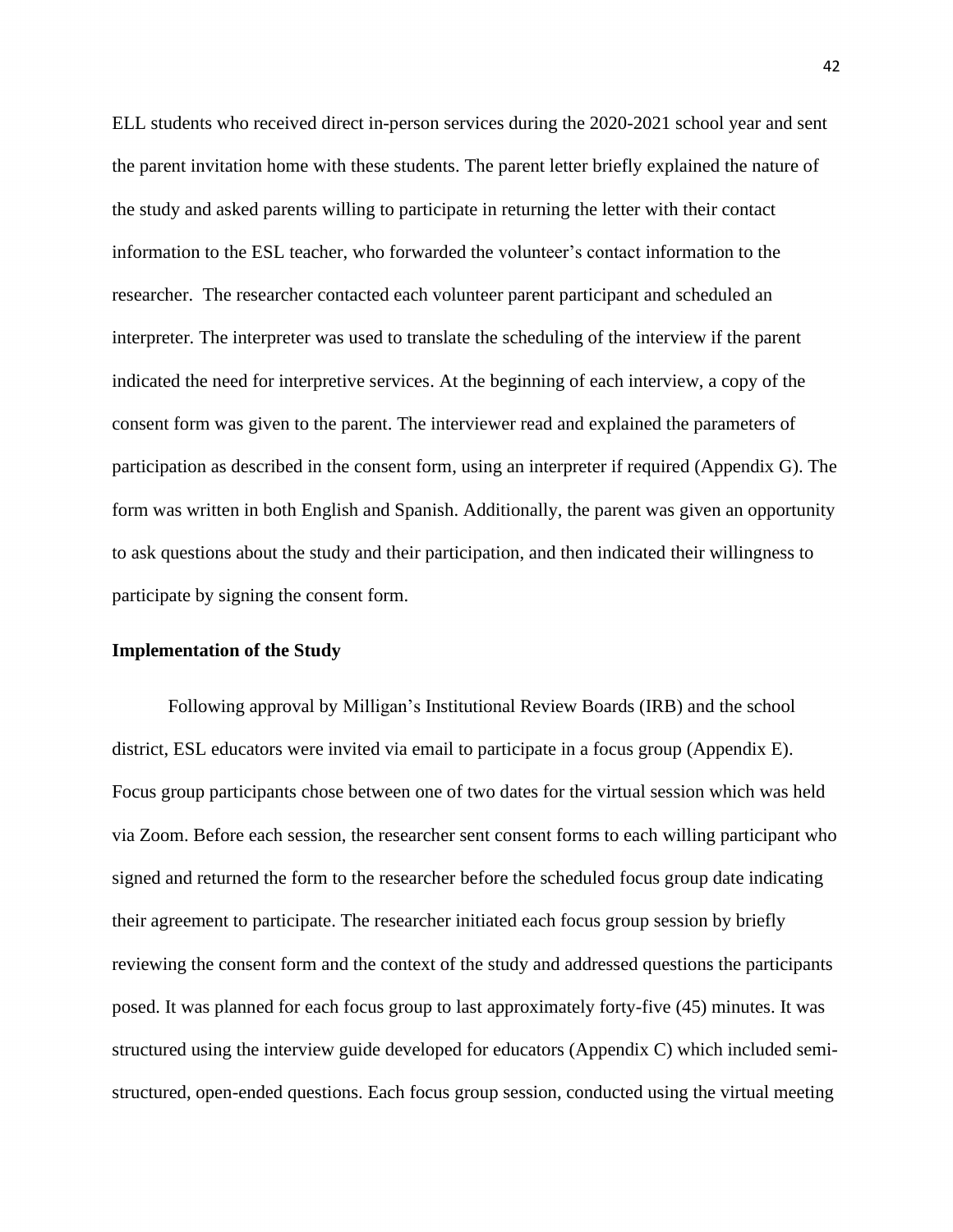platform Zoom, was recorded and saved to the researcher's jump drive. The recording was then uploaded into a transcription software application, Sonix [\(www.sonix.ai\)](http://www.sonix.ai/), for translation and transcription. The researcher used the transcriptions to carefully review for accuracy using the recorded sessions as a cross-check. Corrections were made to individual sessions, ensuring the accuracy of information. The researcher compiled a summary of each focus group session and shared with educator participants for review and clarification.

After each focus group, the researcher requested that ESL teachers consider potential participants for the parent interviews and explained the research study requirements for parent participants: (1) the ethnicity of the parents and children must be Latino, (2) children must be fully participating in the school's ELL program as non-transitional students, and (3) children must have attended the ELL programming in-person as opposed to virtually. The researcher sent six copies of the parent invitation, written in English and Spanish (Appendix B) to the ESL teachers who sent the invitations home with the selected families. Parents who chose to participate returned the invitation with their written contact information to the ESL teacher. The ESL teacher forwarded this contact information to the researcher. The researcher contacted the parents (using an interpreter if requested) and scheduled individual interviews over three-weeks. Parents were given the option of attending the interview at their child's home school or their place of residence. An interpreter attended the interview to assist with translation if the parent requested interpretive services. Prior to any interview, the interpreter signed a confidentiality agreement (Appendix H) to indicate their commitment to conducting the interviews with accuracy and completeness, showing no partiality to any participant, and maintaining the confidentiality of information translated during the interviews.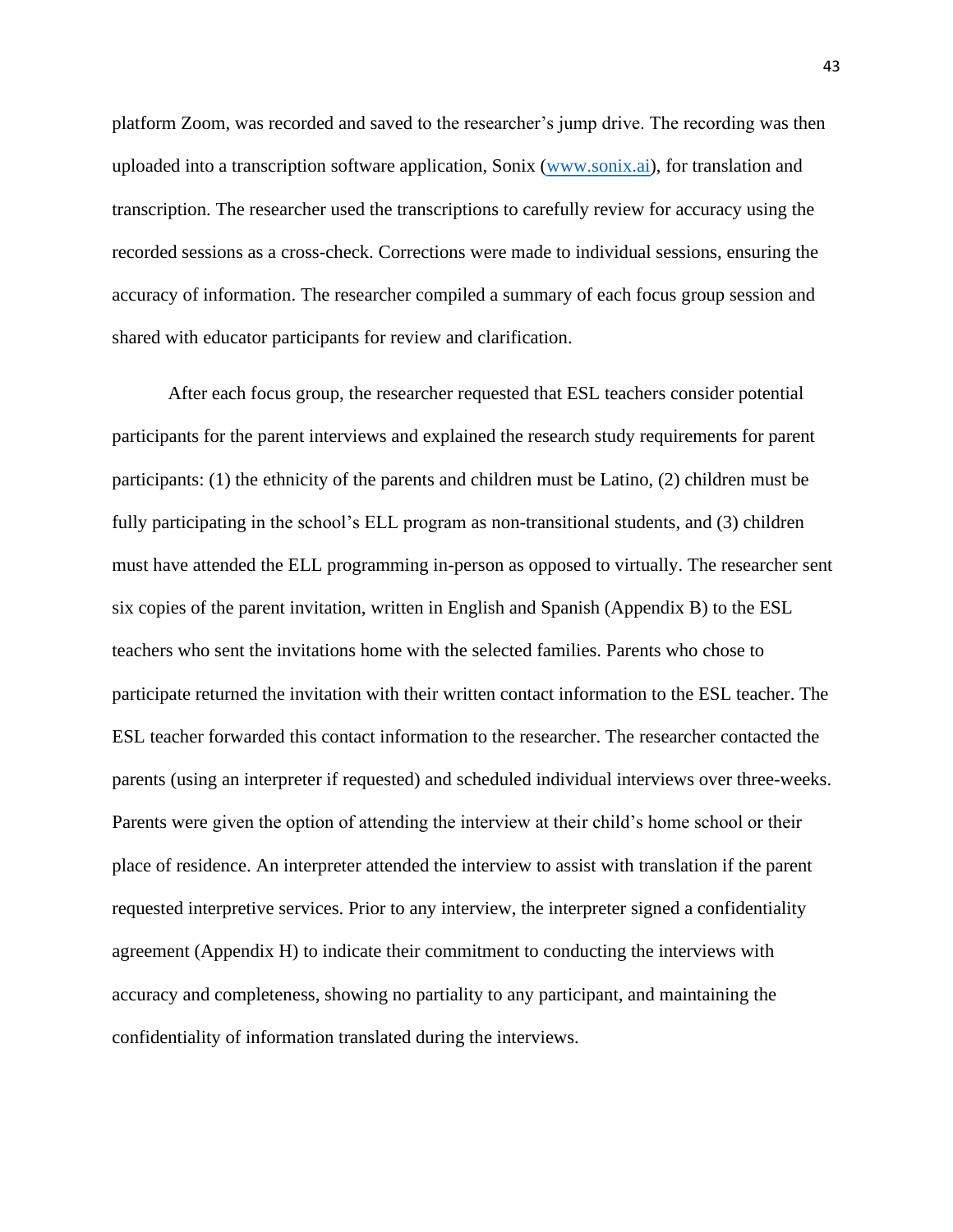The parent interviews were recorded using the researcher's iPhone. At the beginning of each interview, the researcher reviewed the consent form and answered any parents' questions regarding their participation. Interviews were scheduled to last forty-five to fifty minutes and were designed to follow the interview guide for parents developed by the researcher (Appendix D). Questions were semi-structured and designed to be open-ended, allowing parents to share their experiences in a narrative format. The researcher posed additional questions based on insights conveyed by parents during the interview to clarify the information shared by parents and give parents the opportunity to elaborate further on the information they offered. Following each interview, the recorded session was saved to the researcher's jump drive. The recording was then uploaded into a transcription software application, Sonix (www.sonix.ai), and the researcher carefully reviewed the transcription for accuracy comparing it to the recorded session. Corrections were made to the interview transcriptions to assure the accuracy of information.

### **Data Management**

All data from the educator focus groups were collected using the Zoom virtual application and each recorded session was downloaded to a digital memory storage device belonging to the researcher. Recordings were transcribed using the Sonix [\(www.sonix.ai\)](http://www.sonix.ai/) transcription application. Recordings and transcriptions were retained in a secure location. They will remain in that secured location for five years following the conclusion of the research study and the successful defense of the dissertation. The security combination of the secure storage is known only to the researcher. At the end of the five years, paper transcriptions of interviews, the focus groups, and notes shall be shredded using the researcher's shredding machine and the electronic data will be deleted from the flash drive.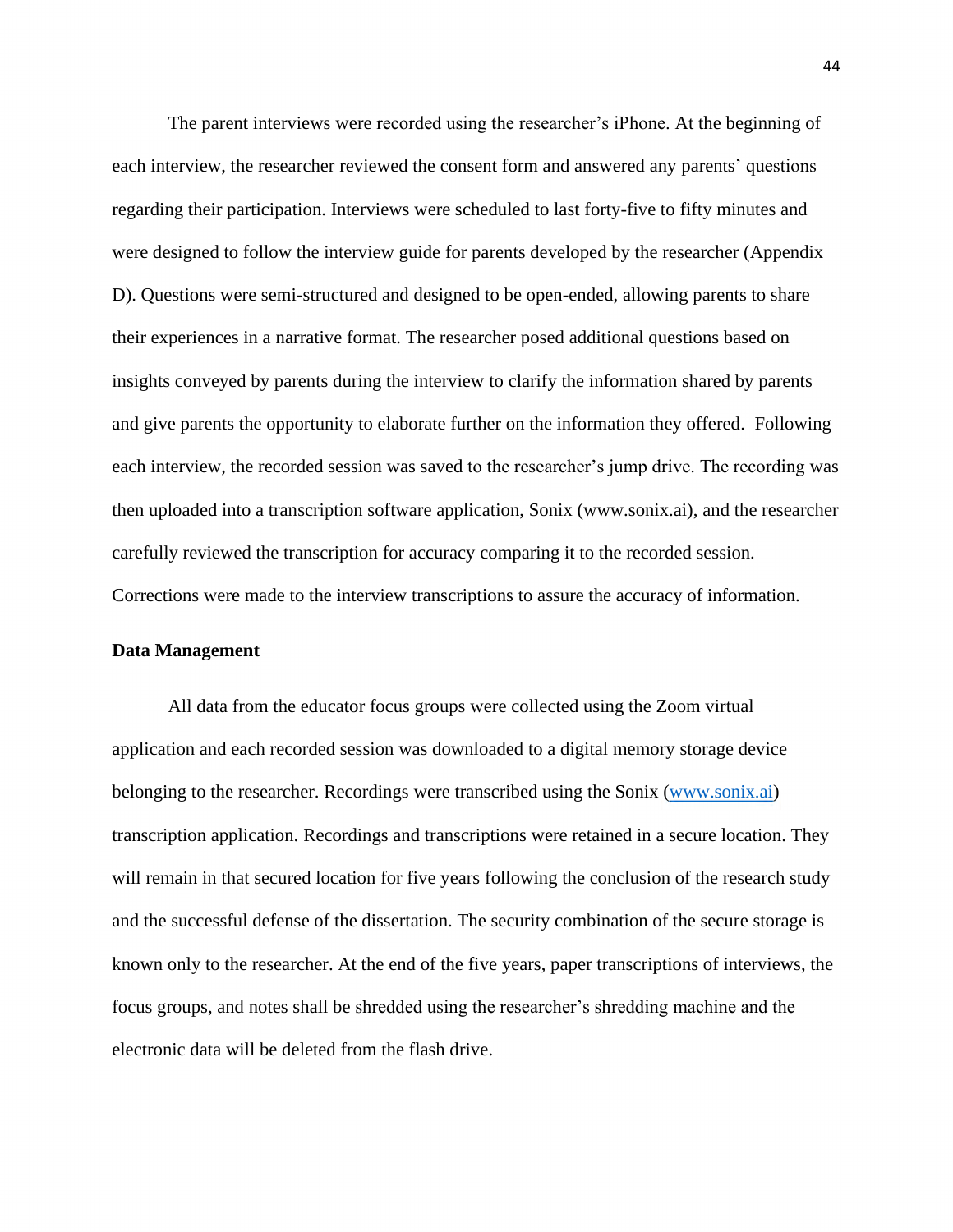#### **Data Analysis**

Merriam & Tisdell (2016) clearly state that the goal of data analysis in a qualitative study is for the researcher to answer the research questions. Furthermore, Merriam & Tisdell (2016) explain that the data collected through a qualitative design study must undergo a thorough data analysis so the researcher can make sense of the data. Data analysis entails "consolidating, reducing, and interpreting" (p. 202) the information shared during personal interviews with the participants, creating a cognitive process of moving between concrete bits of data and abstract concepts (Merriam & Tisdell, 2016). Ultimately finding meaning in the bits and pieces of data by applying inductive and deductive reasoning helped the researcher determine key themes and concepts derived from the data.

Following the completion of the data collection phase of this study, the researcher followed Creswell's (2013) six-step process for analyzing and interpreting the qualitative data to assist in making meaning of the data. This process included:

- (1) organization of the transcribed interviews
- (2) reading the transcribed interviews, searching for broad themes
- (3) coding and categorizing the data
- (4) describing categories and themes
- (5) representing qualitative narrative
- (6) interpreting the findings

Initially, the transcriptions from the focus groups and the interviews were read, annotated, highlighted, and categorized to determine emerging themes. This process was repeated several times to investigate the data at its most granular level. Further analysis aided the researcher in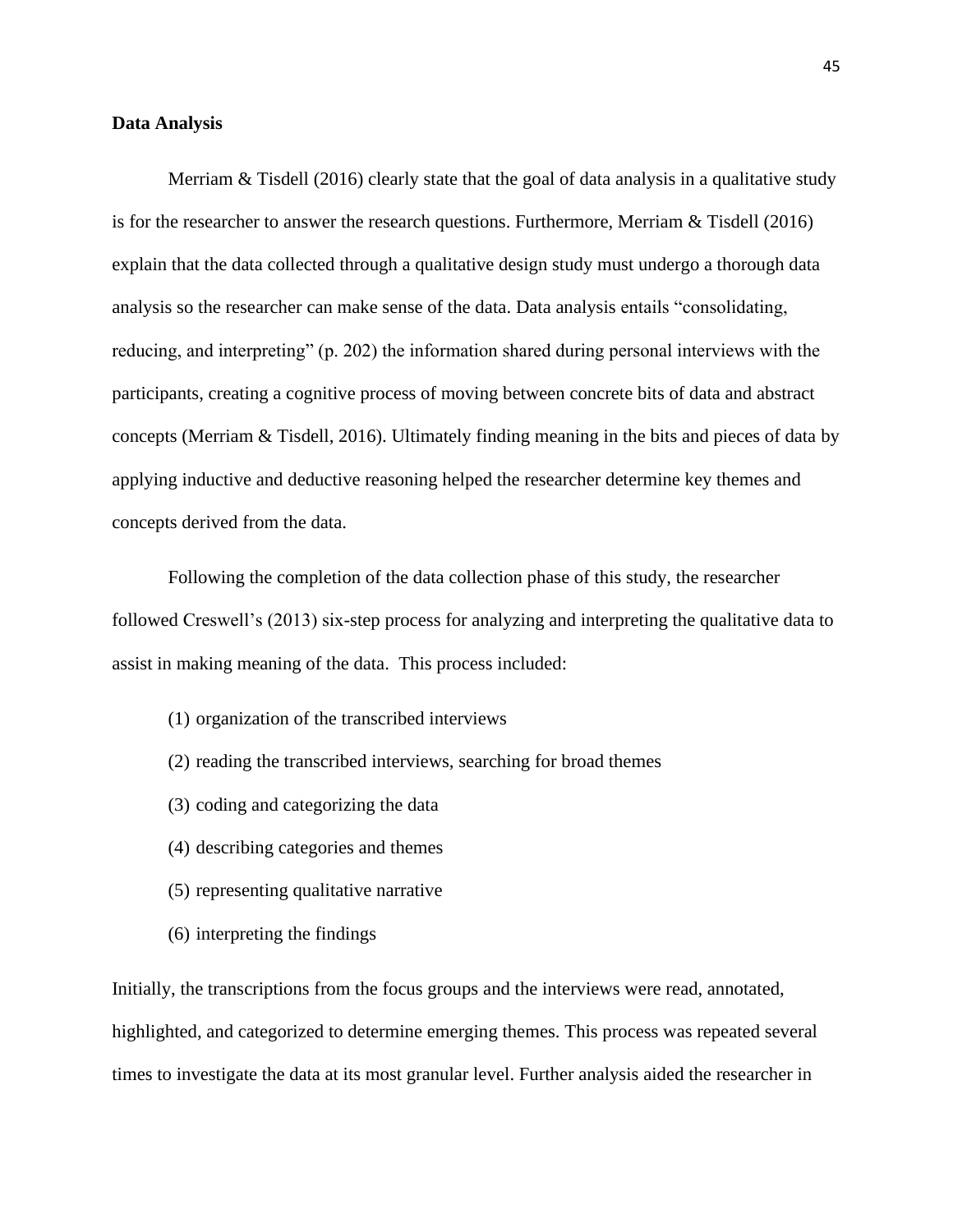determining broader themes and coded categories that cut across data collected from all participants, which helped determine meaning, understandings, and insights. Narrative constructions supported the broader themes and formed the basis of determining the prominent thinking of participants. Repetition of Creswell's (2013) process was performed numerous times to assure that all major themes were identified. The findings of the study will be discussed in Chapter 4.

## **Trustworthiness**

Qualitative studies must be trustworthy to enhance the validity and reliability of the study. This qualitative study offered parents of ELL elementary students a voice to communicate their children's school experiences in an interview format. Parents were reassured that they would not be identified by name, nor would their individual contact information be shared beyond the framework of this study. The researcher also assured parents that any information disclosed would not impact their child negatively manner and that their perceptions and experiences would only be used to enhance communication, relationships, and ELL services. If a parent had health concerns regarding COVID-19, a telephone interview was arranged. COVID-19 protocols in place at the time of the in-person interviews were adhered to during the interviews. Parents also had the choice of participating in the interview at their child's school or at their place of residence. During the parent interviews, the researcher asked for clarification of responses, providing parents the chance to elaborate or clarify their responses to questions asked by the researcher. The study's credibility was dependent upon the willingness of the parents to share their perceptions and child's educational experiences honestly. Member checking was conducted at the end of each parent interview by summarizing information discussed during the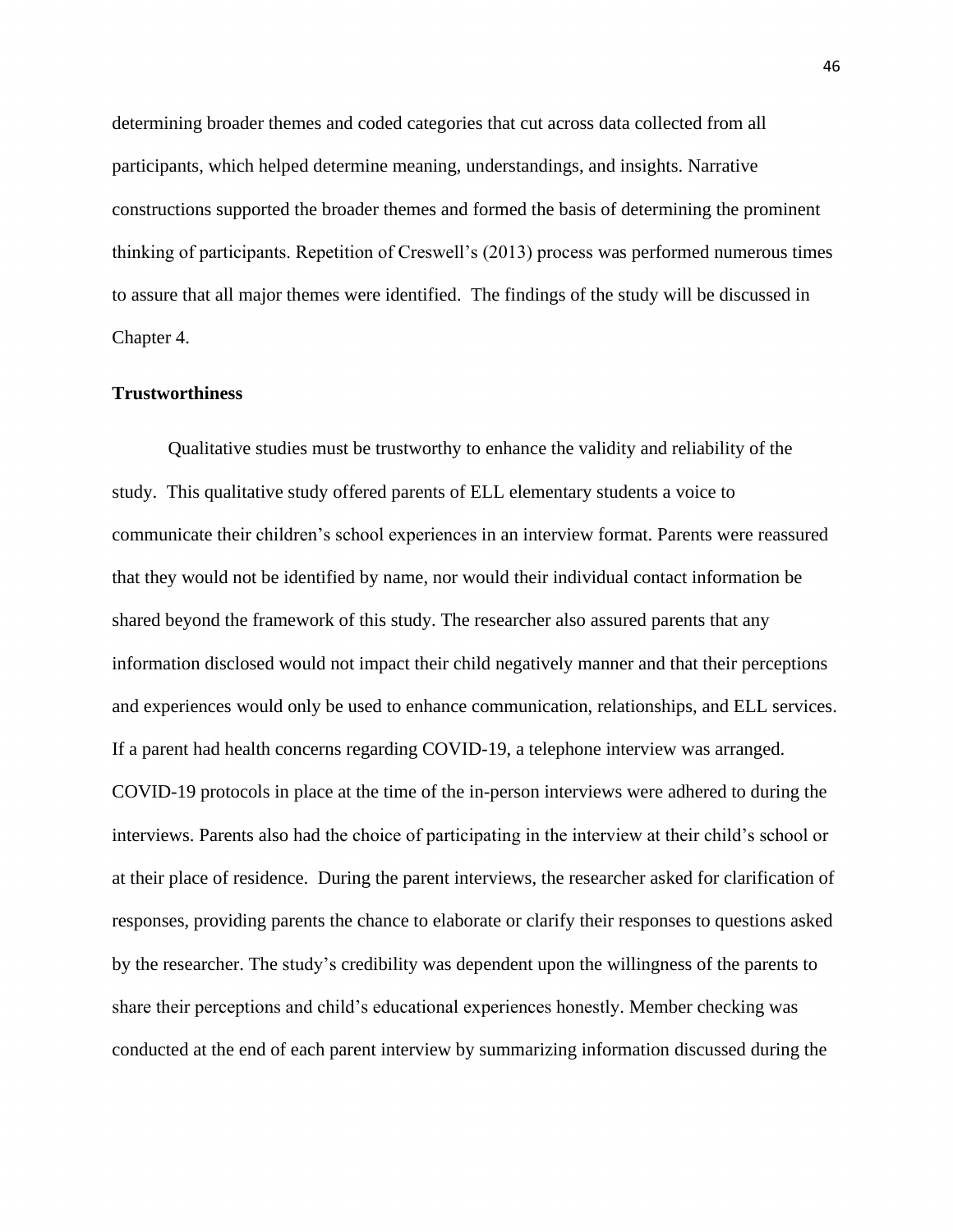interview giving each parent the opportunity to clarify their ideas or correct any misconstrued information.

The ESL teacher focus groups enabled instructors to share their views concerning parent expectations and to describe the impact that school experiences and ELL programming had on ELL student achievement. Focus groups were held using an on-line virtual program, and a summary of the session was sent to participants to ensure the process of member checking. The utilization of open-ended and inquiry-based questioning during the focus groups served to clarify the information revealed by educator participants, validating their perceptions and meanings and engaging the participants in a dynamic, interactive discussion. This validation allowed the researcher to tell the story of the parent and ESL instructors as perceived through their experiences. The researcher added validity to the study by collecting perceptions and describing the experiences shared by all participants with as much accuracy as possible, using the recorded sessions and written transcripts as references.

The recorded sessions and transcription notes are to be maintained for five years after the dissertation defense providing dependability of data. Additionally, transparency of the research study's purpose was achieved by explaining the consent forms to participants so that all participants understood the extent of anonymity and data collection methods. The utilization of Creswell's (2013) six-step process for conducting a qualitative study ensured the accuracy of data representation. Emerging themes were validated and confirmed by cross-referencing the responses from the interviews and focus groups, which assisted in eliminating bias, resulting in objective findings on the part of the researcher. Transferability was confirmed using detailed, thick descriptions of the experiences of ELLs as disclosed by all participants during the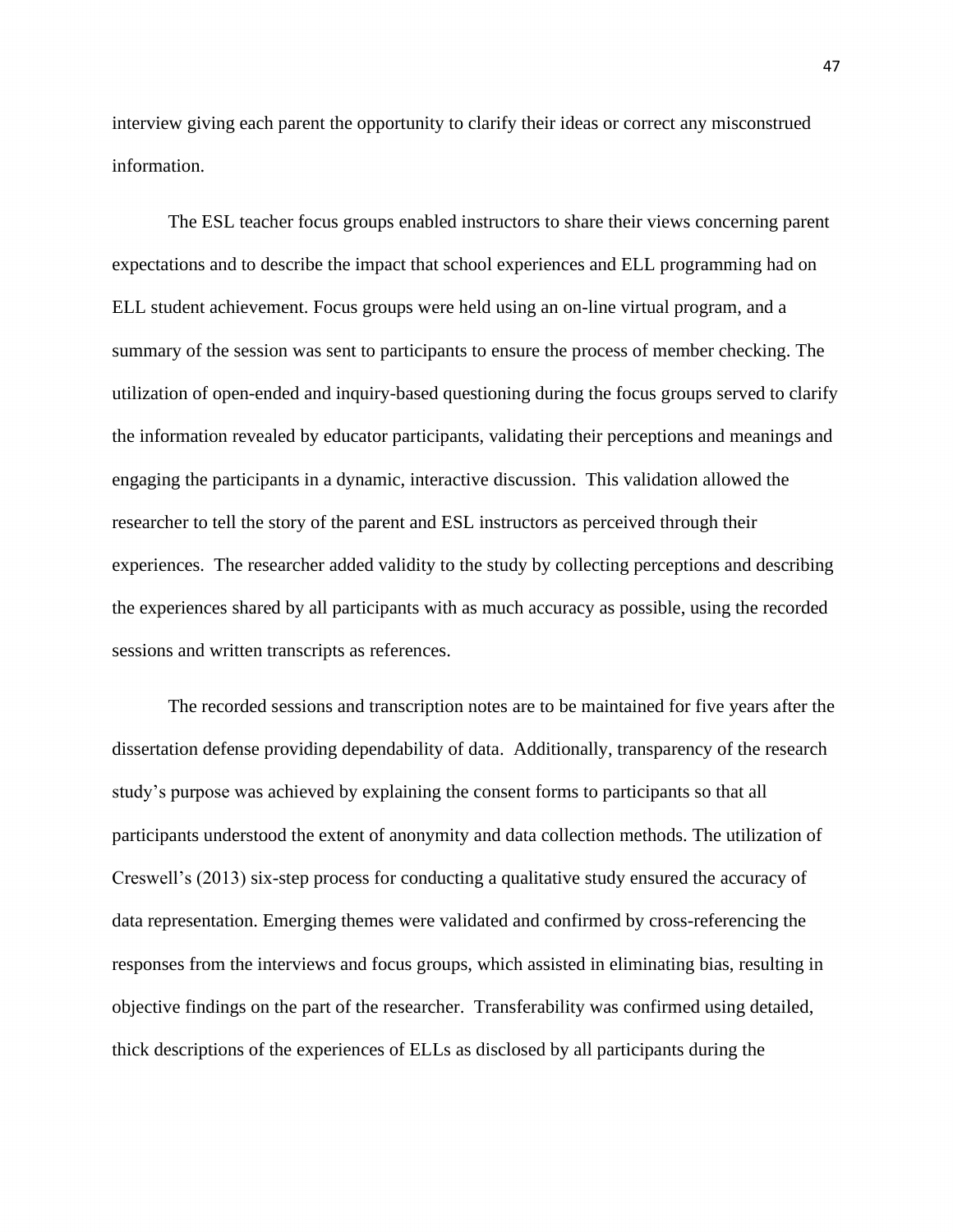interviews and focus groups and by sharing the findings of the research study with district administration.

# **Ethical Considerations**

Multiple layers of protection addressed ethical issues that could have manifested themselves during this study. At the beginning of each focus group and each interview, the researcher explained that no one would be identified according to their viewpoints, nor would the researcher divulge personal information discussed during interviews or the focus groups. To protect the rights of the participants, the researcher supplied a consent form before the focus groups and at the beginning of the interviews for the participants to review and sign, indicating their understanding of the study parameters and consent to participate. Each consent form, one for parent participants (Appendix G) and another for ESL teachers (Appendix F), included details about the study's purpose, parameters, and confidentiality. The consent form clearly stated that the participants sign with the understanding they are joining the study voluntarily, could withdraw from the study at any time, and non-participation or withdrawal would not result in loss of services or loss of educational rights of the students. Participants had the assurance that data collected during interviews and focus groups would be kept confidential and secure for five years following the successful defense of the dissertation. All transcriptions and records of interviews and focus groups identified participants with pseudonyms to maintain the confidentiality of the records and assure participants of their anonymity. Pseudonyms were used in all published papers, ensuring further confidentiality. In addition, the offer to provide the services of a translator proved beneficial, as it reduced the anxiety of most parent participants.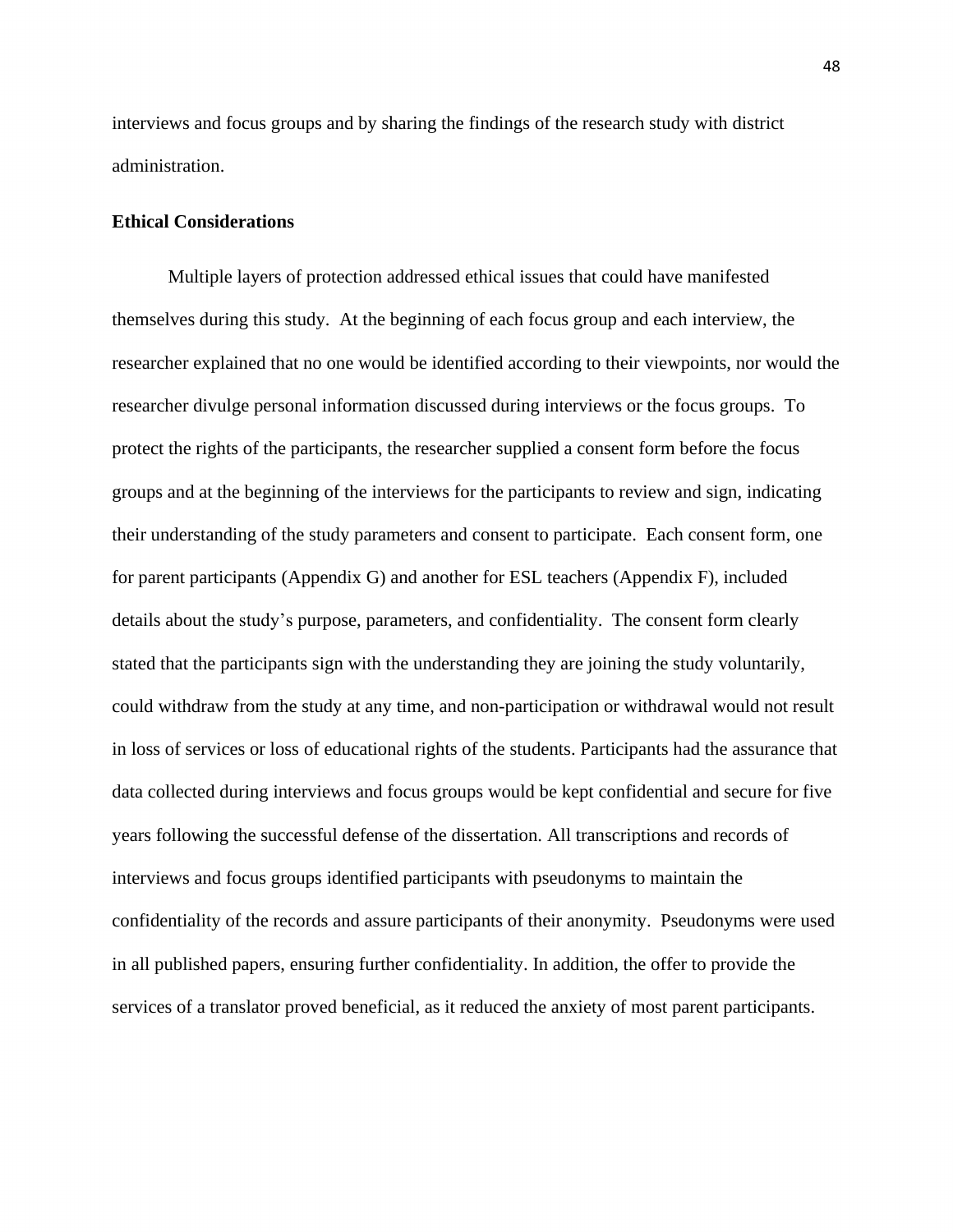# **Chapter Summary**

This qualitative study sought to gather the perceptions and expectations of ELL parents, identify the factors of ELL student success, and determine the impact on ELL academic and social development in elementary school. Data were collected via ESL educator focus groups and parent interviews using virtual conferencing and individual interviews. ESL educators assisted in identifying potential parent volunteers, and an interpreter was utilized when requested by the parents. Secure digital storage was used to retain the interviews, and an artificial intelligence program was utilized to transcribe the interviews and focus groups. The researcher followed a specific process to assure confidentiality to the participants and the accuracy of the data collected. Data analysis procedures aligned to Creswell's (2013) six-step data analysis process to assure complete analysis of the data. The findings of this qualitative research study are detailed in Chapter 4.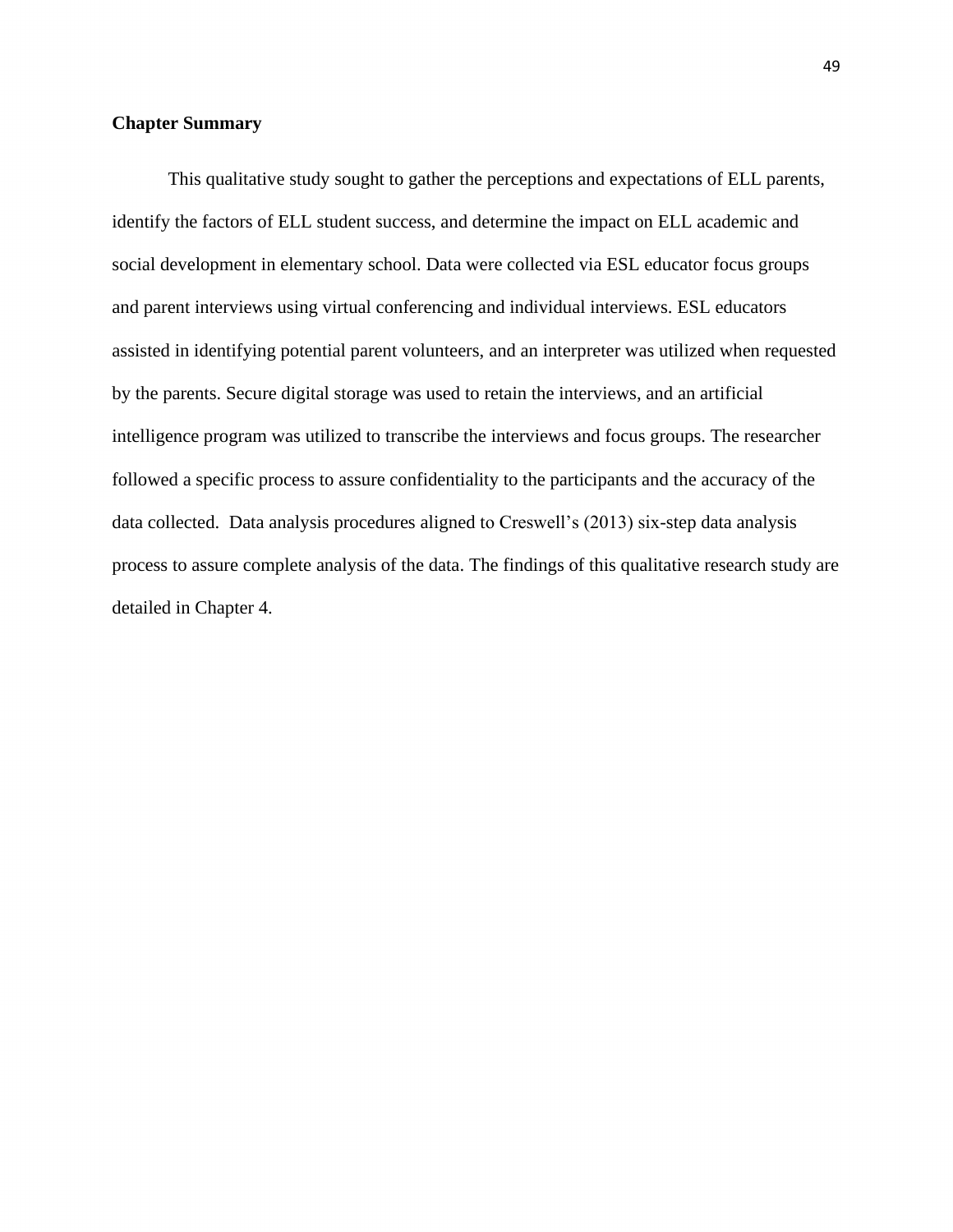### **Chapter 4**

## **Data Analysis and Findings**

# **Introduction**

Nationwide the number of EL students in public schools has increased by sixty percent (60%) from 2007-2017 (Quintero & Hansen, 2017; United States Department of Education, 2020). Tennessee experienced the same nationwide trend over the last decade. According to the Tennessee Department of Education (TDOE) (n. d.) the number of English Learners grew significantly from 2011 - 2017, increasing by forty-five (45%). Based on this rate of increase in the EL population, the state department estimated the EL population would exceed 60,000 students enrolled throughout 132 districts across the state by the year 2020. ELLs should have equal access to a high-quality education leading to their opportunity in reaching their full academic potential, including post-secondary opportunities (Lhamon & Gupta 2015). ELs attending Tennessee schools have a major impact on the delivery of instruction in the general classroom and EL programming. It is critical to ensure these students have high-quality academic and English language acquisition educational experiences.

According to research, an important positive factor of a child's academic and social success in school is parental involvement (Ryan, et al., 2010). Parents of immigrant students expressed an interest in collaborating with school personnel to contribute to their children's academic success (Ada & Zubizarreta, 2001). Latino parents have high hopes for their children as they enter American public schools, and the academic expectations Latino parents have of their children influences the child's academic success (Do & Mancillas, 2006). This study aimed to define the perceptions of ELL parents and ELL educators regarding the impact of successful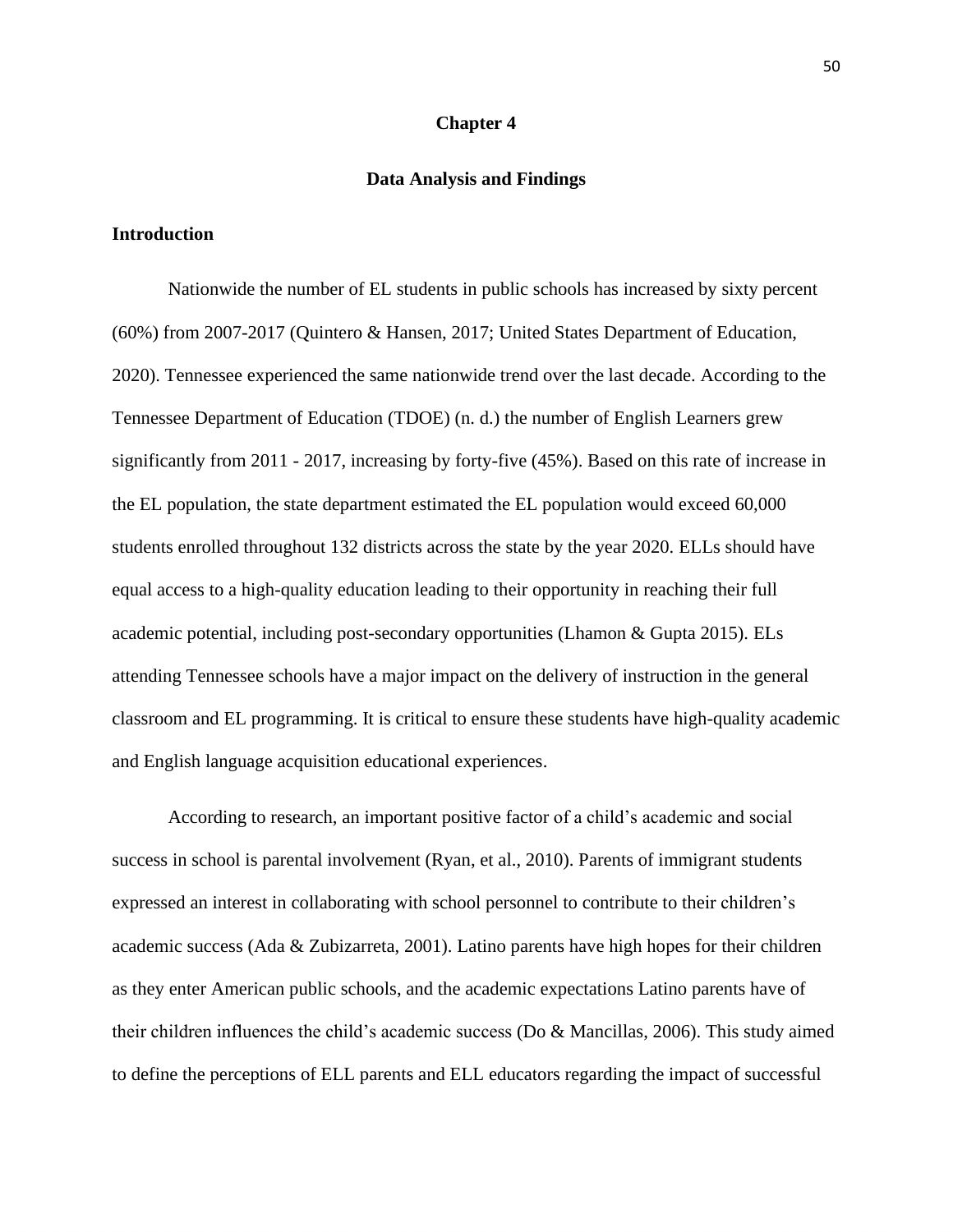integration of EL students into the public school system and to identify the factors in place that supported a positive learning experience for ELLs. The study also strived to define successful integration into the educational system as perceived by ELL parents and ESL teachers.

The six-step process designed by Creswell (2013) was used to analyze the data collected from the focus groups and interviews. The first step involved preparing and organizing the data through transcription of the focus groups and interviews. The second step included reading and reflecting on the data to determine overall meaning. Coding the data with keywords to develop categories of meaning was the third step of the process. Step four involved generating descriptions of the coded data categories based on recurring themes found within the data. The fifth step included conveying the findings of the analysis through a descriptive qualitative narrative. Finally, the sixth step concerned the interpretation of the findings of the analysis.

# **Analysis of Data**

The data used in this qualitative study were collected from focus groups comprised of ESL instructors and from personal interviews of ELL parents from a school district in Northeast Tennessee, all conducted by the primary researcher. The researcher determined every elementary school served Latino ELLs which meant all schools could be represented by the targeted ELL parent population in this study. Table 1 shows a breakdown of EL students served in elementary schools in the district.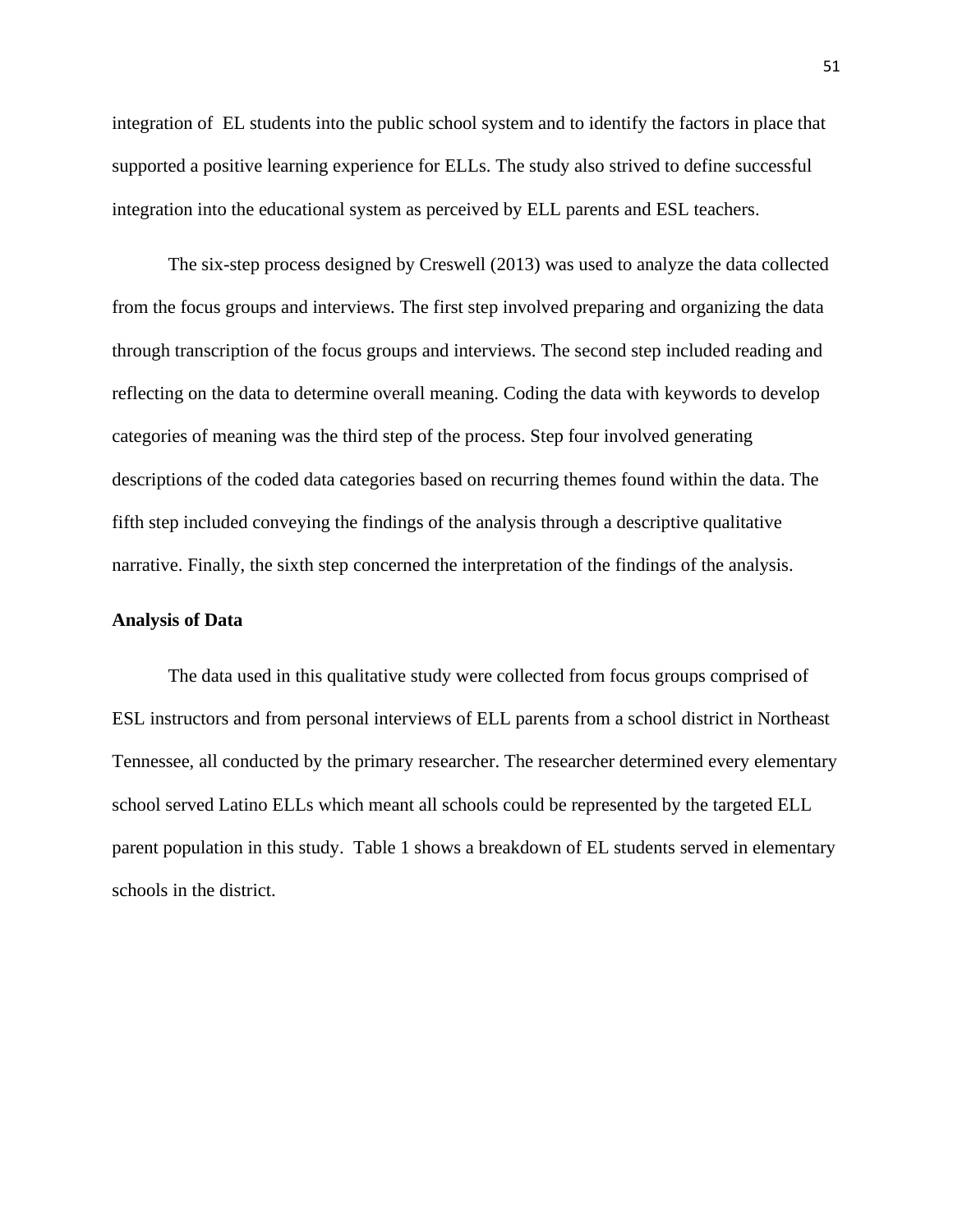#### Table 1

#### *ELLs Within the District*

|                                                   | Total # of students |  |  |  |  |
|---------------------------------------------------|---------------------|--|--|--|--|
| Students enrolled in elementary schools           | 3,409               |  |  |  |  |
| Students identified as ELLs in elementary schools | 221                 |  |  |  |  |
| ELLs actively receiving EL services               | 149                 |  |  |  |  |
| ELLs in transitional stages of EL programming     | 69                  |  |  |  |  |
| ELLs whose parents waived EL services             | 3                   |  |  |  |  |

Focus groups were selected as the best method to collect data from the ESL instructors since, as Merriam & Tisdell (2016) explain, "a constructivist perspective underlies this data collection procedure" (p. 114). The researcher was interested in creating a situation where interactive discussion would produce refined viewpoints based on the conversation. Since the ESL educators knew the most about ELL students, this population of participants was invited to the focus groups. The researcher chose to interview parents of ELL students as the best method to discover their thoughts and ideas, which cannot be observed directly (Merriam & Tisdell, 2016). Since the primary purpose of interviewing is "to allow us to enter into the other person's mind" (Merriam & Tisdell, 2016, p. 108), the researcher was able to collect individual perspectives and experiences as described by the interview participants providing data to answer the research questions.

Eleven elementary ESL educators were invited to participate in the focus groups with a goal of at least five agreeing to join the study as an educator participant. Focus groups were scheduled ten days apart and were held via virtual conferencing since COVID-19 protocols were in place at the time of the focus groups. The composition of focus groups was five ESL educators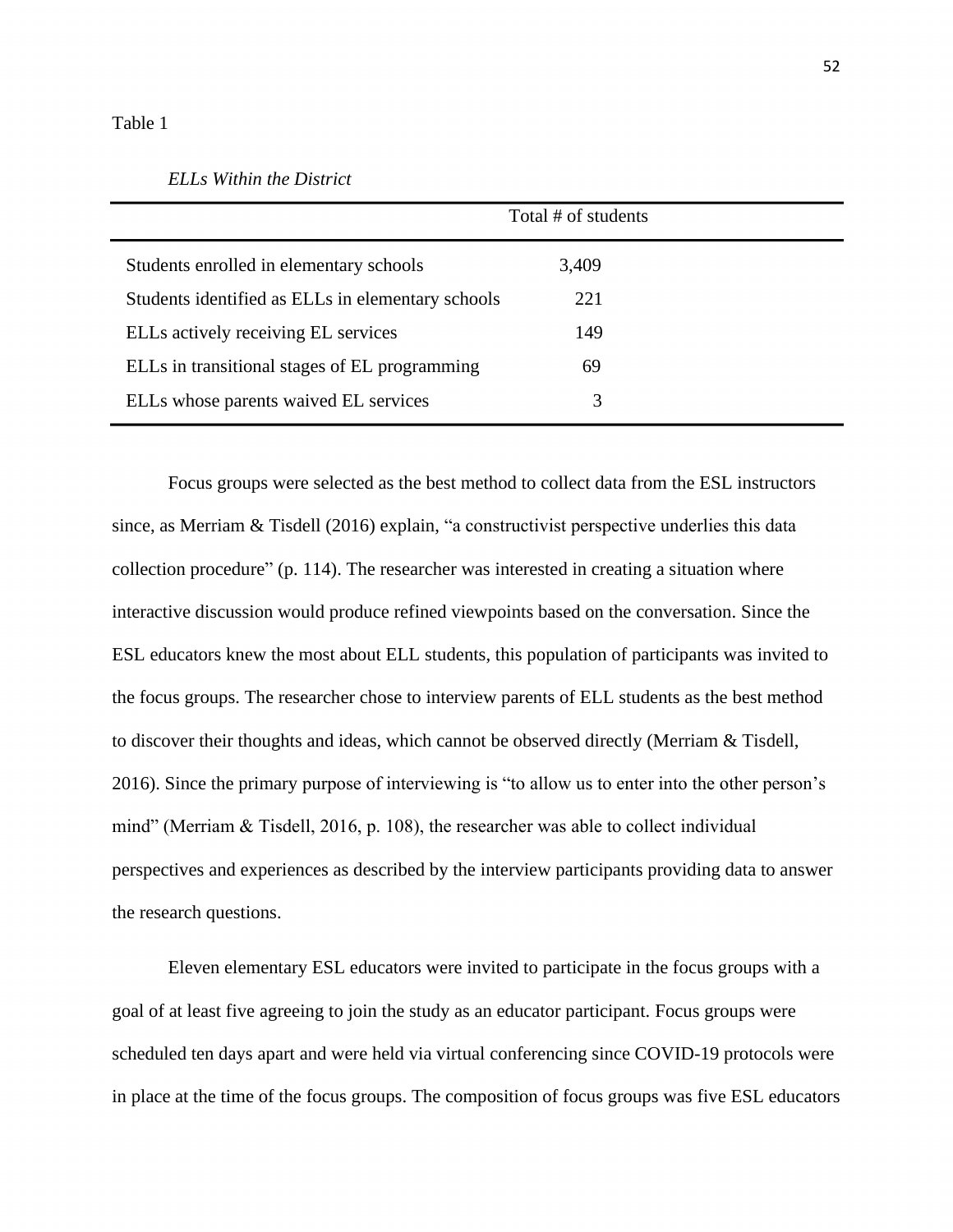in group 1 and four in group 2, for a combined nine ESL educator participants. These ESL educators represented six different elementary schools which was eighty-two percent (82%) of the elementary ESL educator staff in the district. Demographic profiles of the ESL educators can be found in Tables 2 - 4.

Table 2

*ESL Educator School Placement*

| Title 1 School | Non-Title School |  |
|----------------|------------------|--|
| Q*             | 1∗               |  |

\*One ESL teacher serves two schools: one Title 1 and the other non-Title.

# Table 3

*# of Students Served by ESL Educators Within Each School*

| $1-10$ | $11 - 20$ | $21 - 30$ | More than 30 |  |
|--------|-----------|-----------|--------------|--|
|        |           |           |              |  |

Table 4

 *Number of ESL Educators Delivering EL Programming by Grade Level*

| Kindergarten | Grade 1 | Grade 2 | Grade 3 | Grade 4 |  |
|--------------|---------|---------|---------|---------|--|
|              |         |         |         |         |  |

ESL educators were asked to send parent invitations to participate in this study to six Latino parents whose children actively participated in EL programming in person during the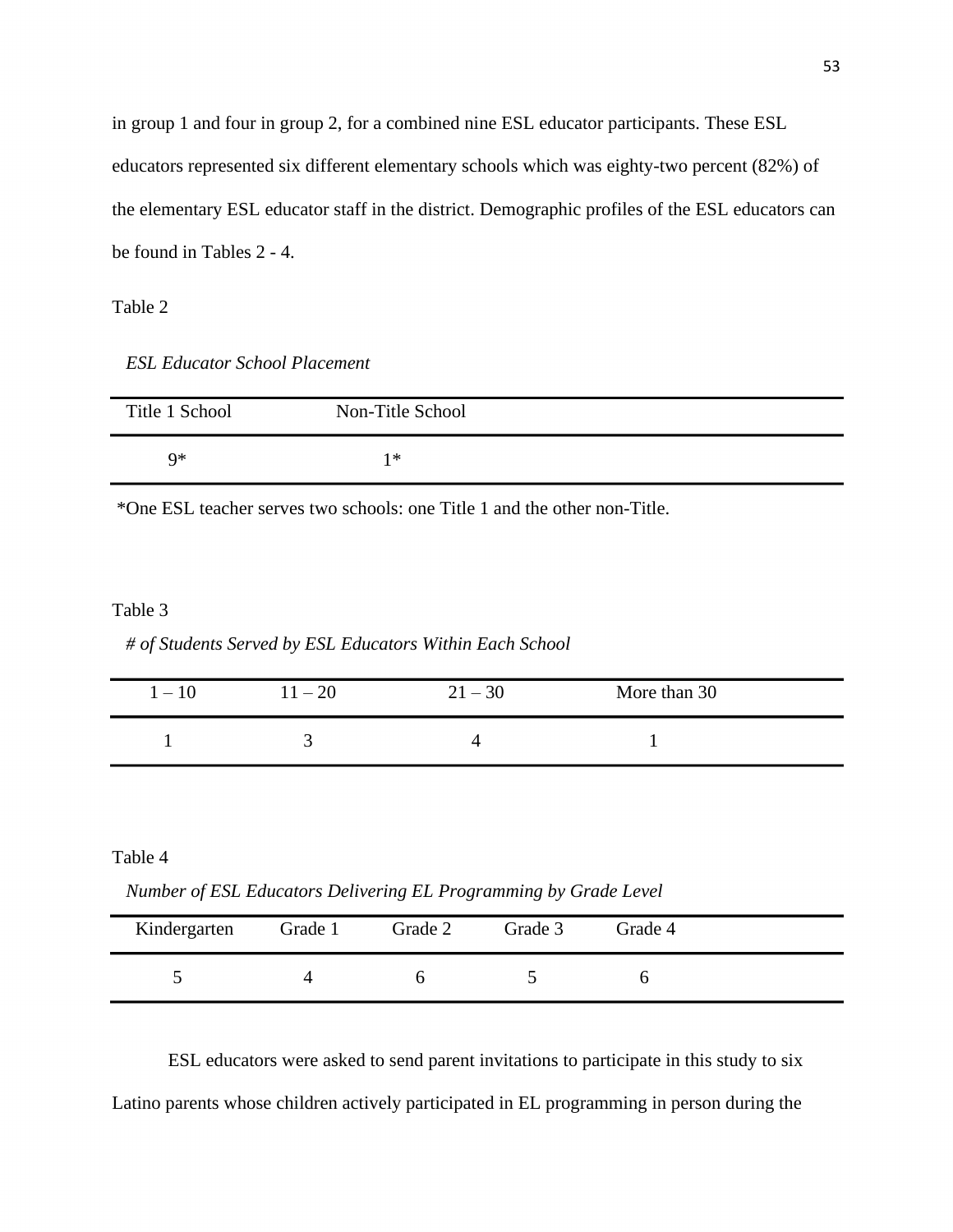2020-2021 school year. The goal for the number of parents willing to participate in the study was 8 – 10 parent participants. Eleven parents returned the form indicating their willingness to participate, and nine parents agreed to be part of the study and were interviewed by the researcher. Interviews were scheduled within three weeks and included an interpreter if the parent indicated a translator would be needed. Interviews averaged 40-45 minutes each, and all but two were held in person at the school where the ELL child attended. One interview was held at the parent's home due to transportation limitations and one interview was conducted via telephone due to COVID-19 concerns of the parent. Two parents, who are sisters-in-law, were interviewed together as requested. All parent participants represented children who attended Title 1 schools. Table 5 shows data of the educational demographics of the families represented.

Table 5

|               | # children       | # children     | # children     | # years in     | Earliest grade |
|---------------|------------------|----------------|----------------|----------------|----------------|
|               | younger          | in grades      | in grades      | U.S.           | oldest child   |
|               | than 5           | $K-4$          | $5 - 12$       | schools        | entered U.S.   |
|               |                  |                |                |                | schools        |
| Parent 1 (P1) | $\overline{0}$   | $\overline{2}$ | $\overline{4}$ | 8              | Kindergarten   |
| Parent 2 (P2) | $\theta$         | 5              | $\overline{0}$ | 5              | First grade    |
| Parent 3 (P3) | 1                | $\overline{2}$ | $\overline{0}$ | 3              | Kindergarten   |
| Parent 4 (P4) | $\theta$         |                | $\overline{0}$ | $\overline{2}$ | Kindergarten   |
| Parent 5 (P5) | $\overline{0}$   |                | $\overline{0}$ | 1              | Kindergarten   |
| Parent 6 (P6) | $\overline{2}$   | $\overline{2}$ | $\overline{0}$ | $\overline{2}$ | Third grade    |
| Parent 7 (P7) | $\boldsymbol{0}$ | $\overline{2}$ | $\overline{0}$ | 4              | Kindergarten   |
| Parent 8 (P8) | $\overline{0}$   | 3              | $\overline{0}$ | 4              | First grade    |
| Parent 9 (P9) |                  | 3              | $\overline{0}$ | 3              | First grade    |

*ELL Family Educational Demographics*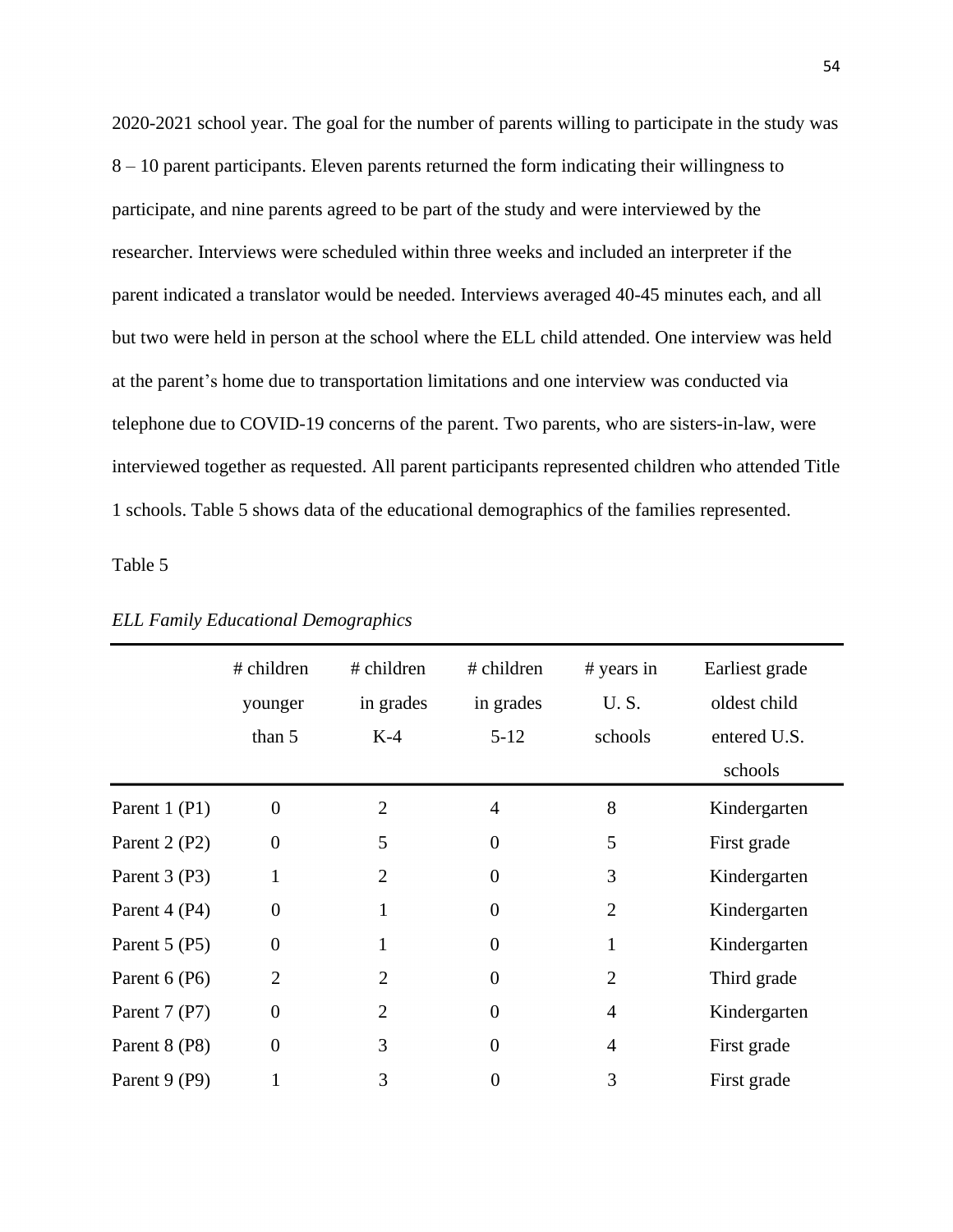# **Research Questions**

- 1. What does successful integration into a school system mean as defined by a parent of an English Language Learner? What does unsuccessful integration into a school system mean as defined by a parent of an English Language Learner?
- 2. What factors are in place that provide a positive support system for English Language Learners in the school system? (2a) What factors are absent that could provide a positive support system for English Language Learners in the school system? (2b)
- 3. What is the impact of successful integration into the school system on the English Language Learner? What is the impact of unsuccessful assimilation into the school system on the English Language Learner?

The data for this study were analyzed using inductive qualitative analysis. After the collection of data from focus groups and interviews, the researcher employed two types of inductive qualitative analysis: Thematic content analysis and narrative analysis. Thematic content analysis permitted the researcher to generate insights and key features from the perspectives of the study participants, examining the similarities and differences of information shared during the interviews and focus groups. Nowell, Norris, White & Moules (2017) support the use of thematic content analysis since it allows the researcher to interpret and represent textual data with rigor and trustworthiness. Narrative analysis aids the researcher in focusing "more on conducting a categorical analysis" (Merriam & Tisdell, 2016, p. 232) where coding the data results in key categories and major themes.

In using both types, the researcher developed insights from the patterns and regularities that surfaced from analyzing the participants' experiences. This inductive analytical process produced findings that answered the three research questions. Supporting data for Research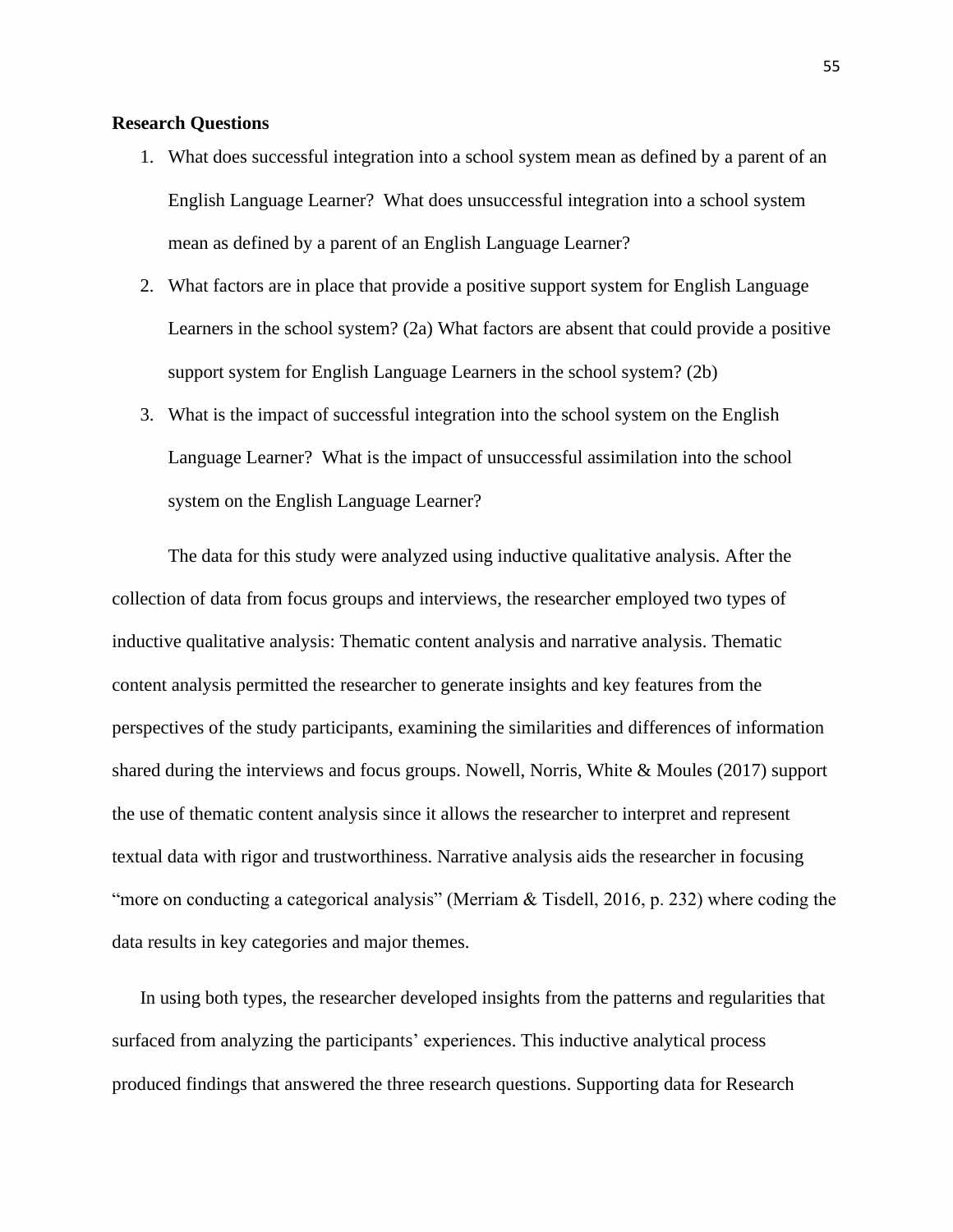Question 2 was separated into two distinct sections, designated as 2a and 2b to accommodate the large amount of data that supported the factors that are in place to support ELLs (2a) and the factors absent from the school district that could support ELLs (2b). Data from the analysis are categorized and coded as shown in a figure for each research question. Following each figure, a thorough discussion of the themes, categories, and findings is explained.

# **Research Question 1 Findings**

Research Question 1 asked ELL parents to share their perception of successful and unsuccessful integration into the school system considering their own expectations and their children's experiences. After analyzing the data obtained from interviews with ELL parents, five themes emerged from the data. The findings related to successful integration into the school system generated themes concerning parental involvement, school delivery of instruction, qualities and behaviors of ELL children, and academic and social progress. Following is a discussion of the findings derived from the data. Themes and supporting statements are displayed in Figure 1.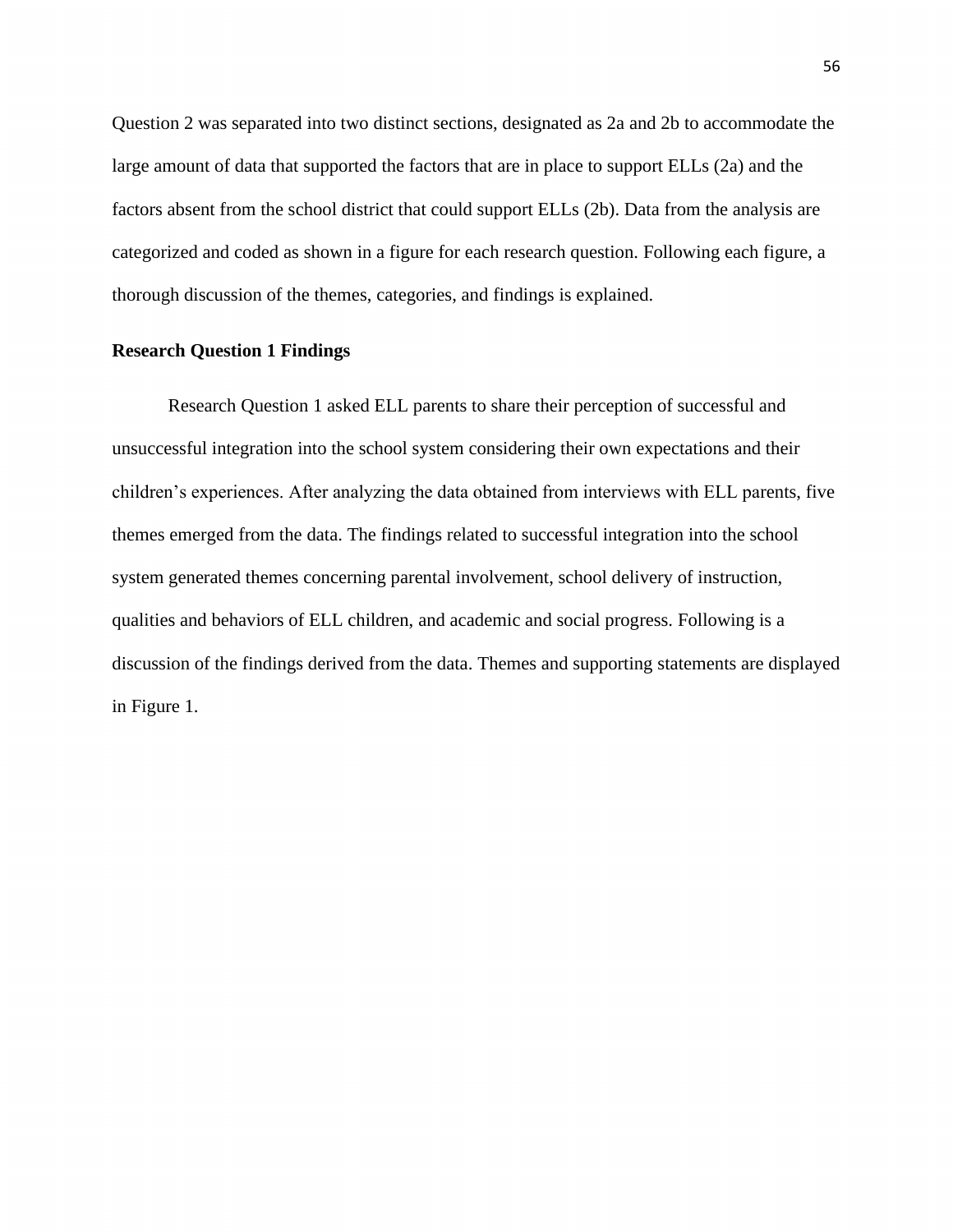

**Research Question 1 – Figure 1 – Themes and Supporting Statements**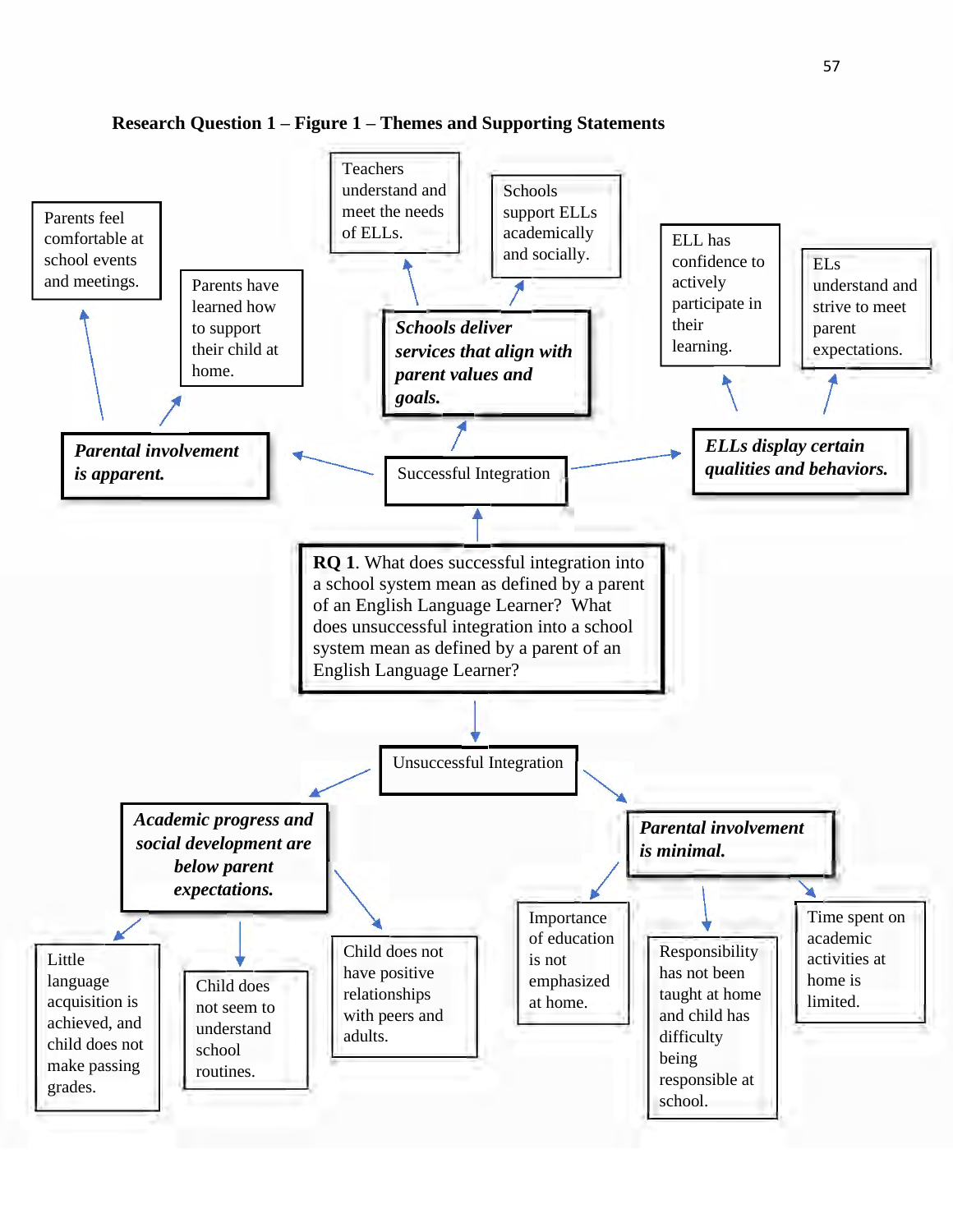## **RQ1 Finding #1: Parental involvement is apparent.**

ELL parents defined successful integration as knowing how to interact with the school system and understand the school requirements and structure their children experienced. Parents who feel comfortable attending meetings at the school or initiating contact with teachers to ask questions feel that they are successfully participating in their child's education experience. P4 stated:

Things go well when I understand what to do. Like if I get note from the teacher that tells me something he did in school that was not good. I know she wants me to know and wants me to talk to him about it. I can help that way at home.

P1 also elaborated on understanding the structure of American schools:

I understand that when I get that letter to come to the school and meet with the teacher it is important for me to go and find out what is happening. In Mexico parents let the teachers make decisions about the academic part. Parents know they do the manners part. Teachers, they are the ones who take care of the book learning. Now I see how I can help with at home.

# P3 shared:

Her Kindergarten teacher sends lots of books at home. I like that I can help my girl. We read together at night. The teacher, she told me when I talk to her that I should ask about what she reads and that will help her understand. I like how that teacher told me how to help my child.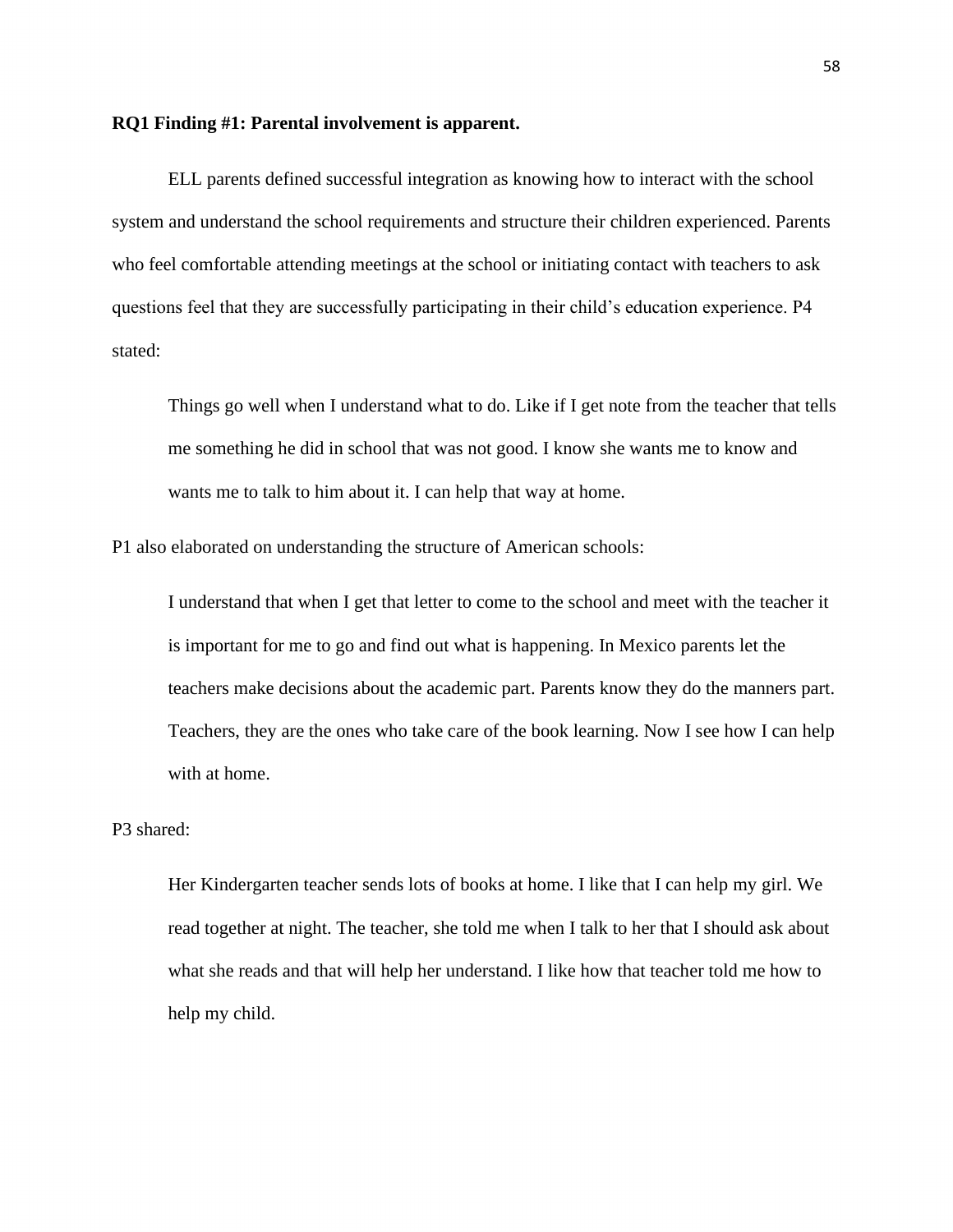Parents also mentioned when their children first started school, they were worried about why they were asked to attend meetings with teachers and support staff at school. According to the information shared, parents indicated that in their home countries, parents are involved at home with their children and not so much in the schools. P9 explained how she became more accustomed to feeling comfortable attending events and meetings at the school:

My sister-in-law brought me to the school the first time. She told me how welcoming the teacher was. She was right. I saw that it was okay for me to come to the school. I brought my children to the Book Fair when it was here. All was okay and I like to see what happens at the school.

Parent 1 defined successful integration as being dependent not only on the school but on the ELL parent population themselves:

My husband and I work together. We tell the children school is important and they need their education to make something more of themselves. We help make them successful because we do things at home.

When asked to elaborate on how she and her husband support the children at home, she described routines and expectations she and her husband initiate when the children are infants.

We start when they are babies. We have routines. They get up at same time, go to bed at same time and that helps build structure. I know that helps my children. They have structure at school, so I want them to already have that when they start. We assign chores at home, sometimes they do not want to do them, but they know it is something we all do. A big thing is getting them to school every day. They need to be on time. If they not in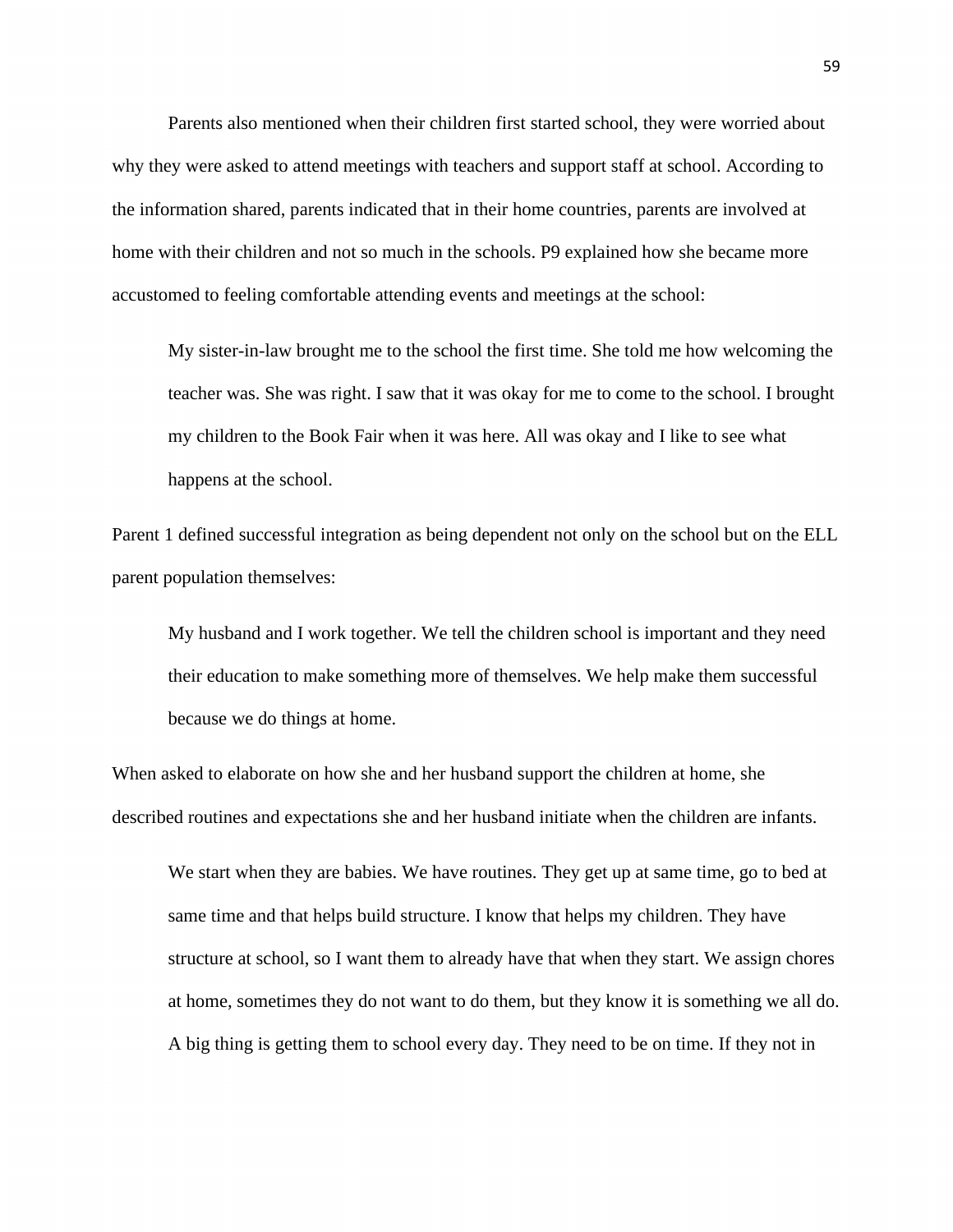school, they cannot learn, right? That all helps them be easy when they start school. Not all parents do this, but husband and I, we know it is important to teach them.

# **RQ1 Finding #2: Schools deliver services that align with ELL parent values and goals.**

All ELL parents interviewed had immediate answers for the question the researcher asked about expectations and goals. While the expectations and goals varied, every parent had specific ones for their children. Four parents said they often talk to their children about expectations and goals to remember why school is important. P6 portrayed a conversation with her son this way:

I told him, I did not complete past third grade. You are already there. If you have things

you want to do in life, you have to get this education first to do it.

When their children started school, all parents said their first goal for their children was to learn English. Children represented by the parents in this study entered district elementary schools at varying levels of language proficiency. The children who had participated in a preschool program, such as Head Start, had some understanding of the language before enrollment in school. Parents stated their children appeared to function better than their peers who had not participated in a pre-school program. Alignment of parent values with the ELL programming at schools was evident based on parent comments. P4 shared:

My daughter, when she started knew nothing about English. I was happy to know that a teacher comes to get her, and they work on letters and words. Now she can write her name, she can tell me letter sounds. I know that is helping her. That's what I want for her.

Parent 6 elaborated on academic goals she has for her child: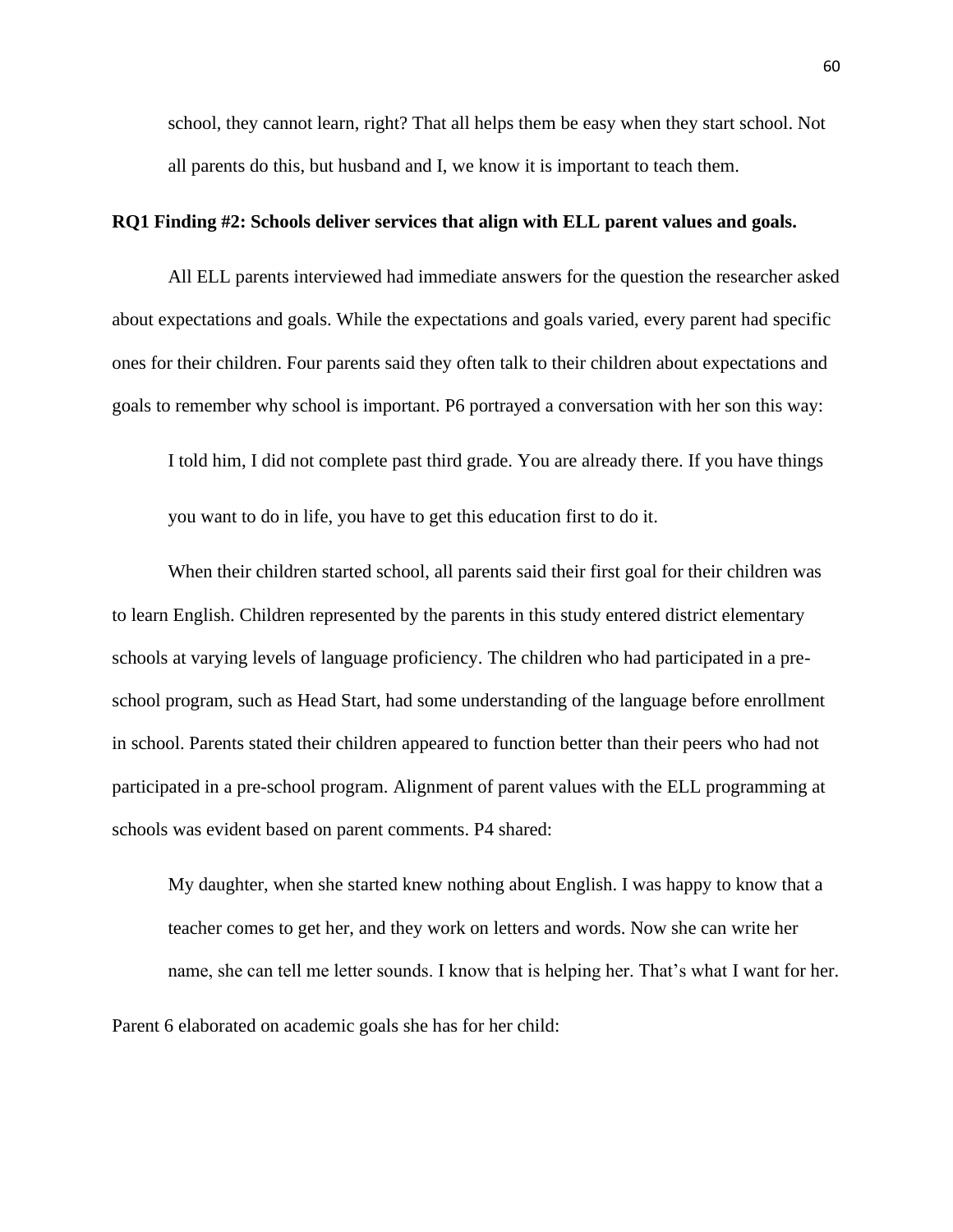He is advanced in math, not so good in English now. His teacher knows he is smart in math. She gives him some problems that he can work. It makes him think. I know she sees how smart he is. She did not give up on him just because he knows little English now.

Parent 5 shared how she appreciated the support her child gets from the ESL teacher:

She is shy (her daughter) and didn't like to talk much. She knows her English is not very good. That teacher told her she could do it. My child needs encouragement, then she will try. Sometimes she tries more at school than at home. That's okay. She is learning when she tries at school. That teacher knows how to get her to do it.

Parent 2 emphasized the importance of teachers displaying respect:

Teachers here respect my child. They respect me. They give equal teaching to my child just like all the others. That is something I want.

# **RQ1 Finding #3: ELLs display certain qualities and behaviors.**

Parents were forthcoming in explaining that success happens when their children exhibit certain behaviors and characteristics. When a child has the confidence to actively participate in their learning, it impacts the child's success rate in academic and social progress. Parent 4 explained active participation in the classroom.

I tell him, it's okay to ask a question. The teacher needs to know when to help you. She always helps you when you don't understand. He does it, too.

Parent 6 explained how her son knows a little English and perseveres at home and at school to practice the English that he knows: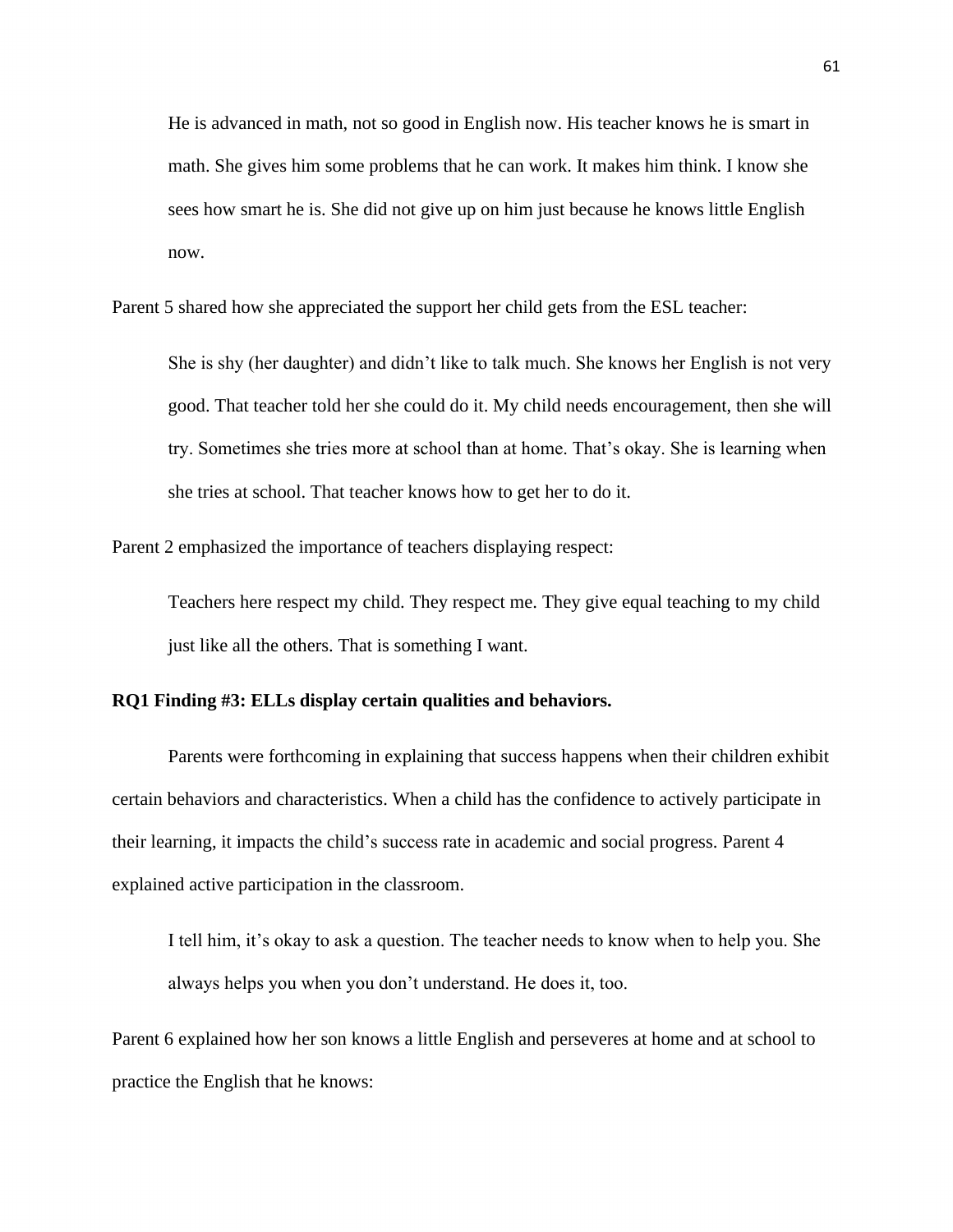He wants to talk to me all the time in English. I don't understand him, and I hear English and Spanish mixed together. His teacher tells me he does that school a lot. I am glad he will talk. My other one did not like to talk English. Sometimes others made fun because he doesn't say it right. The more he talks English the better he is.

Parents also mentioned when their children are organized, they can locate papers, homework, and supplies at home to complete projects and homework. Organization helped P5's daughter:

She likes to have her papers in the folder in a certain way. She shows me what I need to see. She knows where her homework is.

Parents who share their expectations with children help the children set goals for themselves. Setting goals requires that children connect what they do each day in school leads to accomplishing their goals. P6 explained:

He likes sports, soccer. He can play good and wants to play on the team we know. I told him, he can, but school comes first. He likes school too. He said he is going to do good in school. Every day he comes home and does his work. He knows what to do.

Parent 1 described a situation where her child came home from school upset and did not seem to understand why the teacher wrote a note to his mother about an issue that happened at school. The parent explained how the child eventually understood that her expectations of following directions was important, not only at home, but at school:

I told him that the teacher wants him to learn well. He said he really didn't understand what to do, so he just didn't do anything. He said even when another child told him that he couldn't because he was sad. He never did it. When I talked to him, and he finished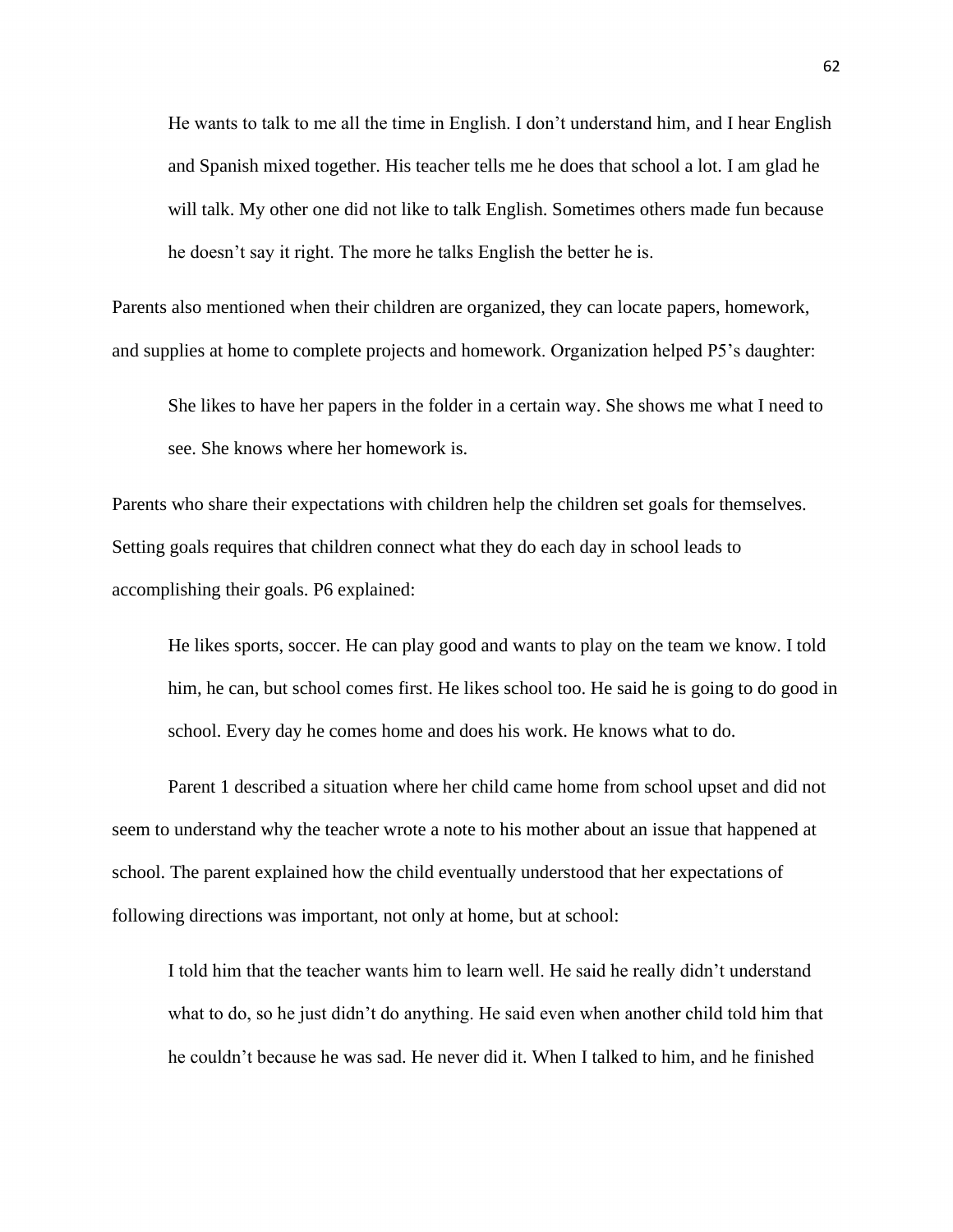crying, he told me he really knew what to do, he just didn't want to do it. He knows now. He apologized to his teacher and then work gets done like it should.

Findings for how parents defined unsuccessful integration into a school system are discussed in the following section.

# **RQ1 Finding #4: Academic progress and social development are below parent expectations.**

Parents defined the lack of academic progress and social development as their child is not successfully integrating into the school system. Every parent shared that becoming English language proficient was the main priority for their child. Parents explained how mastering the language was the most significant expectation they had for their child and mastering English was the key to helping their children succeed in this country. P2 said:

All my children get a lot of practice talking English. They all talk together. They have good talks. It is going to help them the more they talk together. I tell them it is important for them.

Parent 4 compared the experiences of her older child with her younger child about becoming English language proficient:

My older one, she didn't know a word. Did not know what anyone was saying and couldn't speak it either. She had a hard time in Kindergarten. Even at the end she did not know much. I was worried. Then through the years, she learns more English. That helped her a lot. When she got good, she knew more about what she was supposed to be learning. With my younger one, it was easier. She heard her sister talk. And she sent to Head Start. All that helped her speak English.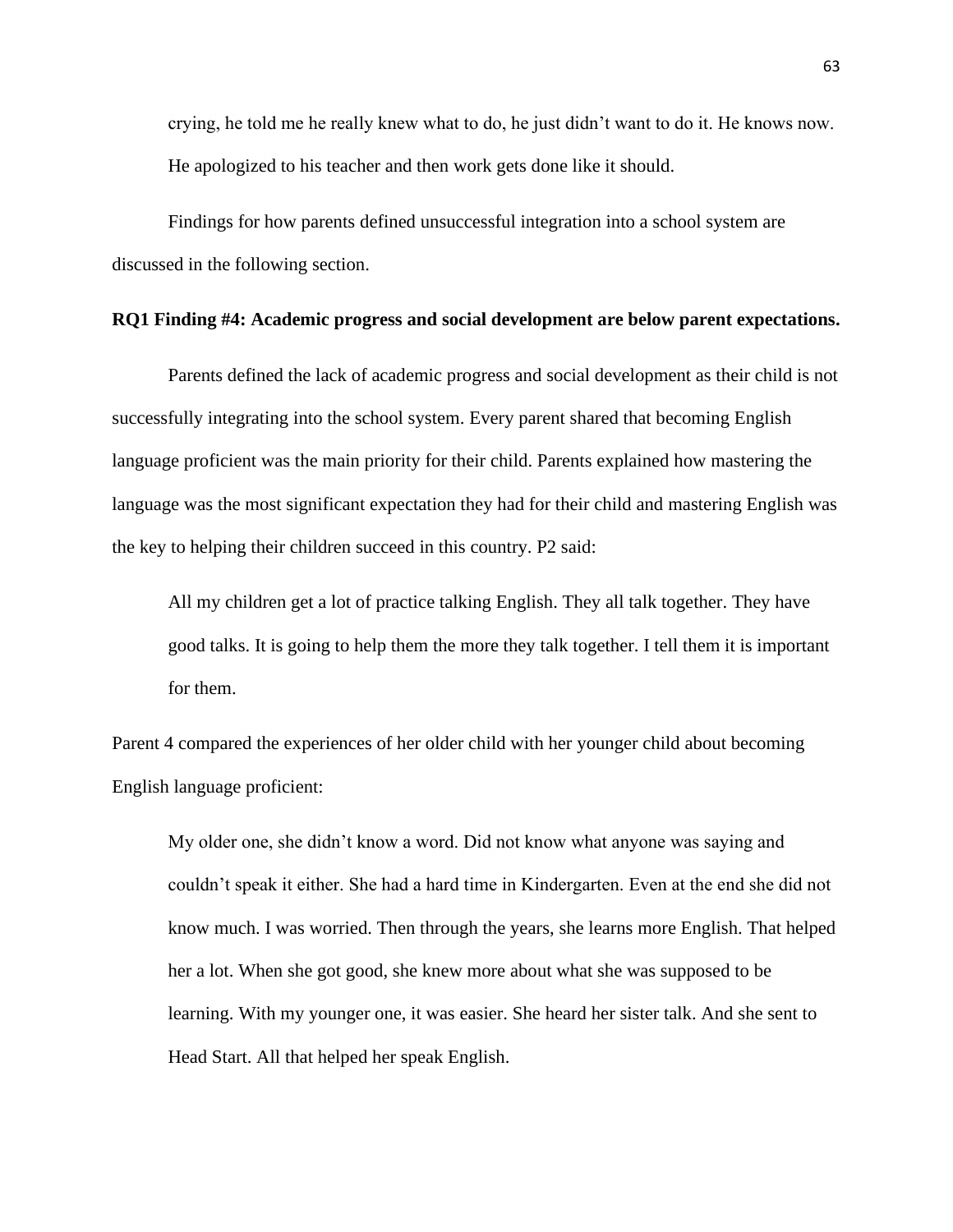Parents also stated low grades as an indicator of unsuccessful integration into the school system. Most parents mentioned grades when discussing how they defined unsuccessful integration compared to the discussions about successful integration during the interviews. Grade cards (report cards) are sent home in both English and Spanish in this district. Parents use the grades reported on these quarterly progress reports to gauge how successful their child is mastering academic content and integrating socially within the confines of the school. P3 said:

I look at the grades and know how they are doing. It tells me A, B, D. I know the D is not good. Sometimes the grade is when they are not so much liking school. I want them to try harder and I tell them that.

Two parents described that their children did not seem to understand much about routines at school and were worried that it would impact their success in the classroom. P8 elaborated on this point:

He cannot tell me how they get the work done. I know the teacher has a way of doing things, how to get the homework done, and like what the project means. I wonder if he is missing learning if he doesn't know what to do.

The second parent who mentioned the topic of their child not appearing to understand the school routines said this (P5):

She goes to another class to learn; you know with another teacher. I ask her what they do. She does this (parent shrugs her shoulders and holds up her hands). I ask if they read, if they play, if they do the numbers. She says sometimes.

Unsuccessful integration into school is manifested in the ELL child experiencing a lack of social interaction, having conflicts with teachers, or not making friends over time. Parents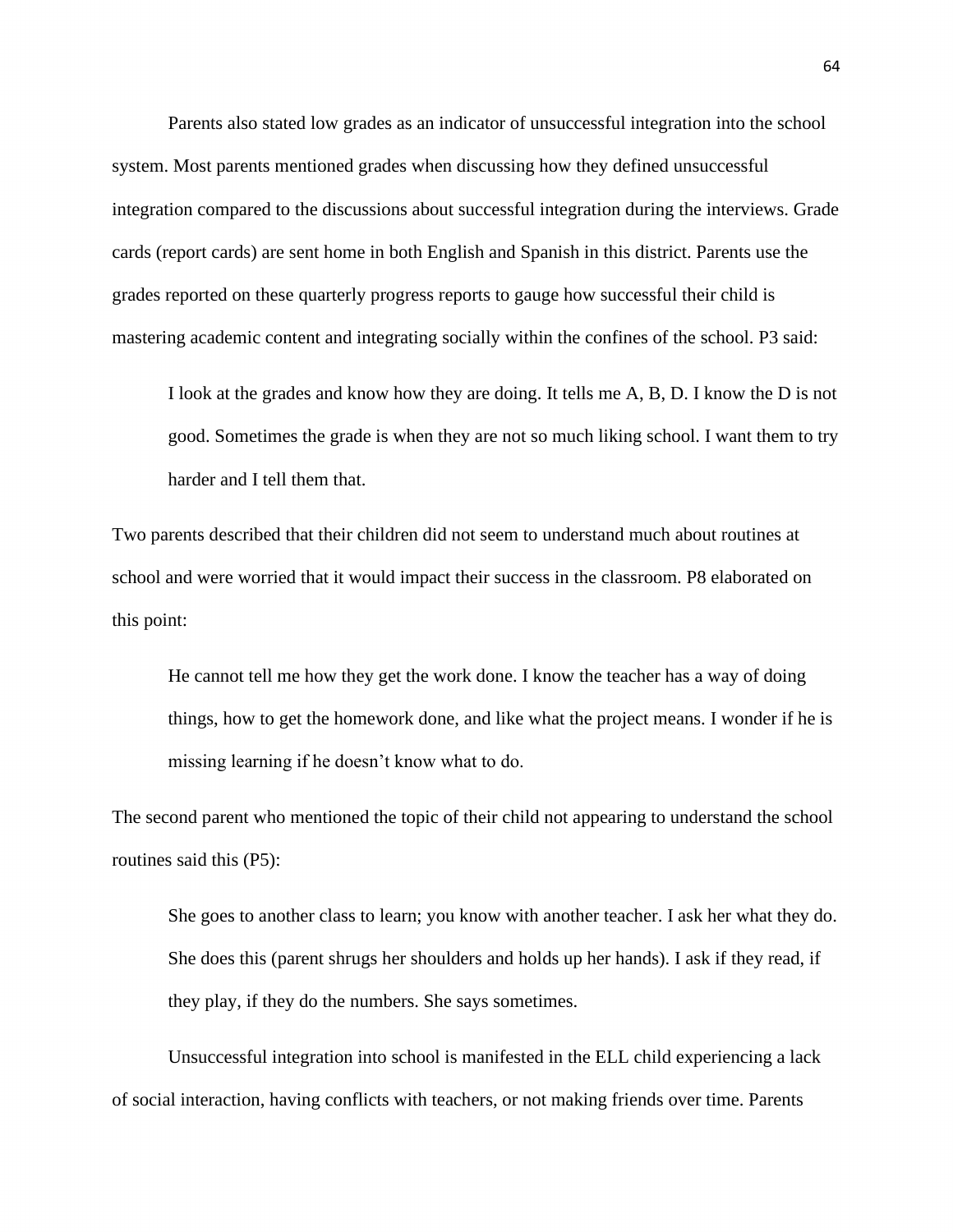described situations where their child became quiet at home and did not seem to have many friends at school. Parents worried that their child would not want to be at school if they did not have friends. P9 said:

They always have friends here to play with. When I ask about friends at school, she cries and says no one will talk to her. I worry she does not like school because she says there is no one to play with her. I tell her, go, go ask another one to play. They want to.

Parent 7 described a situation where her son had a conflict on the playground with another child. She explained how the child was nervous about how the teacher handled the situation. She explained:

His friend said he said a bad word. He ran and told the teacher. My son spoke no English then. He could not tell the teacher what happened. The teacher asked the other child to tell her (the other child could speak English and Spanish). The teacher used that child to tell her what my son said. I don't like that. No one told me about it. I wanted to call the school, but I cannot speak English. I will have to wait on the interpreter. He maybe can help. My son doesn't want to be in the teacher's room anymore. She only took the other side.

As a result of this event, the parent explained that her son quickly became uninterested in completing homework or reading like he often did at home. She believed that the relationship between her son and the teacher had impacted his success in the classroom negatively.

## **RQ1 Finding #5: Parental involvement is minimal.**

Parents who defined successful integration as partly their responsibility also defined the unsuccessful integration into school for their ELL children as minimal parent involvement in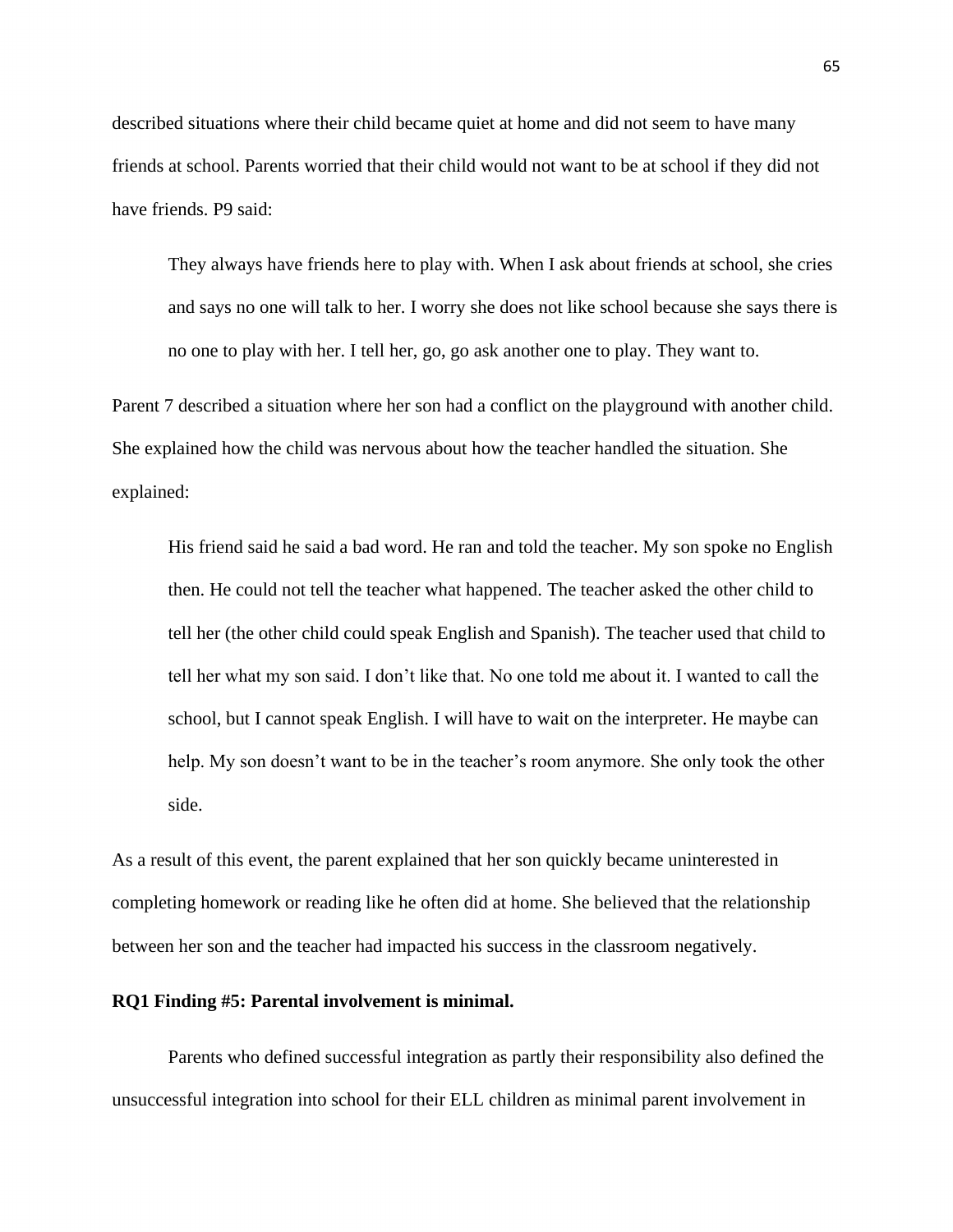their child's school experience. ELL parents explained when they do not emphasize the importance of education at home, clearly stating expectations, their children will not apply themselves in the classroom. Parents also defined a lack of time ELLs spend at home completing homework, reading, or practicing English is due to parent lack of emphasis on continued learning in the home after school hours. Parent 1 explained how she would help this situation:

I see all the time parents who do not help their children at home after school. I know their children will struggle. In our country, it is not up to the parents to help with schoolwork at home. It is up to us, though, here in America, I tell them. They will have a hard time (ELL children) if they do the work at home. I want to tell the parents that. They don't understand it is important. I do it at my home. I want to tell the others (ELL parents) that they need to do it. I don't want to make anyone mad, but it is important so children will learn. That is what it takes her. I would like to get them together talking about this. I could tell them what I do. You know like a group of us working together, we could help each other learn what to do. How to make it better for our kids. I don't know….I don't think they would like me to tell them how to treat their kids.

#### **Research Question 2a Findings**

Research Question 2a sought to determine the factors that support ELL learning that are currently in place as perceived by ELL parents and ESL teachers. Once analyzed, the data from the interviews and focus groups emerged into five themes: parental involvement, special school services, high-quality teachers, positive social connections, and characteristics of the EL students themselves. Following is a discussion of the findings derived from the data. Themes and supporting statements are displayed in Figure 2a.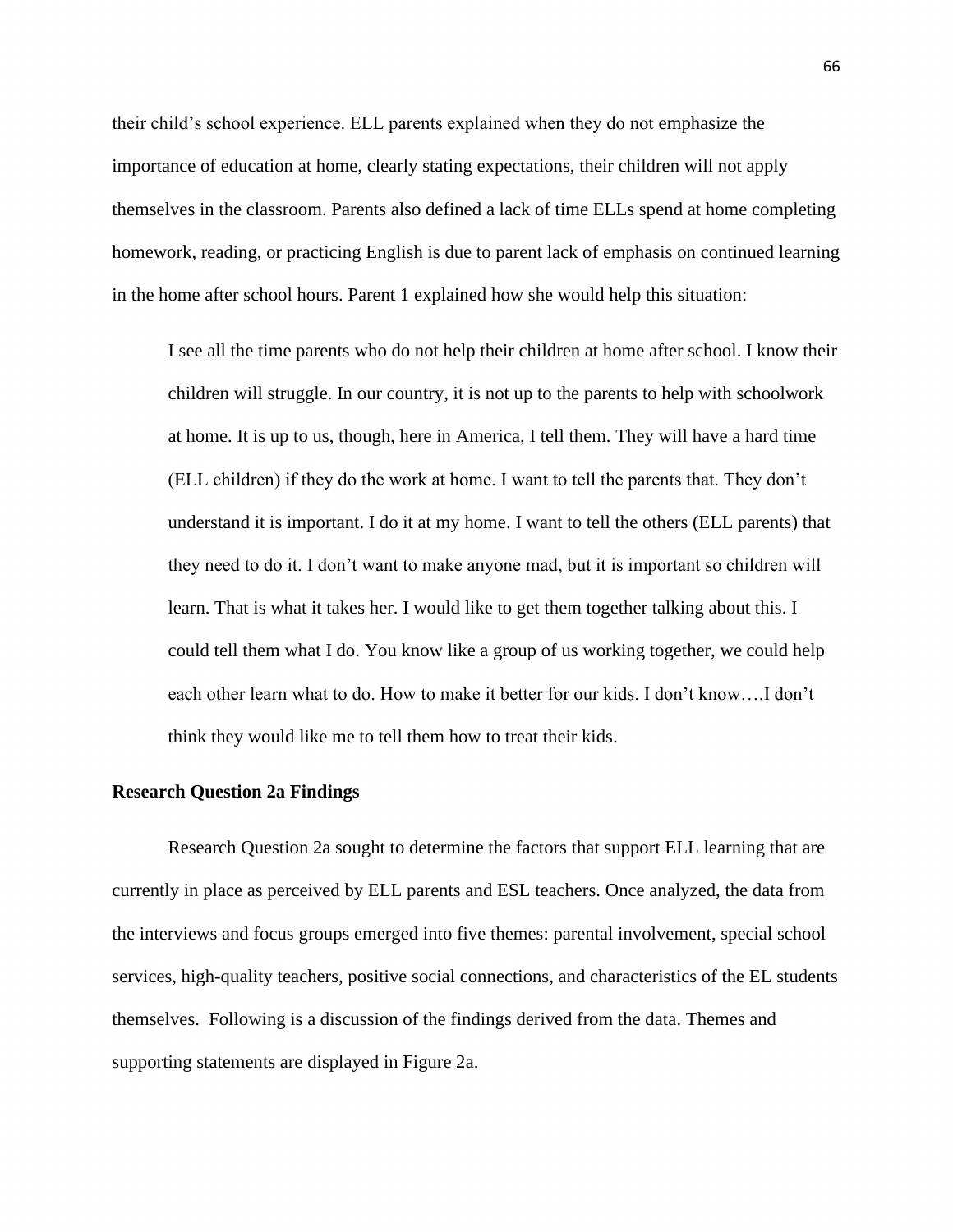

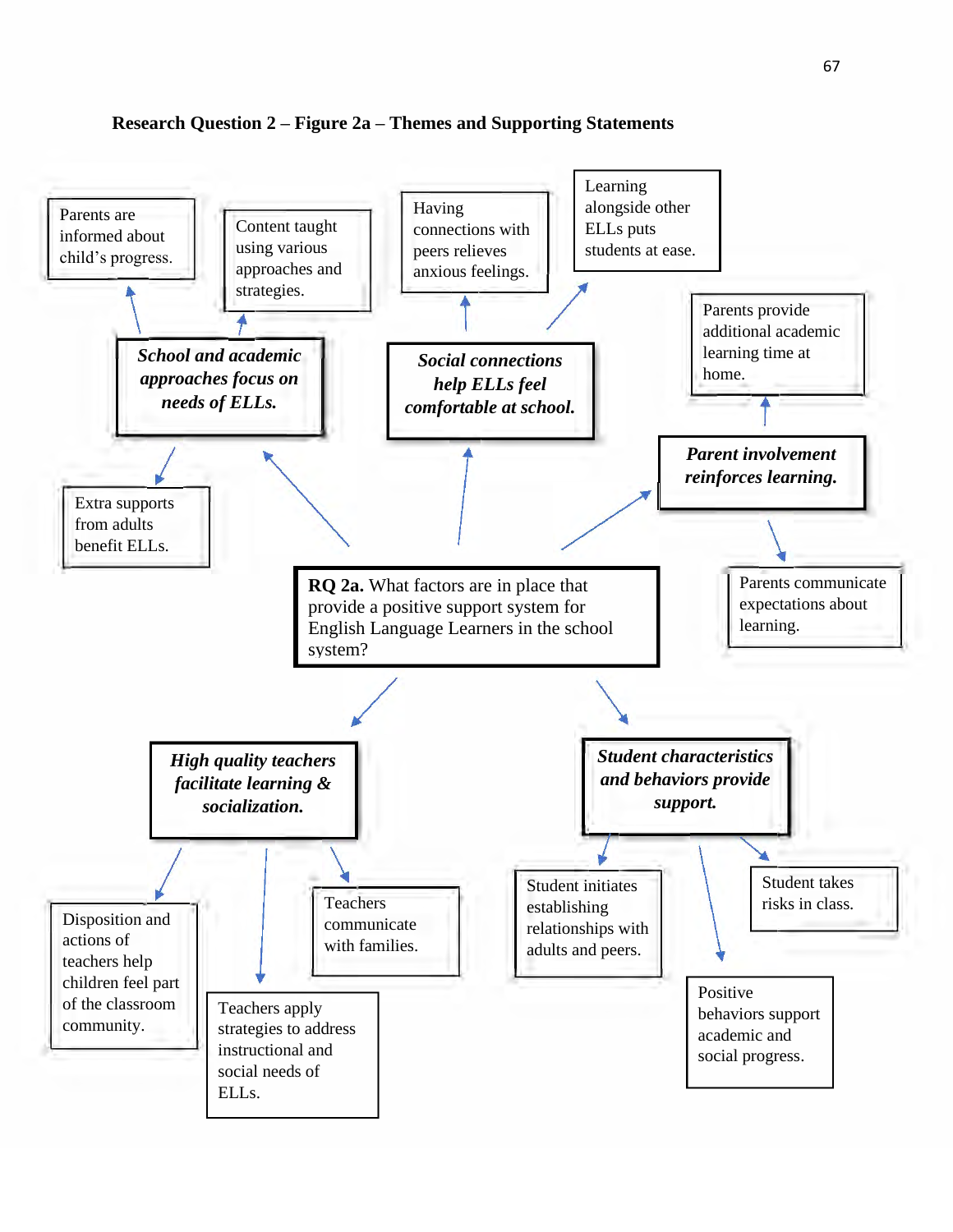#### **RQ2a Finding #1: School and academic approaches focus on needs of ELLs.**

When parents were asked how they knew their children were making progress, all mentioned they look at the work their students are bringing home. Two parents shared how the report card is helpful to them in understanding the level of progress their child is making at school. P1 explained how she reviews weekly work and talks to her children about what they are learning:

That report card lets me know how they are doing, but I really already know that because I look through their folder papers they bring home. The papers, you know, that my child has done at school. That way I know what they know and understand. I sit with them and ask, "What is this you are working on?" and if they can tell me, I know they are good.

ESL instructors also mentioned how important it is for parents to review weekly progress reports that are sent home and for parents to look at schoolwork coming home. ESL teacher 1 stated:

Some parents are only looking for how their child is behaving and not really looking at daily work and academic progress. If they could understand how important it is for reviewing work coming home, parents would understand better what is happening at school. I mean, they would understand more about the details of what their child is learning rather than just a grade on a report card.

Parents shared they liked it when their child learned in small groups. When pressed further to explain why, parents expounded that their child may be shy about asking questions in front of all students in the class. Parents said their child feels less anxious when they are only working in a small group comprised of three or four children. Other strategies parents mentioned that appear to support their child's learning are one-on-one time with a teacher and having a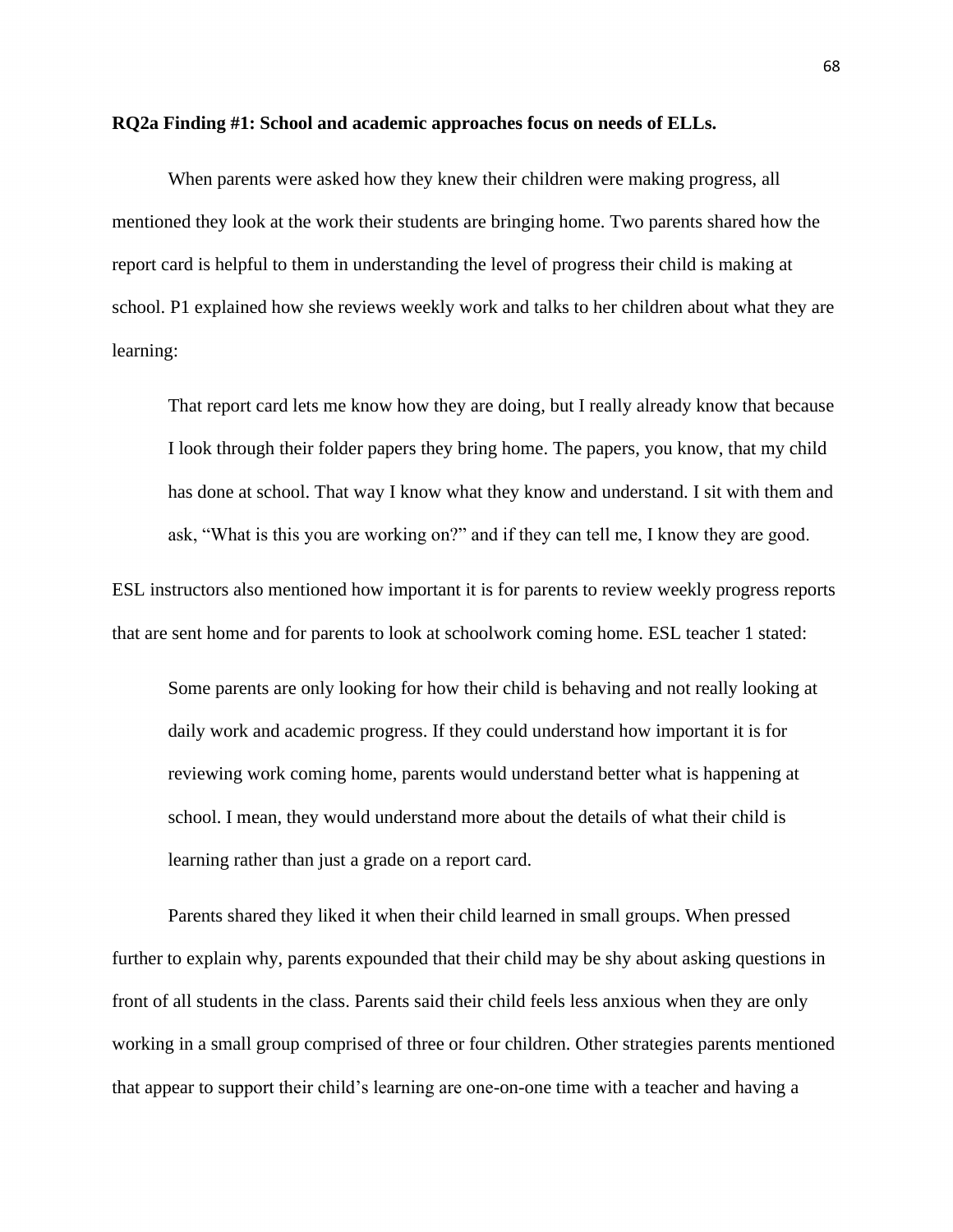teacher spend extra time with them to help them understand academic content. ESL instructors explained that students have mentioned that they like to come to ESL classes because they are "small and have my Spanish friends here". Additionally, ESL instructors explained that having other supports such as the school counselor, Frontier Health counselors, and the principal all help contribute to the success of English learners.

P2, P3, P4 and P5 all shared their child's experience in the Head Start program was a strong support for their child in terms of helping them gain some English before they started Kindergarten. The program also gave the children opportunities to learn numbers and letters before they started school. P5 expounded on this:

My daughter went to Head Start. It was not at this school. She heard English for the first time and began to understand a little. When she started Kindergarten the next year, she knew some English, listen and talk. That was not like my older child. That one didn't go to Head Start. She knew nothing when she began school. This second one, she knew more than her (first child).

Related to this additional instructional opportunity, the availability of summer school was also mentioned by parents. Having additional time to hear and speak English was the most frequent reason why the parents thought this was a valuable service. Two parents, who currently have their children in summer school, felt that the additional time in school might help their children become more proficient in English.

Lastly, all parents and ESL instructors offered that one school service of major benefit was the availability of a district interpreter. The district interpreter works with families to help them register for school translating forms that need to be completed for enrolling in school. The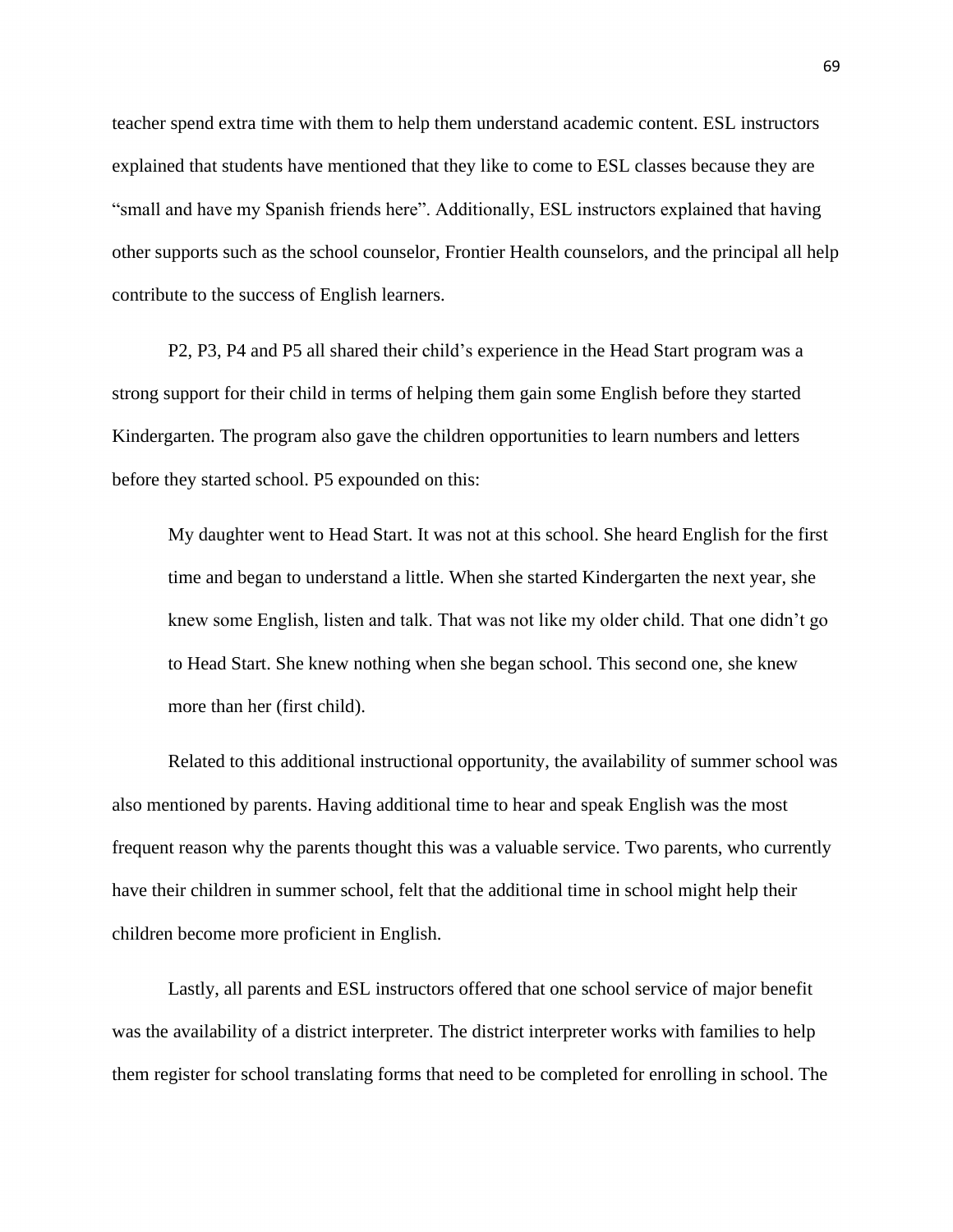interpreter is also available for providing translation services during teacher/parent conferences or contacting teachers when parents need clarification about other communications from school or teachers. P9 offered:

That was the only way I knew what was happening. He helped me to understand why my son was having trouble in maths. I talked to him, then he talked to the teacher, then he call me back and tell me what is going on. Then I knew how to help.

ESL teachers also emphasized the value of having the Spanish interpreter available for meetings and communicating with parents. E6 explained:

The interpreter is so helpful, like, when we have parent conferences and parent meetings. He is hugely beneficial for families and kids just to have someone to go talk to in a Spanish voice if they're having an issue with something.

# **RQ2a Finding #2: Social connections help ELLs feel comfortable at school.**

All parents said their children are happier and more comfortable at school when they have positive relationships with peers. Several parents mentioned that before their child started school, they were worried about knowing or talking with anyone. P6 shared it was much more comfortable for her children in the classroom when other Spanish speakers are there.

They said that it is better for them when there is a friend who can speak like me. They stick together and know it will be okay.

Even making friends with English-speaking children was a help in making their child feel comfortable in school. When English speakers worked with ELLs, it boosted the ELL's confidence and became more a part of the classroom community. Being included in playground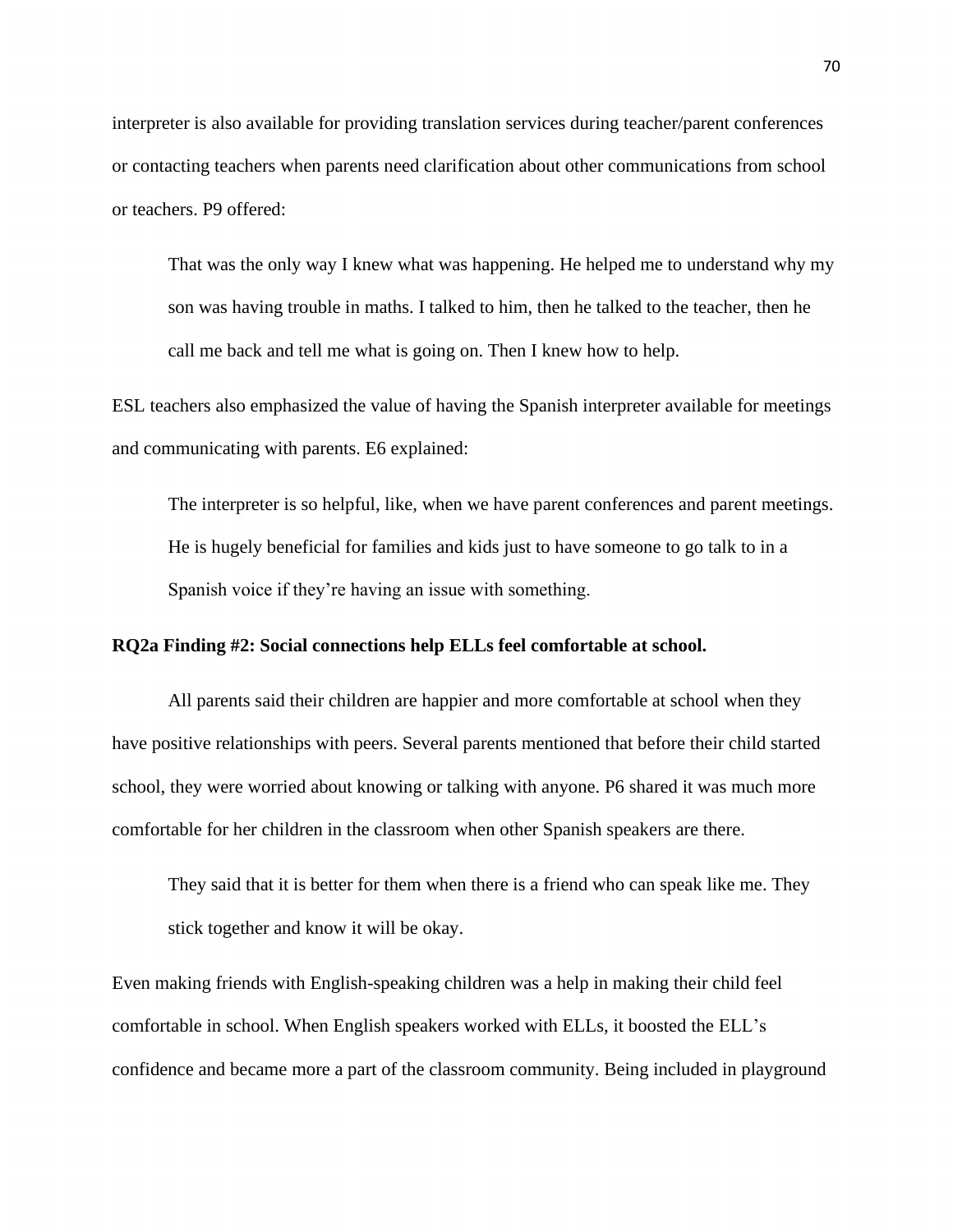games was also a source of making the child feel less anxious and different according to several parents. Learning alongside other ELLs in the ESL programming classroom and with the general education classroom was a positive experience according to the viewpoints of the ESL instructors.

These students need a place where they can learn and not be afraid of getting embarrassed about how they talk. When I pushed in to work with an EL in the classroom, she was so quiet, really shy. I asked her about it when she came to my classroom the next day. She said she only likes to talk English to her friends and me when she comes to ESL. The kids are trying just like her to speak English in the right way.

# **RQ2a Finding #3: Parent involvement reinforces learning.**

During the interviews, several parents explained how they will sit with their children while they read a book from school. Although most of them have little English proficiency barring them from understanding what their child is reading, parents think the time that they spend sitting with their child while they read is important and adds to the closeness parents desire to develop with their children. P3 shared:

I don't know what the words always are, or if they are reading it right, but I want him to know that reading at home is what we do.

Parents who had more than one child at home described how they wanted their children practicing English at home among themselves. Parents encourage children to speak English with one another to get more practice using English beyond what they use at school. P4, who has an only child having just completed Kindergarten, shared how she gives an opportunity for her daughter to be exposed to more English at home since neither parent speaks English: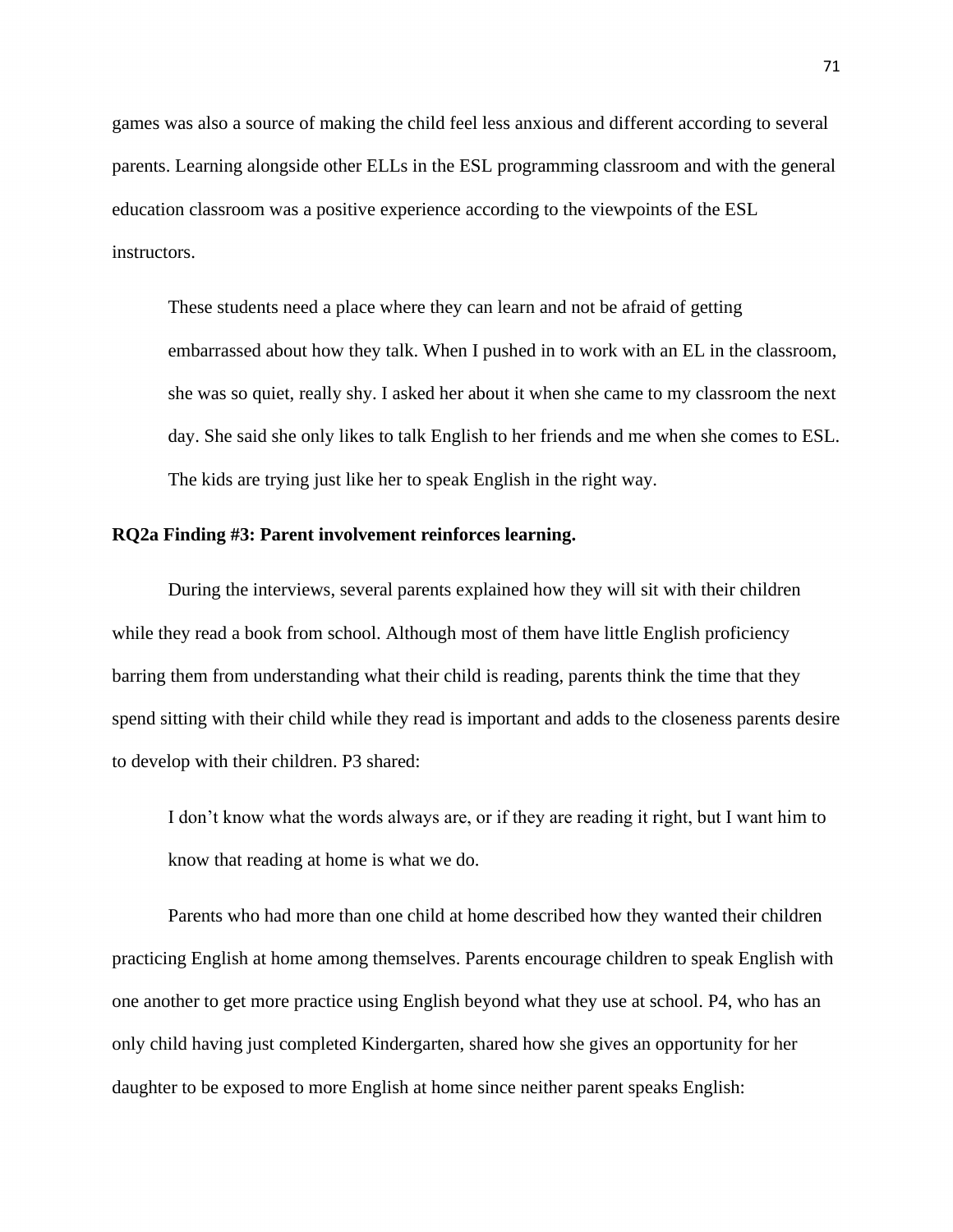She is not getting any English from me so I want her to have more practice. When she watches cartoons on the TV or phone, I let her watch only the ones in English. No Spanish. This gives her more practice.

Parent 6 explained that her husband does speak some English and wants their son to learn it, speak it and write it. When the researcher asked the parent for further details about how they help their child with these skills, she explained:

So my husband, he got child a notebook and some pencils. So, he left him some work to do in English because my husband he knows a little bit more, much more than me. And in the afternoon when my husband got home from work, he checked with child to see if he is writing in English. That's how we practice.

Five of the nine parents interviewed revealed they also talk to their children about the importance of finishing school. Parents explained they know it will benefit the child if their child completes high school and goes on to some type of post-secondary school. They want their children to form good study habits, become proficient in English, and make good grades so they will make it through school. P6 said:

He really likes to study. He really wants to do sports, too. I always tell him that he must go all the way through school because that's going to be his future.

Another parent described how she shares the goals and expectations she has for her children. P1 explained that making sure her children understand the importance of getting an education will help them be successful in life. P1 explains:

We, my husband and I want them to be successful in school and we always have a goal for them. I want them to know how to be successful, what they are good at doing and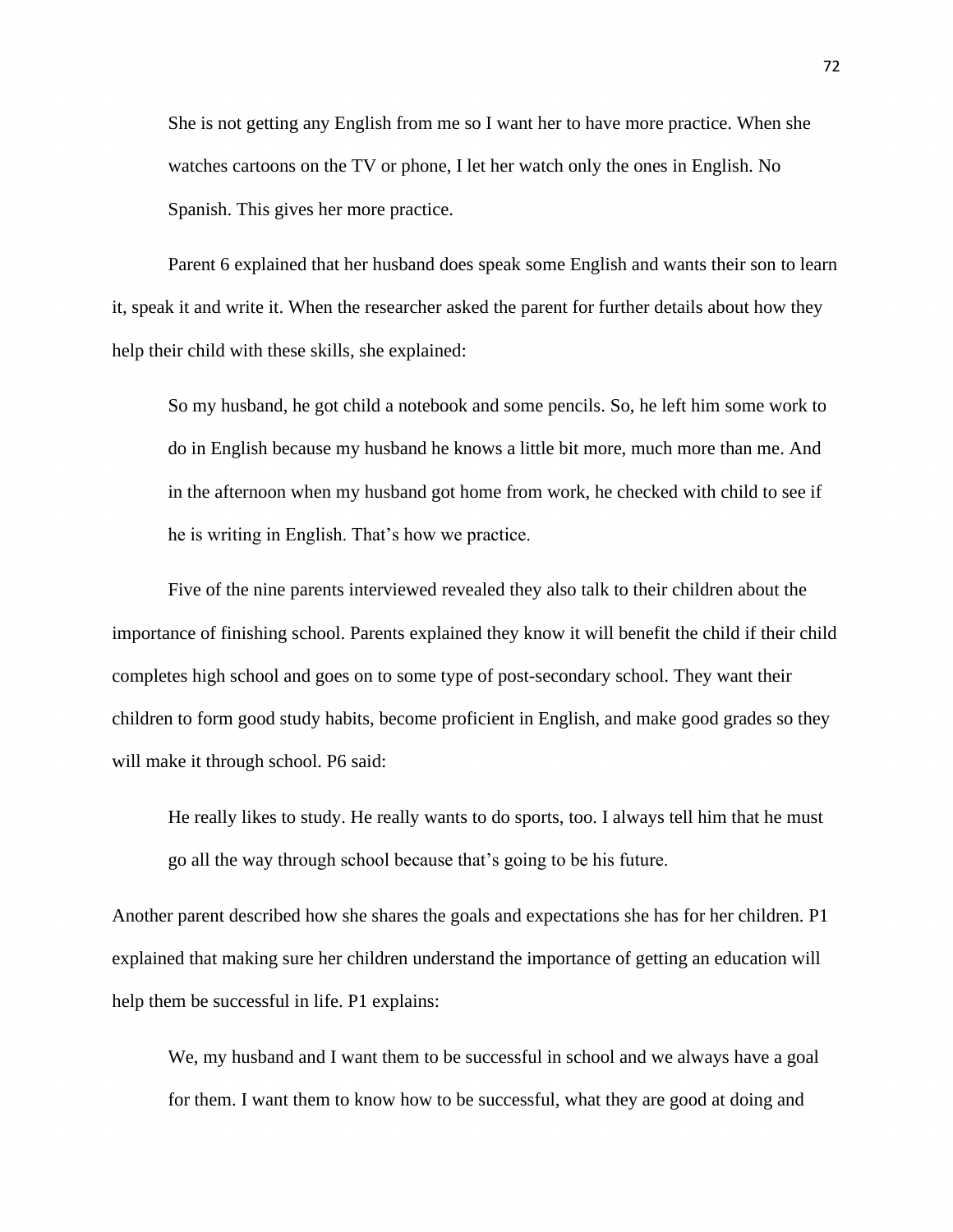what they need to work on. They know we expect them to complete their studies and to go on and do something good with their lives. This education will be how they do it.

One parent explained she teaches manners at home, and her children have responsibilities at home. She felt teaching children these skills at home helps the children understand what it means to work hard and do things for themselves. P8 elaborated:

When they are babies, we start routines. I want my house to run with structure, you know, the children eat at a certain time, they wake up and go to bed at a certain time. They know that they should listen to me. They get only one hour of video games, but we are always checking on them. And those games come at the end of the week once all schoolwork is done. It is all about responsibility.

This parent elaborated that there are certain expectations of the home within the Spanish culture and what parents are responsible for teaching children compared to the responsibilities of teachers and schools and what they should be teaching children. Within the Latino culture, she explained, an "educacion" is the responsibility of parents. These parental responsibilities include teaching their children manners, proper behavior, following routines, and learning how to be responsible. On the other hand, an "education" is the responsibility of the teachers and staff at school. P8 expanded on this understanding:

All academics are taught in schools. Parents do the manners and how to behave. Understanding this distinction sometimes is difficult for parents, according to P8. She has learned that helping at home means helping with schoolwork. She makes sure she knows what is happening at school. The parent reviews her children's work, to understand how well they are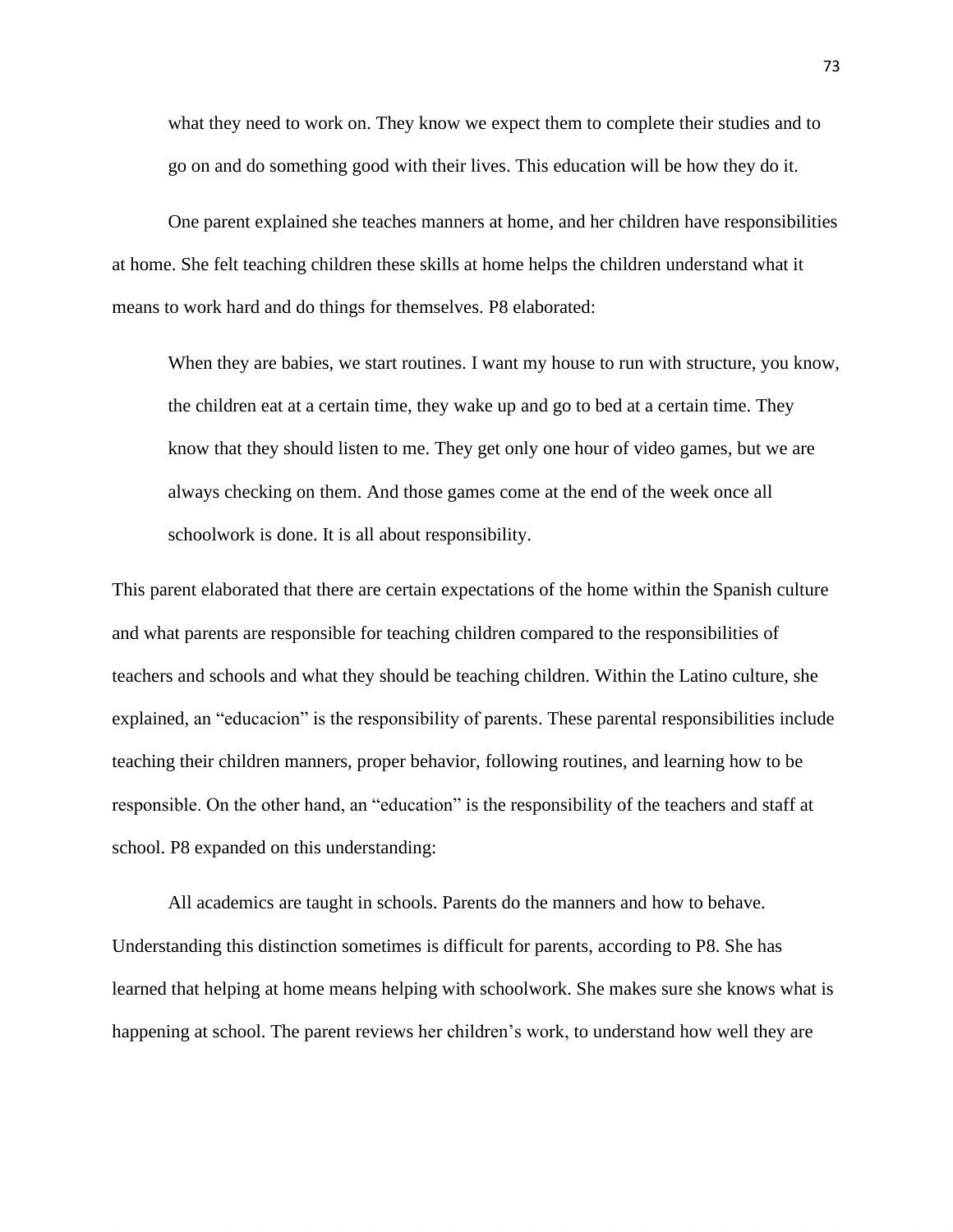mastering academic content and identifies the concepts where the children need additional practice.

# **RQ2a Finding #4: High quality teachers facilitate learning and socialization.**

All parents said that having a "good" teacher makes a difference in how much their child likes school and how much they persevere with completing schoolwork. When asked what teachers do to help their children like and remain happy at school, parents mentioned that teachers who have a good attitude, are welcoming and friendly, and respect not only their child, but the parents, are ones who seem helpful. P6 explained how her child felt about her teacher:

When she comes home all she does is talk about the teacher. I ask her why she likes her. She says that her teacher is always happy to see her, smiles a lot at her, and she works to help her understand. She says the teacher never gets mad when she doesn't understand something. She says her teacher tells her that it's okay to make a mistake, but not okay to not try.

P2 described that her child was timid on the playground and the teacher helped her make friends: I like the teachers who help them play. My children, they always play together, there are a lot of them, but at school those kids are not together. I tell them to go play with others, but my girl she doesn't want to be the first one. The teacher took her to a girl and gave them a chalk, to draw, you know. They had fun and my girl, she made a friend. I like that the teacher did that.

Teachers who know what their child needs to work on and find resources and work with the child individually was mentioned by eight parents. Parents want to know that their child is important to the teacher and when teachers dedicate extra time to help their child learn what they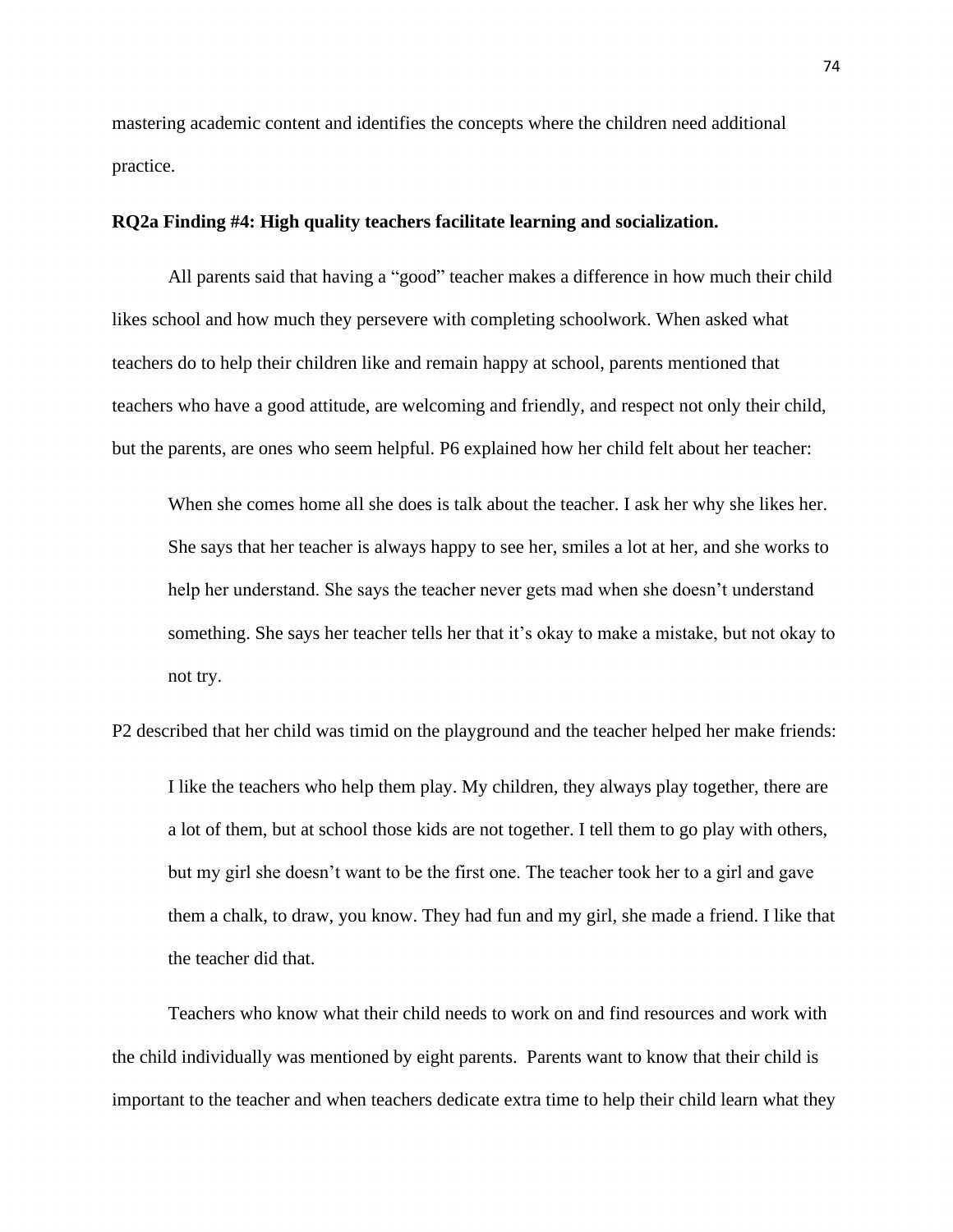are not understanding parents expressed appreciation. Lastly, seven of nine parents mentioned that having the Talking Points application to communicate with teachers was helpful since it translates text messages from English to Spanish and back again, so both the teacher and the parent send and receive text messages in their primary language. ESL instructors agreed that this application has been helpful in communicating with parents in a comprehensible and timely fashion. The district recommends the use of a communication application for parent communication that does have translation features. However, there is a monthly charge for the transcription of messages which is not feasible for some ELL families. Talking Points is a free application, seamlessly translates, and parents like that it comes straight to their cell phones. All the parents who mentioned this app, showed me how it works. Following is how P4 explained the ease of its use:

See this here, I can just use Espanol, Spanish, to text her. I text in Spanish, and the teacher sees it in English. Then she texts me in English, and me, I get it in Spanish. It works very quick. I don't have to wait to talk to the interpreter to find out something. It's quick. I wanted to see how my nina was improving. I texted the teacher, she texts me back, then I know.

ESL teachers explained how this app has enhanced communications with parents:

So, this year we started using the Talking Points app, which is free, and parents do not have to download anything. And I have seen a wonderful reaction in my parents. I am able to communicate just little things like when I send something home, like, "There's an IEP thing for you to sign, check your child's backpack. Return it tomorrow". I have several parents respond because it's a text to their phone and it's in their language and they can type in their language. It comes to me in English. So that's been positive, such a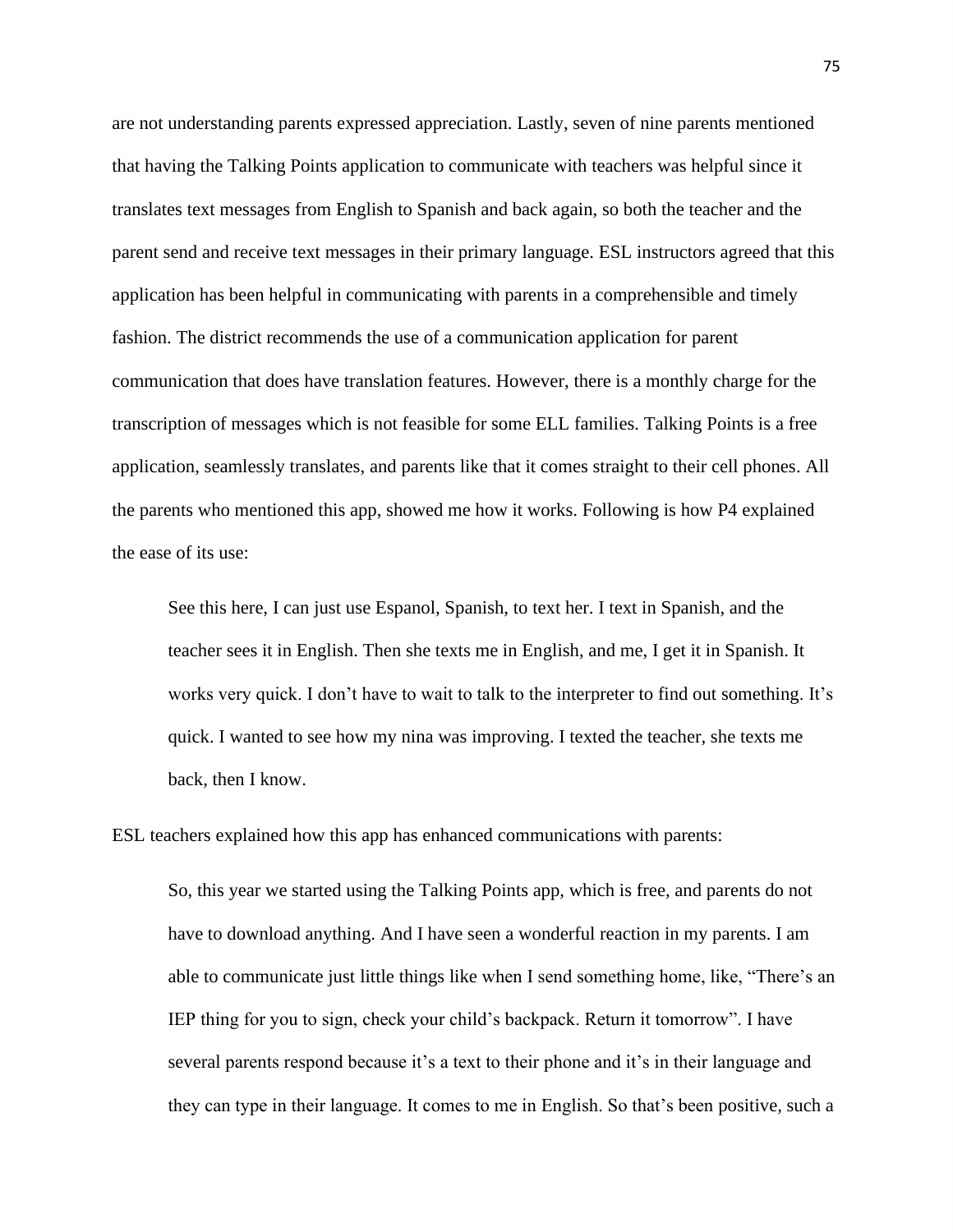great tool. I don't have to worry that they won't see the papers and I really wouldn't contact the interpreter to call the parent. I know he is too busy for little things like that.

# **RQ2a Finding #5: Student characteristics and behaviors provide support.**

Parents and ESL educators shared how specific characteristics and behaviors of students serve as additional supports to the student. For instance, an EL who pays attention in class and shows respect for the school's rules was described by the ESL instructors as a child who is more invested in their learning. Other positive characteristics that contribute to the success that were mentioned by the ESL teachers in the focus groups were children who are willing to take risks and initiate relationships with other children and adults. Educator 5 explained:

Students who are resilient, willing to take risks, is teachable. I have a few of these types of kids in my classes and it makes them successful. They want to form relationships and are open to forming relationships with teachers as well as with fellow students. These children stick with what they are doing, they are perseverant. They don't give up and they have energy and want to learn. They're interested in learning and bettering themselves education wise.

Most parents mentioned they taught their children to behave in school, and they wanted them to respect the teachers. These parents shared they teach manners at home and hope their child used them at school.

# **Research Question 2b Findings**

Research Question 2b of the study asked ELL parents and ESL educators to identify supporting factors that were absent and could provide a positive support system for English Language Learners in the school system. The data obtained during the interviews with ELL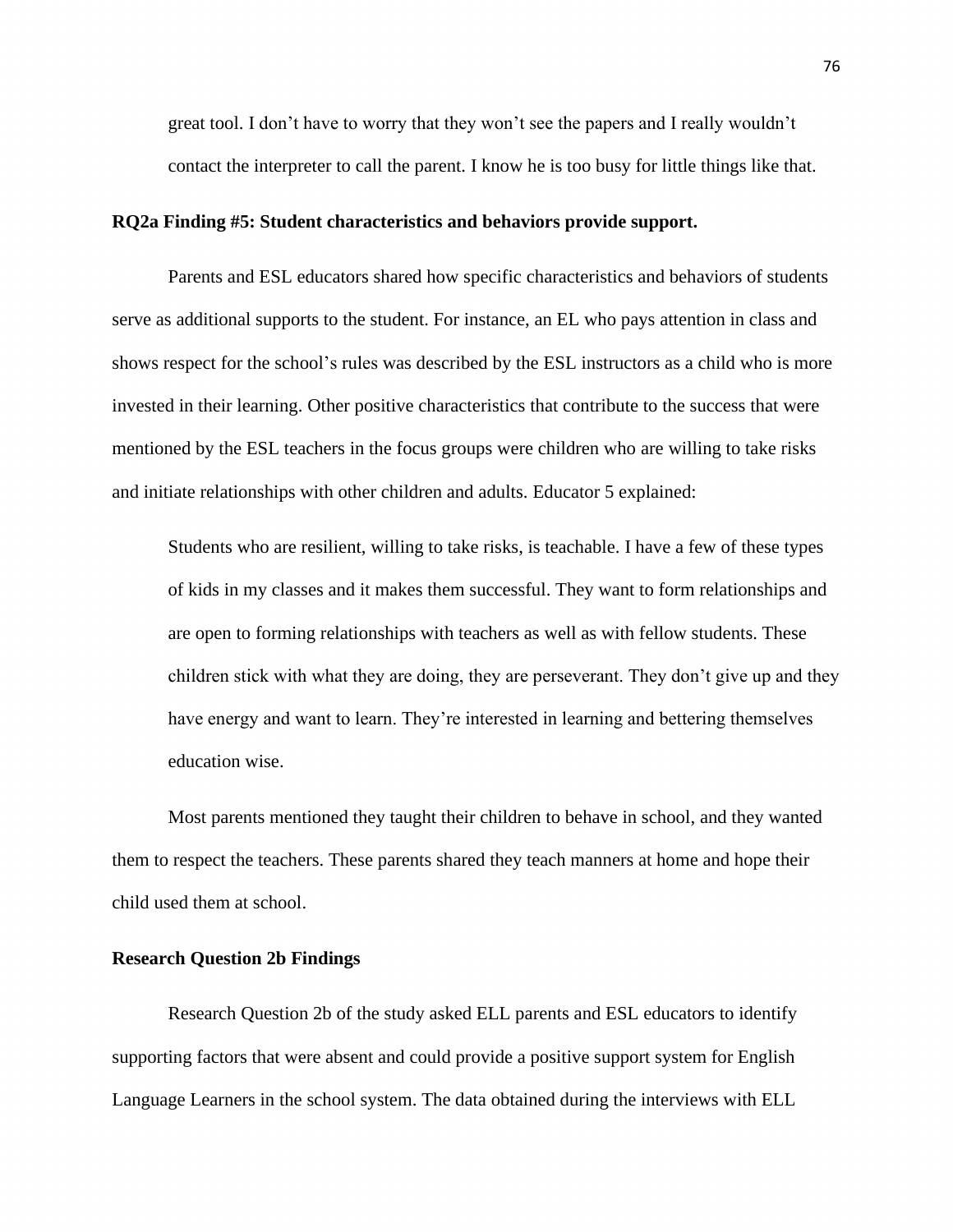parents and ESL educators emerged into three themes related to school policies and practices, ELL family educational resources, and educator professional development for working with ELLs. Themes and supporting statements are displayed in Figure 2b. An explanation of each theme is supported by participants' quotes in the following discussion.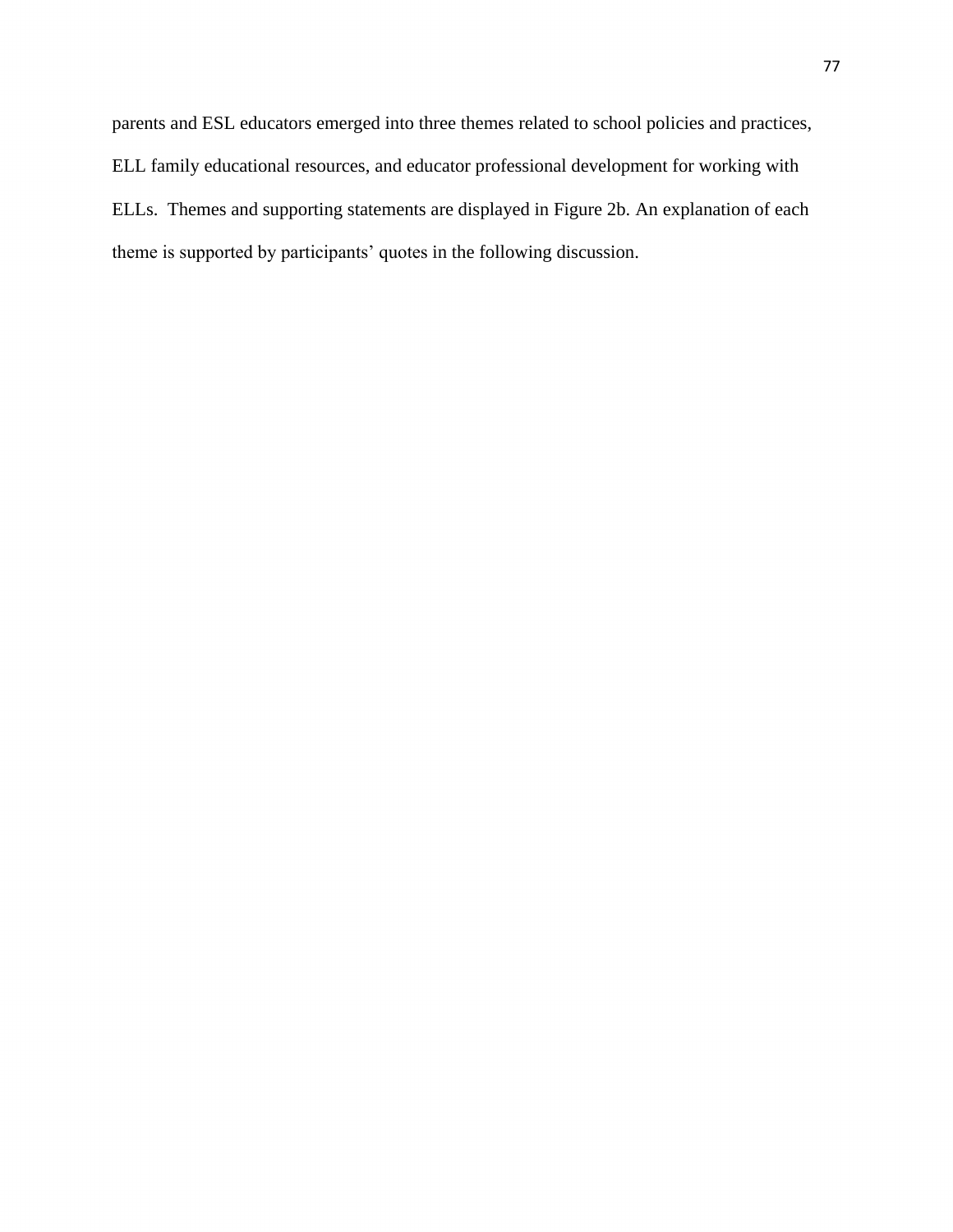# **Research Question 2 – Figure 2b – Themes and Supporting Statements**

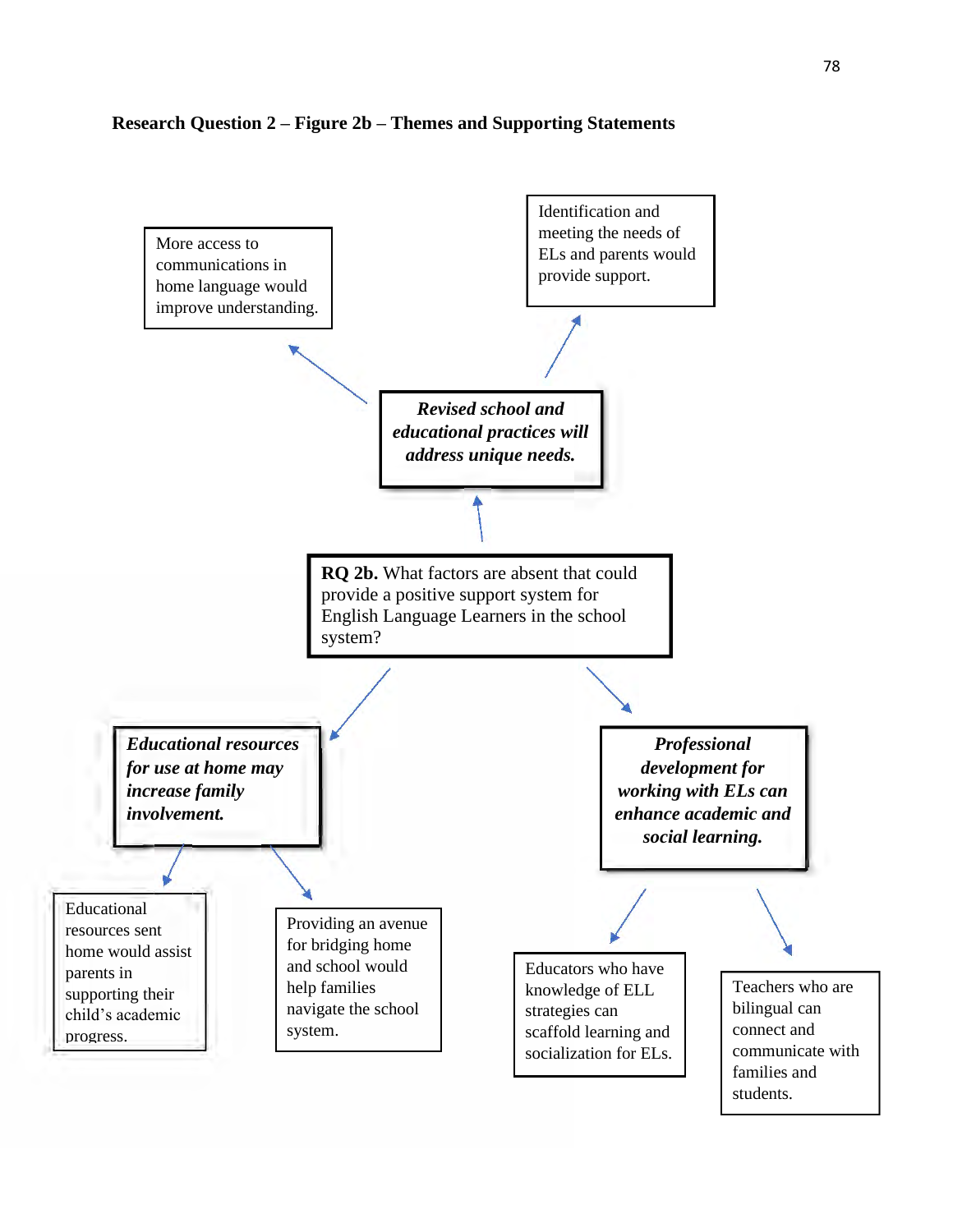#### **RQ2b Finding #1: Revised school and educational practices will address unique needs**

Both parents and ESL educators mentioned certain school and educational practices as being absent or in need of revision to address the unique needs of EL students and families. All parents signified that they would be more informed of school events and classroom learning if the communications would be provided in their primary language. Some forms, parents said, do come home in Spanish but in their view very few. Often the parents would call the district interpreter to translate documents, emails, or other communications from the school. Just as often, parents did not take time to contact the interpreter and so they feel they may be missing important information as perceived by parents. P5 elaborates:

I want to know more about what is happening in the classroom. Like I want to know what my daughter is learning. Maybe if I know that I can help her better. If the teacher could send it in Spanish, I would know what she (her daughter) is learning.

P7 also shared:

I wish I could get the interpreter to come. I must call him, then he finds out what I want to read. Sometimes it is a form I need to read and fill out. It is hard to get in touch with him. I know he is very busy with everyone. My child can sometimes tell me what the form is, but I want to read it for myself.

The district interpreter is available to help parents assimilate into the school system. He works with families new to the community and with families who may have been in the community for a while but need help registering students in a school. The interpreter is also available for meeting with teachers and principals for school conferences such as parent-teacher conferences and Individualized Education Program (IEP) meetings. He serves all schools in the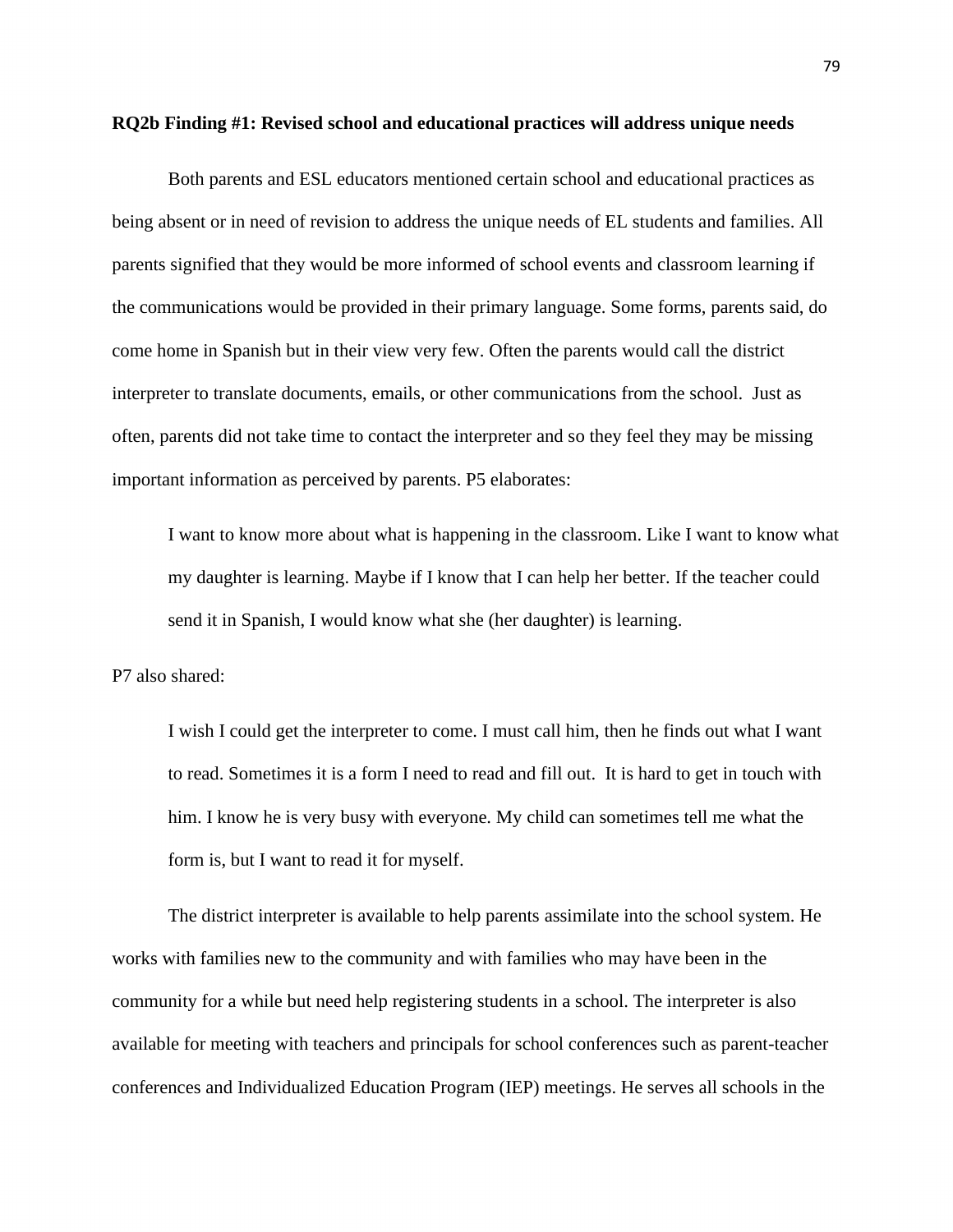district. ESL educators in both focus groups discussed the value of having the interpreter available for meetings. All agreed that he is a valuable resource and ESL educators feel that the services provided to ELs, and families would be enhanced if an additional interpreter was hired in the district. E4 and E7 explained the need:

(E4) Many times we have to hold meetings without the interpreter because he is in other meetings with other parents. I like the idea of having a second interpreter like you suggested. It would help if one would be available for younger grades and another for older grades.

(E7) Or what they could do is be assigned one to half of the elementary schools and one to the other half and follow the families all the way from K to twelfth grade. That way the person would really know the families.

ESL educators also felt that some documents sent home with ELL students could be simplified. Creating simplified documents for ELL families would take extra resources, they agreed, but would enhance the understanding of these documents by the Latino families. Documents mentioned by ESL educators included school and classroom newsletters, field trip permission forms, school event flyers, beginning of the year forms, and program of study applications (these are forms completed in middle school for high school courses).

Parents expressed an interest in knowing more about how their child is doing in school. Four parents mentioned they understood the report card. Still, they would like to know more details about what their child is learning, specifically what academic content their children were learning. They also expressed an interest in knowing the activities students were assigned to support mastery of this content. Parents' perception was if they knew more specifics about their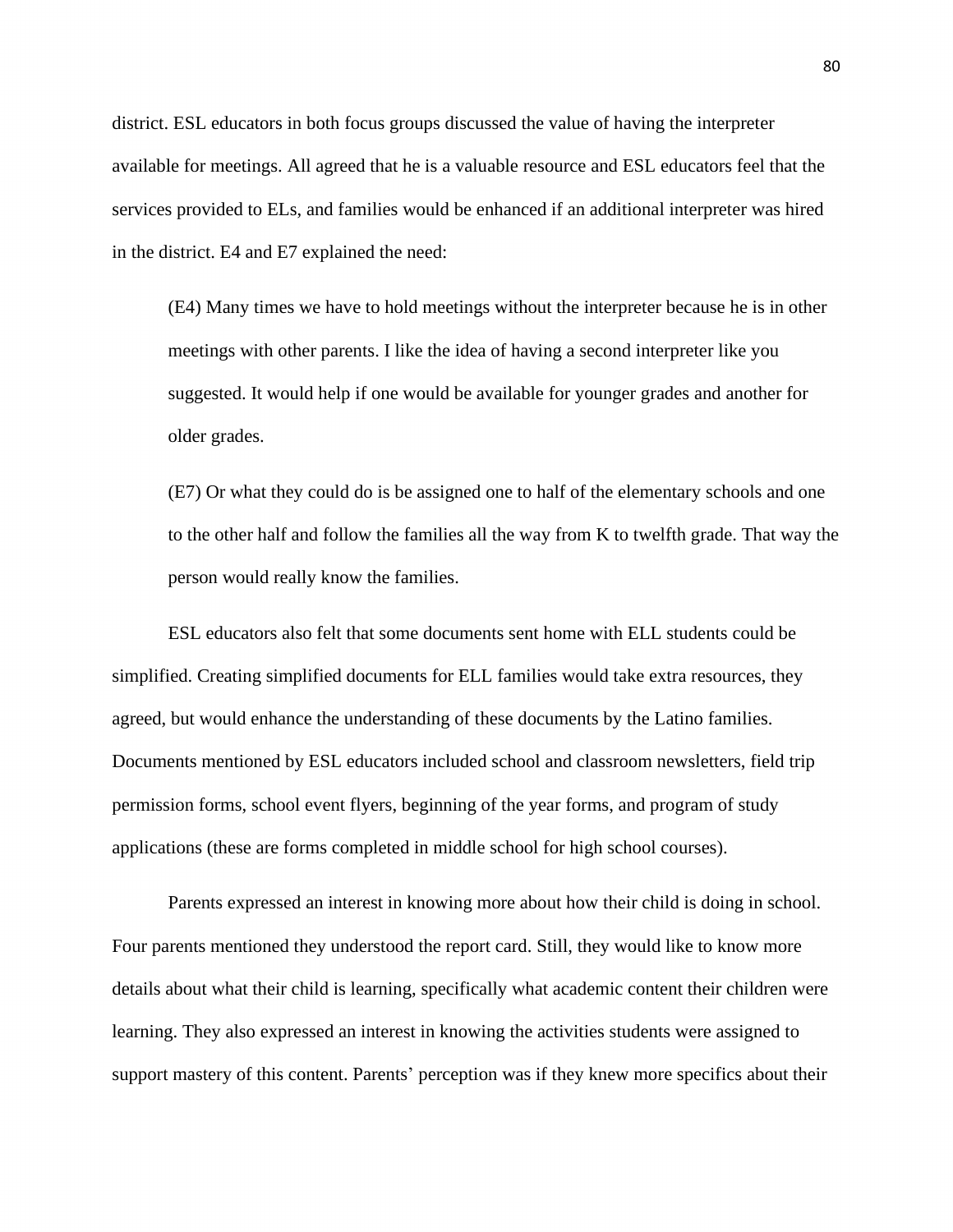child's progress beyond just seeing a "C" in math on the report card, they might be able to work on certain math concepts at home to help their child gain mastery in math.

In the interviews, it was often apparent that parents were not sure about the difference in what their child was learning in the general education classroom delivered by the general education teacher compared to content delivered through ELL programming (sometimes in the general education classroom and sometimes in the ESL classroom) by the ESL teacher. All parents were aware that their child received extra help, especially in language acquisition instruction. When asked to share more about how they learned about what their child was learning at school, several parents could not clearly explain what their child was learning beyond just stating in general terms that their children were learning reading and math. ESL educators also felt that parents had an unclear understanding of the connection between the general education classroom and ELL programming. Educators in both focus groups made this observation and suggested that efforts be made to help EL parents fully understand the variety of services and instruction their children were learning in school. E3 suggested:

I think maybe a workshop, just a short one, maybe an hour, that explained to parents what happens in my class compared to what happens in the other regular class would help them understand what we are teaching and who is teaching it. If I showed them activities I do, the classroom teacher could show some things they do, then that might help.

Two parents expressed concern their children are missing related arts classes to go to ESL classes and wished they could get the instruction at different periods during the day. P9 said:

I don't want him to miss those times. He gets to relax and enjoy the time talking English to his friends. He really likes music and wants more of it.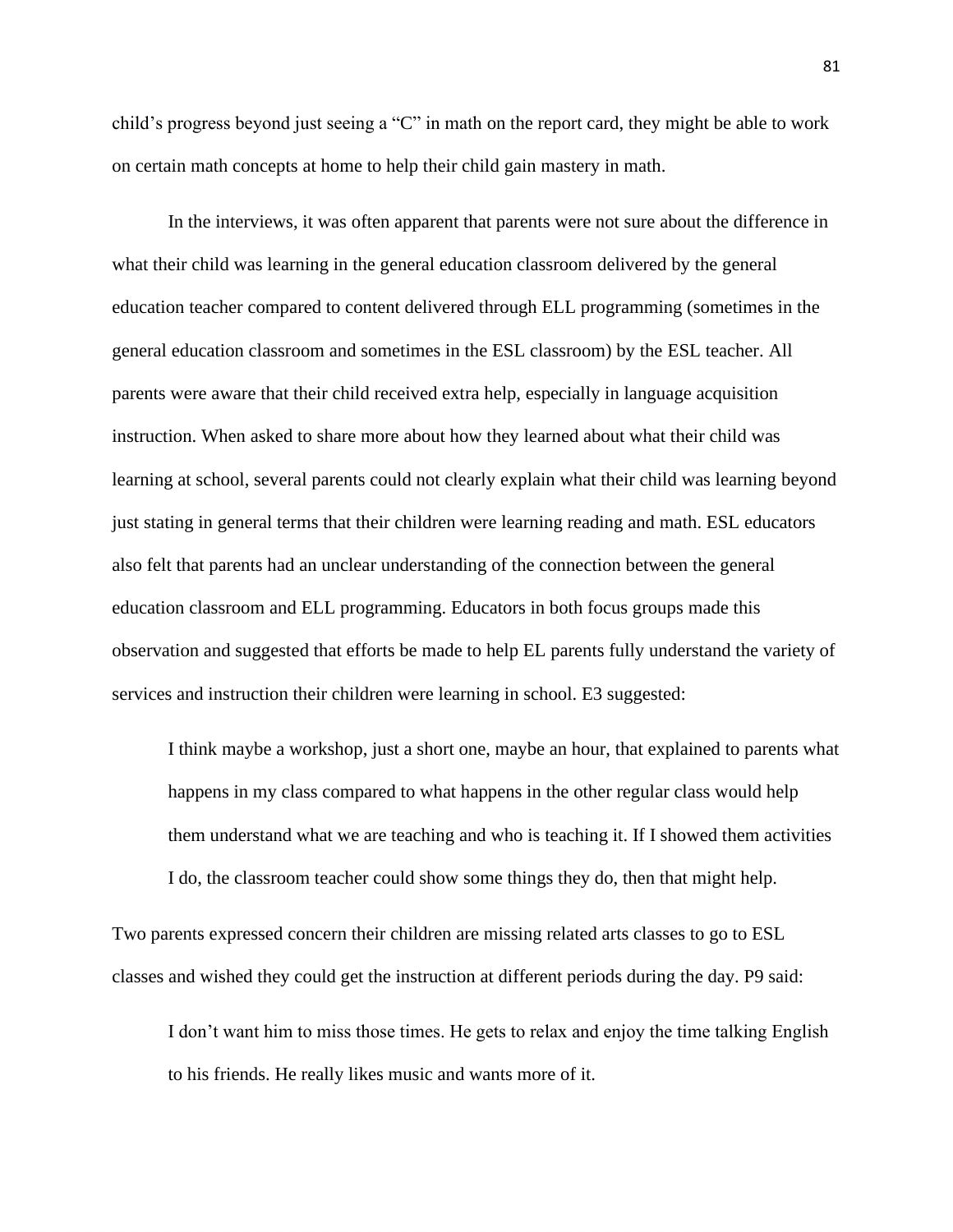Three different parents expressed a desire for after-school help, describing a situation where their children could receive support after school on completing schoolwork or reading to someone who knows English. P8 mentioned:

I sit and read with her, but don't know the words. When I ask her (in Spanish) what the story is about, I don't know if she's right or not. I would like her to have extra time after school for an English person to work with her. I know other schools have that. Having that plus a bus to bring her home would be a big help. My husband works and takes the car so I couldn't come and get her at the end.

ESL teachers expressed a desire to hold after-school programming for their students. They mentioned other programs are available, some at a cost, but these do not specifically target the needs of the Latino learners. E8 said:

I just would love to have a school-based program where we can actually make sure their homework is done. We can coordinate with the classroom teacher. And then you would have certified teachers working with them.

ESL educators also mentioned the need for providing social and emotional support to ELs. E5 said:

Many of these children don't know how to socialize, they are scared, and don't know how to make a friend. They get upset and cannot express themselves. Often, they have problems with a classmate, or even a teacher and don't know what to do. Latino culture gives lots of respect to teachers and so the children don't know what to do if they have a conflict with a teacher. It bothers them.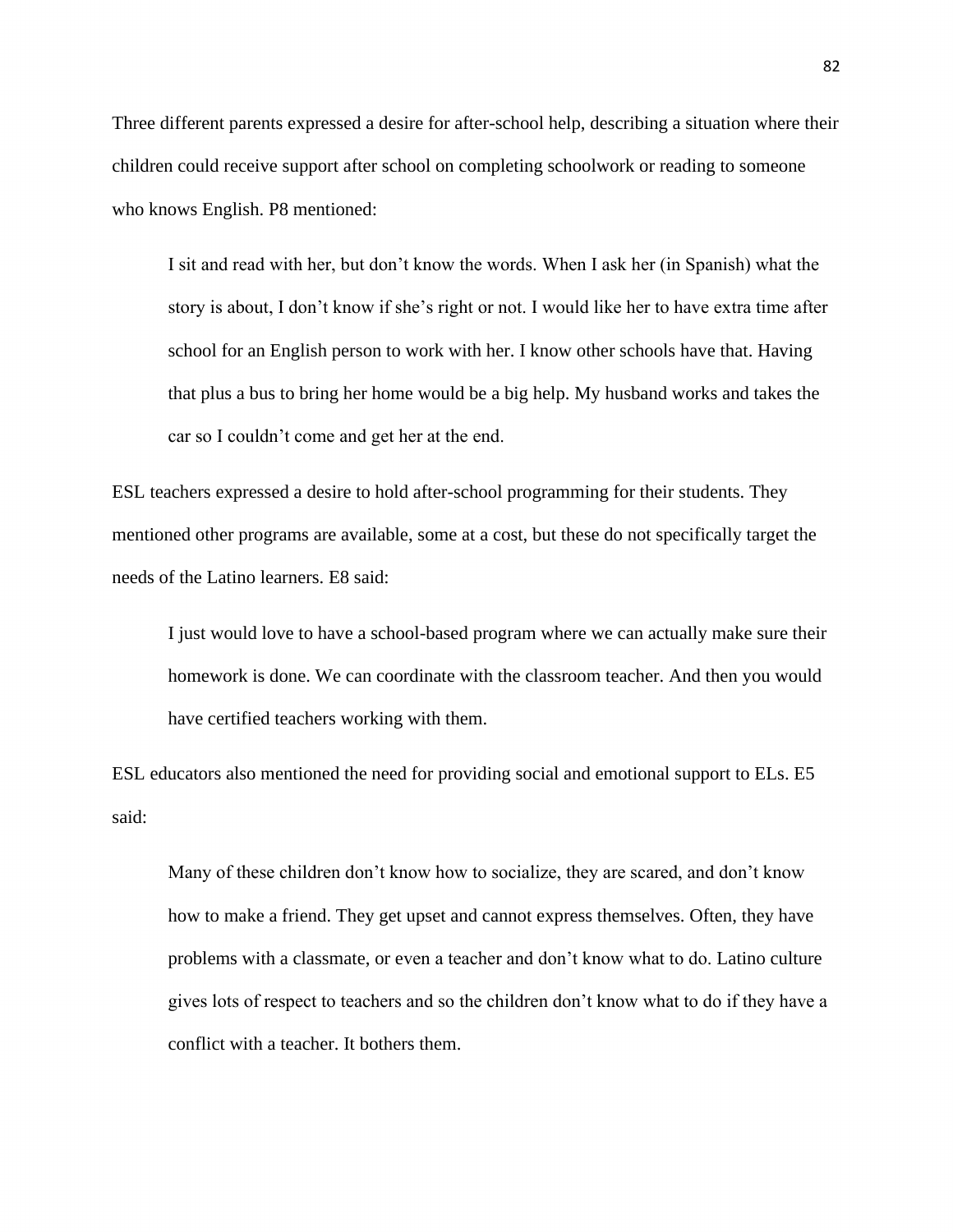# **RQ2b Finding #2: Educational resources for use at home may increase family involvement**

Parents and ESL educators indicated additional resources could be sent and used at home by ELL parents and would benefit EL students. All parents mentioned the need for books in the home. Parents shared that they like to sit and read with their children even though they do not understand English words. A parent pictured this scene as sitting cross-legged with her child in a bean bag chair listening to her child read in English. Three parents desired more books be provided by the school for the children to keep at home. Two parents expressed a desire to borrow books in Spanish from the school. P7 said:

I know how to read the books in Spanish. It would be a fun family activity to do together. I just don't have any in Spanish. They bring home ones in English, but that's no good for me to be part of the reading.

Several parents stated they longed to help their children with math but needed tools and supplies. Supplies mentioned by parents for this task were objects to count with and books that showed how to complete math problems. ESL teachers mentioned offering take-home kits or family literacy activities to families would extend learning outside of school and into the home. This had been a desire expressed by parents as well. E4 described her experience in a previous district:

I would love to have parent kits. In my other district, we were in an inner-city school, in kindergarten and first grade, there were these parent kits that were sent home with them at the beginning of each week. They had manipulatives in them, like bears that were counters. There were alphabet cards that were laminated. And you would make words or go over words. And we were trying to show parents how to use the manipulatives to help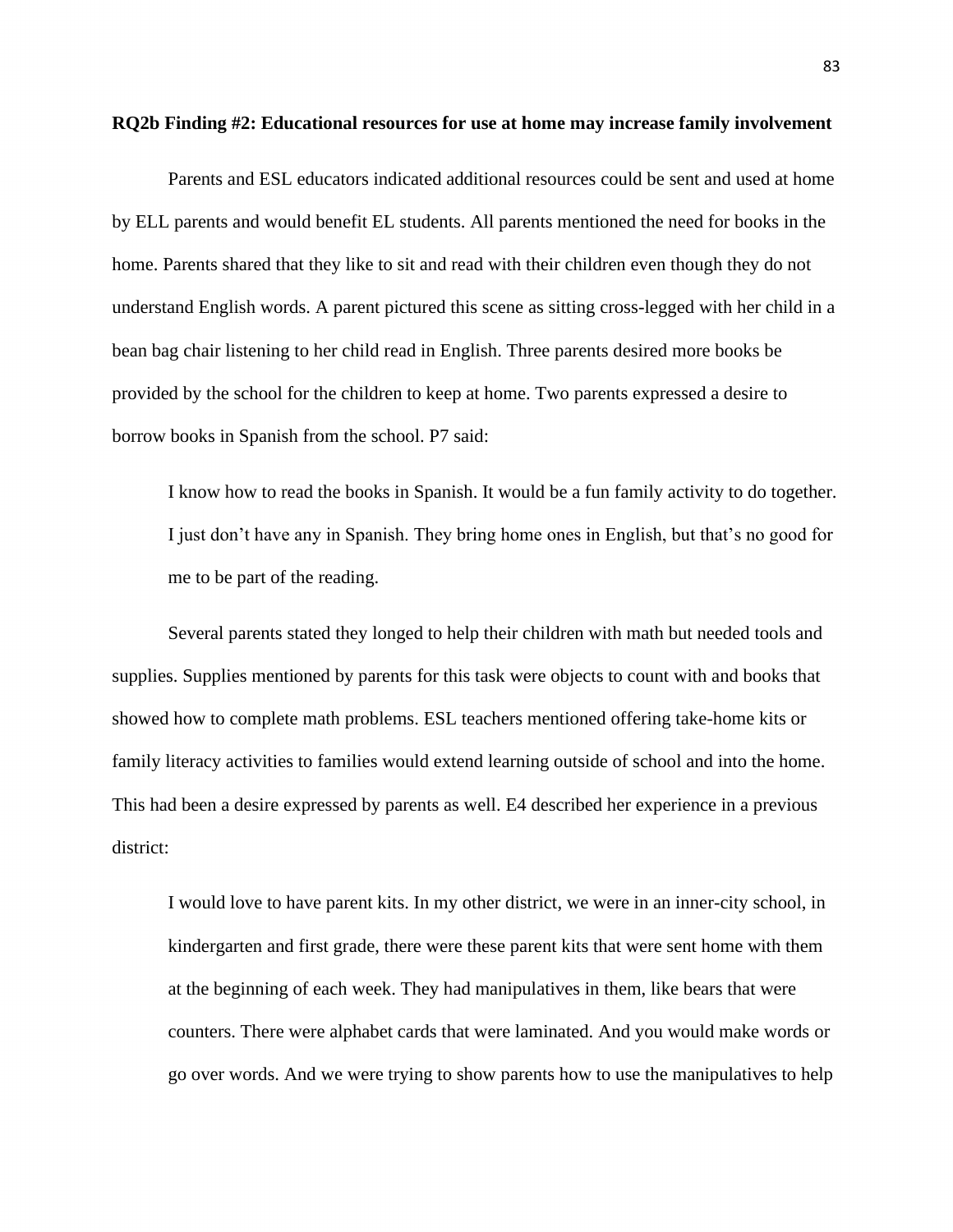their children add and subtract. It was amazing and the parents really liked knowing how to help their children. They just need the tools. We could have these kits and train parents in a short workshop how to use them.

When asked about other community services supportive of families, parents replied their church was a source of support. However, parents went on to say the church did not support academic learning, yet a few did have some English services. Parents also mentioned how the district interpreter and other school support personnel helped secure housing or food for the family. The parents were most appreciative of this service, particularly during the recent COVID-19 pandemic. P1 described how she would like to see a community group formed that would support families of her culture:

I think that having a group get together and talk about how they do the school would help many families. You know, one person could tell how they did this, and another person would say, oh, okay now I know what that is. I am a very strong believer in helping each other.

ESL educators also agreed that having a parent support group, especially for newcomers to the country would support the parents and children as they assimilate into the Western culture. ESL educators perceived that a community group would speed up the progression of integration into society quicker since families who have been in the country longer could assist new immigrants in registering their children for school, completing forms, and understanding how school transportation functions. Educator 1 suggested:

I know our district translator is overworked. He does this for our kids. I would also say it would be nice if each school had like a parent liaison who would kind of head up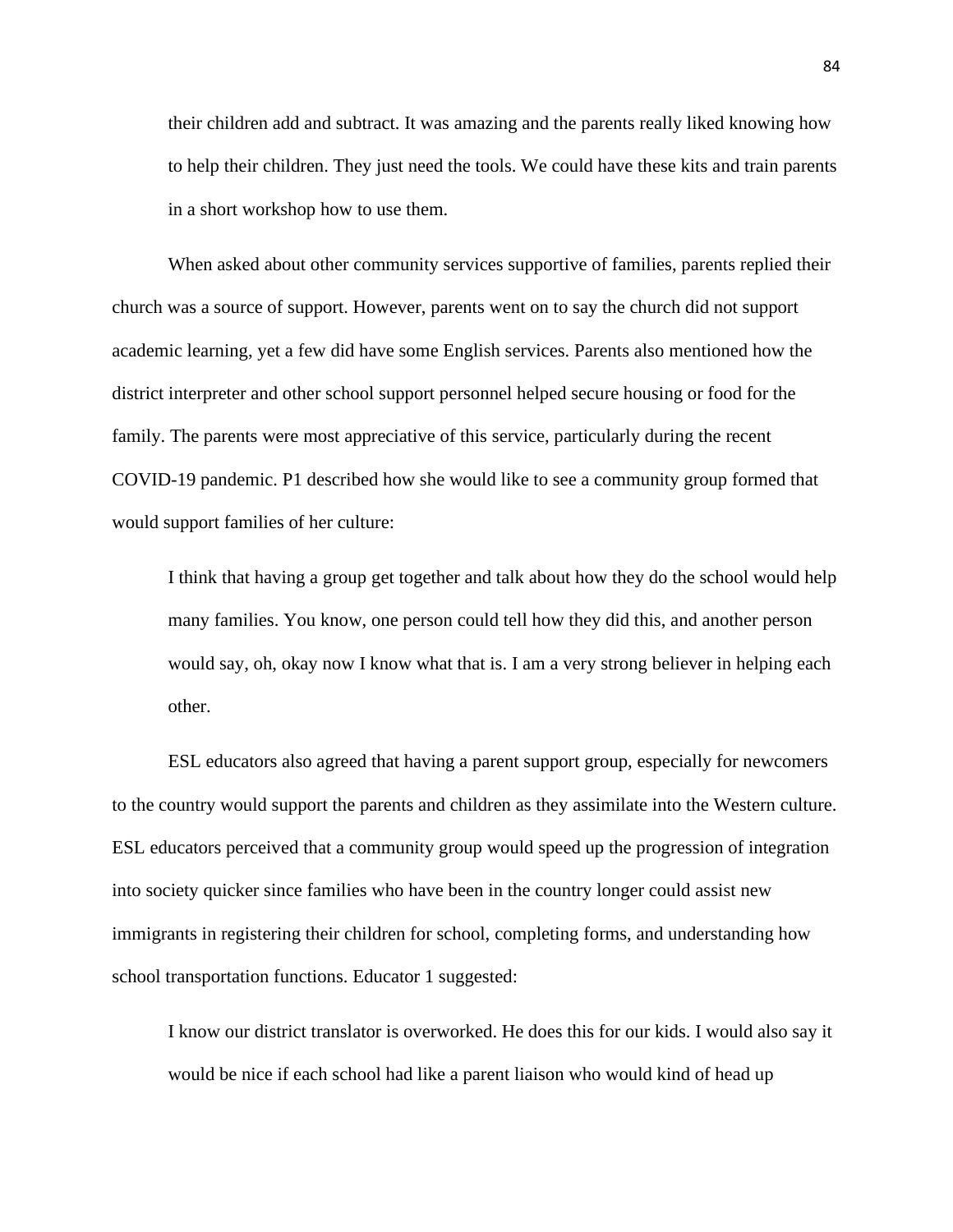communication for families or someone that could be a point of contact for them. You know like if they had to communicate with a school and needed to know what the procedure is and what to do. It would give them an avenue for help when they needed it.

Seven of ten parents expressed a desire for English classes for themselves. All parents shared they want to help their children but are frustrated they cannot read or understand what their children are reading because of the language barrier. P5 stated:

I want to learn English. Can you find a place? I don't work and so never hear English except my child when she is home. I want to know English so I can help my child. There are a lot of parents who are interested to see how to speak English. I have a sister who wants to learn.

# **RQ2b Finding #3: Professional development for working with ELs can enhance academic and social learning**

Educators who know specific strategies to apply when teaching English language learners can scaffold learning for ELs based on the feedback ESL educators gave in the focus groups. ESL teachers explained they share strategies with teachers and would like to have more time to share and explain simple ideas that work well with all EL learners. E4 mentioned:

I told my principal that it would be helpful to have some professional development where I show teachers in regular classroom what works, and even what doesn't work well with ELs. I think we might do it next year. This would be so helpful. You know this population is one we need to target to help improve their level of mastery and if we could just help them learn a few simple things to do, it may make a difference.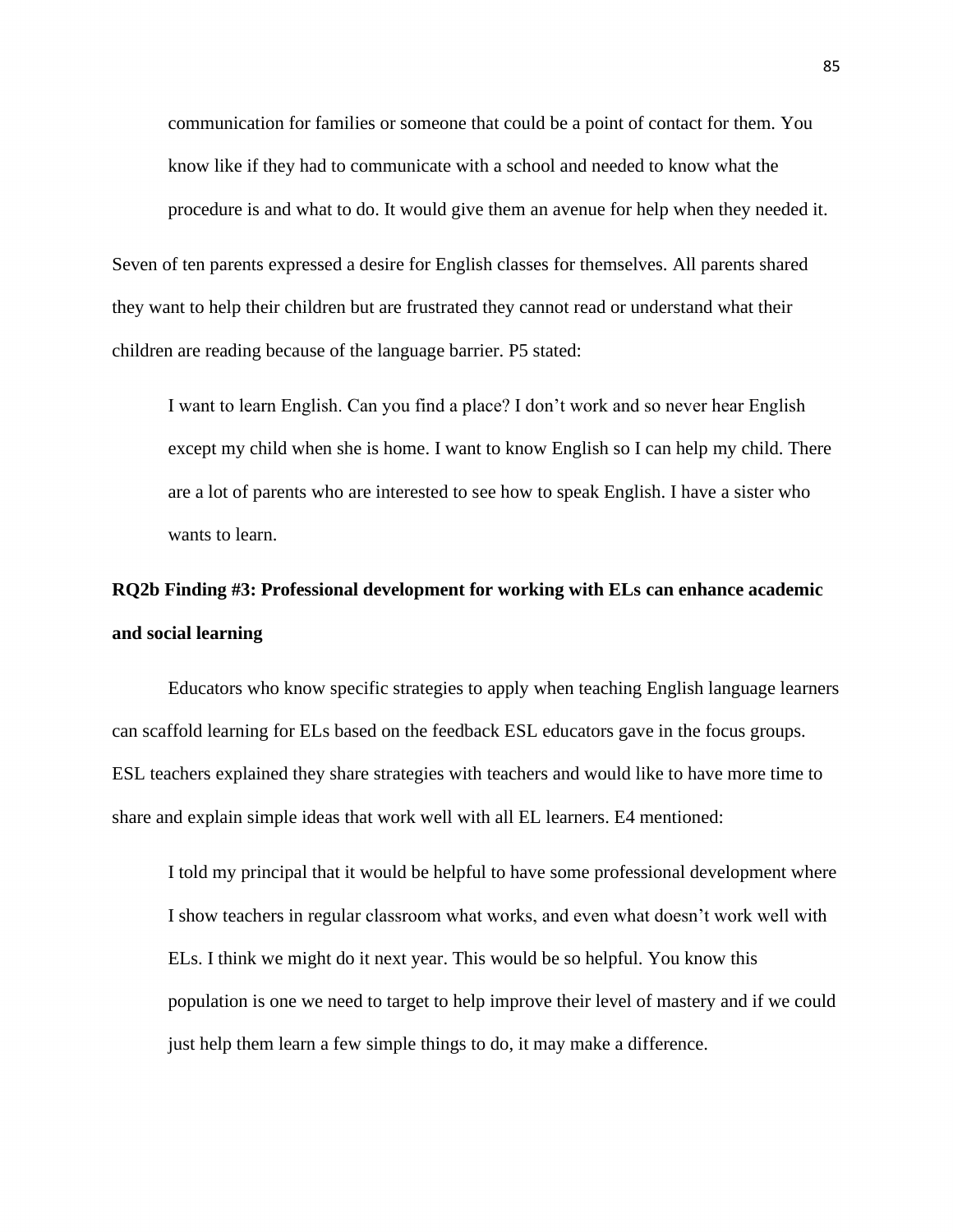Four parents expressed a desire for districts to place more teachers who could speak their home language in classrooms. Their wish for more bilingual teachers in the classroom would mean their children would communicate with the teacher easily without using another child, a translation application, or waiting for the interpreter to be available. Also, parents said it would be beneficial for their children to see a teacher from their culture. P4 said:

I want my daughter to go all the way through school and beyond. She is very smart. She can do it. If she sees other people like her are already doing it, she will believe she can too.

Lastly, one parent who shared the idea of having bilingual teachers said she thought it would encourage her child if the teacher could speak to the child in his home language. P6 shared:

When he started the grade here, he didn't know any English. It was scary for him. He couldn't understand at all what the teacher was saying. She used another student to interpret for him. I didn't like that. What if that kid didn't tell her the right thing my child said. No, I think it would be good for a teacher to know Spanish too.

## **Research Question 3 Findings**

Four themes emerged from the analysis of data that answered Question 3. Research Question 3 asked about the impact of successful and unsuccessful integration into the school system on the English Language Learner. Based on the data collected from ELL parents and ESL educators, the researcher found four themes that emerged from the data. Two of these themes were related to successful integration and two themes were related to unsuccessful assimilation into schools. Themes and supporting statements are displayed in Figure 3. A discussion of the findings follows Figure 3.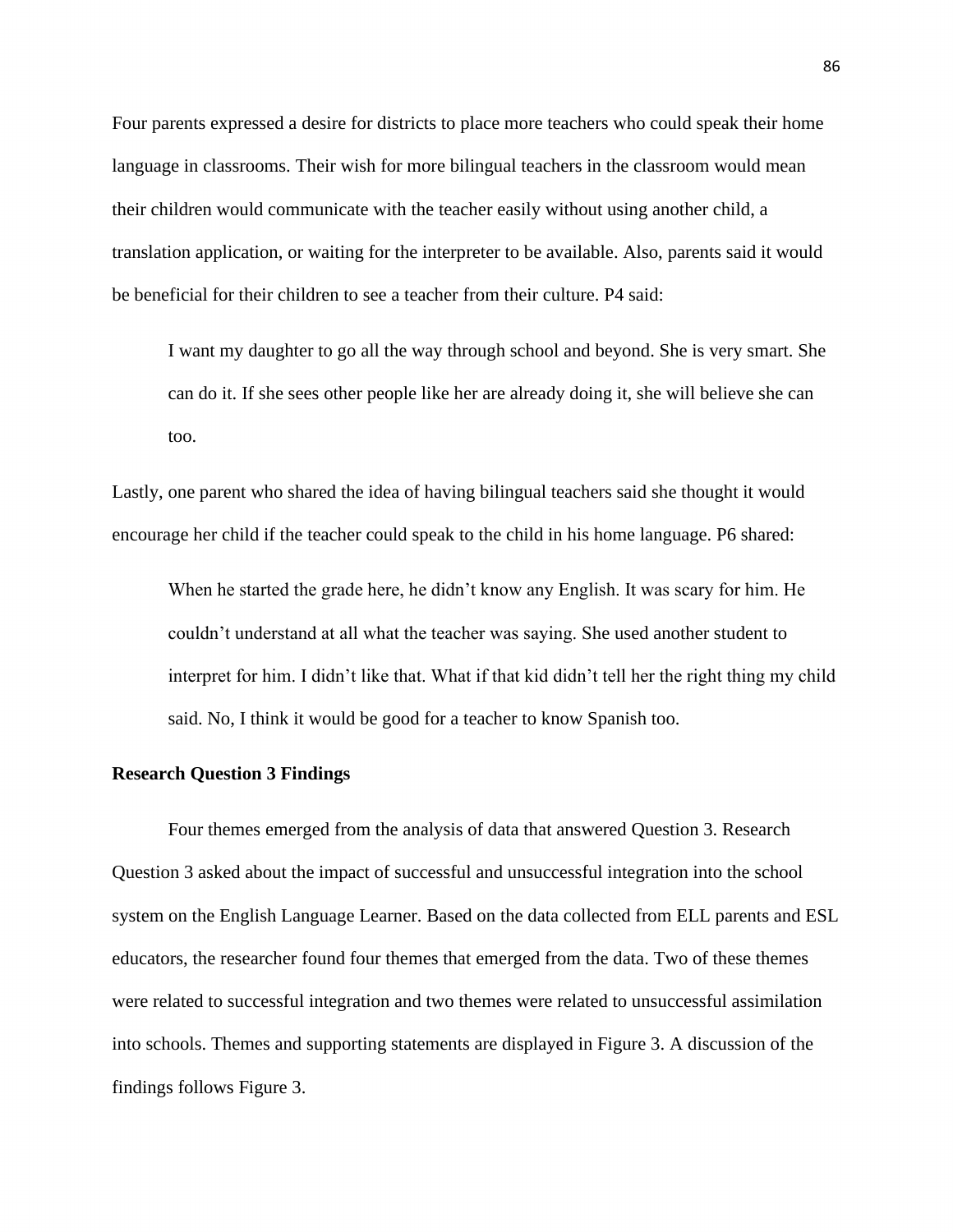

**Research Question 3 – Figure 2 – Themes and Supporting Statements**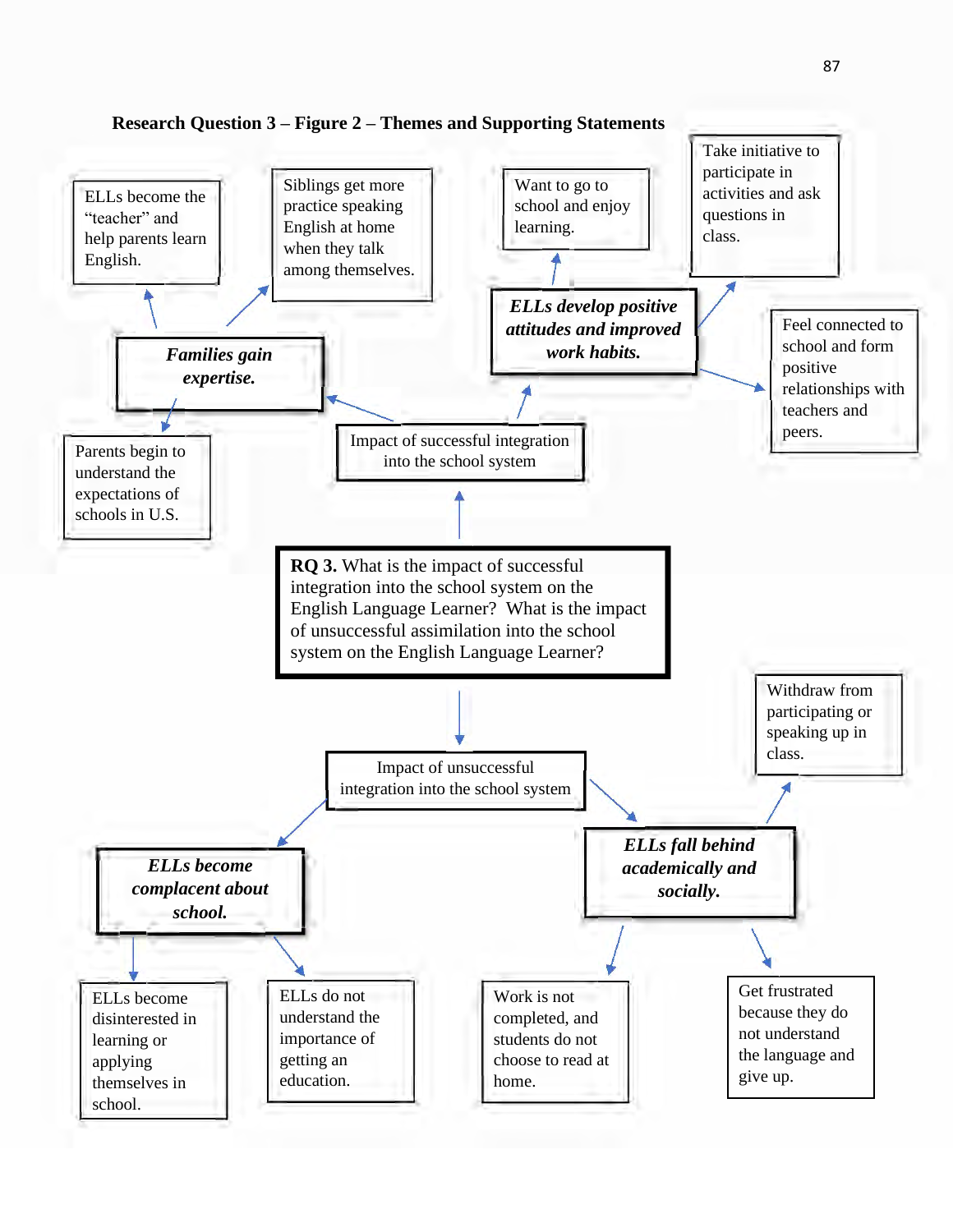#### **RQ3 Finding #1: Families gain expertise.**

All parents who were interviewed described how their family gained new knowledge and skills when their child was successful academically and socially at school. Parents described how the children become the "teacher" at home as the child practiced English with the parent, helping the parent to learn English. Children bring books home from school and read aloud to parents, exposing parents and younger siblings to English. P2 described it this way:

My child is reading out loud in English at home and she knows all the words. I listen and learn. Sometimes I try the words and my son says it is not right. My children laugh and help me try again.

Parents with younger children at home described how the younger children learn English from their older siblings by listening to them talk which parents said was beneficial when the younger child started school. Knowing a few words in English or just having an auditory understanding of the language supported their child upon entry into school. Parents with more than one child in school expressed satisfaction when they speak to one another at home in English they are getting even more practice using their new language. One parent mentioned she encourages her children to only speak English to one another at home so they will continue to practice what they are learning at school. When ELLs experience successful integration in school, parents appeared more interested in their children's learning and began to understand how schools function. P9 described it this way:

When my daughter tells me what they do in class, I understand what they are learning. Using computers was not available in our country and I see how it helps her. She is a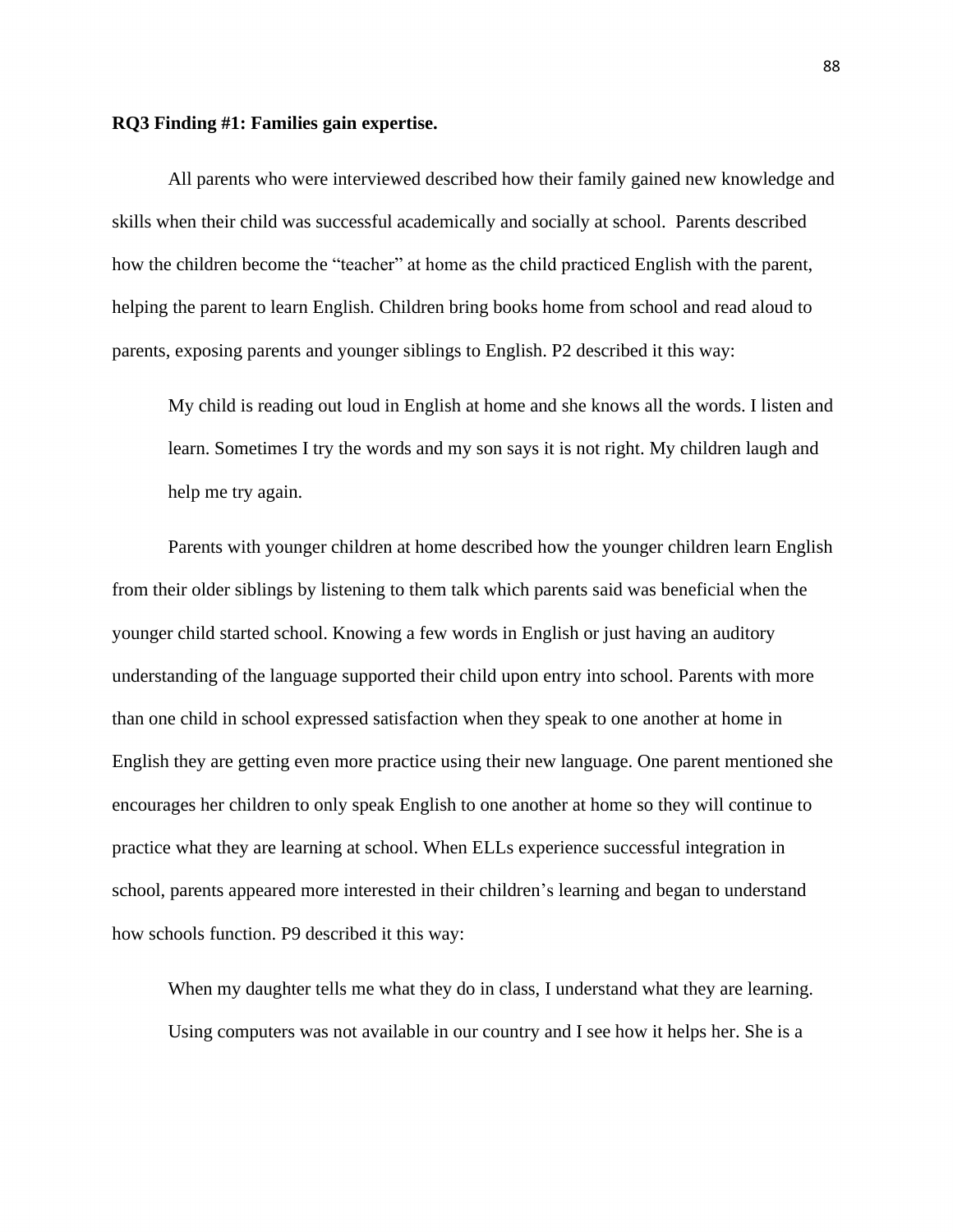little older now and can read the papers that come home from school, so I know what is happening at school.

# **RQ3 Finding #2: ELLs develop positive attitudes and improved work habits.**

Most parents perceive that their children are happy and comfortable at school. Reasons for this included liking the teacher, having friends in school, and being successful in completing certain academic activities and projects. Because children were succeeding in school, parents said their children wanted to go to school and enjoy learning. P1 shared an example:

When my children like the teacher and have friends they can play with, they get right up in the morning to go to school. When they come home and talk a lot about what they did in class, I can tell they like what happens at school.

Another area mentioned not only by parents, but by the ESL educators during the focus groups, was that it builds their confidence when ELLs are successful in school. When confidence builds, students take more risks in class, meaning they ask questions when they do not understand directions or a concept the teacher is teaching. According to the ESL educators, ELs participate in group discussions more when they have developed the confidence to do so. ELLs also volunteer answers to questions when the teacher poses a question to the whole class, and they take the initiative to interact with others actively in small learning groups according to the ESL educators. As one educator put it:

One of the behaviors that I consider a "win" for success in school, is when a child who has never raised their hand in class before, does raise their hand to answer a question I have asked. That tells me that they know the answer and are willing to take a risk by volunteering to share their answer in front of their classmates.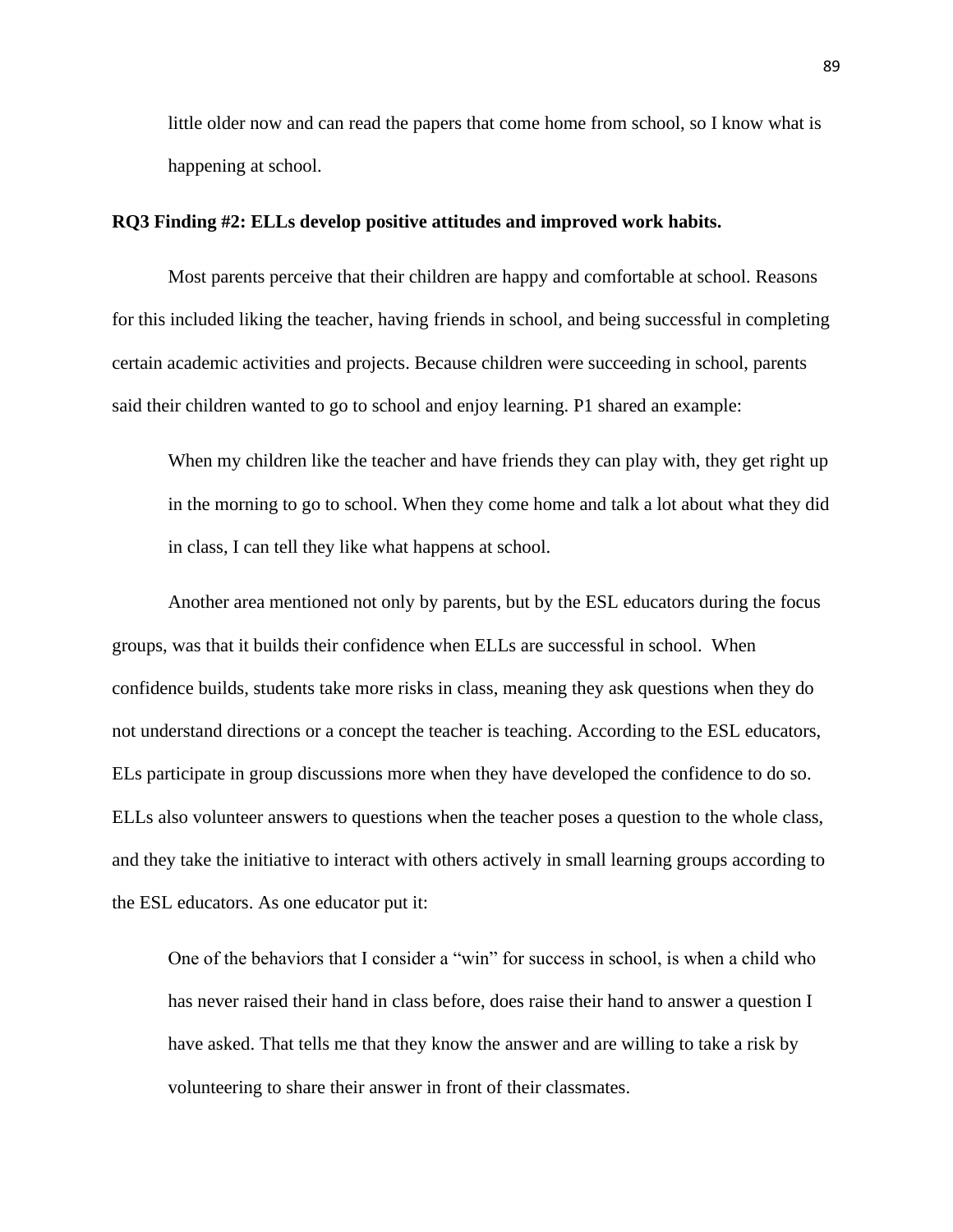Feeling connected to the school community is another positive result of ELLs being successful while integrating into the school system. When ELLs feel respected by the teacher and have friends in class, they form positive relationships. Having these positive relationships gives students more confidence to persevere when content is difficult according to the ESL educators. ESL educators also explained that when ELLs make connections between what they are learning in school with home life it, the student begins to see the purpose and value of the work they do at school.

# **RQ3 Finding #3: ELLs become complacent about school.**

When ELLs have difficulty feeling successful at school and integrating into the school system, negative behaviors begin to surface. Parents explained when students do not understand academic instruction or have slowly gained some command of English, they become uninterested in school. Once they begin to lose interest, children do not understand the value of education and just want to do as little as possible when it comes to schoolwork. P3 describes it this way:

My son, he is having math problems. He said it is hard and just gives up. He doesn't want to do his work and says it is stupid. I sit with him. I tell him it is hard for me too, but we can try together. He will try again, then.

Another parent explained her child began not to want to go to school. She could not understand why and asked what was wrong. The child told her that her old teacher was gone and another one was there. The mother learned the teacher had had surgery and an interim teacher had taken her place working through the district interpreter. The child did not understand what had happened to her teacher when it was explained at school since the child lacked language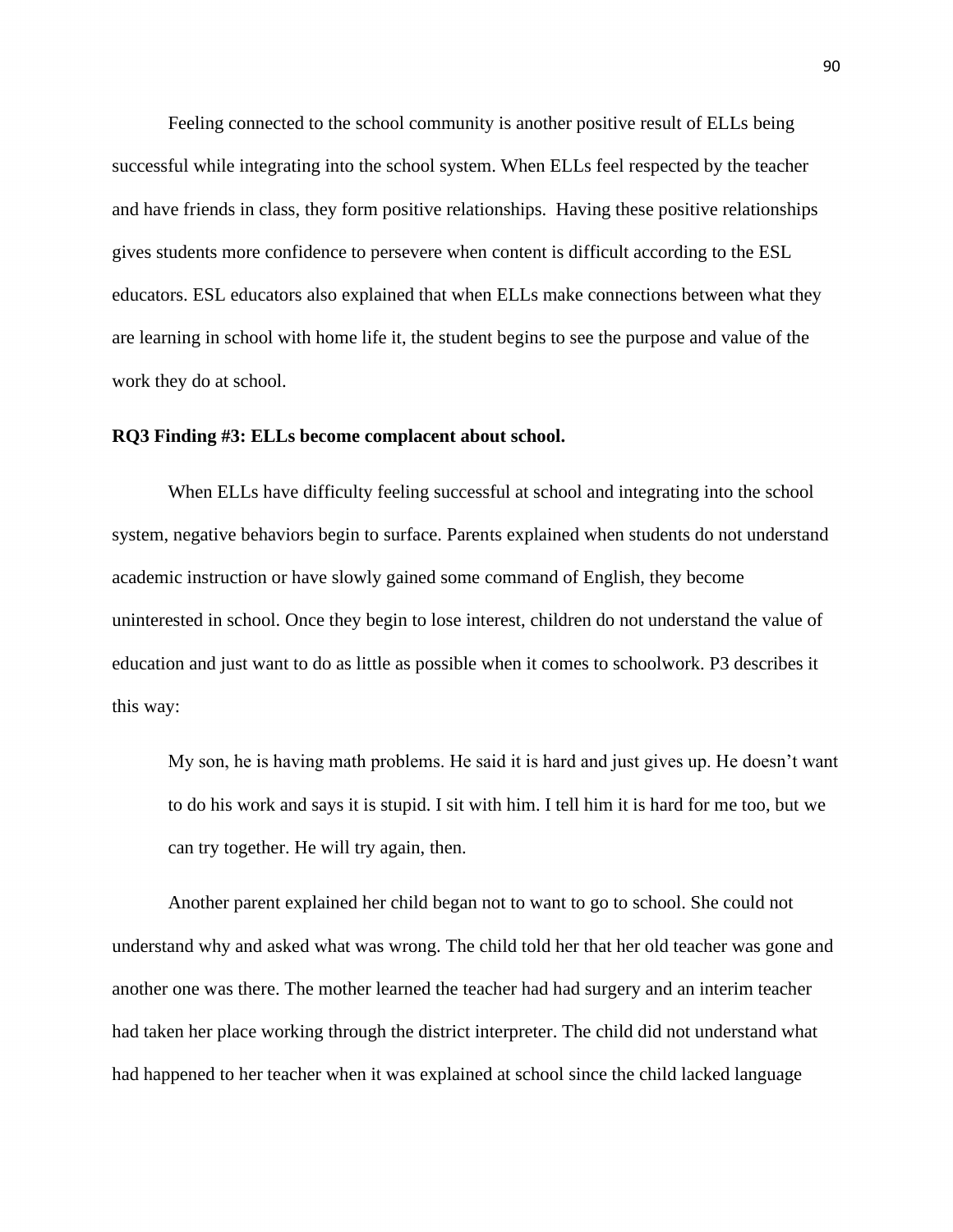proficiency. Many parents described that their children became frustrated with not knowing the English language within the first few months of entering school. The children could not communicate with their peers nor with the teachers. The children's understanding and use of English improved over time with ELL language instruction but was frustrating. The children began to develop negative attitudes toward school and the importance of learning due to their frustration of learning English proficiently.

# **RQ3 Finding #4: ELLs fall behind academically and socially.**

When EL students are not successful in assimilating into the school system, they often fall behind academically and socially. One mother described her child's experience with being made fun of by her classmates and began to withdraw from her normal outgoing personality:

She comes home and is crying. She tells me her friends make fun of her when she tries to talk English. That makes her shy and not want to be at school.

The mother explained the change in her child worried her and she wondered if she was playing with friends and getting with peers. She also worried that her daughter would not learn what she needed to, since she seemed withdrawn at school and at home. When children feel embarrassed, they do not participate in class according to the feedback during the ESL educator focus groups. All ESL educators shared ELLs are sensitive to their lack of language in American schools and often will listen quietly in class and not contribute their thoughts because they do not want to be made fun of by their peers. One ESL educator elaborated:

These students (ESLs) know they don't know much English and don't want to be embarrassed by trying to use English when they aren't sure about it. I know how they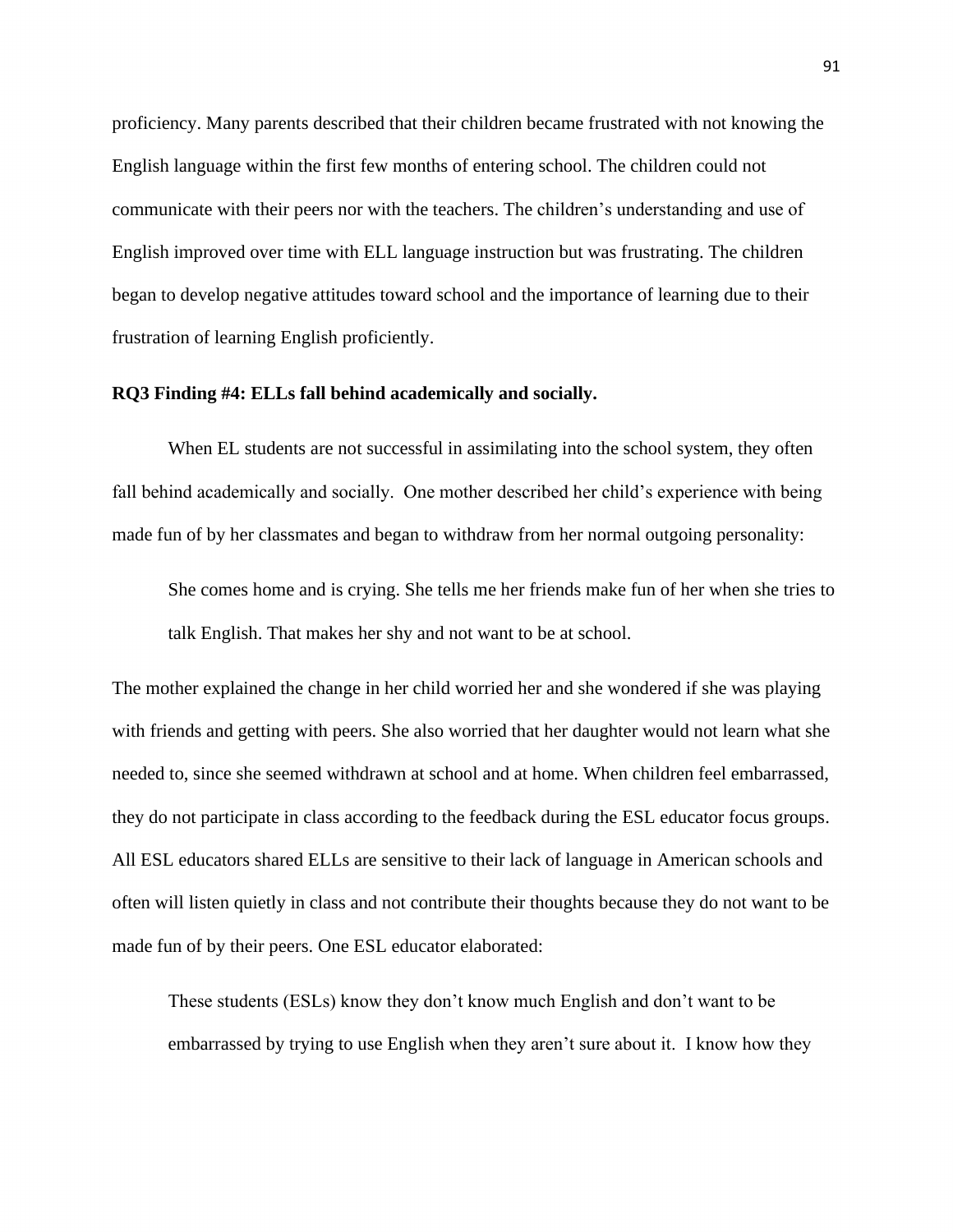feel. I am self-conscious when I use Spanish with them. We try to make a game out of it and remember that as long as we try, we are doing our best.

Parents also felt when students have a hard time learning English, they give up and will not try. The parents had observed just reading one page in a book is very frustrating when their children do not know the words. P8 stated:

He tries and tries and just doesn't know the words. I cannot help him; he gets upset and then will not read.

Continued lack of language acquisition and understanding content-related information are factors affecting ELL's attempts at working through complex academic content. Once they become frustrated, ELLs may give up and not complete their work. Several ESL educators stated that if general education classroom teachers were taught and applied scaffolding strategies and techniques to use with ELLs, they may support these learners who are struggling in the general education classroom.

## **Chapter Summary**

The data collected during the parent interviews allowed the researcher to answer the research questions for this study. Questions posed during the interviews were open-ended, allowing the researcher to probe deeper into insights and responses shared by the parents. Overall themes for each question emerged as the researcher reviewed data collected from the parent interviews.

Parents defined successful integration into the American school system as schools delivering services aligning with ELL parent values and goals for their children, parents involved in the educational process at school and at home, and ELL students exhibiting certain qualities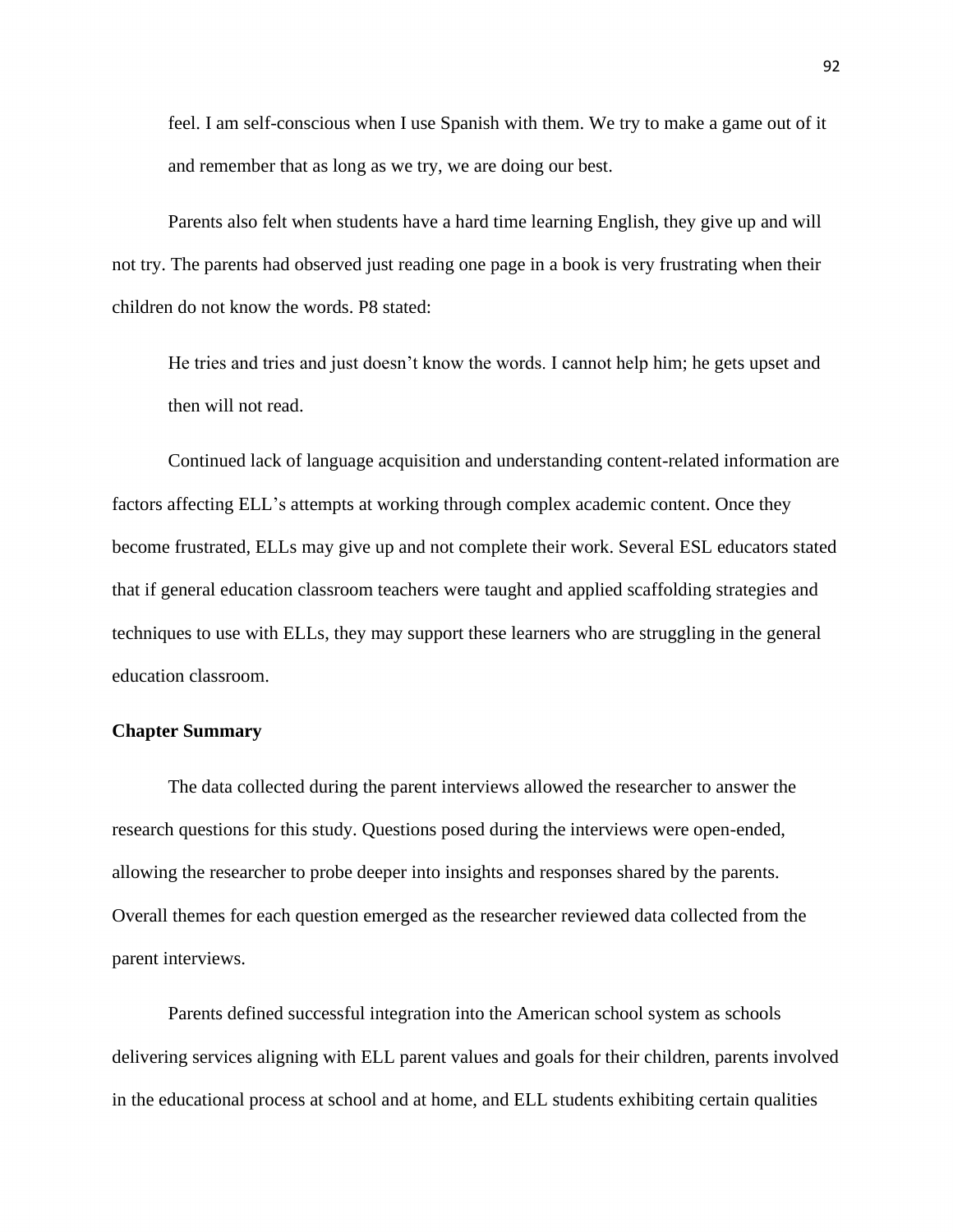and behaviors. Unsuccessful definitions of integration into the school system were defined as minimal parental involvement and academic and social progress below parent expectations.

A large amount of data collected during the interviews reflected ELL parents" and ESL educators' perceptions concerning the factors that support ELL learners. The researcher asked the ELL parents and ESL educators to identify the factors that were in place to help support ELs and to identify factors that were absent and, in the participant's view, would add additional supports within the school system for the ELLs. Factors identified as currently in place as supports for ELLs included school services and academic approaches focused on their unique needs, the existence of social connections to help ELLs feel at ease in school, parents who were involved in their children's educational experience, the presence of high-quality teachers, and positive ELL student characteristics and behaviors. Through the interviews, these themes emerged as factors that were absent from the school system but could support ELLs at school: revised school and educational practices, provision of and training on the use of educational resources for use at home by families, and additional professional development for school staff in instructional strategies for the EL population.

Finally, the third research question of this study sought to define the impact of successful and unsuccessful integration into the school system as perceived by ELL parents and ESL educators. Themes that arose from the analysis of the data shared in response to the question about successful integration resulted in the following: families gain expertise in language acquisition and understand the operations and nuances of U. S. schools and EL students develop positive attitudes and improved work habits. The participants also shared their perceptions of how unsuccessful integration into the school system impacts ELLs. Two themes emerged from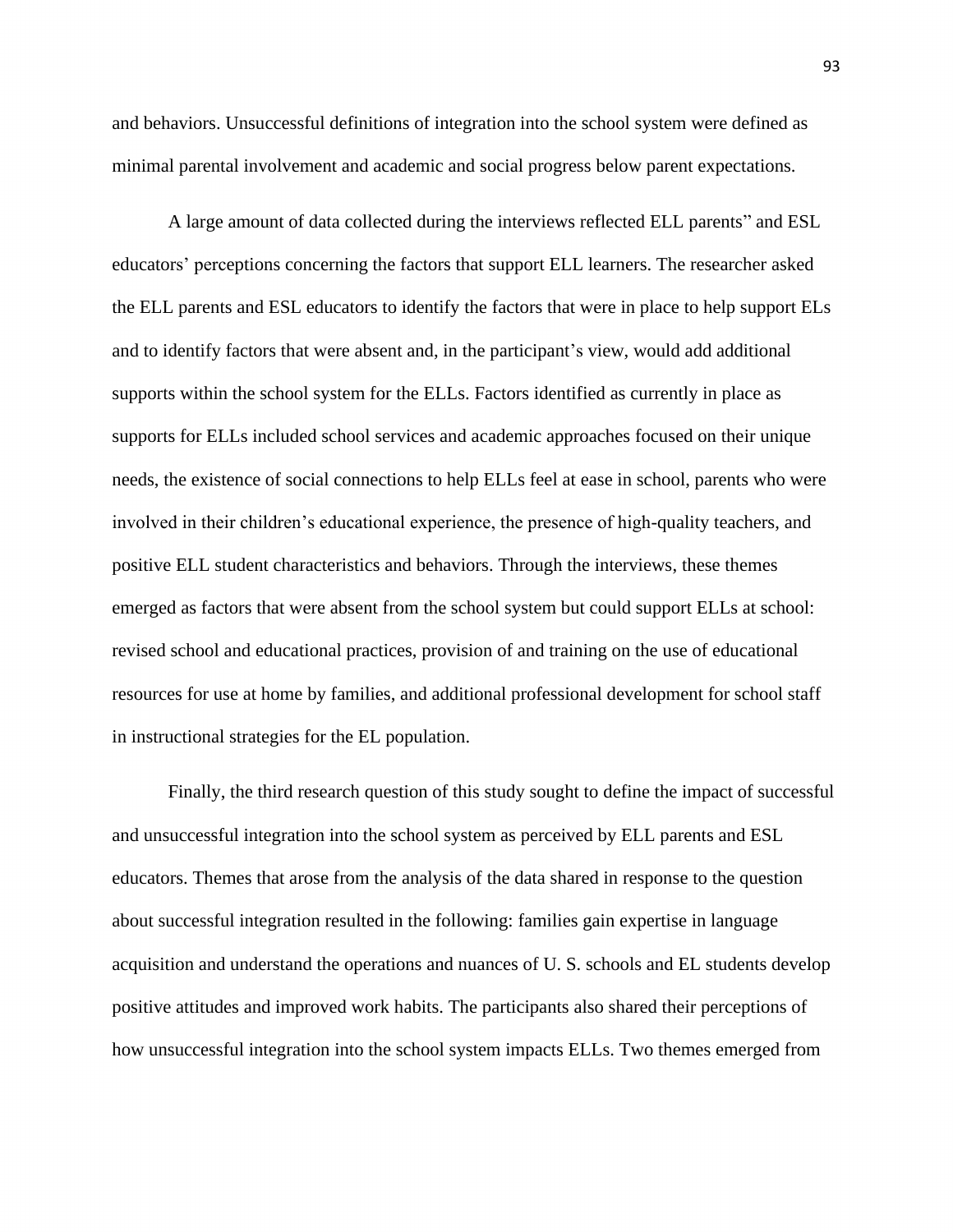this data: ELLs become complacent about school and ELLs fall behind academically and socially.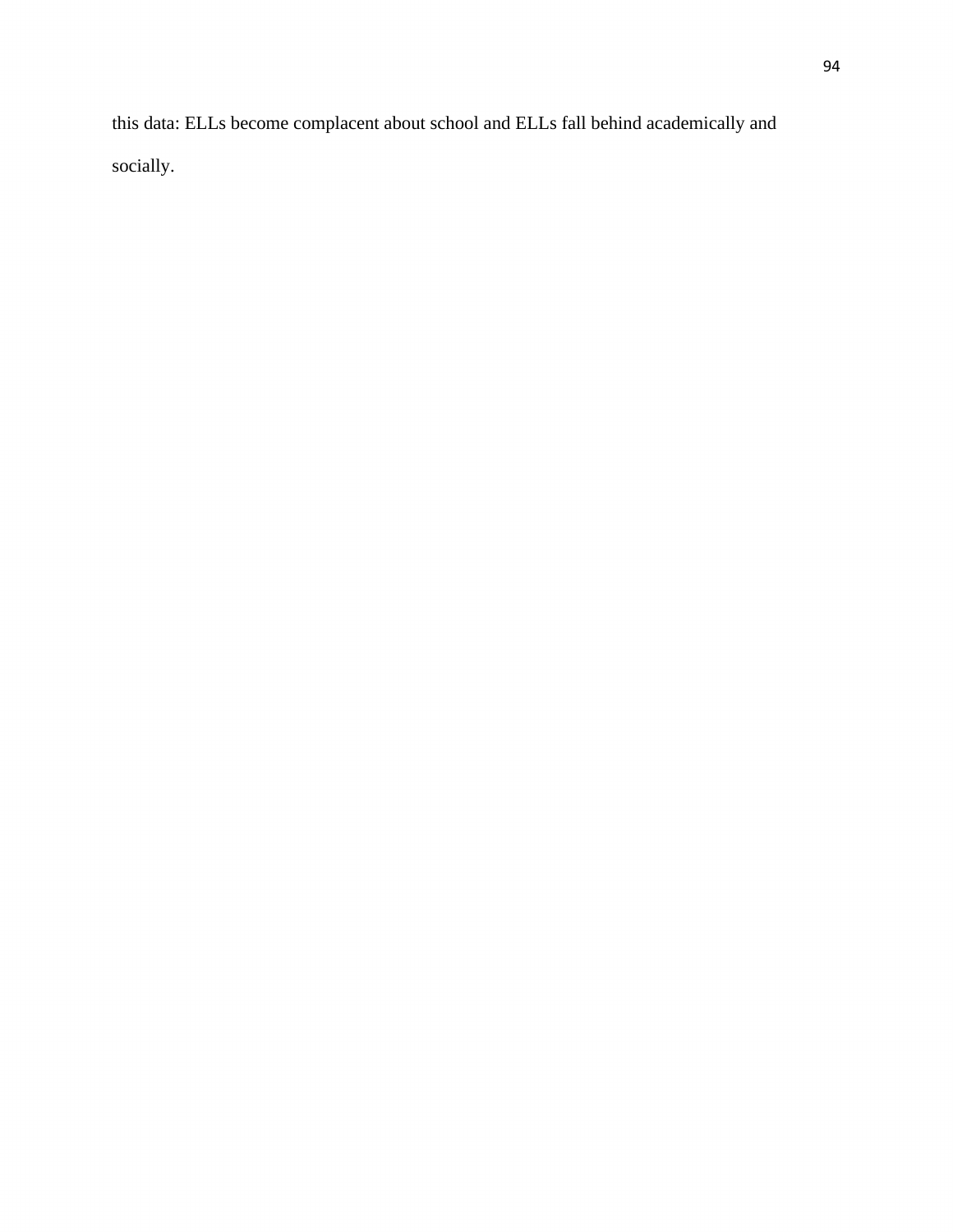#### **Chapter 5**

#### **Summary of Findings, Discussions, Recommendations, and Conclusions**

This chapter contains a summary of findings, a discussion of the findings, and conclusions drawn from the data collected and analyzed during this research study. The chapter includes recommendations for educational practice by readers who may use the results of the study for making decisions about district policies and procedures and school instructional practices to address the unique needs of English Language Learners and ELL families. This qualitative study sought to gather the perceptions and expectations of ELL parents, identify the factors of ELL student success, and determine the impact on ELL academic and social development in elementary school. Three research questions guided the work of the study:

- 1. What does successful integration into a school system mean as defined by a parent of an English Language Learner? What does unsuccessful integration into a school system mean as defined by a parent of an English Language Learner?
- 2. What factors are in place that provide a positive support system for English Language Learners in the school system? What factors are absent that could provide a positive support system for English Language Learners in the school system?
- 3. What is the impact of successful integration into the school system on the English Language Learner? What is the impact of unsuccessful assimilation into the school system on the English Language Learner?

 Qualitative data collected throughout the research study were gathered from two ESL educator focus groups and nine one-on-one ELL parent interviews conducted by the researcher using semi-structured, open-ended questions. The ESL educator participants were assigned to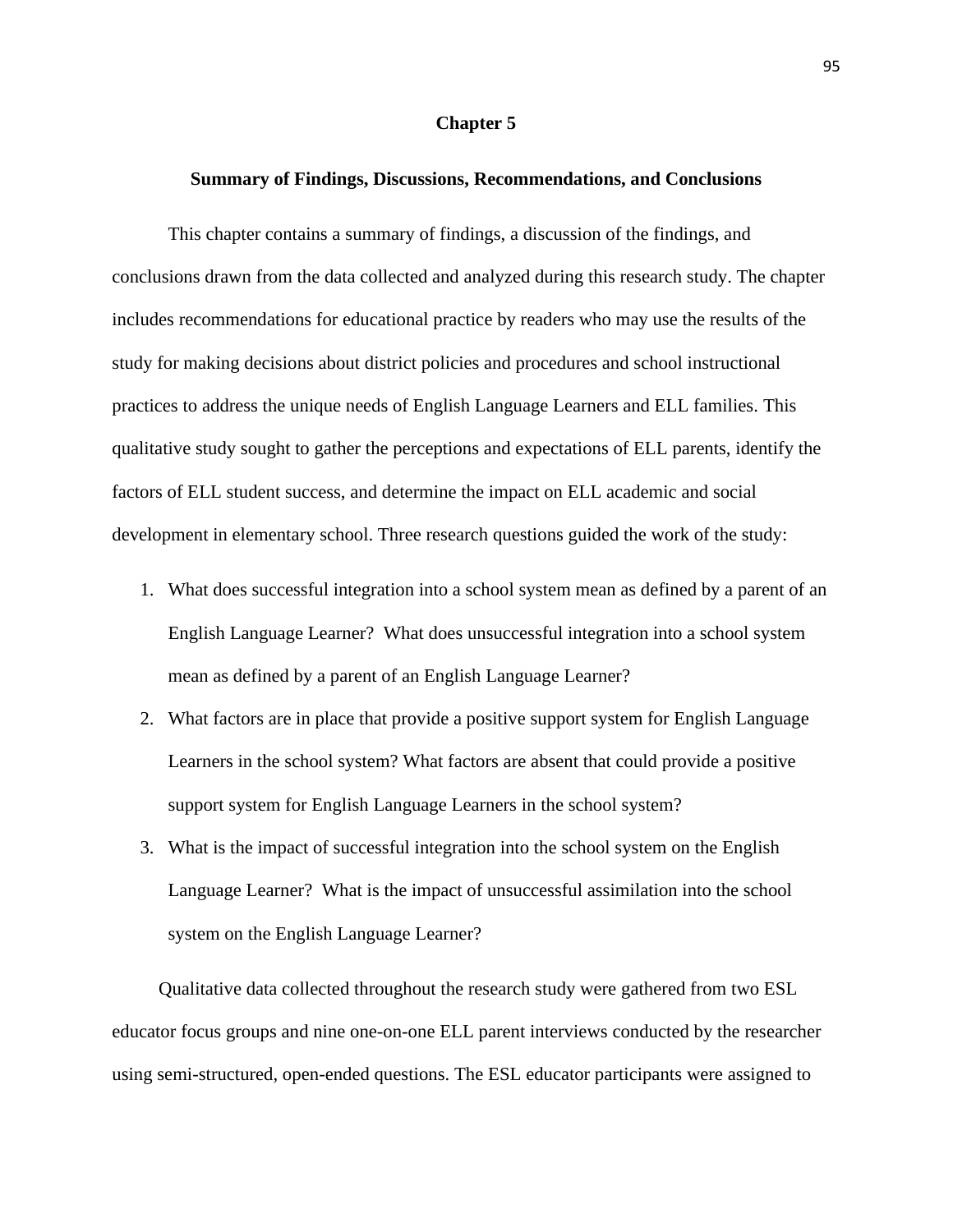deliver ELL programming to elementary students within the district in-person during the 2020- 2021 school year. The ELL parent participants were comprised of parents of Latino students who attended school in-person during the 2020-2021 academic school year. The focus groups and interviews were recorded, transcribed, organized, and then coded to ascertain themes based on the participants' perceptions. A thorough analysis of the data resulted in several themes and subthemes, which provided answers to the three research questions addressed in this study.

## **Summary of Findings**

The qualitative analysis reported in this research study was based on three research questions. The findings of the study resulted in several themes related to the perceptions of ESL educators and ELL parents and the experiences of their children in elementary school. The themes included how participants defined ELL student success in school, the factors that supported ELLs academically and socially, and factors that were not in place and may provide additional support. The findings also included the perceptions of ELL parents and ESL teachers about how successful and unsuccessful integration into the school system impacts English language learners.

When ELL parents were asked to define successful integration into a school system, five themes emerged from the data. First, parental involvement was apparent based on data gleaned from the interviews and focus groups, although parental involvement took on different forms. Parental involvement was defined by parent participants as interacting n the educational process with their child at home. Additionally, parents stated that becoming involved at school was dependent upon parents feeling comfortable and welcomed at school meetings and events. Second, ELL parents defined successful integration as aligning school services with ELL parents' academic and social goals and expectations for their children. Third, students who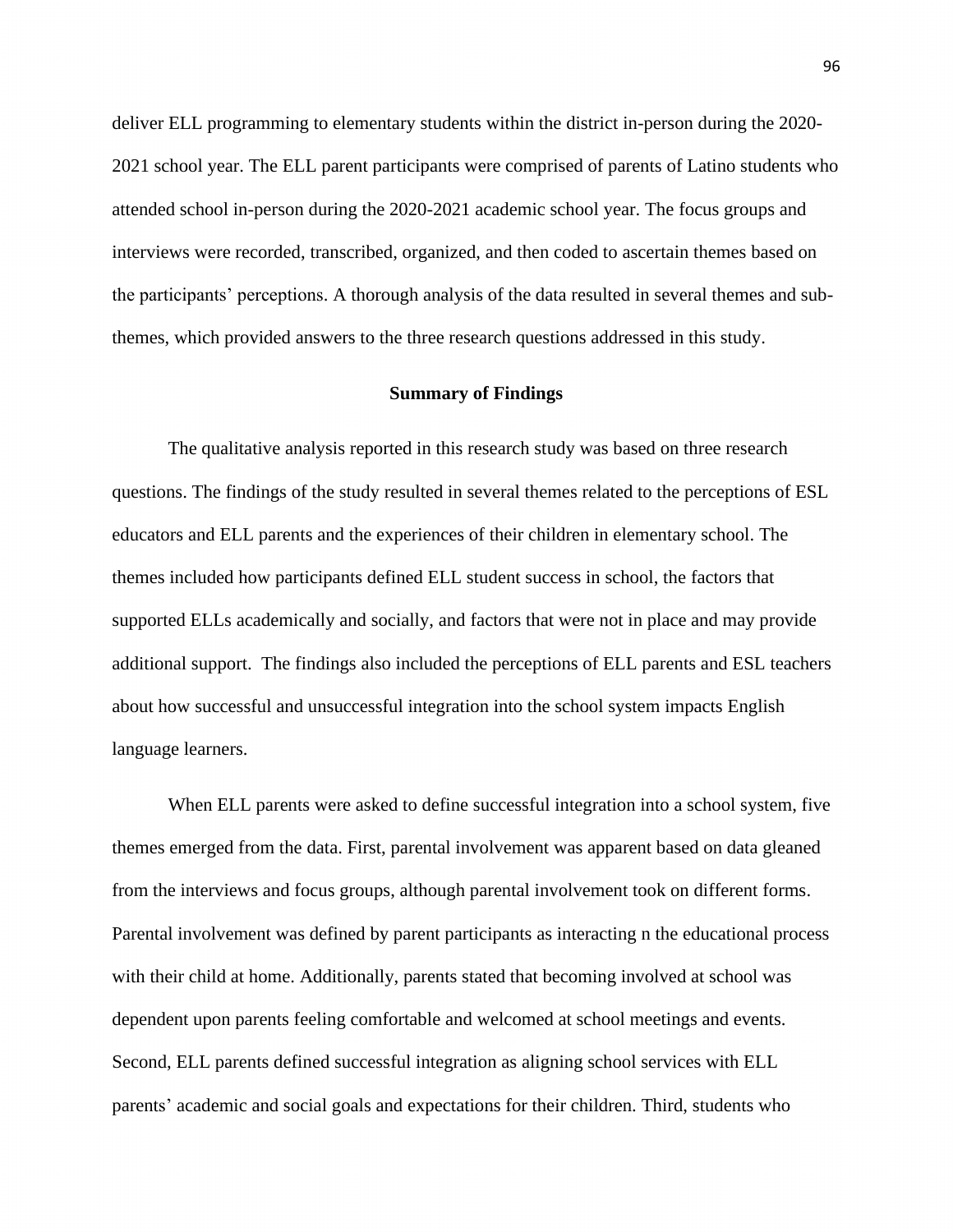display certain qualities, such as perseverance, confidence, and goal-setting emerged as a common theme defined by parents regarding successful assimilation into the school system. A fourth theme emerged when parents cited their perceptions of unsuccessful integration into the school system. Minimal parental involvement emerged as the fourth theme as parents described limited amounts of time spent on academic activities at home, the lack of emphasis placed on education by parents, and children not getting opportunities to learn responsibility at home. The last theme emerging from the definition of unsuccessful integration by ELL parents was students whose academic progress and social development was below parent expectations.

ELL parents and ESL educators were asked to share their perceptions of factors that were in place that served as a positive support system for English language learners and to identify factors they perceived as absent that might provide support. Themes emerging when asked about factors perceived to benefit ELLs included school policies and academic approaches focused on ELL needs, social connections for ELLs, ELL parental involvement at school and at home, the presence of high-quality teachers, and student behaviors supportive of ELLs' learning. Factors absent that could provide a positive support system for ELLs developed into three themes: Educational resources for use at home, revised educational practices to address the unique needs of ELLs, and delivery of professional development focused on enhancing the skills of teachers who instruct ELLs in their classroom.

Four global themes emerged surrounding the research question addressing the impact of ELLs' successful integration into the school system. When asked about successful integration into schools, two themes developed. Parents perceived their families benefited and gained expertise in language acquisition and in understanding the expectations of the American school system. Another theme regarding successful integration included ELLs' development of positive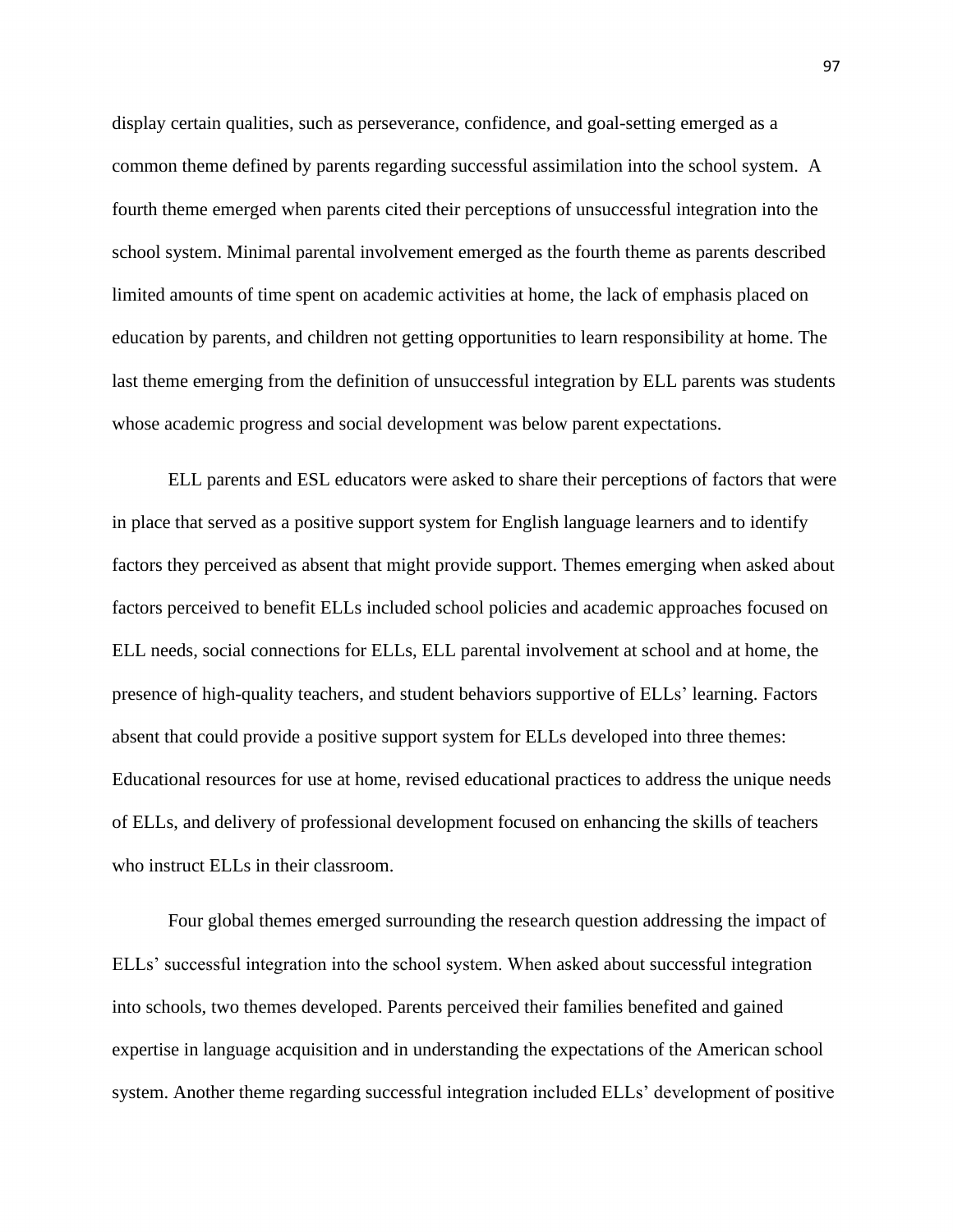attitudes and work habits. When determining their perception of unsuccessful assimilation into the school system by ELLs, parents and ESL educators shared perceptions that resulted in two themes when analyzed. These included ELLs becoming complacent about school and falling behind academically and socially.

### **Discussion of Findings**

The results of this study offers insights for district and school leaders who serve English language learners. The results will be presented in this section to provide administrators and educators who work with English language learners with research-based data as they seek to understand the unique needs of ELLs and their families. The key focus areas of this discussion are: (1) ELL parent perceptions of successful and unsuccessful integration into U. S. schools; (2) ELL parent and ESL educator perceptions of supportive factors existing in schools; (3) ELL parent and ESL educator perceptions of supportive factors absent in schools; and (4) Impact of successful and unsuccessful integration into schools as perceived by ELL parents and ESL instructors.

## **Successful and Unsuccessful Integration into Schools**

It was apparent from the ELL parent interviews that they consider themselves important influencers in their children's academic and social development. While parents perceive schools as providers of a high level of services matched to their children's academic needs, ELL parents perceived their contributions to the successful integration of their children into schools as a contributing factor. Traditionally within the Latino culture, a parent's role is to teach proper social behaviors, and the teachers' role is to deliver academic instruction. Most parents who participated in the study have learned that those roles are not thought of in the same way in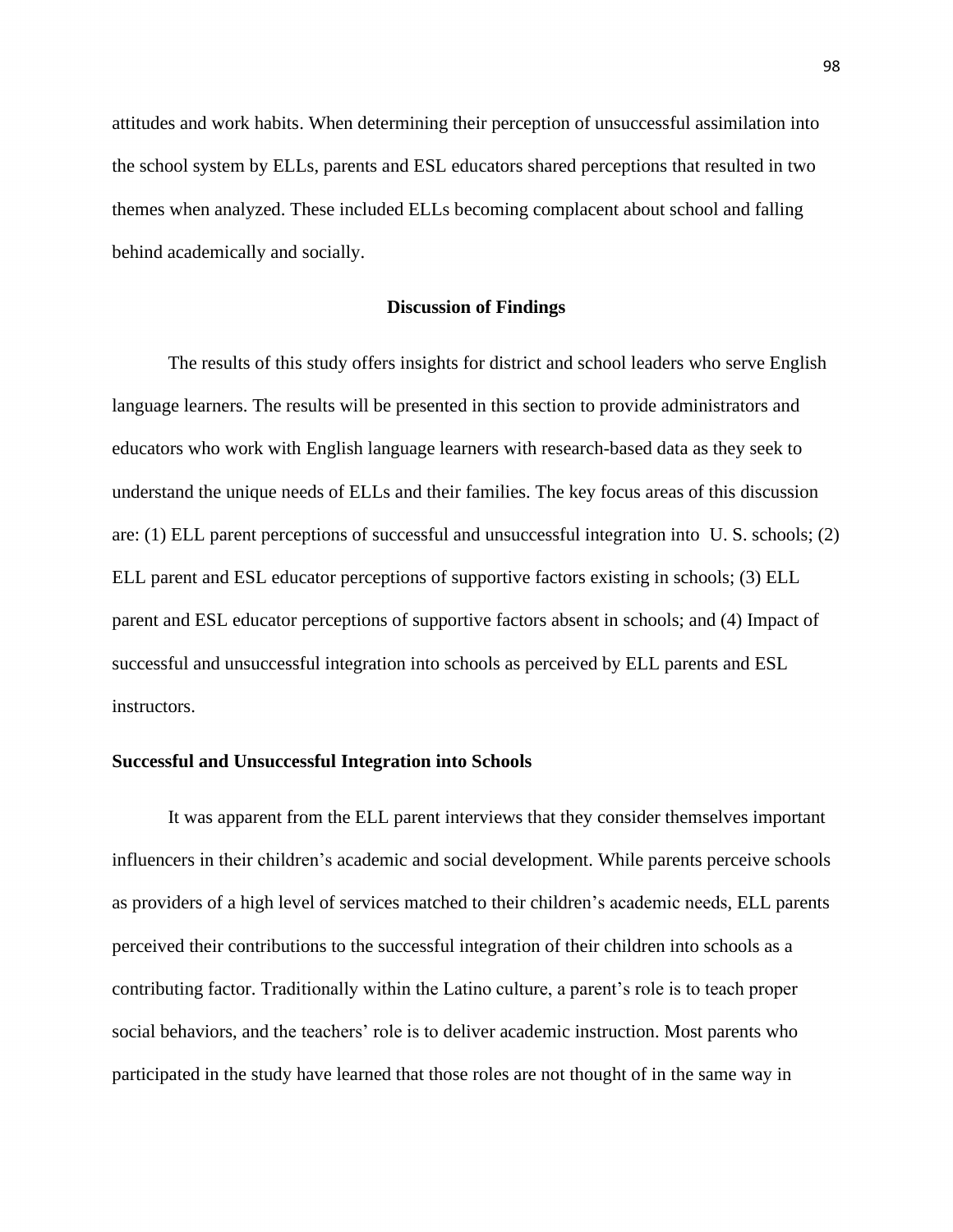American schools. Parents believe by explaining educational expectations to their children and consistently reminding them of the importance of completing school, they are taking an active role in helping their child develop a desire to learn and successfully assimilate within the school community. Asking their children about their daily academic activities and social interactions provide parents with knowledge about how well their children are adjusting to school and integrating into the school community. Attending parent-teacher conferences and school events allowed the parents to understand the educational expectations schools have for their children. Some parents maintained that it is their responsibility to initiate contact with the school ask questions to understand expectations; however, they were reluctant to do so because they lacked English. Parents who took the initiative to contact their child's teacher or participate in school events felt more comfortable after these interactions with school staff and stated they would continue to participate actively in the future.

Of utmost importance to ELL parents was the acquisition of English. According to the parents in this study, children who do not understand English during their first years in school are likely to make little academic progress. According to the ELL parents, the lack of English impacts the quality of social integration. Becoming a part of the school community, understanding teacher expectations, and making academic progress are all dependent on the progress students make in mastering English according to the ELL parents.

ELL parents expect schools to provide services that will help their children succeed. Parent-teacher conferences allow parents to ask questions, share their expectations, and express their concerns about their child's progress with ESL educators and the general education teachers. Parents said they felt most comfortable participating actively in meetings with their child's teachers when they were warmly welcomed and provided a chance to communicate their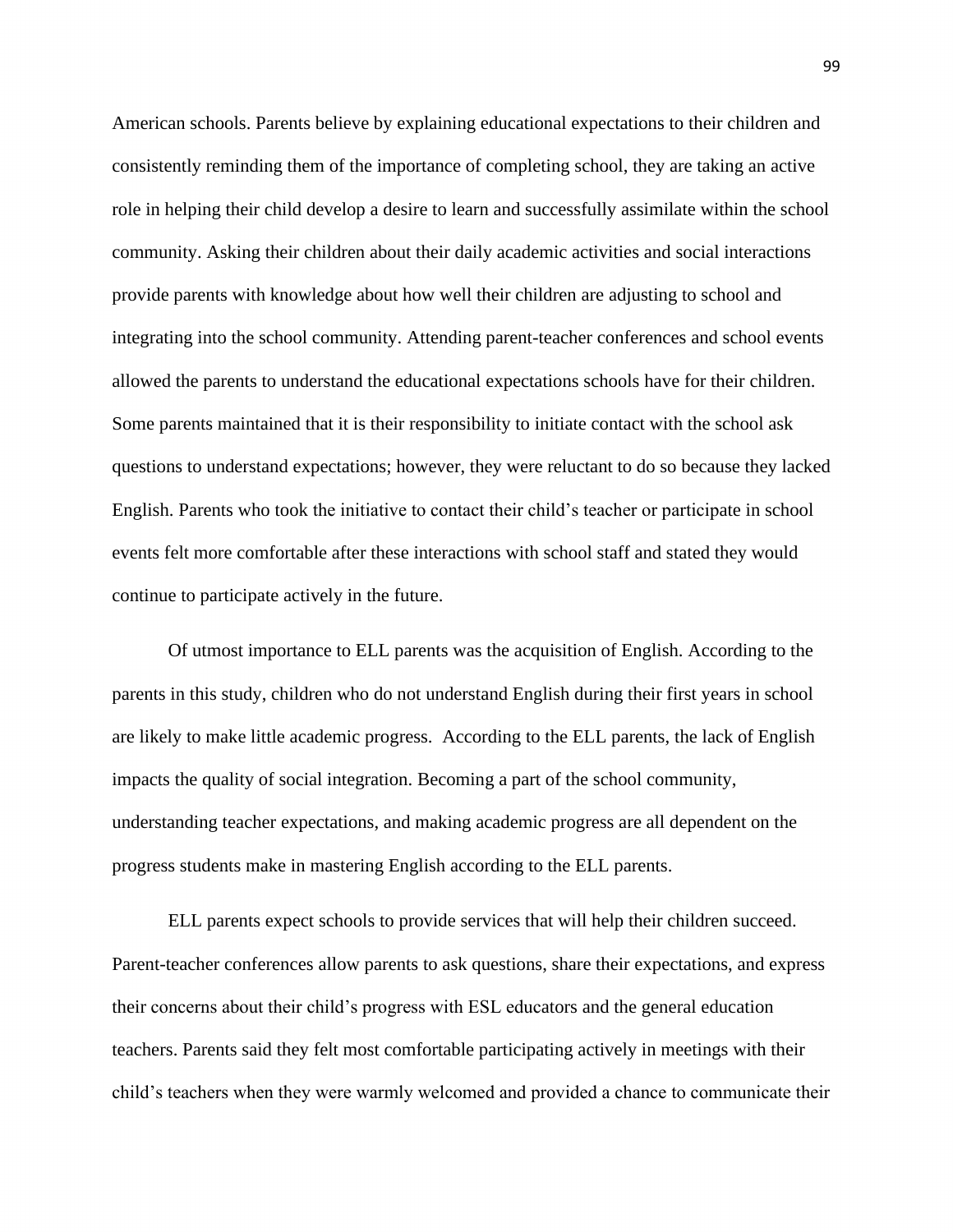thoughts through a translator. Meeting with the teachers also allowed parents to determine how teachers were addressing their child's academic and social needs. An important concern of a Latino parent is making sure their child is adjusting socially in the school community. Nearly all participants mentioned they wanted their child to behave in school, make friends, and feel happy at school.

ELL parents indicated that their children's personal characteristics and behaviors were important factors in the integration of their children into the school system. Parents shared the importance of their role in assisting their children in developing positive behaviors and providing opportunities for fostering positive character traits at home. Parents felt the development of positive character traits, such as responsibly completing chores at home, would transfer to the school environment. In addition, the development of these positive characteristics and behaviors increased the confidence of their children, thus increasing the likelihood that the children would actively participate in their learning at school and home. ELL parents indicated their children would most likely not succeed in integrating into the school system if they did not share the importance of school, are not helping their children develop positive behaviors and work habits, or spend little time with their children engaged in academic activities.

#### **Factors in Place that Support ELLs in Schools**

Hanus (2016) states many factors contribute toward ELL academic success while they work to acquire English, adjust to new behavioral and academic expectations, and understand different cultural values. Because teachers and parents influence different aspects of a student's life, school success is attributed to a variety of factors. Parents have an important role in terms of motivation and educational expectations. ESL teachers and general education teachers must meet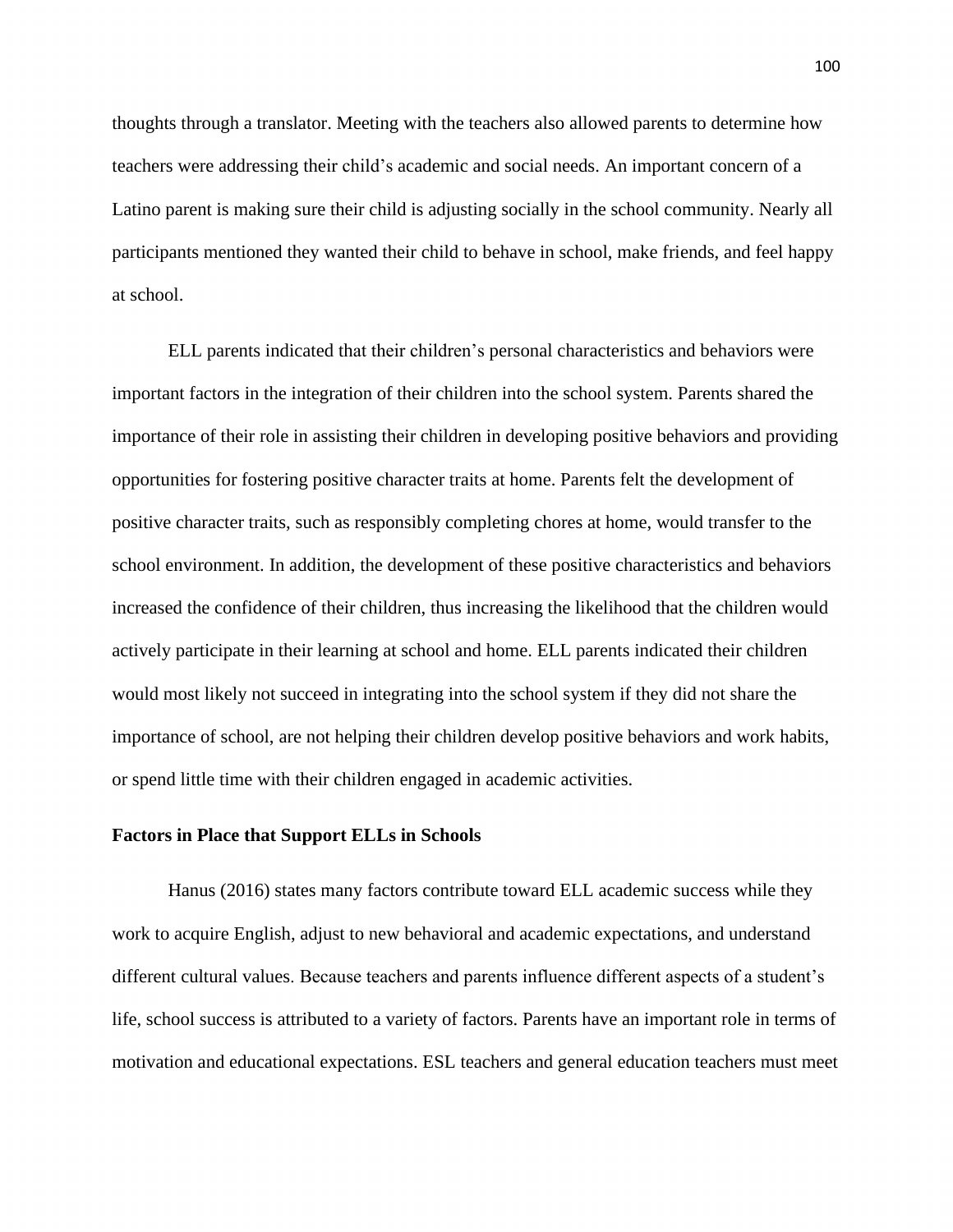ELL student needs by creating culturally responsive classrooms, building positive relationships with ELLs, and differentiating instruction and assessments (Hanus, 2016).

ESL teachers and ELL parents were forthcoming in the focus groups and interviews in identifying factors contributing to the school success of ELL students. From their perceptions, five themes emerged from the data after a thorough analysis. These themes were: Focusing school and academic approaches on ELL student needs, connecting ELLs within the school community, involving parents of ELLs in school, providing high-quality teachers, and developing positive student behaviors.

ESL teachers and ELL parents stated that report card feedback and graded work indicate the progress students make at school. ELL parents were dependent on the quarterly report card, and a few mentioned they regularly review graded classwork that comes home weekly. ESL educators indicated that when parents take time to review student work regularly, they will acquire an understanding of the level of mastery of academic content their students are achieving. Parents said they wanted more information about how their children were mastering academic content, and reviewing their student's classwork provided this information. Gaining an understanding of their child's academic progress and providing time at home to practice contentrelated skills not yet mastered are both factors identified by participants as supportive for ELLs in making progress at school.

Related to the factor above, ESL educators and ELL parents explained that parents who allocate and invest time to work with their children at home on academic activities is another factor that supports an ELL's academic development. Even though most parents were not English speakers, they felt that spending time listening to their child read or sitting with them while they completed homework communicated the importance parents place on education.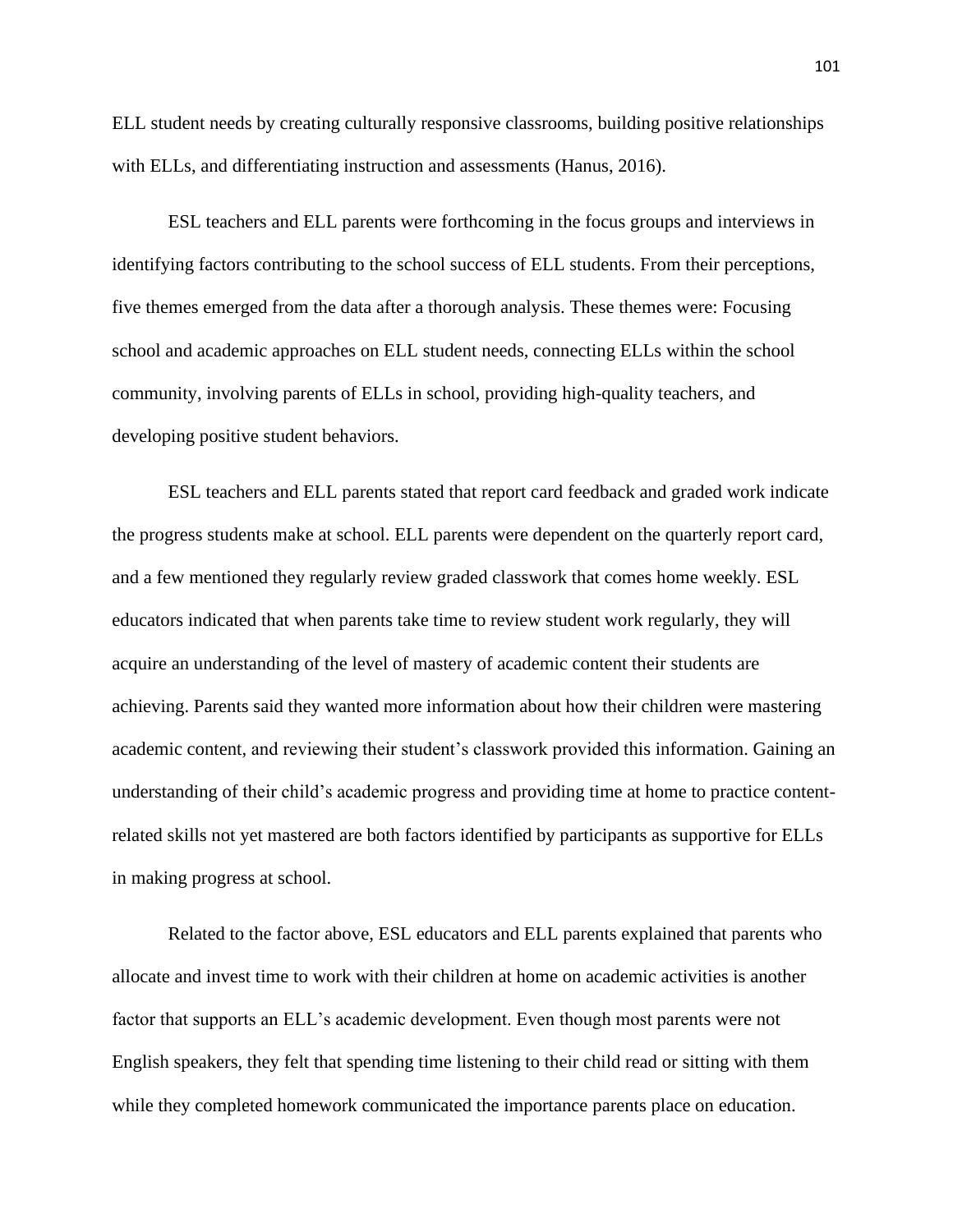Encouraging their children to speak English at home was also a factor that parents could influence, according to all study participants. Siblings who speak English at home are not only getting practice themselves, but they are also providing exposure to English for younger siblings and parents.

Another factor ELL parents perceive as a supporting factor for their child's success at school is learning in small groups. It is perceived as advantageous since ELLs feel more comfortable attempting to read aloud or explore new topics within a group of three or four peers. ESL instructors agreed with this parent perception. Both groups shared that ELLs take more risks when working in groups comprised of other ELLs, particularly those who speak their native language. Learning with their cultural peers immediately puts students at ease, giving them the confidence to respond to questions or practice a new skill.

Participating in supplementary academic experiences was also a factor mentioned by ELL parents as a factor schools have to support student success. Experiences mentioned included participating in pre-school, summer academic camps, and after-school programming. Having additional opportunities to practice English, further developing language acquisition, was the main reason parents felt these extra learning experiences were beneficial for their children.

Having access to interpretive services during teacher-parent conferences and when needing to contact teachers was perceived as a factor helping to support students. Only one of the parents interviewed by the researcher was an English speaker. Parents who were non-English speaking stated they appreciated the availability of translation services to speak with school staff to help them understand school and classroom expectations. These parents were dependent upon the translation services as a supporting factor, whether the services were provided by the district interpreter or by using a translation texting application.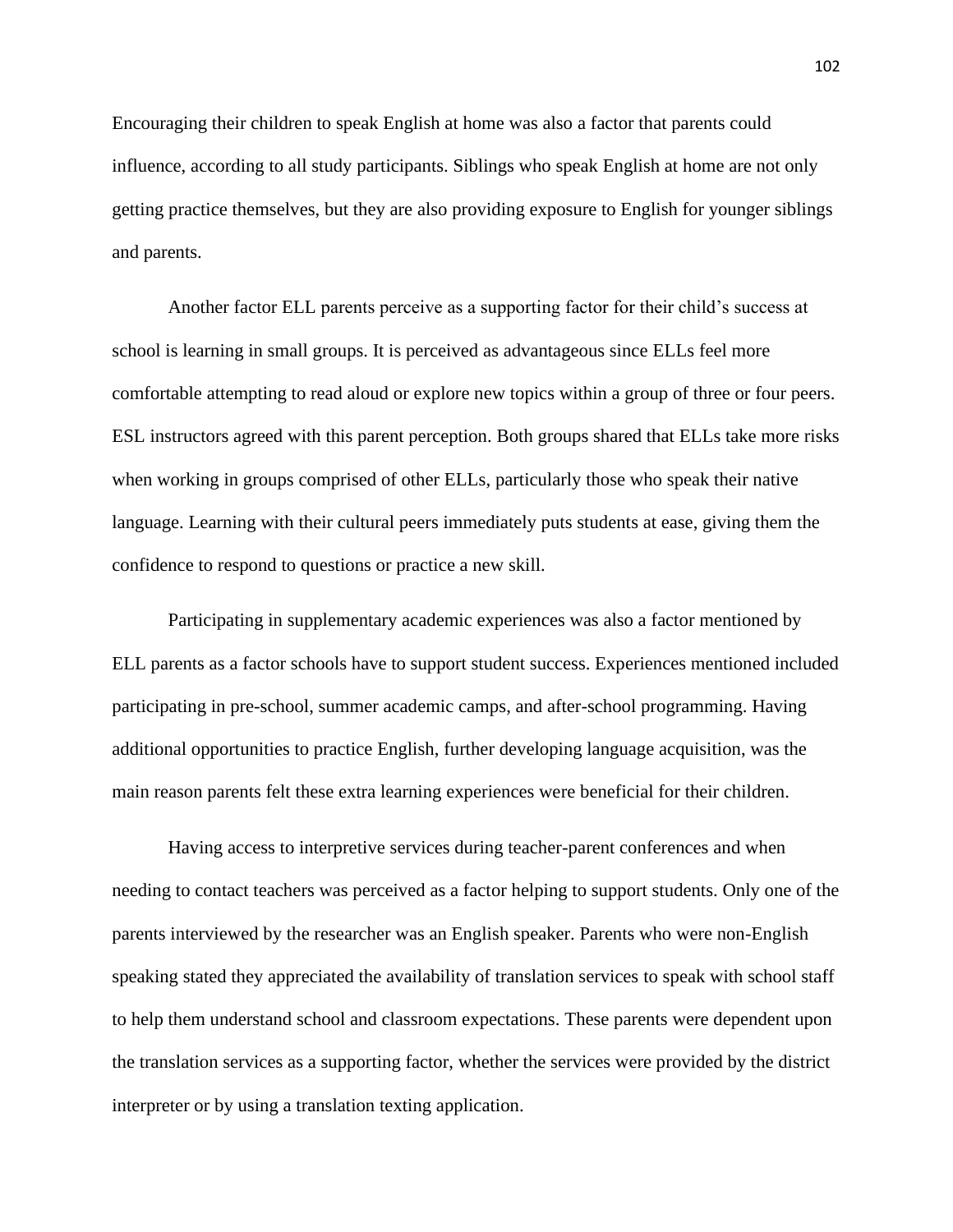Schools that place high-quality teachers in English as a Second Language (ESL) classrooms and in general education classrooms support ELLs' success according to parent participants. Parents indicated that teachers who are friendly, encouraging, and help ELLs form connections with peers are viewed as teachers who make extra efforts to understand and address the specific needs of their children. Parents also stated that a teacher who identified skills their child needed to work on, found resources to support the mastery of those skills, and spent extra time with the child, is an important success factor. Additionally, general education teachers who know and apply best practices for ELL instruction effectively meet the unique needs of these learners, according to ESL educators. ELL parents also mentioned teachers who reach out to them and communicate frequently are ones who respect their child and care about their children's academic and social development. As one parent stated, "Any teacher who takes time to explain the learning to me, she is the one who cares about my child."

#### **Factors Absent that May Provide Support to ELLs in Schools**

School administrators, teachers, ELL parents, and even the ELLs all have vital responsibilities in supporting the academic and social development within the ELL school experience. The previous section discussed ELL parent and ESL instructor perceptions of the factors currently present in schools that provide academic and social support. This section describes additional thoughts from study participants about success factors absent from the ELL educational experience that could offer additional support to students. The data shared emerged into three themes related to school policies and practices, ELL family educational resources, and professional development for supporting ELLs in the classroom.

Parent participants and ESL instructors stated that the district interpreter was a vital communication resource. The interpreter is available for meeting with parents and teachers,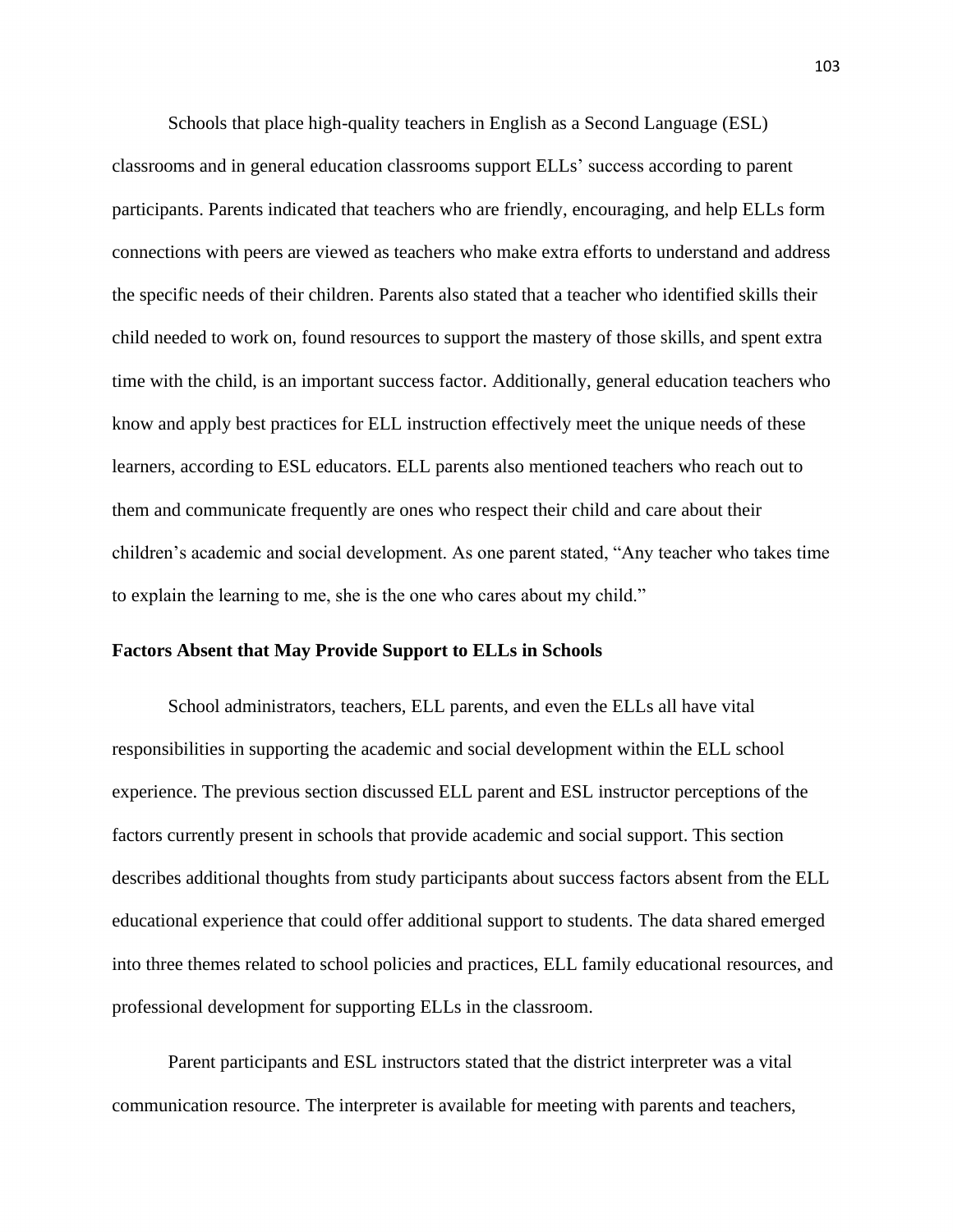assisting ELL parents with interpreting documents and forms, and translating communication between families and schools. The experience of ELL parents and ESL educators has been that the availability of one district interpreter is limited due to the large numbers of families and educators he supports throughout the district. Both study participant groups, parents and educators, felt that having a second interpreter in the district would enhance communications between teachers and families. Another factor related to communications mentioned by parents and educators was having more school documents available in the family's home language. ESL educators added that some school documents could be simplified to contain only the most pertinent information to ELL families. The ESL teachers felt that documents containing a great deal of information are overwhelming to parents and should be revised to narrow the information contained in documents so that the information in documents is simplified and easy to understand. According to ELL parents, receiving written communications in their home language would improve understanding between the school and ELL families. Additional supports of communication mentioned by participants included free texting translation applications and the placement of bilingual teachers in the schools. Parents agreed these resources would speed up the ability to communicate with teachers and school personnel, and they would not have to wait on the interpreter's availability. Parents stated that even if they understand a little of spoken English and could speak some themselves, writing English was much more difficult, and they appreciated having access to the application that would allow them to type in Spanish and have it translated into English.

ELL parents expressed an interest in being more involved in their child's learning. Research indicates that the more involved and supportive families are in their child's education, the child becomes more engaged in school since they want to please their parents (Hanus, 2016).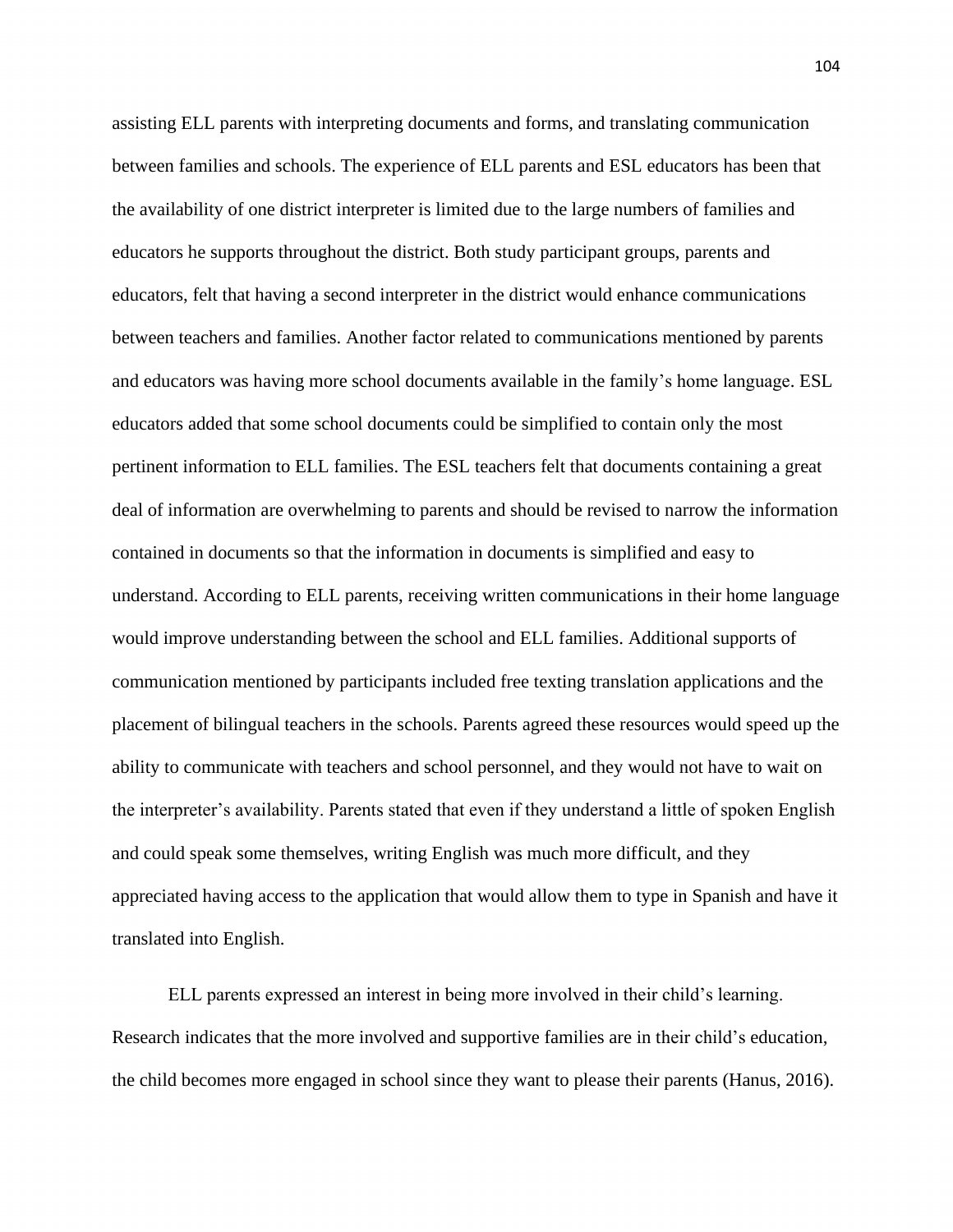Parents stated that they want to know more about specific academic content their child learns in the classroom and how they are achieving mastery of English. ESL educators mentioned the benefit of educating parents to a greater extent regarding EL services delivered in the ESL classroom and how mainstream teachers in the general education classroom support the needs of ELLs.

Another factor shared by ELL parents and ESL educators was families having resources at home to support the educational goals of ELLs. Parents viewed themselves as supporting their child's language acquisition at home by facilitating opportunities to use English in the home. ELL parents agreed that when they provide opportunities for their children to practice English outside of school, they are more likely to achieve success sooner. Several parents expressed their desire to learn English and have learned some from their children as they practice their new language at home. ELL parents requested the availability of English classes for adult learners to learn the language along with other parents.

ESL educators suggested that additional resources and materials be sent home for families to use to support their child's academic development. Parents also requested materials such as books in English and Spanish and math manipulatives. ESL educators in both focus groups expressed the desire to address specific literacy and math content by providing literacy and math take-home kits for families to use at home. Educators also determined that holding workshops to show parents how to use the kits and teaching them specific methods for working with their children at home would be beneficial for at-home learning.

Parents and educators agreed that the formation of a parent support group led by a parent liaison would be beneficial in bridging the home and school understandings of cultural values and social customs. ESL educators perceived that a community group, especially for newcomer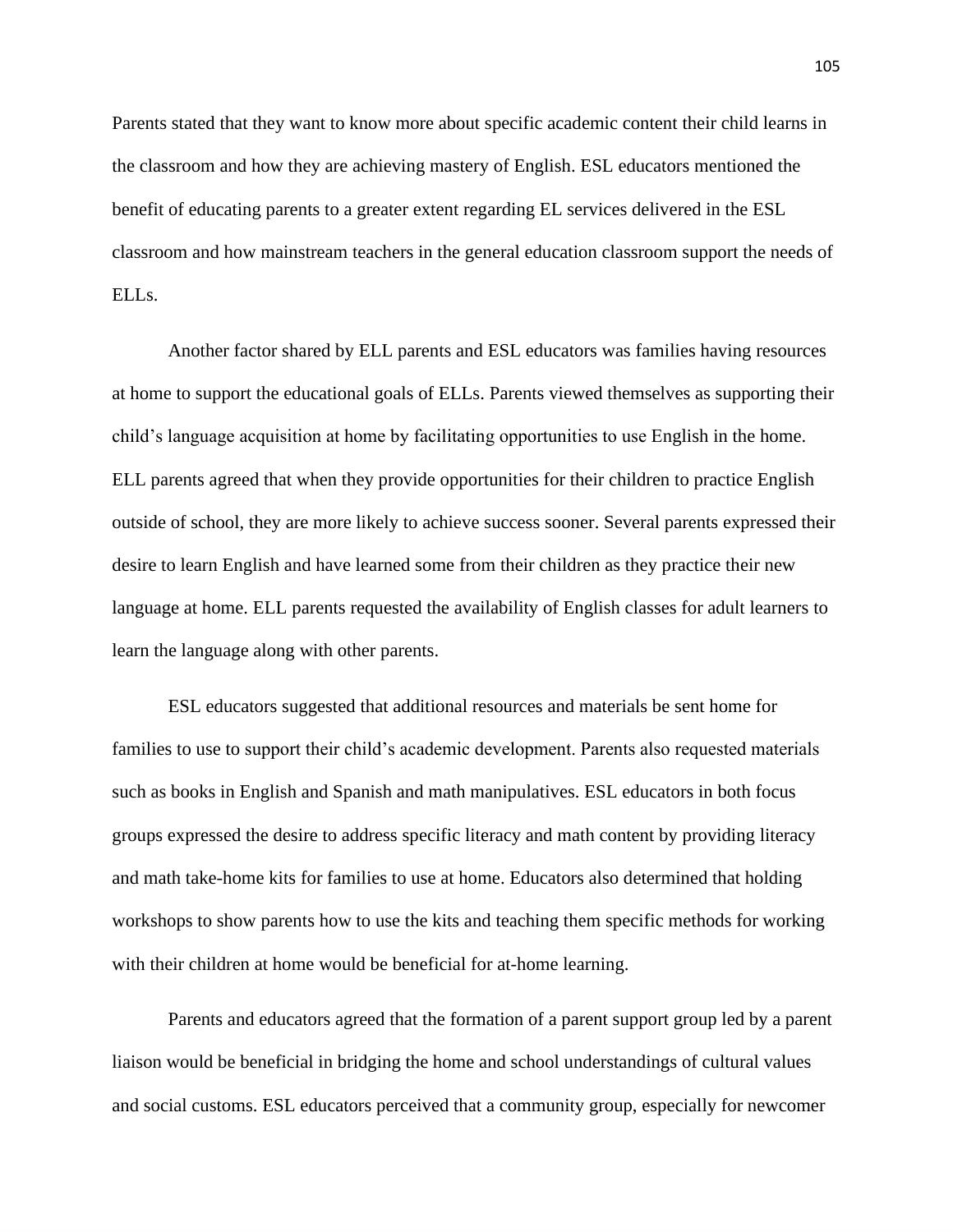families, would speed up assimilation into schools. The availability of a parent liaison from within the Latino culture would quickly build trust and security for the families as they try to understand their roles in Western culture and school expectations.

Lastly, ESL educators perceived that professional development provided for mainstream teachers who have ELLs in their classrooms would improve instructional quality these teachers provide to ELLs. Since ELLs depend more on their teachers for academic support than their parents, it is critical that all teachers of ELLs build strong, positive relationships with ELLs and have specific training and knowledge to deliver strategic interventions to these learners. Understanding how to scaffold specific linguistic skills within the general education classroom instruction will address language development and skills as they relate to content knowledge and academic outcomes.

## **Impact of ELL Successful and Unsuccessful Integration into the School System**

Parents of ELLs and ESL educators perceived a certain impact on ELLs when their integration into the school system is successful. Data from this aspect of the study resulted in two themes: Families gain expertise, and ELLs develop positive attitudes and improve work habits. Parents conveyed that successful integration impacted the expertise of the family. An important skill contributing to the family's expertise was the acquisition of English. When parents encourage and facilitate the practice of English within the home, parents and younger siblings benefit since they are exposed to auditory elements of English. Practicing their new language enhances ELL skill level and gives them the confidence to use English at school. At home, ELLs become the "teacher" of English which, according to parents, strengthens family bonds as family members work together to become more proficient using English. It appeared that the more ELL parents interacted with their children using English, helping with schoolwork, and asking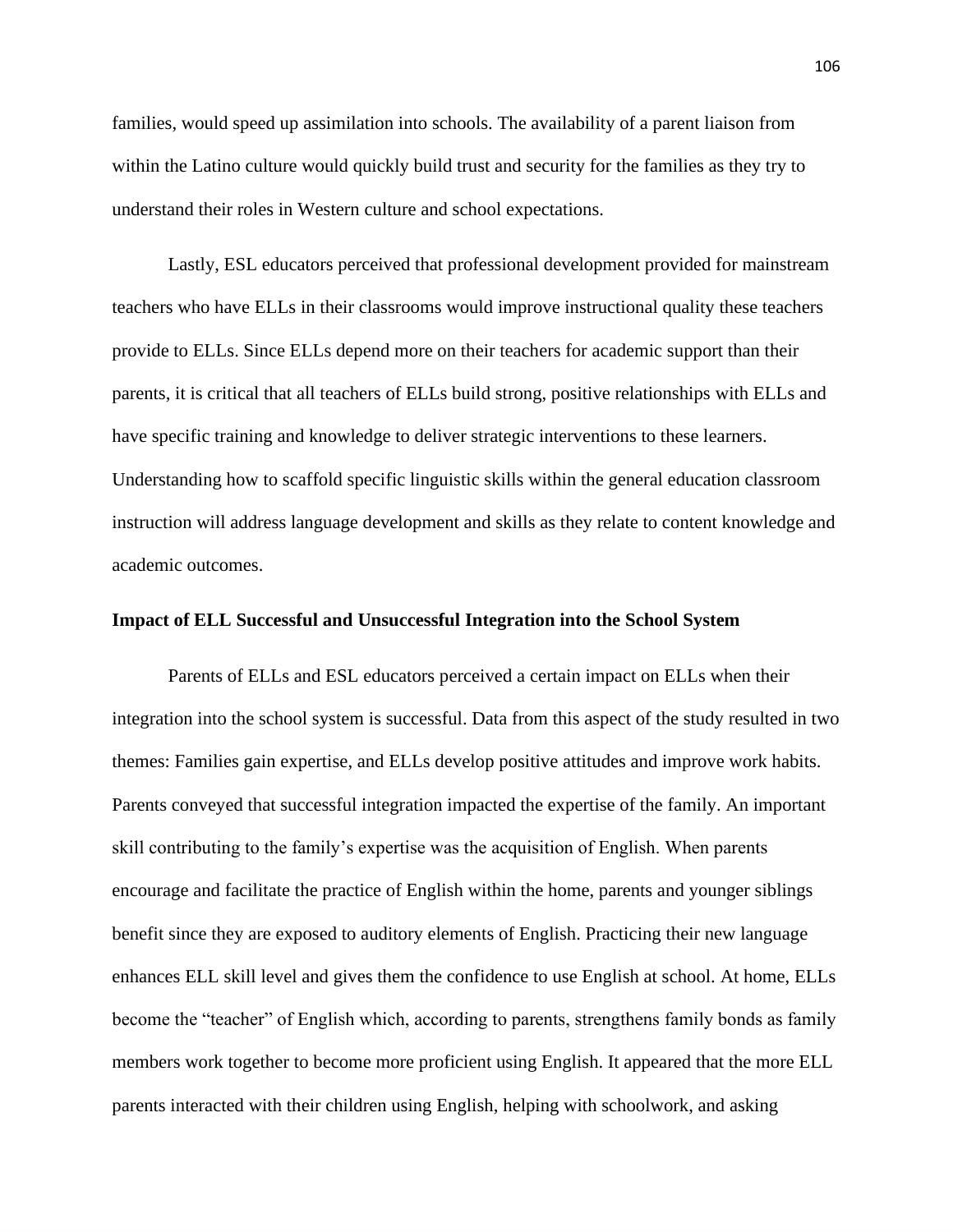questions about what their child was learning, the more interested parents became in the educational process aiding them in understanding the new cultural, social, and academic expectations of the school system.

ELL students develop positive attitudes and improve work habits was a common perception of ELL parents and ESL educators related to the impact of successful integration into the school system. Both groups of participants agreed that students are responsible for studying, participating in class, interacting with classmates, and persevering when academic tasks become challenging. Development and display of these character traits and behaviors contribute to the confidence felt by ELLs. This acquired confidence leads to ELLs feeling connected to peers and teachers, encourages ELLs to take an active role in classroom discussions, and assists them in maintaining an overall positive attitude toward school based on parent and educator viewpoints.

Conversely, ELL parents and ESL educators viewed unsuccessful assimilation into the school system resulting in ELLs becoming complacent about school and falling behind their peers academically and socially. According to the perceptions of parents and educators interviewed for this study, students who do not make progress in English language acquisition also struggle with mastering academic content. This lack of progress also impacts their social integration, according to ESL educators. ELL students who lack language skills cannot effectively communicate with their teachers or peers, leading to frustration on the part of the ELL. According to ESL teachers, ELL frustration often impacts their willingness to apply themselves in class generating a disinterest in learning and school. Left unchecked and without strong encouragement from ELL parents, these students may not recognize the importance of education and become complacent about school.

107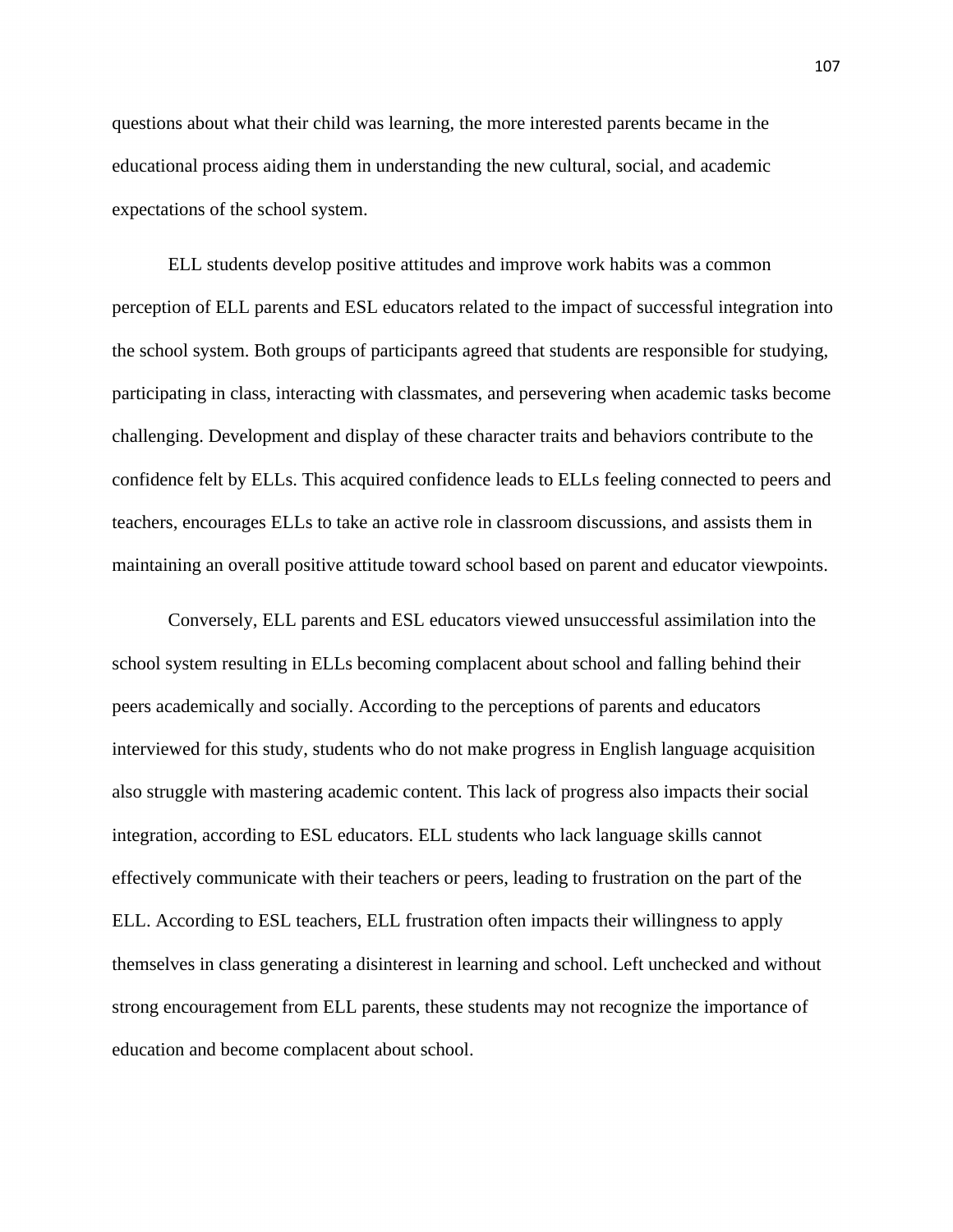ELL parents determined when their children do not have strong relationships at school with adults and peers, they begin to withdraw socially. When social bonds are weak, parents felt their children lost interest, did not participate in class, and felt disconnected from the school community. Since academic and social development are dependent on a higher level of engagement, students who do not have strong, trusting relationships with teachers and peers lack the motivation to learn (Hanus, 2016).

ELLs fall behind academically when teachers do not identify specific learning needs and apply strategic practices in scaffolding the language acquisition and academic content that ELLs need to master. According to ESL educators and ELL parents, when ELLs fall behind academically, they begin to struggle to complete work and lose their drive to achieve at school. ESL educators agreed they have much to offer general education teachers when it comes to understanding the factors that affect ELLs' social development, academic success, and linguistic proficiency. Given an opportunity to collaborate with mainstream teachers, ESL educators perceived that all teachers of ELLs within a school would come to understand and develop engaging, effective, and targeted learning for ELLs.

### **Limitations of the Study**

Results of this research study may provide helpful data for districts and schools serving ELLs. However, several limitations exist within the current research. First, the study was limited to a single school district resulting in data based on localized perceptions. ELL parents and ESL educators from other districts within the region or other geographical sections of the United States may possess varying perceptions than those gathered from this study. Second, data collected during the focus groups and individual interviews were dependent upon the forthrightness of each participant and their willingness to self-report the experiences of their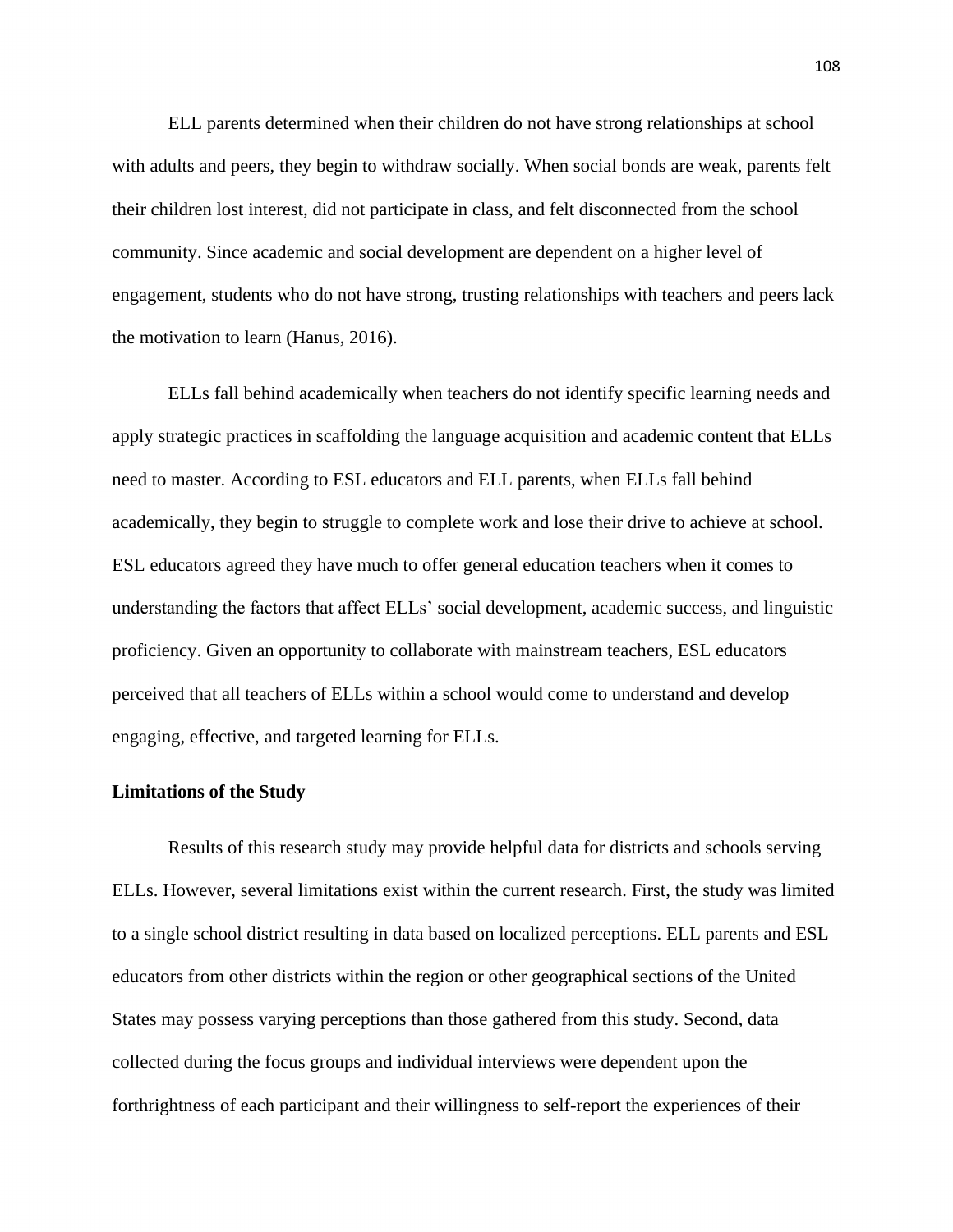children. Third, while the researcher used member-checking to verify the responses gathered during the focus groups and interviews, there was no other collection of data such as observations or artifacts to verify the participants' responses.

## **Conclusions**

This research study's major conclusion is ELL parents have certain educational expectations and goals for their children and want them to succeed in school but often lack the resources and language to communicate with teachers, understand a new culture, and determine how to best help their children integrate into school systems. Administrators and educators should be encouraged to learn that ELL parents understand the importance of school and share expectations and goals with their children. It was apparent that ELL parents often seek ways to support their children as they navigate a new educational culture. While language is considered a barrier by parents and ESL educators, a lack of proficiency in English should not translate into an ELL parent's lack of interest in helping their child become successful in school. Establishing improved communications methods, removing language barriers, elevating the value of ELL parent contributions to learning, and emphasizing educators identifying specific needs of English language learners will help build mutuality and reciprocity between schools and ELL families.

#### **Recommendations for Practice**

The results of this study indicated that ELL parents share their educational expectations and goals with their children to indicate the importance of education. ELL parents seek ways to support their child's learning at home and desire pathways for navigating the language barrier that exists to build stronger relationships with schools. ESL educators support ELL learning and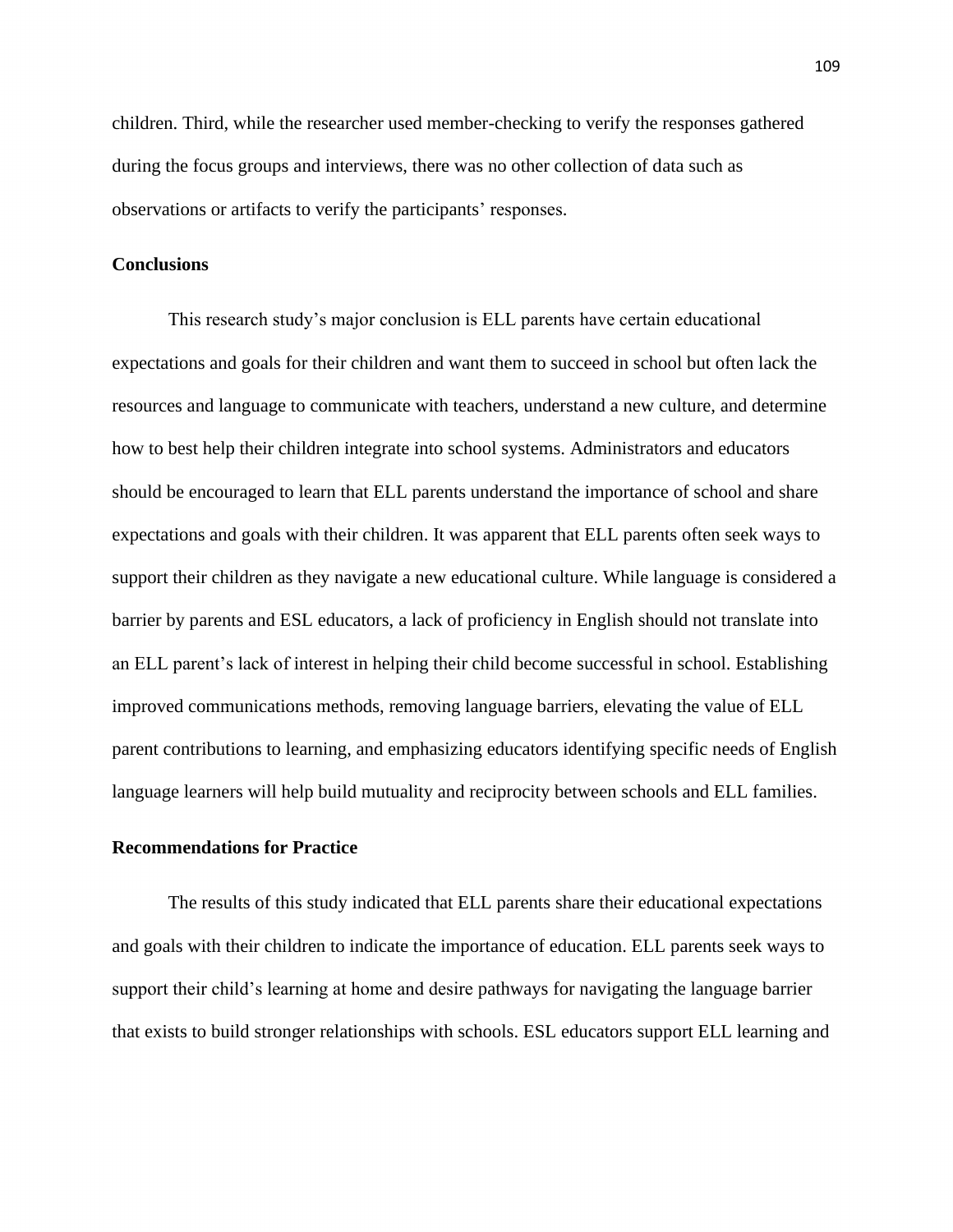academic achievement at school and identified additional resources and collaborative training that will help support ELLs.

Administrators and school leaders should utilize the expertise of current ESL educators to build the mainstream teachers' capacity for working with ELLs in the classroom and supporting ELL families at home. Additional professional development should be ongoing and could be delivered by ESL educators. The training could be designed as professional learning communities within each school and include the following topics: (1) building strong student relationships; (2) creating culturally responsive instruction; (3) establishing classroom climates that are culturally inclusive; (4) differentiating instruction and assessments; (5) implementing strategies to help ELLs adjust to differences in cultural and social behaviors; (6) fostering social interaction between ELLs and their English-speaking peers; (7) teaching appropriate reading and literacy skills; (8) effective identification of learning opportunities and applying research-based strategies to improve academic outcomes; and (9) utilization of translation applications.

Any educator working with ELLs needs to establish a welcoming, friendly classroom environment so that ELLs and their families feel at ease at school. Teachers should initiate contact with ELL families. Teachers should strive to explain how the needs of ELLs and explain how they are addressing those needs at school. ESL educators and general education teachers need to explicitly share methods families can implement at home to help their children achieve. Specific methodologies for sharing with families may include strategies for reading with their children at home, provision of resources such as family literacy kits and content-related activities, and explanation of how reviewing classwork at home helps parents understand their child's progress. Equipping parents to help their child at home is a critical factor in engaging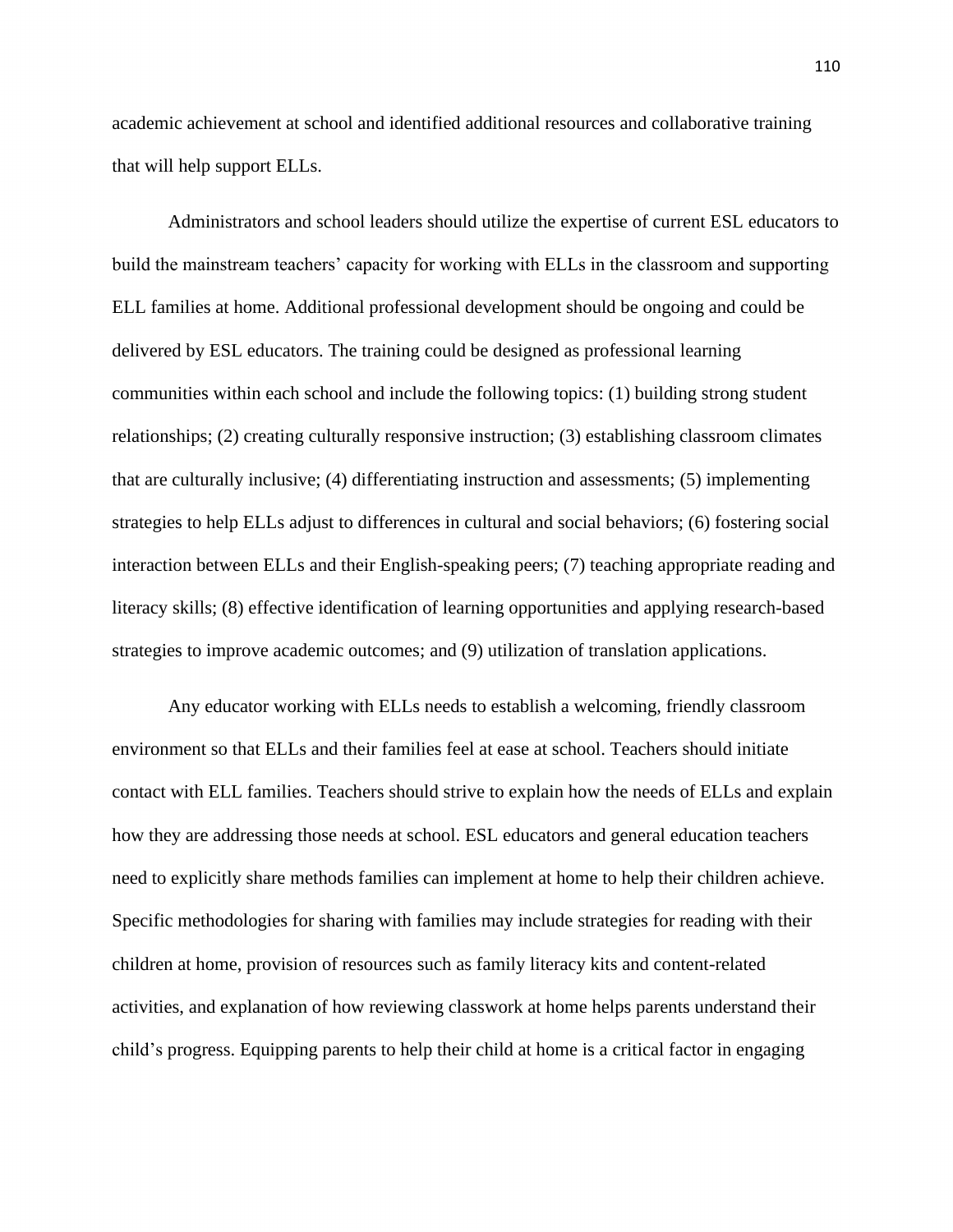parents with their child's education and will establish parents as partners with teachers and schools.

Other ways to build teacher capacity for instructing ELLs include emphasizing the importance of communicating classroom expectations to ELLs and creating opportunities for ELL student success in the classroom. Children who take risks and are not afraid to make mistakes feel accepted, improving student self-efficacy and impacting their academic progress. Mainstream teachers and ESL educators should develop a collaborative relationship as they seek to implement strategies within their classrooms to help ELLs achieve Individual Learning Plan (ILP) goals for each ELL. Lastly, every teacher should provide instruction in small groups for ELLs since they appear more relaxed and ready to attempt challenging content when working with only a few other peers.

Building ELL parent capacity should be a proactive goal launched by school leaders and teachers. Including parents as stakeholders by seeking their input and perceptions will recognize ELL parents as important stakeholders within the school community and provide a pathway for the needs of ELL families to be included in school practices and considered in school decisionmaking. Seeking additional methods of communicating with parents to overcome the language barrier will indicate the efforts schools are making to connect and communicate with non-English speaking parents. Facilitating parent support groups and working with an ELL parent liaison from within the ELL family community will support understanding of educational expectations between the school and families. Schools should review documents and communications sent from the school to assure that vital information is provided in the family's home language which would aid communication. Workshops for parents should be held to help parents develop skills so they may support their children in completing academic work at home,

111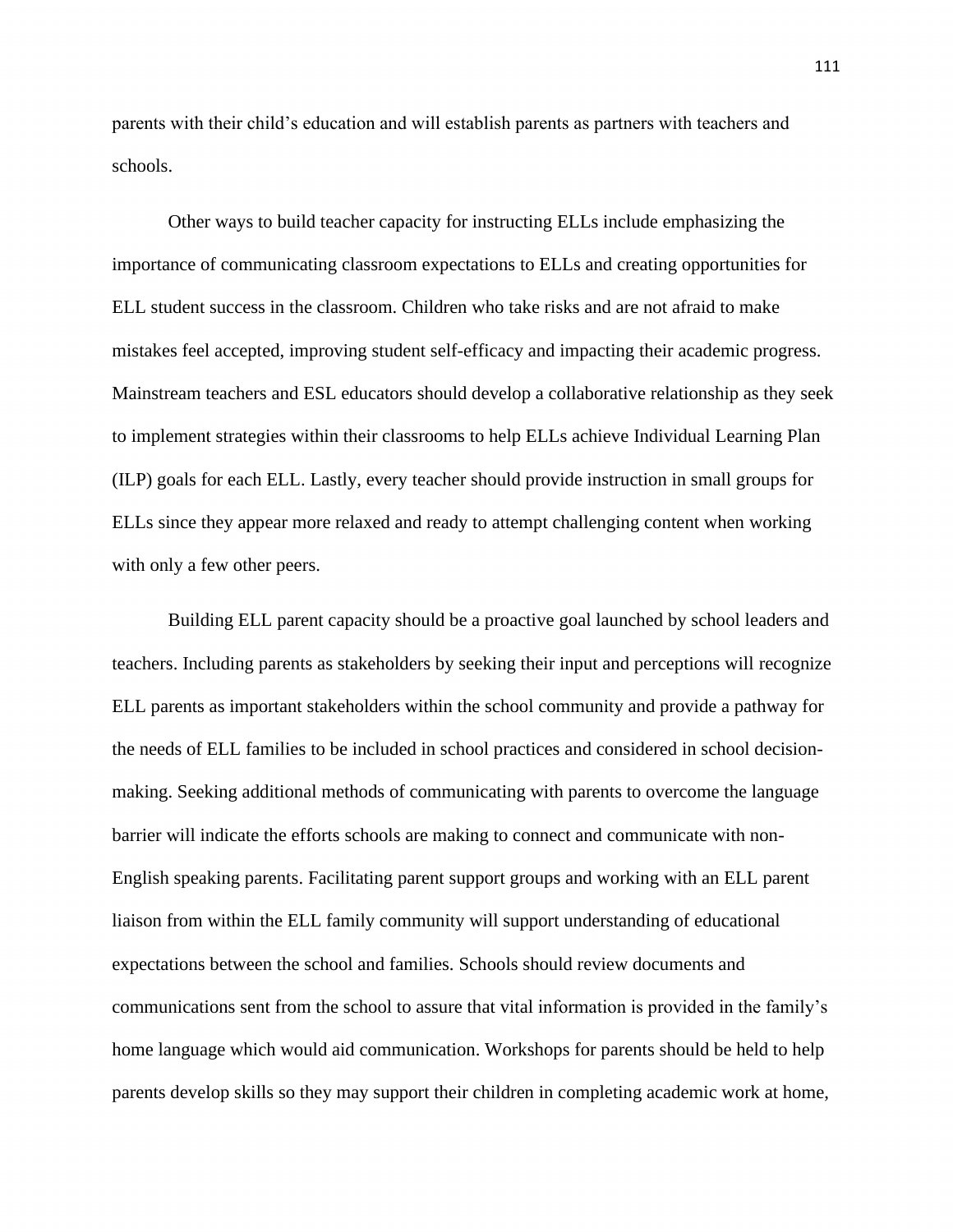provide information about how ESL services are delivered and how their child's teachers support their learning in the classroom, and offer access to adult English classes.

The district and school should consider offering support and training on a free texting application so staff can communicate easily with parents. ELL families could use this application in conjunction with the parent communication application currently endorsed by the district. All parents indicated the "Talking Points" application was easy to use, came directly to their smart phone, and the translation services were available at no extra charge. ESL educators indicated they had had great success in communicating with parents using this application during the past school year.

Schools should seek to place bilingual teachers in classrooms when hiring for teaching positions, especially in schools with higher numbers of ELL students. Since ELL parents and ESL educators indicated that placing ELLs in classrooms with other second language students helped increase ELLs' comfort level, schools should consider placing ELL students together in classrooms when developing class roles. This arrangement would be especially helpful for newcomers as placement with other ELLs would provide a sense of comfort while the newcomer begins to acclimate to a change in culture, structures, and expectations. Offering a "mentoring" program where older ELL students mentor younger ELL students would benefit ELLs in schools and connect students across grades. The district could also connect with local higher education institutions to establish partnerships where the two organizations work together to identify the needs of immigrant families, seek improvements to communications with families, and develop methods of providing responsive education to ELLs. Mogge, Martinez-Alba & Cruzado-Guerrero (2017) describe such a program developed between a middle school and a local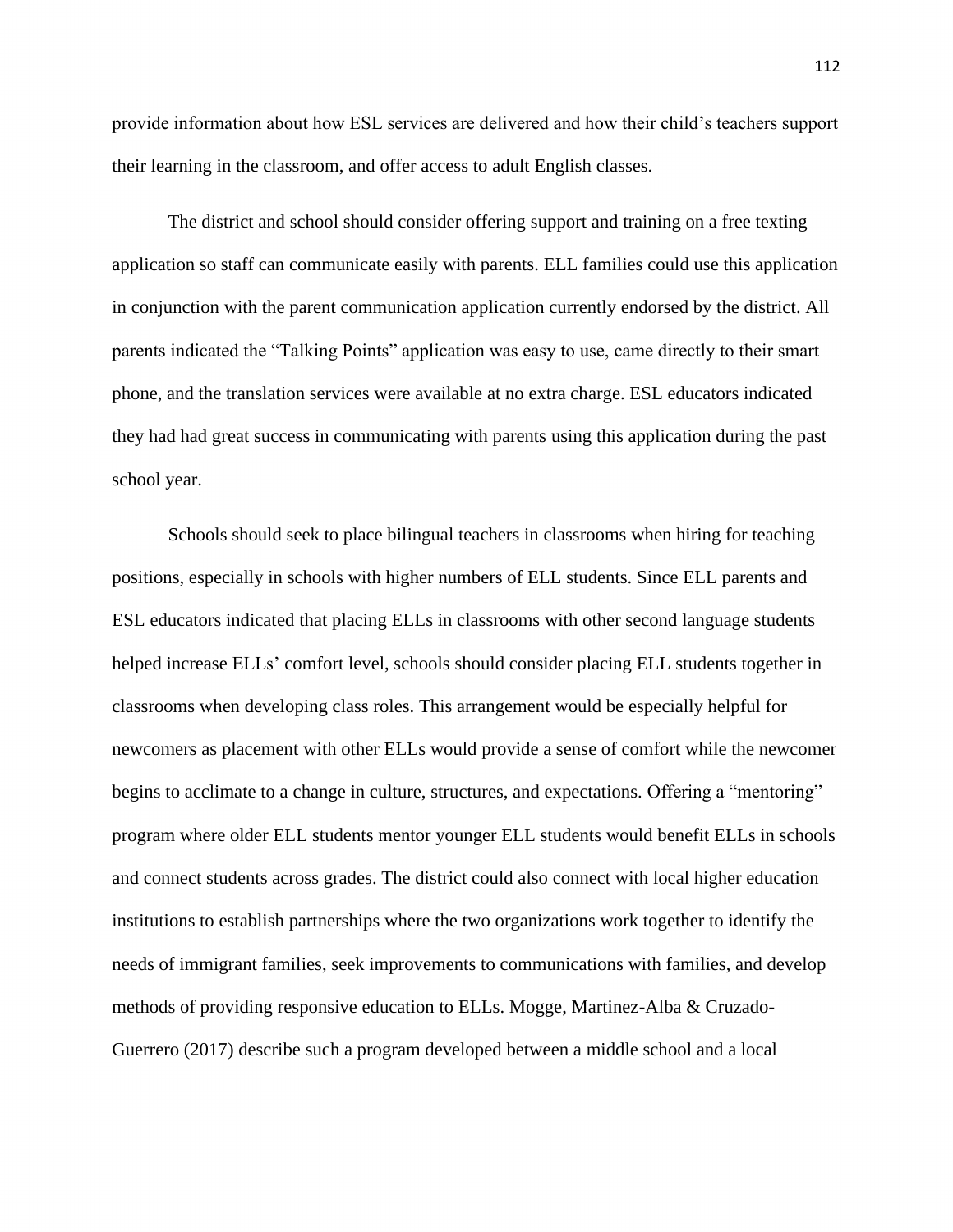university. The partnership influenced a change in school culture, promoted school-community relationships, and improved teacher instructional strategies delivered to ELLs.

Finally, the district should evaluate the cost-benefit of adding a second interpreter to the district to provide more availability of interpretive services to serve the increasing numbers of ELL families. ESL educators suggested one interpreter could be assigned to work with ELL families when their child is in lower grades and the other interpreter could be assigned to work with families with children in upper grades as the expectations change from elementary schools to middle and high school. This arrangement would also allow the interpreter to develop a deeper sense of school expectations and build relationships with school personnel within a certain grade span.

## **Recommendations for Further Study**

It was clear that ELL parents value education and understand the benefits their children will gain by completing their education. ELL parents communicate educational expectations and goals with their children so they understand the importance of education and connect. Knowing their parent's expectations help ELLs connect the quality of their daily efforts in the classroom to their overall success in school (Hanus, 2016). Parents were forthcoming in defining successful integration into school and their responsibilities regarding the facilitation of learning and the supports parents should provide at home to help their child succeed academically and socially at school. Parent participants willingly shared their perceptions of school success and the factors contributing to that success when asked to participate in this research study. Several parents thanked the researcher for the invitation to participate in the study. Parents stated they were encouraged that their viewpoints were sought and were hopeful they would be included in further discussions about supporting ELLs in schools.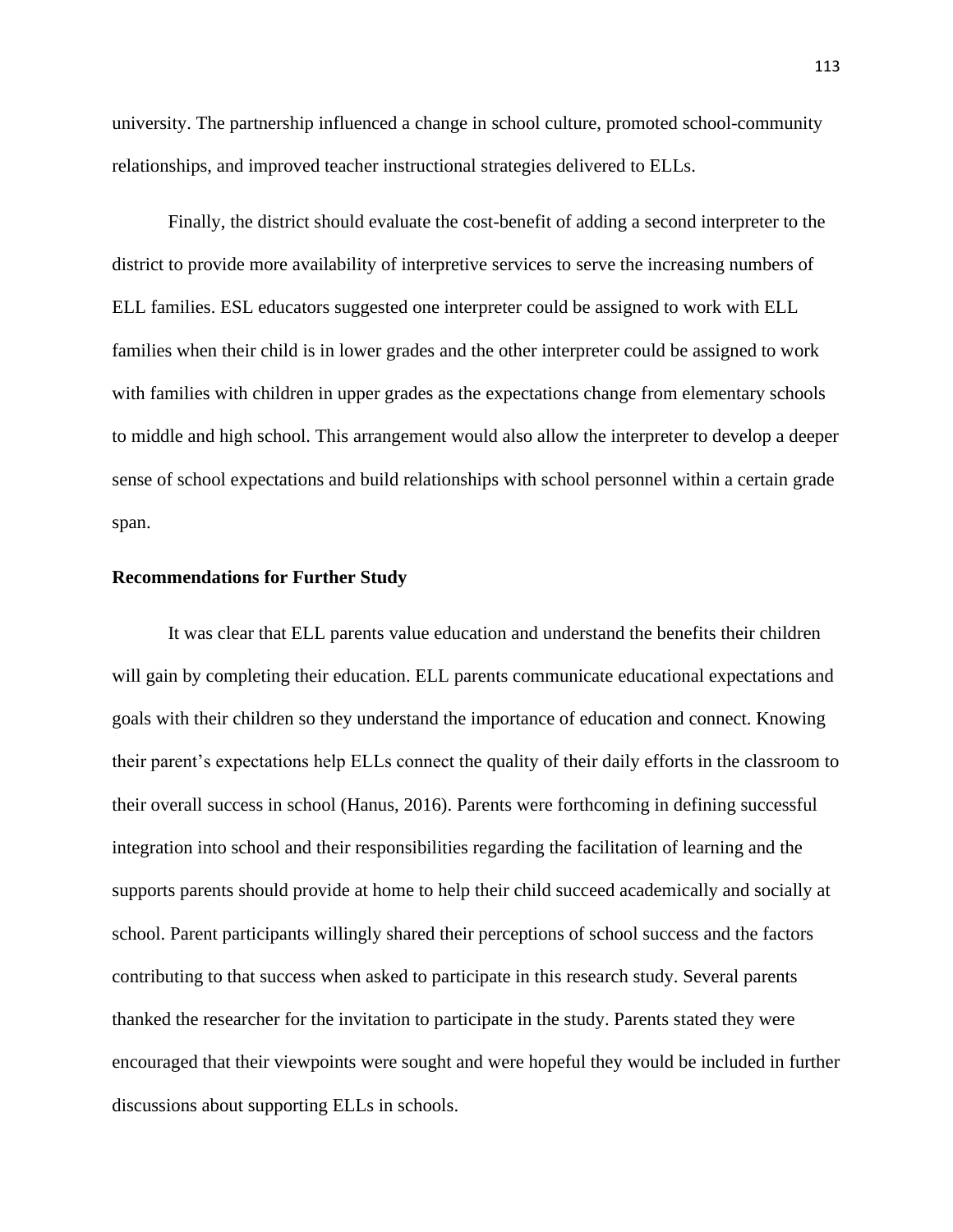This research study was conducted in a single school district and cannot be generalized to a broad population. The study could be replicated and expanded to include other schools and districts, adding more ELL parent and ESL instructor perceptions to the data. Results from additional studies could be compared to the results found through this research to understand ELL parent perceptions for school success further and identify additional success factors or confirm the success factors identified in the results of this study.

Conducting research to gather similar information from ELL parents with children currently in middle and high school grades would add to the current body of knowledge regarding the expectations of ELL parents and identify the factors of academic and social success as viewed by the parents and ESL educators. As ELLs progress through school, ELL parent expectations may evolve. Also, ELLs who enter U. S. schools at middle and high school grades may require different supports to scaffold their academic and social success as they assimilate into the school system at a different grade level. Conducting research to identify success factors of ELLs entering schools in middle grades and high school may prove beneficial to schools as they continue to respond to the needs of English learners dynamically.

Additionally, an action research study conducted within the district that incorporates the implementation of practice recommendations explained in the previous section would provide the district with data to determine the impact of the recommendations on the academic and social success of ELLs in elementary schools. A quantitative study would allow a researcher to collect achievement data before and after the implementation of recommended practices. The study results would indicate the effectiveness of adjusted instructional practices, modified school approaches and policies, revised school communications, and adjusted methods of connections between teachers and families. A qualitative study before and after implementation of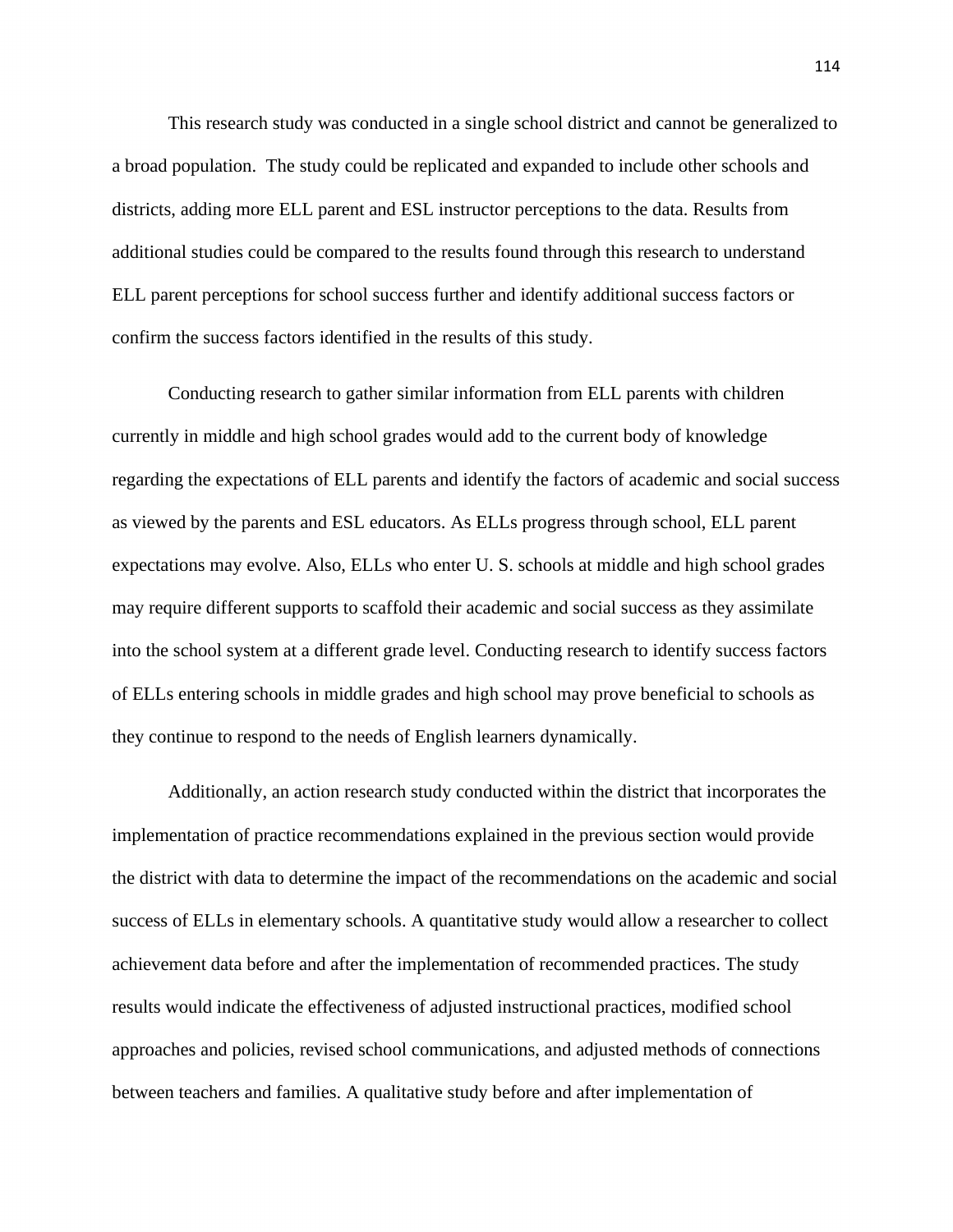recommended practice would identify differences in parent perceptions of school success and the impact of their child's academic and social assimilation into the school environment.

## **Chapter Summary**

This chapter included a discussion of the findings from the study in the form of overall themes derived from each of the three research questions. The chapter also included a discussion of the study's limitations and presented the overall conclusions of the research study. Practice recommendations included building teacher capacity for working with ELLs and building ELL parent capacity for supporting learning at home and becoming more engaged in the educational process. Recommendations also included actions schools and the district can take to improve communications and school practices, so ELL families are informed about school expectations and events and become established as important stakeholders within the school community. Recommendations for further study were also presented and discussed in this chapter.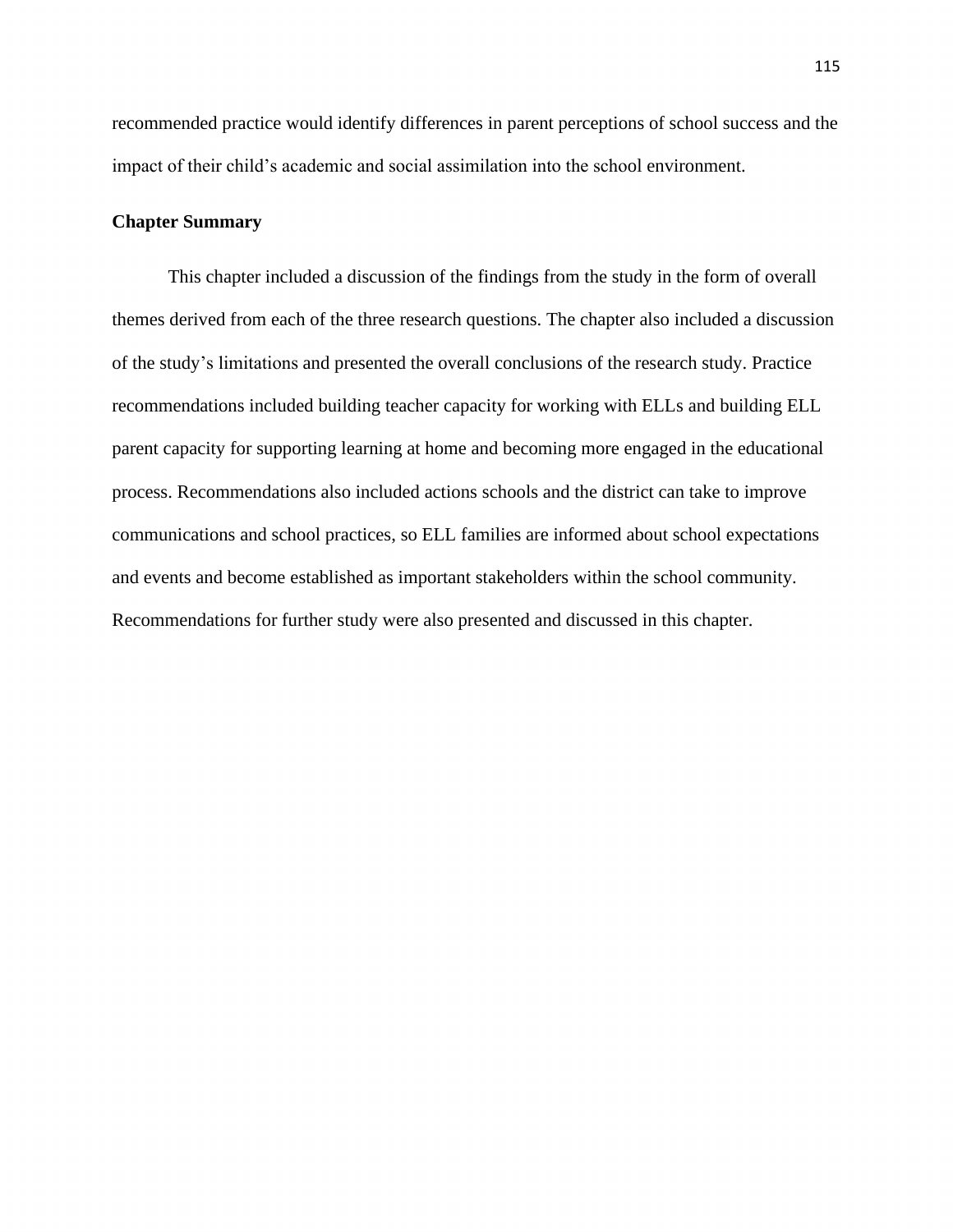### **References**

- Ada, A., & Zubizarreta, R. (2001). Parent narratives: The cultural bridge between Latino parents and their children. In J.J. Halcom & M. L. Reyes (Eds.), *The best for our children: Critical perspectives on literacy for Latino students* (pp. 229-245). Teachers College Press.
- American Federation of Teachers. (n.d.). *Every Student Succeeds Act: A new day in public education*. [https://www.aft.org/sites/default/files/essa\\_ells.pdf](https://www.aft.org/sites/default/files/essa_ells.pdf)
- Araque, J., Wietstock, C., Cova, H., & Zepeda, S. (2017). Impact of Latino parent engagement on student academic achievement: A pilot study. *School Community Journal, 27*(2), 229- 250.
- Arias, M., & Morillo-Campbell, M. (2008). *Promoting ELL parental involvement: Challenges in contested times.* The Great Lakes Center for Education Research and Practice.

## [https://greatlakescenter.org/docs/Policy\\_Briefs/Arias\\_ELL.pdf](https://greatlakescenter.org/docs/Policy_Briefs/Arias_ELL.pdf)

- Behnke, A. O., Piercy, K. W., & Diversi, M. (2004). Educational and occupational aspirations of Latino youth and their parents. *Hispanic Journal of Behavioral Sciences, 26*(1), 16-35.
- Botello, J., Lindberg, M., Mascarenaz, L., Phillips, H., & van der Valk, A. (2017). *Best practices for serving English language learners and their families.* Teaching Tolerance. Southern Poverty Law Center. [https://www.learningforjustice.org/sites/default/files/2017-11/TT-](https://www.learningforjustice.org/sites/default/files/2017-11/TT-ELL-Best-Practicies-Guide-WEB-v2-Nov2017.pdf)[ELL-Best-Practicies-Guide-WEB-v2-Nov2017.pdf](https://www.learningforjustice.org/sites/default/files/2017-11/TT-ELL-Best-Practicies-Guide-WEB-v2-Nov2017.pdf)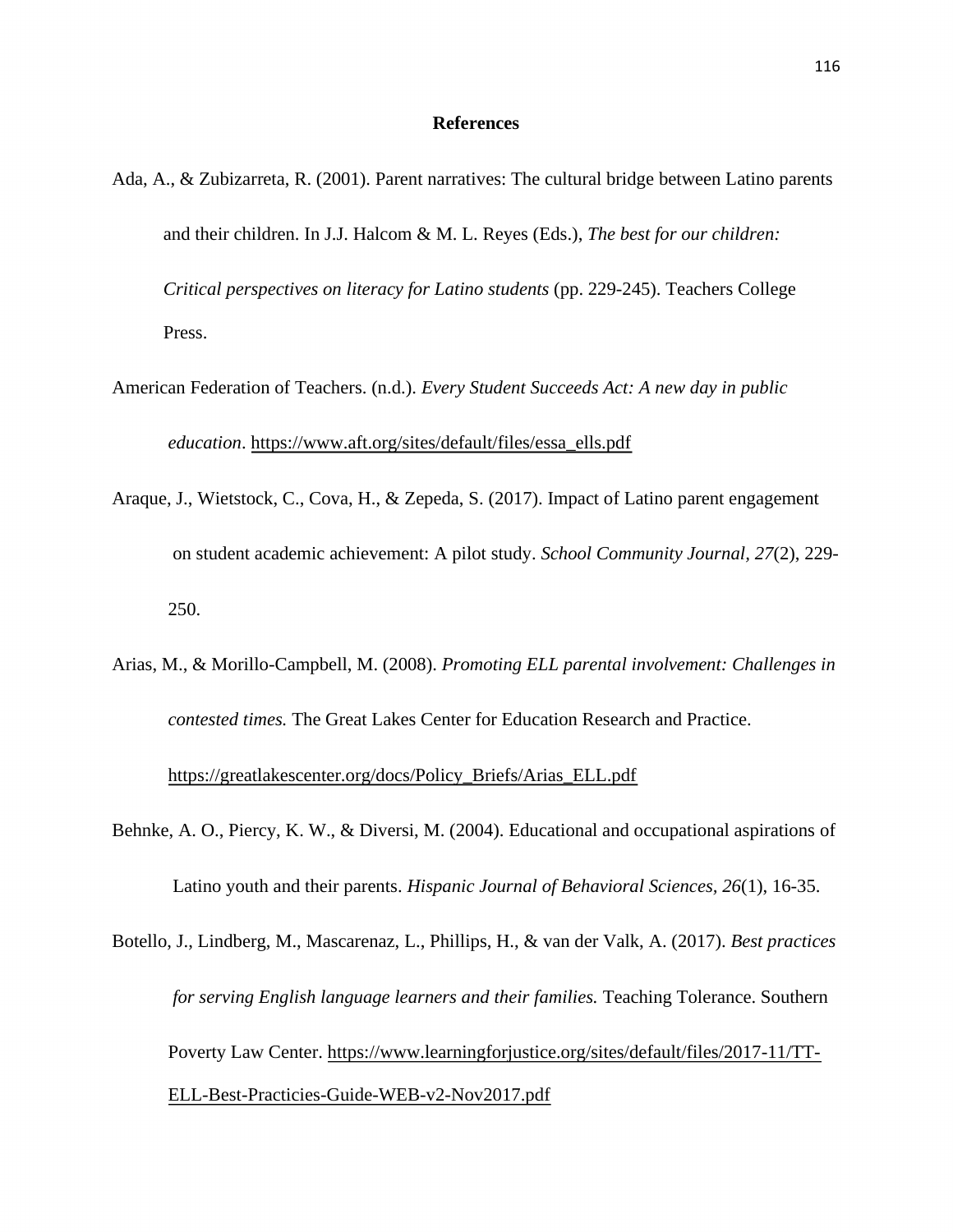- Creswell, J. W. (2013). *Educational research: Planning, conducting, and evaluating quantitative and qualitative research* (4<sup>th</sup> ed). Pearson Education, Inc.
- Daly, C. (2018, February). The impact of immigrant children on America's public schools: All students lose in overcrowded classrooms taught by overworked teachers*. Negative Population Growth, Inc., NPG-182*, 1-8. <https://npg.org/library/forum-series/12678.html>
- Decapua, A., & Marshall, H. (2010, March). Serving ELLs with limited or interrupted education: Intervention that works*. TESOL Journal, 1(*1), 49-70.
- Do, T., & Mancillas, A. (2006). Article 44: Examining the educational expectations of Latino children and their parents as predictors of academic achievement. *Semantic Scholar Corpus ID: 174776488*, 199-202. [https://www.semanticscholar.org/paper/Examining-the-](https://www.semanticscholar.org/paper/Examining-the-Educational-Expectations-of-Latino-as-Do-Mancillas/ad1a06e85409b20509ea32add1106776da99417e#citing-papers)[Educational-Expectations-of-Latino-as-Do-](https://www.semanticscholar.org/paper/Examining-the-Educational-Expectations-of-Latino-as-Do-Mancillas/ad1a06e85409b20509ea32add1106776da99417e#citing-papers)

[Mancillas/ad1a06e85409b20509ea32add1106776da99417e#citing-papers](https://www.semanticscholar.org/paper/Examining-the-Educational-Expectations-of-Latino-as-Do-Mancillas/ad1a06e85409b20509ea32add1106776da99417e#citing-papers)

- Dolan, S. (2009). Missing out: Latino students in America's schools. *UNIDOS US.* <http://publications.unidosus.org/handle/123456789/1270>
- Durand, T., & Perez, N. (2013). Continuity and variability in the parental involvement and advocacy beliefs of Latino families of young children: Finding the potential for a collective voice. *School Community Journal, 23*(1), 49-79.
- Echeverria, J., Vogt, M.E., & Short, D. (2004). *Making content comprehensible for English language learners: The SIOP model.* Allyn & Bacon.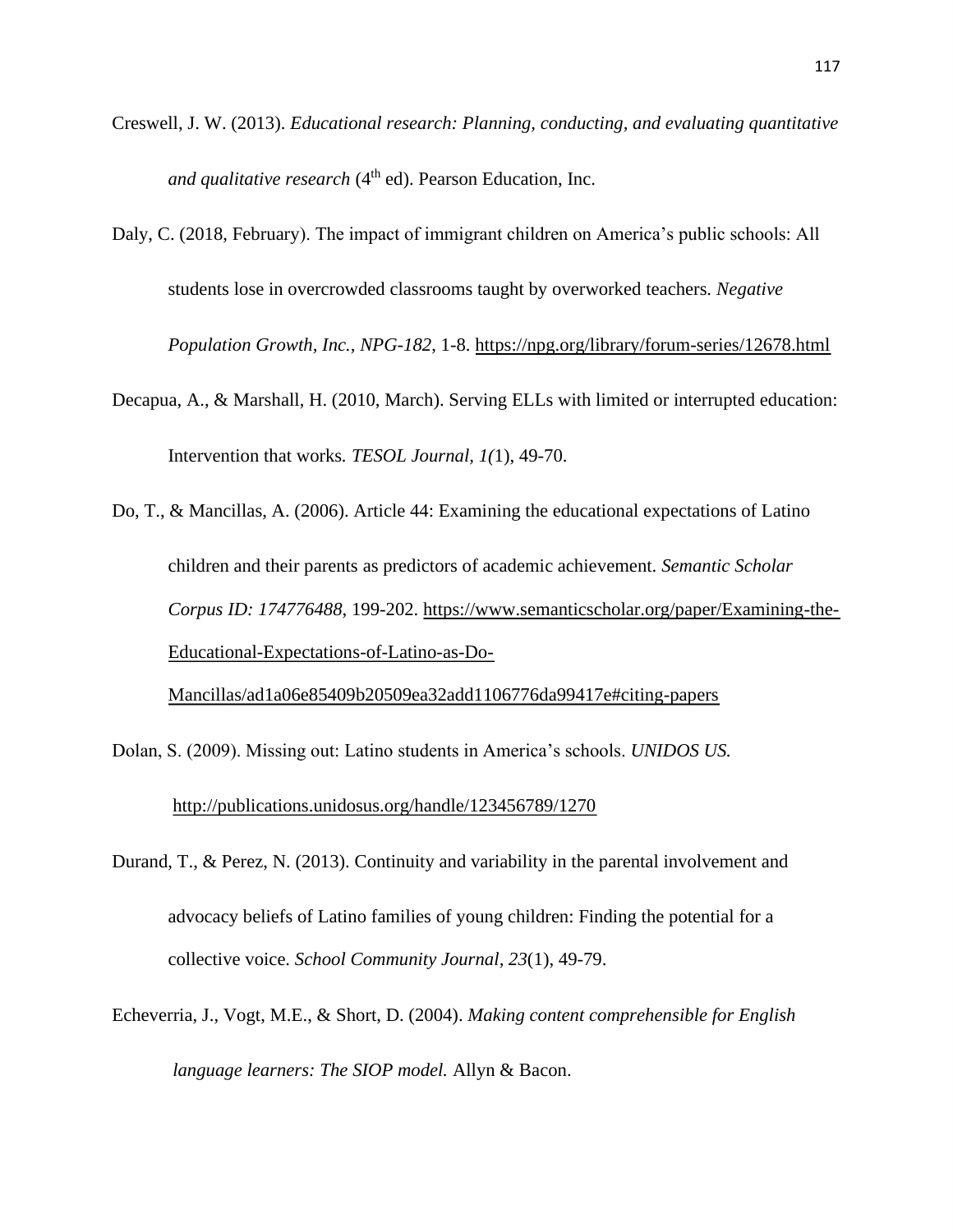Fuller, B., & Kim, A. (2011). Latino access to preschool stalls after earlier gains: Certain to harden achievement gaps, erode workforce quality. *The California Journal of Politics and Policy, 3*(1), 1-8. DOI: 10.2202/1944-4370.1160

- Gandara, P., & Contreras, F. (2009). *The Latino education crisis: The consequences of failed social policies.* Harvard University Press.
- Genesse, F., Lindholm-Leary, K., Saunders, W., & Christian, D. (2005). English language learners in U. S. schools: An overview of research findings*. Journal of Education for Students Placed at Risk, 10*(4), 363-385.
- Goldenberg, C., Gallimore, R., Reese, L., & Garnier, H. (2001). Cause or effect? A longitudinal study of immigrant Latino parents' aspirations and expectations and their children's school performance. *American Education Research Journal, 38*(3), 547-582.
- Good, M., Masewicz, S., & Vogel, L. (2010). Latino English language learners: Bridging achievement and cultural gaps between schools and families. *Journal of Latinos and Education, 9*(4), 321-339. DOI: 10.1080/15348431.2010.491048
- Hanus, K. (2016). Factors that influence learning by English language learners (ELLs). *BU Journal of Graduate Studies in Education, 8*(2), 18-22.
- Kagan, S., & Neuman, M. (1998). Lessons from three decades of transition research. *The Elementary School Journal, 98*(4), 365-379.

Kena, G., Aud. S., Johnson, F., Wang, X., Zhang, J., Rathburn, A., & Kristapovich, P. (2014,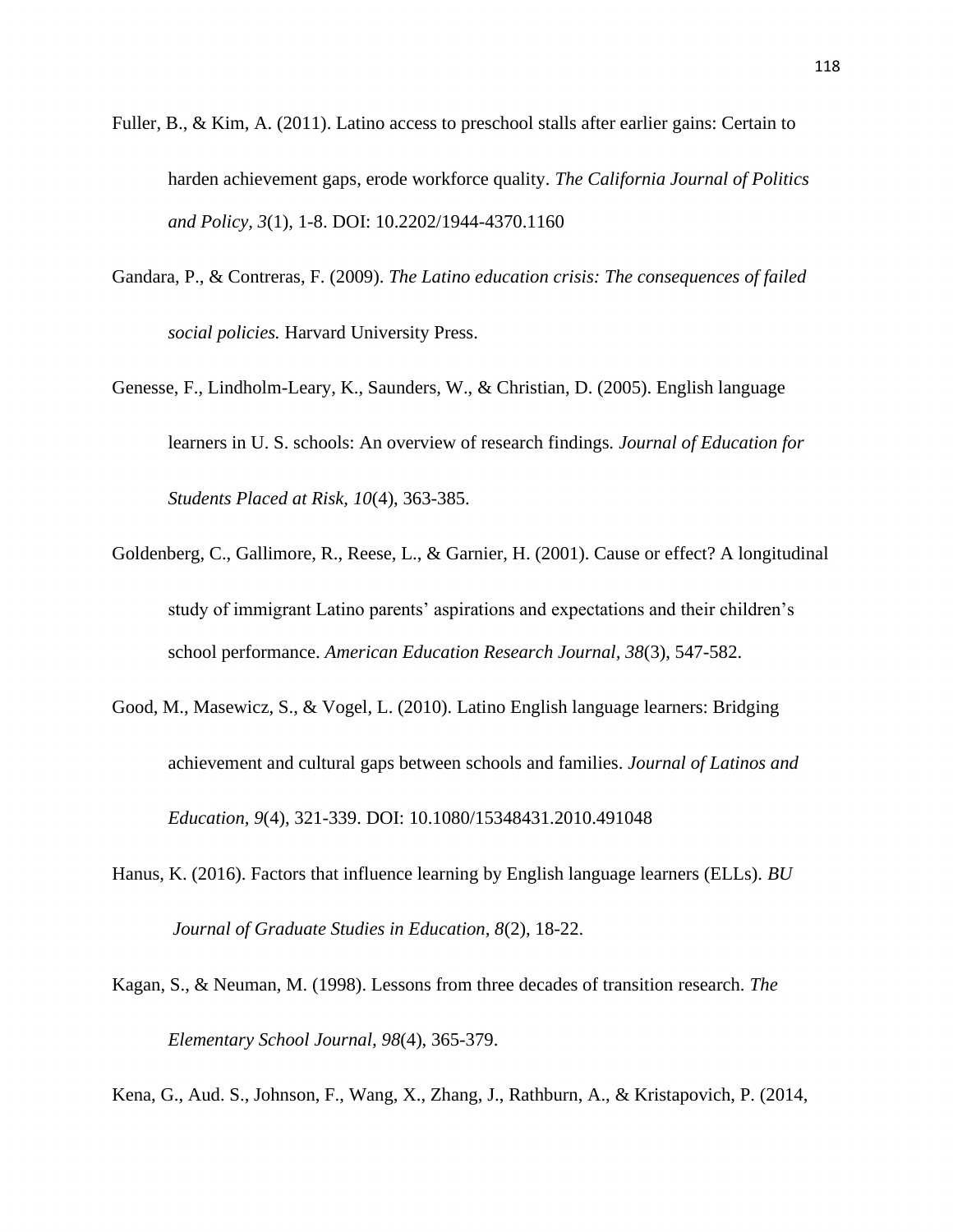May 24). *The condition of education 2014.* NCES 2014-083. National Center for Education Statistics.<https://nces.ed.gov/pubsearch/pubsinfo.asp?pubid=2014083>

- Lhamon, C., & Gupta, V. (2015, January 7). *Dear colleague letter.* Civil Rights Division. United States Department of Justice. Office for Civil Rights. United States Department of Education.<https://www2.ed.gov/about/offices/list/ocr/letters/colleague-el-201501.pdf>
- Marrero, F. A. (2016). Barriers to school success for Latino students. *Journal of Education and Learning, 5*(2), 180-186.
- Mathewson, T. (2016, October 18). 4 ways ESSA will change how schools serve ELL students: The Every Student Succeeds Act creates several new requirements for English learner equity. *K-12 Dive.* [https://www.k12dive.com/news/4-ways-essa-will-change-how](https://www.k12dive.com/news/4-ways-essa-will-change-how-schools-serve-ell-students/428266/)[schools-serve-ell-students/428266/](https://www.k12dive.com/news/4-ways-essa-will-change-how-schools-serve-ell-students/428266/)
- Medina, M., Guzman, N., & Wong-Ratcliff, M. (2015). Latino parental involvement: Myths, perceptions and inhibiting factors. *Journal of Case Studies in Education*, *152316*. https://www.aabri.com/manuscripts/152316.pdf
- Mena, J. (2013). Latino parent home-based practices that bolster student academic persistence. *Hispanic Journal of Behavioral Sciences, 33*(4), 490-506.
- Merriam, S., & Tisdell, E. (2016). *Qualitative research: A guide to design and implementation*. Jossey-Bass.

Migration Policy Institute. (n.d.). *NCIIP: English learners and the Every Student Succeeds Act.*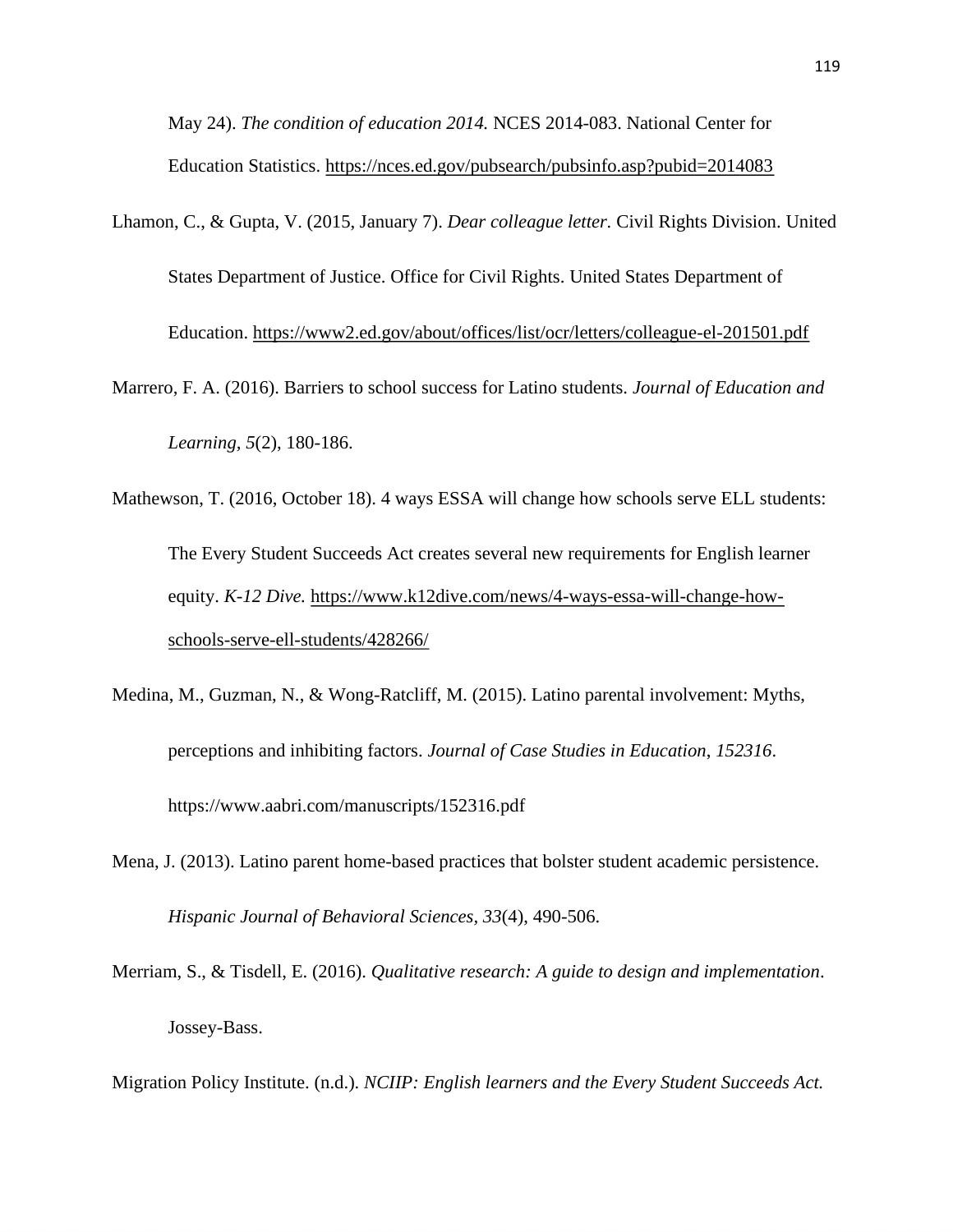[https://www.migrationpolicy.org/programs/nciip-english-learners-and-every-student](https://www.migrationpolicy.org/programs/nciip-english-learners-and-every-student-succeeds-act-essa)[succeeds-act-essa](https://www.migrationpolicy.org/programs/nciip-english-learners-and-every-student-succeeds-act-essa)

Mogge, S. G., Martinez-Alba, G., & Cruzado-Guerrero, J. (2017). Supporting school responsiveness to immigrant families and children: A university-school partnership. *The Electronic Journal for English as a Second Language, 20*(4), 1-15. <https://files.eric.ed.gov/fulltext/EJ1137961.pdf>

Montoya-Avila, A., Ghebreab, N., & Galindo, C. (2018). Toward improving the educational opportunities for black and Latinx young children: Strengthening family-school partnerships. In S. Sonnenschein & B. Sawyer (Eds.), *Academic Socialization of Young Black and Latino Children* (pp. 209-231). Springer Nature Switzerland. [https://doi.org/10.1007/978-3-030-04486-2\\_10](https://doi.org/10.1007/978-3-030-04486-2_10)

National Center for Education Statistics. (2016). Federal programs for education and related activities. *Digest of Education Statistics 2014.* <https://nces.ed.gov/pubs2016/2016006.pdf>

National Center for Education Statistics. (2013). *Digest of Education Statistics, 2013, table 203.50.* [https://nces.ed.gov/programs/coe/indicator/cge#](https://nces.ed.gov/programs/coe/indicator/cge)

Nowell, L., Norris, J., White, D., & Moules, N. (2017). Thematic analysis: Striving to meet the trustworthiness criteria. *International Journal of Qualitative Methods, 16*(1), 1-13. [https://doi.org/10.1177/1609406917733847](https://doi.org/10.1177%2F1609406917733847)

Petrone, E. (2016). A squandered resource: The divestment of Mexican parental involvement in a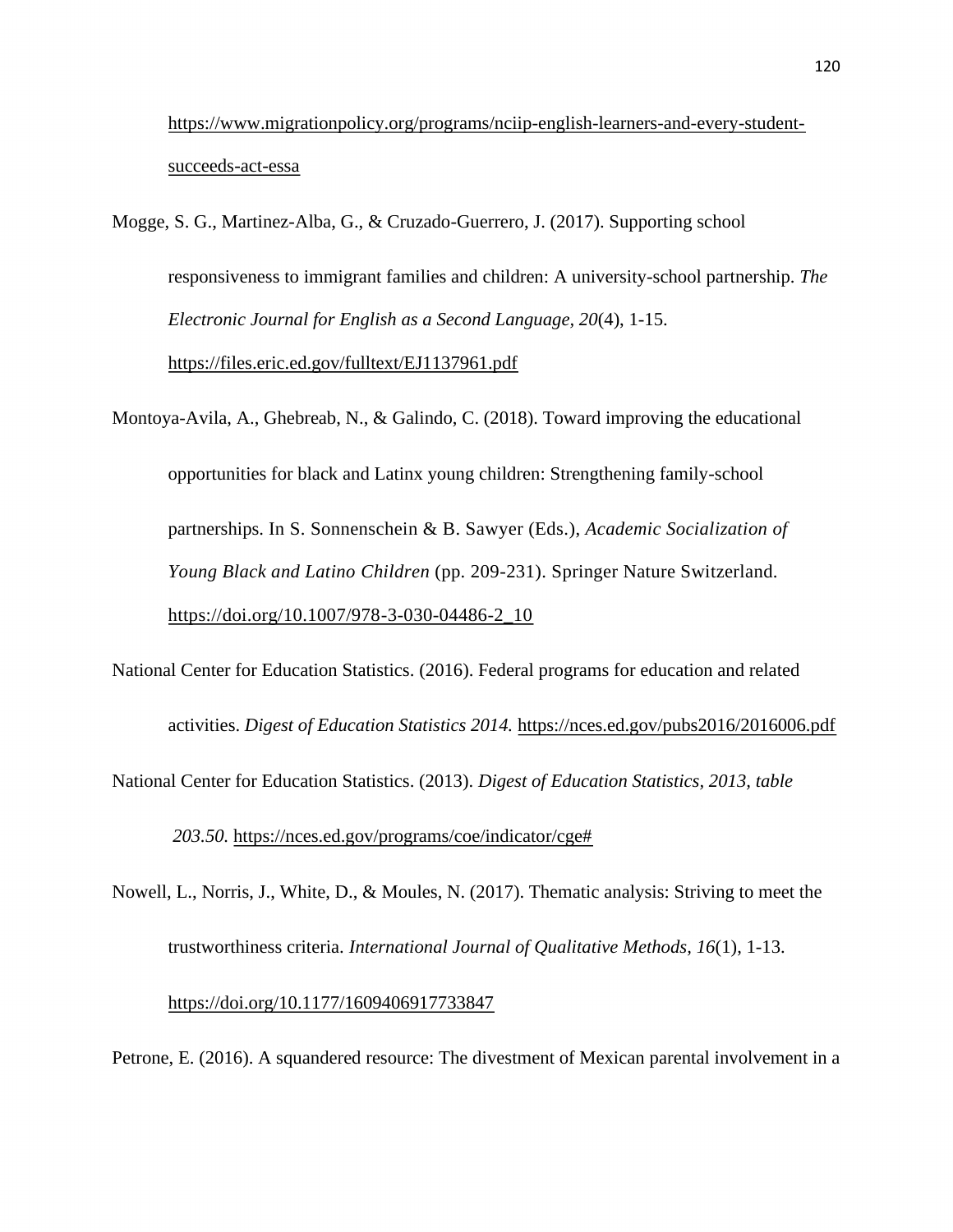new gateway state. *School Community Journal, 26*(1), 67-92.

- Quintero, D., & Hansen, M. (2017). English learners and the growing need for qualified teachers*. The Brown Center Chalkboard.* [https://www.brookings.edu/blog/brown-center](https://www.brookings.edu/blog/brown-center-chalkboard/2017/06/02/english-learners-and-the-growing-need-for-qualified-teachers/)[chalkboard/2017/06/02/english-learners-and-the-growing-need-for-qualified-teachers/](https://www.brookings.edu/blog/brown-center-chalkboard/2017/06/02/english-learners-and-the-growing-need-for-qualified-teachers/)
- Quiocho, A., & Daoud, A. (2006, Spring). Dispelling myths about Latino parent participation in school. *The Educational Forum, 70,* 255-267.
- Ryan, D.S., Casas, J. F., Kelly-Vance, L., Ryalls, B. O., & Nero, C. (2010). Parent involvement and views of school success: The role of parents' Latino and white American cultural orientations. *Psychology in the Schools, 47*(4), 391-405.
- Santos, M., Darling-Hammond, L., & Cheuk, T. (2012). *Teacher development to support English language learners in the context of Common Core State Standards.*

Stanford University School of Education.

- https://www.researchgate.net/publication/315447015\_English\_language\_learner\_teacher \_effectiveness\_and\_the\_Common\_Core/fulltext/58d08aeea6fdcc344b0c110b/Englishlanguage-learner-teacher-effectiveness-and-the-Common-Core.pdf
- Stepanek, J., & Raphael, J. (2010). Creating schools that support success for English language learners. *Education Northwest Lessons Learned, 1*(2), 1-4.
- Suarez-Orozco, C., & Suarez-Orozco, M. (2001). *Children of immigration*. Harvard University Press.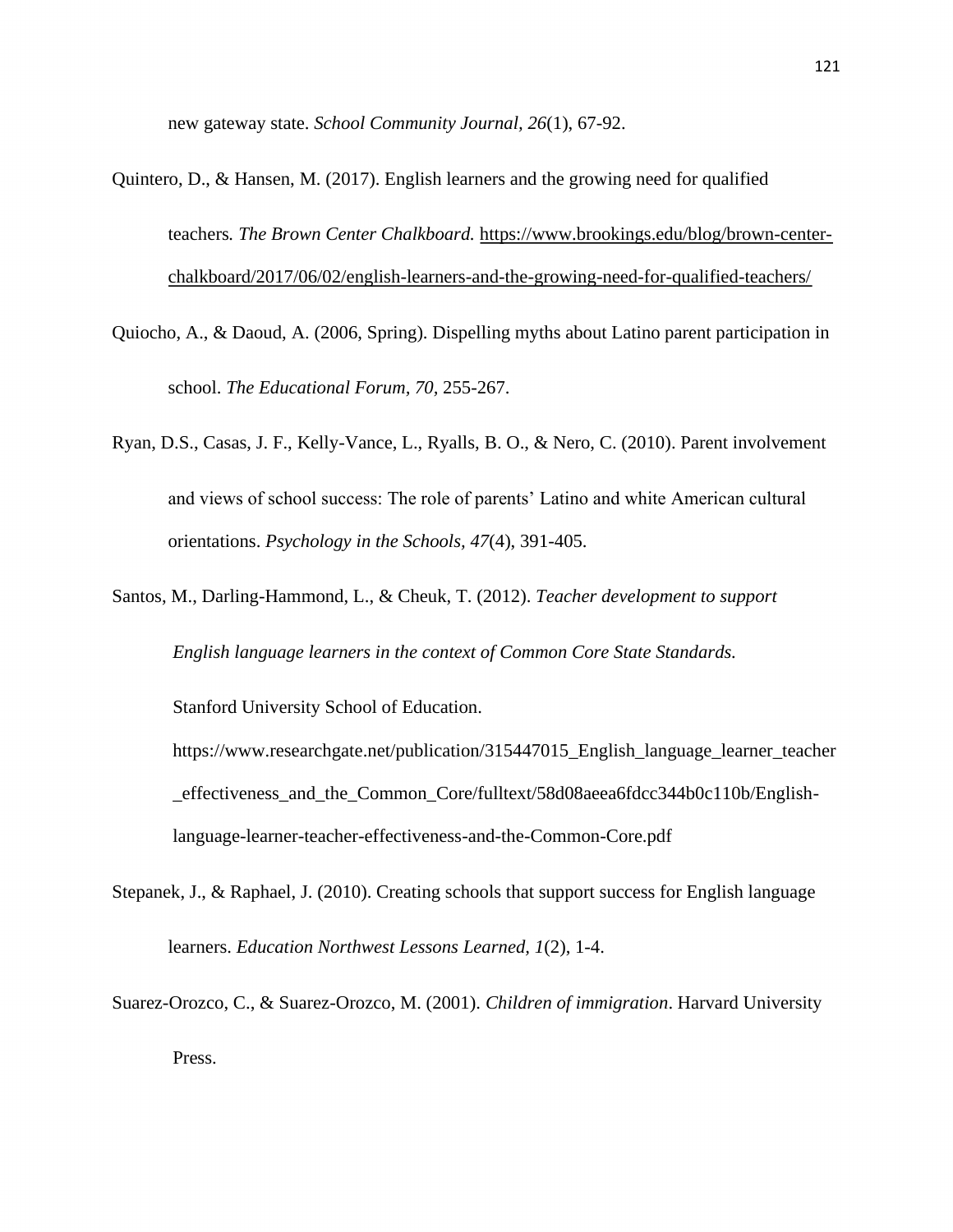Sugarman, J., & Geary, C. (2018). *English Learners in Tennessee: Demographics, outcomes, and state accountability policies*. Migration Policy Institute.

[https://www.migrationpolicy.org/sites/default/files/publications/EL-factsheet2018-](https://www.migrationpolicy.org/sites/default/files/publications/EL-factsheet2018-Tennessee_Final.pdf) [Tennessee\\_Final.pdf](https://www.migrationpolicy.org/sites/default/files/publications/EL-factsheet2018-Tennessee_Final.pdf)

Teachers of English to Speakers of Other Languages. (2021). *The Every Student Succeeds Act:* 

*ESSA.* TESOL Advocacy Action Center. [https://www.tesol.org/advance-the](https://www.tesol.org/advance-the-field/advocacy-resources/essa-resources)[field/advocacy-resources/essa-resources](https://www.tesol.org/advance-the-field/advocacy-resources/essa-resources)

Teachers of English to Speakers of Other Languages. (2016). *English learners and ESSA: What* 

*educators need to know.* [https://www.tesol.org/docs/default-source/ppt/tesol-essa](https://www.tesol.org/docs/default-source/ppt/tesol-essa-resource-kit-final0d938542f2fd6d058c49ff00004ecf9b.pdf?sfvrsn=0&sfvrsn=0)[resource-kit-final0d938542f2fd6d058c49ff00004ecf9b.pdf?sfvrsn=0&sfvrsn=0](https://www.tesol.org/docs/default-source/ppt/tesol-essa-resource-kit-final0d938542f2fd6d058c49ff00004ecf9b.pdf?sfvrsn=0&sfvrsn=0)

Tennessee Department of Education. (n.d.). *Special populations and student support: English* 

*learners.* <https://www.tn.gov/education/student-support/english-learners.html>

Tennessee Department of Education. (2020). *Johnson City district report card*.

<https://reportcard.tnedu.gov/districts/901>

Tennessee Department of Education. (2018). *Data downloads and requests: Profile and* 

*demographic information.* <https://www.tn.gov/education/data/data-downloads.html>

Tennessee Department of Education. (2016). *English as a second language program guide.* 

[https://www.tn.gov/content/dam/tn/education/special-](https://www.tn.gov/content/dam/tn/education/special-education/eligibility/esl_english_as_a__second_language_program_guide.pdf)

[education/eligibility/esl\\_english\\_as\\_a\\_\\_second\\_language\\_program\\_guide.pdf](https://www.tn.gov/content/dam/tn/education/special-education/eligibility/esl_english_as_a__second_language_program_guide.pdf)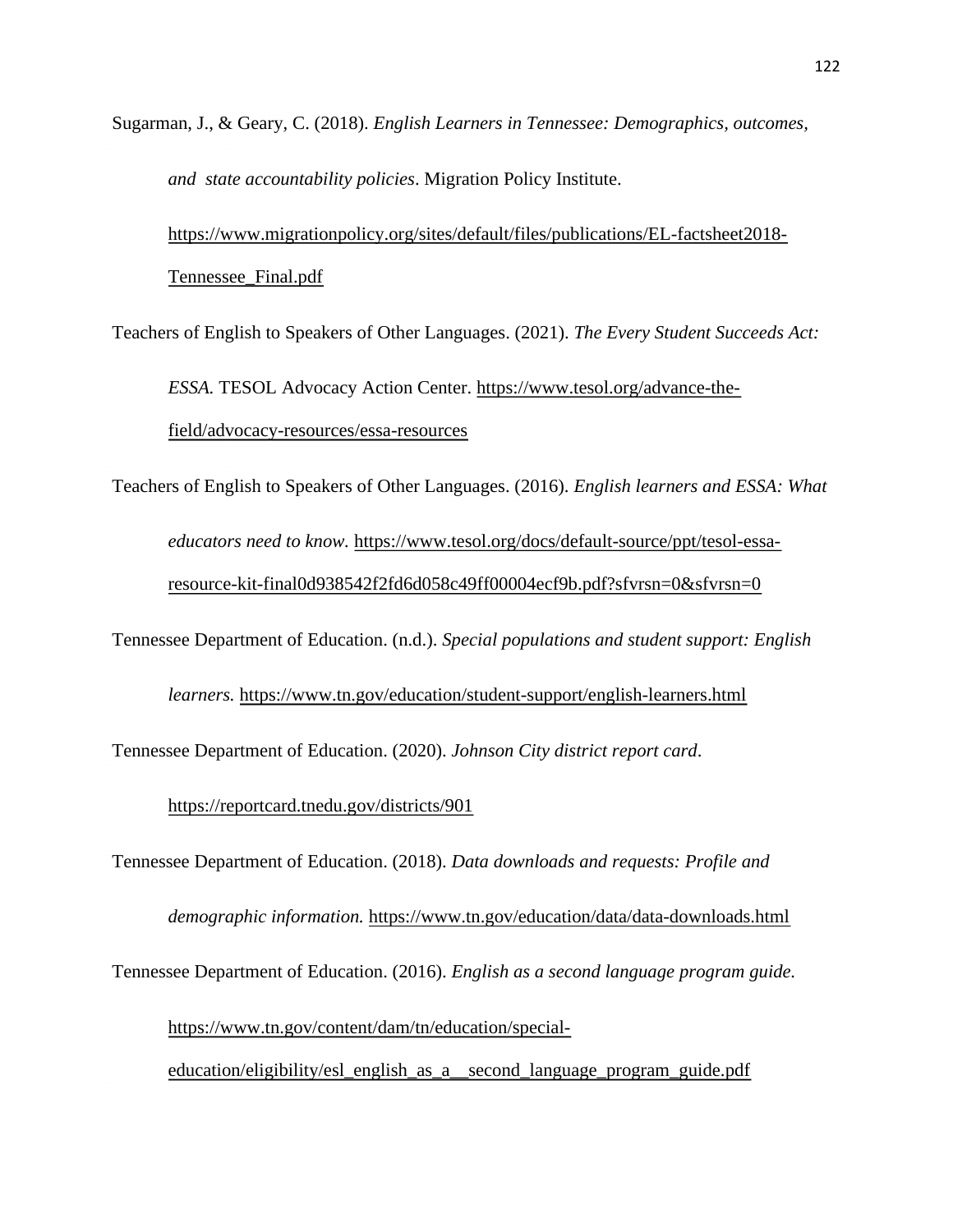United States Department of Education. (2020). *English language learners in public schools.*

National Center for Education Statistics.

[https://nces.ed.gov/programs/coe/indicator\\_cgf.asp](https://nces.ed.gov/programs/coe/indicator_cgf.asp)

United States Department of Education. (2015a). *Every Student Succeeds Act.*

<https://www.ed.gov/essa?src%3Drn>

United States Department of Education. (2015b). *Tools and resources for staffing and supporting an English learner program*. [https://www2.ed.gov/about/offices/list/oela/english-learner](https://www2.ed.gov/about/offices/list/oela/english-learner-toolkit/chap3.pdf)[toolkit/chap3.pdf](https://www2.ed.gov/about/offices/list/oela/english-learner-toolkit/chap3.pdf)

Zarate, M. (2007). *Understanding Latino parental involvement in education: Perceptions, expectations, and recommendations.* The Tomas Rivera Policy Institute.

<https://files.eric.ed.gov/fulltext/ED502065.pdf>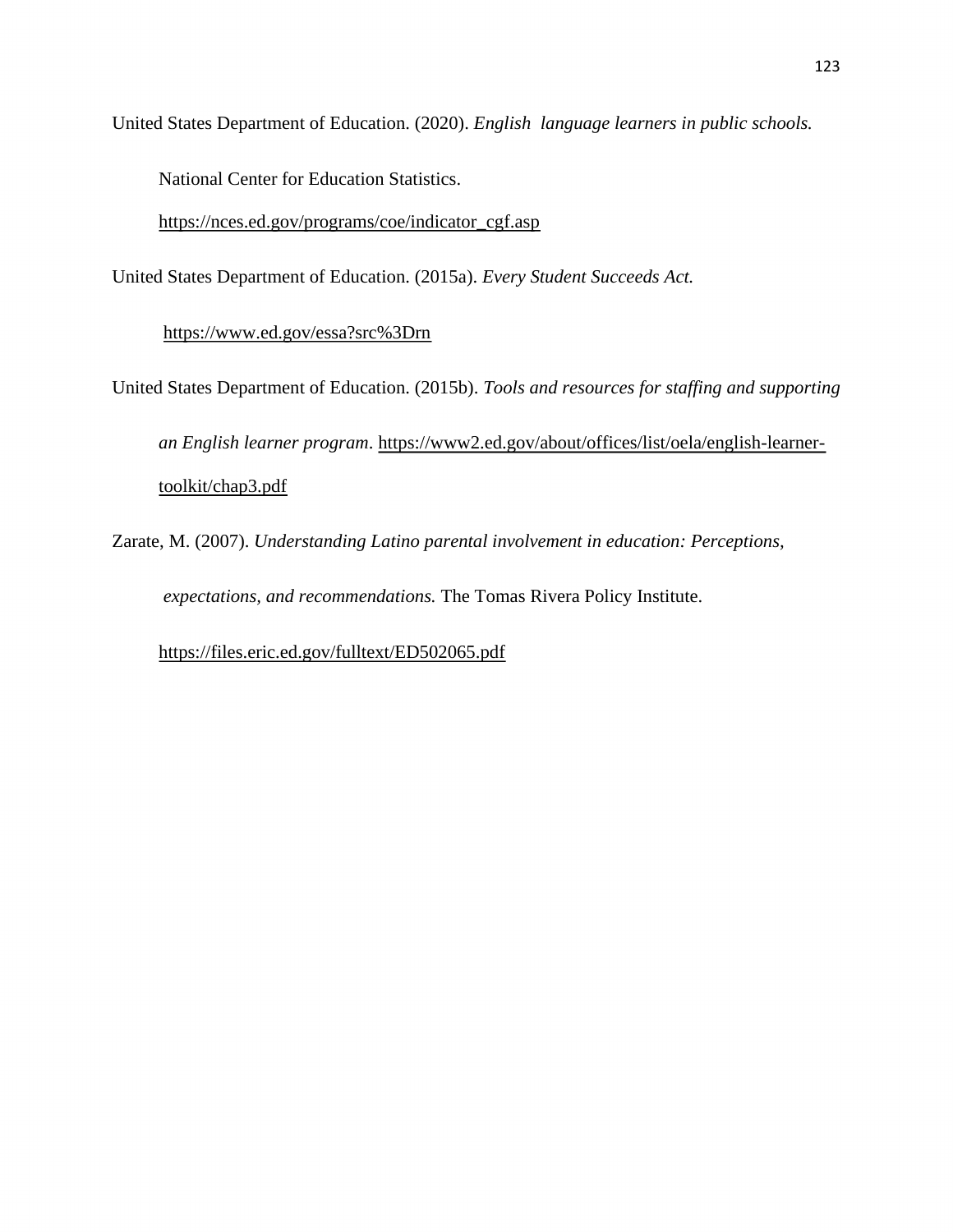#### **Appendix A: IRB Approval Letters**



Date: April 9, 2021

From; The Institutional Review Board (TRB) at Milligan University

Re: An Examination of School Success Factors as Perceived by Parents of Latian Fagilish *Lan.guage lellrners* 

Submission type: Expedited Review/Cooperating Institution Approval

Dear Nancy Miles:

On behalf of the Milligan University fustitutional Review Board (IRB), we are writing to inform you that your study, An Examination of School Success Factors as Perceived by Parents of *Latino English Language Learners*, has been approved as expedited. This approval also indicates that you have fulfilled the IRB requirements for Milligan University.

All research must be conducted in accordance with this approved submission, meaning that you will follow the research plan you have outlined here, use approved materials, and follow university policies.

Take special note of the following important aspects of your approval;

- Any changes made to your study require approval from the IRB Committee before they can be implemented as part of your study. Contact the IRB Committee at IRB@milligan.edu with your questions and/or proposed modifications.
- If there are any unanticipated problems or complaints from participants during your data collection, you must notify the Milligan University IRB Office within 24 hours of the data colleetion problem or complaint.
- Yow· Milligan IRB Approval Code is: MU2104091454

The Milligan University IRB Committee is pleased to congratulate you on the approval of your research proposal. Best wishes as you conduct your research! If you have any questions about your IRB Approval, please contact the IRB Office and copy your faculty advisor if appropriate. on 1he oommunication.

On behalf of the lRB Committee,

On belieft of the RKB Committee,<br>Trini Rangel, Ph.D.

Chair, Institutional Review Board Milligan University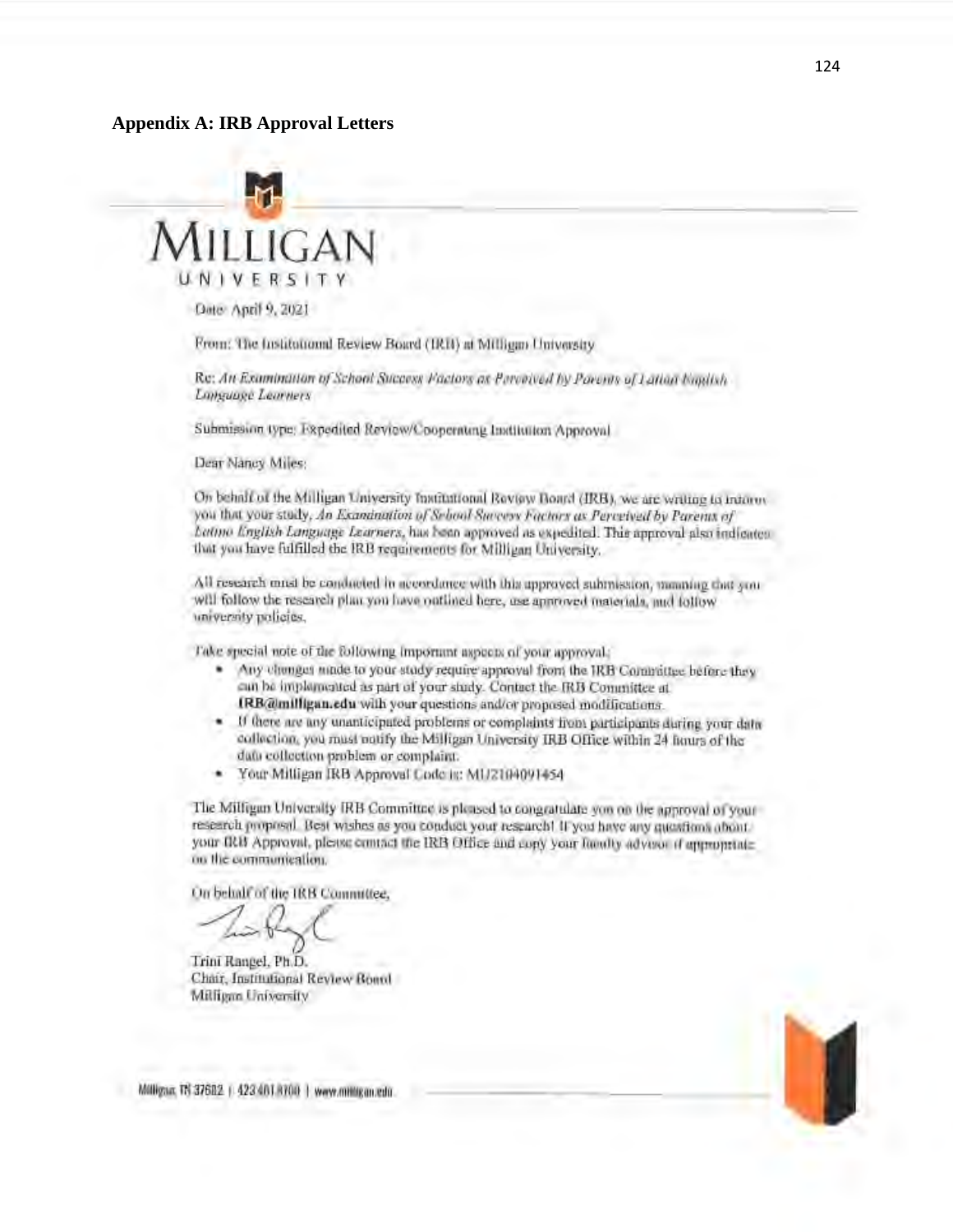|                         | JOHNSON CITY SCHOOLS<br><b>APPROVAL FORM FOR RESEARCH PROPOSALS</b>                                                                                                                                                                                                                                                     |
|-------------------------|-------------------------------------------------------------------------------------------------------------------------------------------------------------------------------------------------------------------------------------------------------------------------------------------------------------------------|
| <b>REQUESTOR'S NAME</b> |                                                                                                                                                                                                                                                                                                                         |
| as<br>STEP 1:           | School Succesta<br>tion<br>TITLE OF RESEARCH PROPOSAL<br>Language Learners<br><b>LMA</b> IS<br>Percetured<br><b>RESEARCH REVIEW</b>                                                                                                                                                                                     |
|                         | We lemporarily withhold approval of your proposal until you address the questions we have saleed<br>about it in the attached letter. Histleds this form with re-esbashedon of your proposed.)                                                                                                                           |
|                         | We conditionally approve your proposal and you may proceed with assisting contact with<br>principalle) of the appropriate school(s), but it is necessary for you to addrass the questions we<br>have rateed about your progressi in the attached letter,                                                                |
|                         | We approve your proposal. Proceed with abaaining approved of the principal(s) of the appropriate<br>одновно.                                                                                                                                                                                                            |
|                         | 1.50 Ea.<br>Signature, Carrierian Division Reviewer                                                                                                                                                                                                                                                                     |
| STEP 2:                 | PRINCIPAL'S EVALUATION                                                                                                                                                                                                                                                                                                  |
|                         | I temporarily withhold approval of your proposed research being assultated in my scinati for consome stated in<br>the attached encrospondence. Gustade this form with the re-suladiscion of your pregnant.)                                                                                                             |
| <b>PRINCIPAL #1-</b>    | <b>DATE:</b>                                                                                                                                                                                                                                                                                                            |
| PRINCIPAL ##            | <b>DATE:</b>                                                                                                                                                                                                                                                                                                            |
| <b>PRINCIPAL #5</b>     | DATE:                                                                                                                                                                                                                                                                                                                   |
|                         | I approve your pamored. Please forward this form to the Central Office for approval of the Superintentian                                                                                                                                                                                                               |
| PRINCIPAL #L            | TIATE:                                                                                                                                                                                                                                                                                                                  |
| <b>PRINCIPAL ##</b>     | DATE                                                                                                                                                                                                                                                                                                                    |
| <b>FRINGIPAL #8</b>     | <b>DATE:</b>                                                                                                                                                                                                                                                                                                            |
| STEP 8                  | SUPERINTENDENT'S EVALUATION                                                                                                                                                                                                                                                                                             |
|                         | I withhold approval of your proposed research holog conducted in our exhonic for the reasons stated in the<br>attential correspondence. I am forwarding a copy of your proposal, a copy of this form, and a copy of any<br>correspondance to the Curriculum Division reviewar. They will communicate with your farther. |
|                         | I approve your proposal. Proceed with your resurred according to the conditions agreed upon in the proceding<br>wettony of this forty and your research proposal.                                                                                                                                                       |
|                         |                                                                                                                                                                                                                                                                                                                         |
|                         | Date<br>Biggature of Superintendent                                                                                                                                                                                                                                                                                     |

NOTE: The claused cany of this form thould be reincand to the Curriculum Division for their records. ,u .. r ....... -.i .Tnhminn Citv Board orEducn.tlon Polley 4.210)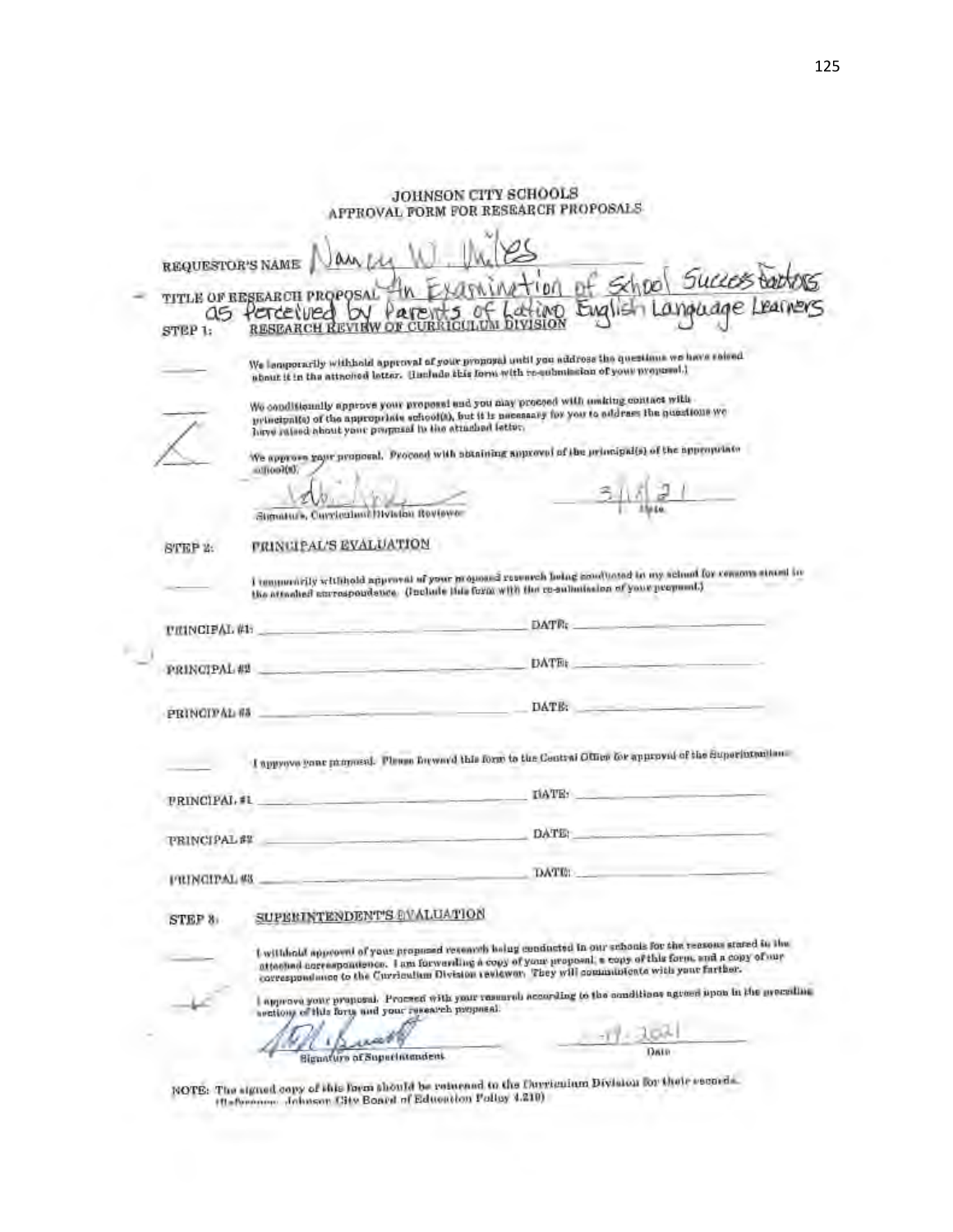# **Appendix B: Parent Invitation to Participate in Research** (English)

To: Parents of English Language Learners

From: Nancy W. Miles, 4th grade teacher, Johnson City Schools

Subject: Research Study to identify support services for ELL students

=============================================================

As a parent of an English Language Learner in the Johnson City School district, you are invited to participate in a research study that will give you an opportunity to identify what is working in your child's elementary school to support his or her academic and social needs. You will also have a chance to describe any challenges that get in the way of your child's success, or to identify services and supports you feel are missing that would help your child succeed in school.

I am conducting this study as part of my research with Milligan University and the completion of my doctoral degree. I have taught school in the Johnson City system for nearly twenty years and have mentored an ELL family during that time period. My involvement with that family led me to wanting to learn more about how ELL parents perceive what the school system has done to help their children be successful at school and to identify additional services that parents need to help their children learn.

As a participant in the study, you would take part in a 30-minute interview with me either at your child's school or at an agreed upon location. If you are willing to participate in an interview, please check "yes" below and provide your phone number and email so that I may contact you and arrange a time for the interview.

Please return this form to your child's ESL teacher. Thank you for your consideration to participate in this study.

Nancy W. Miles

4th grade, South Side School, Johnson City Schools

\_\_\_\_\_\_\_\_Yes, I will participate in this study.

Your name: \_\_\_\_\_\_\_\_\_\_\_\_\_\_\_\_\_\_\_\_\_\_\_\_\_\_\_\_\_\_\_\_\_\_\_\_\_\_\_\_\_\_\_\_\_\_\_\_\_

Your phone number: \_\_\_\_\_\_\_\_\_\_\_\_\_\_\_\_\_\_\_\_\_\_\_\_\_\_\_\_\_\_\_\_\_\_\_\_\_\_\_\_\_

Your email address: \_\_\_\_\_\_\_\_\_\_\_\_\_\_\_\_\_\_\_\_\_\_\_\_\_\_\_\_\_\_\_\_\_\_\_\_\_\_\_\_\_

Check one below:

\_\_\_\_\_\_\_\_\_I will need an interpreter during the interview.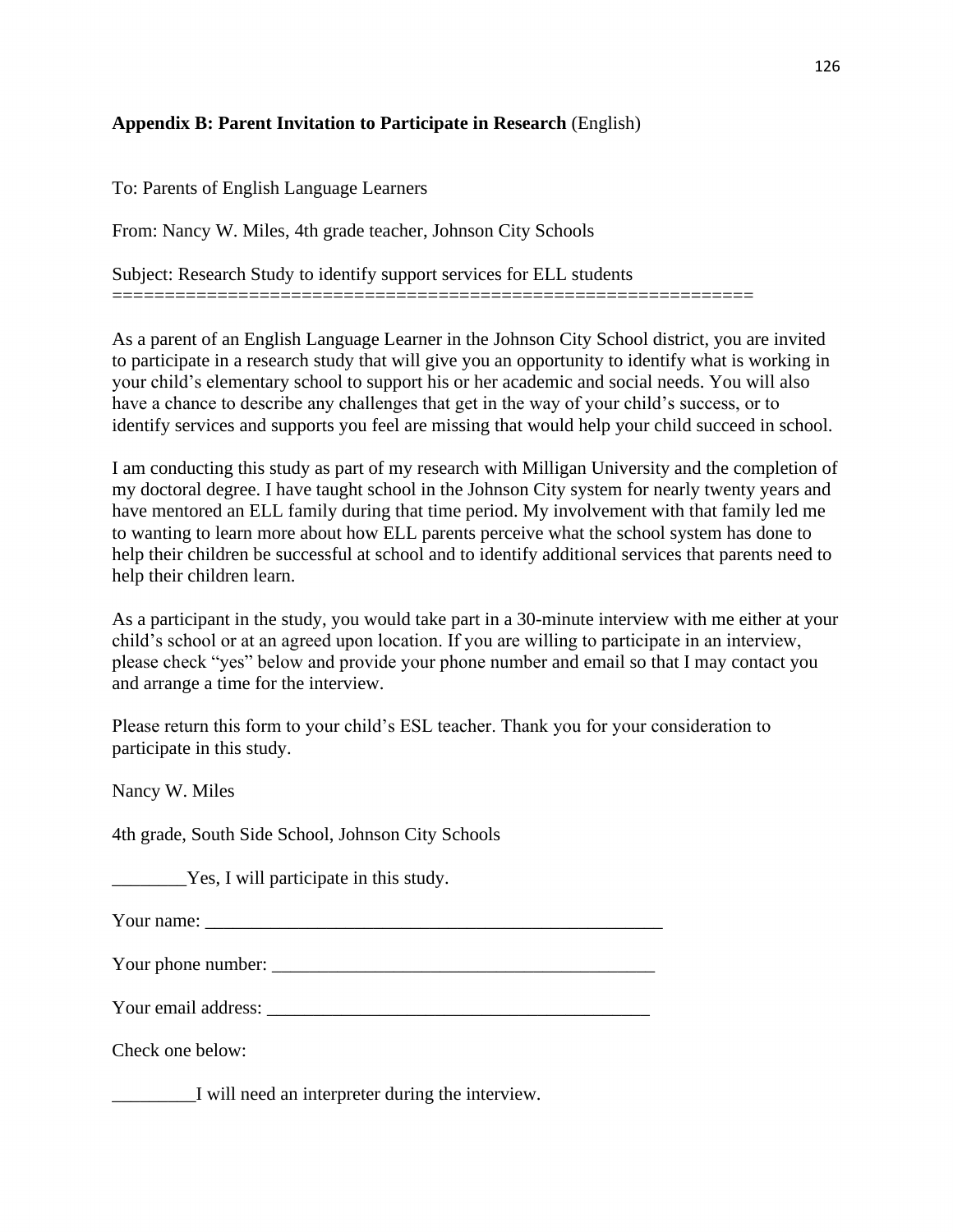\_\_\_\_\_\_\_\_\_I will NOT need an interpreter during the interview

Please return this form to your child's ESL teacher by May 7.

# **Parent Invitation to Participate** (Spanish)

Para: Padres de Estudiantes que Aprenden el Idioma Inglés

De: Nancy W. Miles, Maestra de 4º grado, de las Escuelas de Johnson City

Asunto: Estudio de investigación para identificar los servicios de apoyo para los estudiantes que aprenden el idioma Ingles (ELL por sus siglas en inglés)

=====================================================================

Como padre de un estudiante que aprende el idioma de inglés en el distrito escolar de Johnson City, se le invita a participar en un estudio de investigación que le dará la oportunidad de identificar lo que está funcionando en la escuela primaria de su niño para apoyar sus necesidades académicas y sociales. También tendrá la oportunidad de describir cualquier desafío que se interponga en el camino hacia el éxito de su niño, o de identificar los servicios y apoyos que cree que faltan y que ayudarían a su niño a lograr el éxito escolar.

Estoy llevando a cabo este estudio como parte de mi investigación con la Universidad de Milligan y completar mi doctorado. He enseñado en el sistema escolar de Johnson City durante casi veinte años y he sido mentora de una familia ELL (aprendices del idioma ingles por sus siglas en inglés) durante ese período. Mi participación con esa familia me llevó a querer aprender más sobre cómo los padres de estudiantes ELL perciben lo que el sistema escolar ha hecho para ayudar a sus niños a lograr el éxito en la escuela y para identificar los servicios adicionales que los padres necesitan para ayudar a sus niños a aprender.

Como participante en el estudio, usted participaría en una entrevista de 30 minutos conmigo en la escuela de su hijo o en un lugar que acordaremos. Si está dispuesto a participar en una entrevista, marque "sí" a continuación y proporcione su número de teléfono y correo electrónico para que pueda ponerme en contacto con usted y concertar una hora para la entrevista.

Por favor, devuelva este formulario al profesor de ESL (Ingles como Segundo Idioma por sus siglas en ingles) de su niño. Gracias por su consideración para participar en este estudio.

Nancy W. Miles

4º grado, Escuela South Side, Escuelas de Johnson City

\_\_\_\_\_\_\_\_Sí, participaré en este estudio.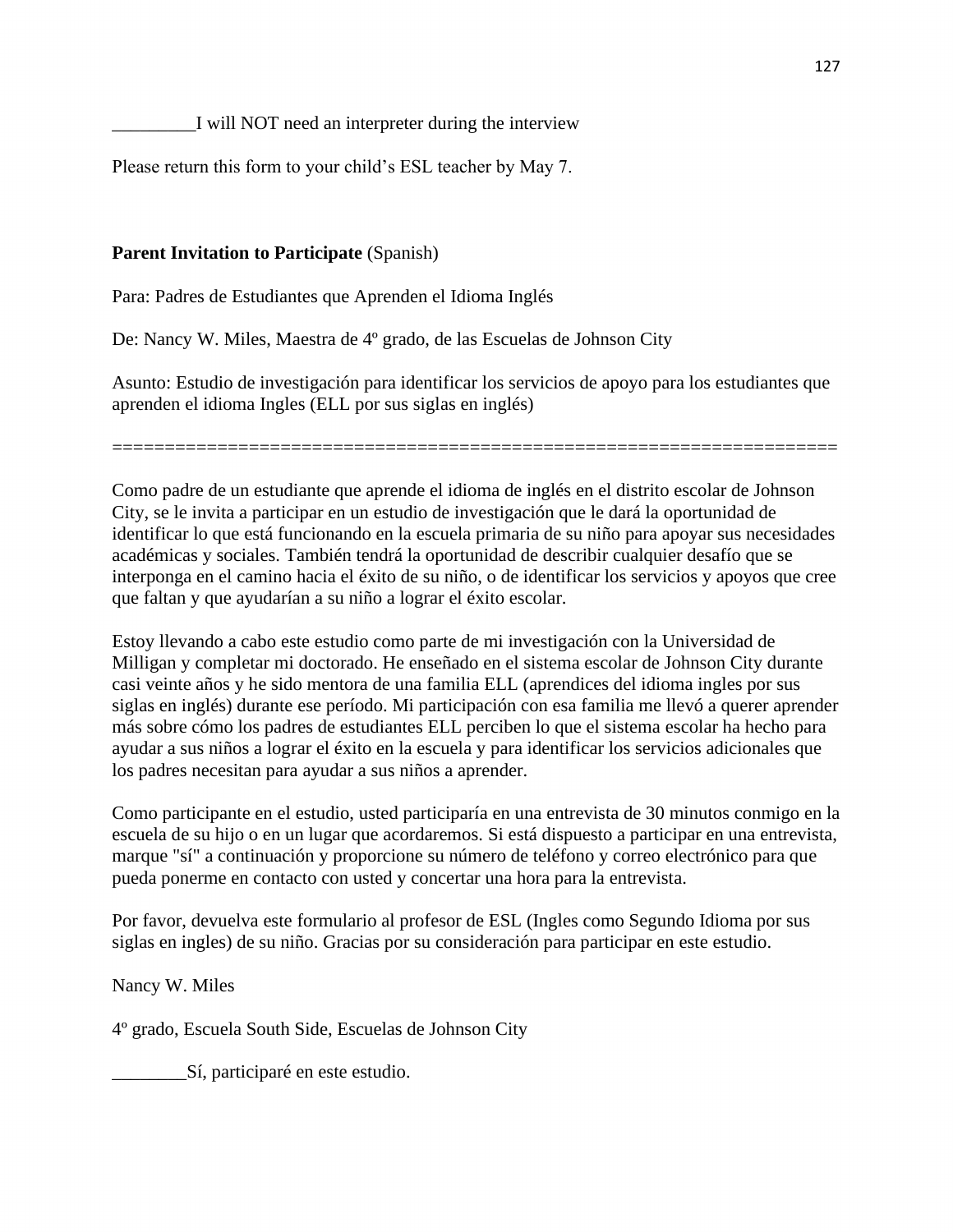Su nombre: \_\_\_\_\_\_\_\_\_\_\_\_\_\_\_\_\_\_\_\_\_\_\_\_\_\_\_\_\_\_\_\_\_\_\_\_\_\_\_\_\_\_\_\_\_\_\_\_\_

Su número de teléfono \_\_\_\_\_\_\_\_\_\_\_\_\_\_\_\_\_\_\_\_\_\_\_\_\_\_\_\_\_\_\_\_\_\_\_\_\_\_\_\_\_

Su dirección de correo electrónico -email-: \_\_\_\_\_\_\_\_\_\_\_\_\_\_\_\_\_\_\_\_\_\_\_\_\_\_\_\_\_\_\_\_\_\_\_\_\_\_\_\_\_

Marque una de las siguientes opciones:

\_\_\_\_\_\_\_\_\_Necesitaré un intérprete durante la entrevista.

\_\_\_\_\_\_\_\_\_NO necesitaré un intérprete durante la entrevista

Por favor, devuelva este formulario al profesor de ESL de su niño antes del 7 de mayo.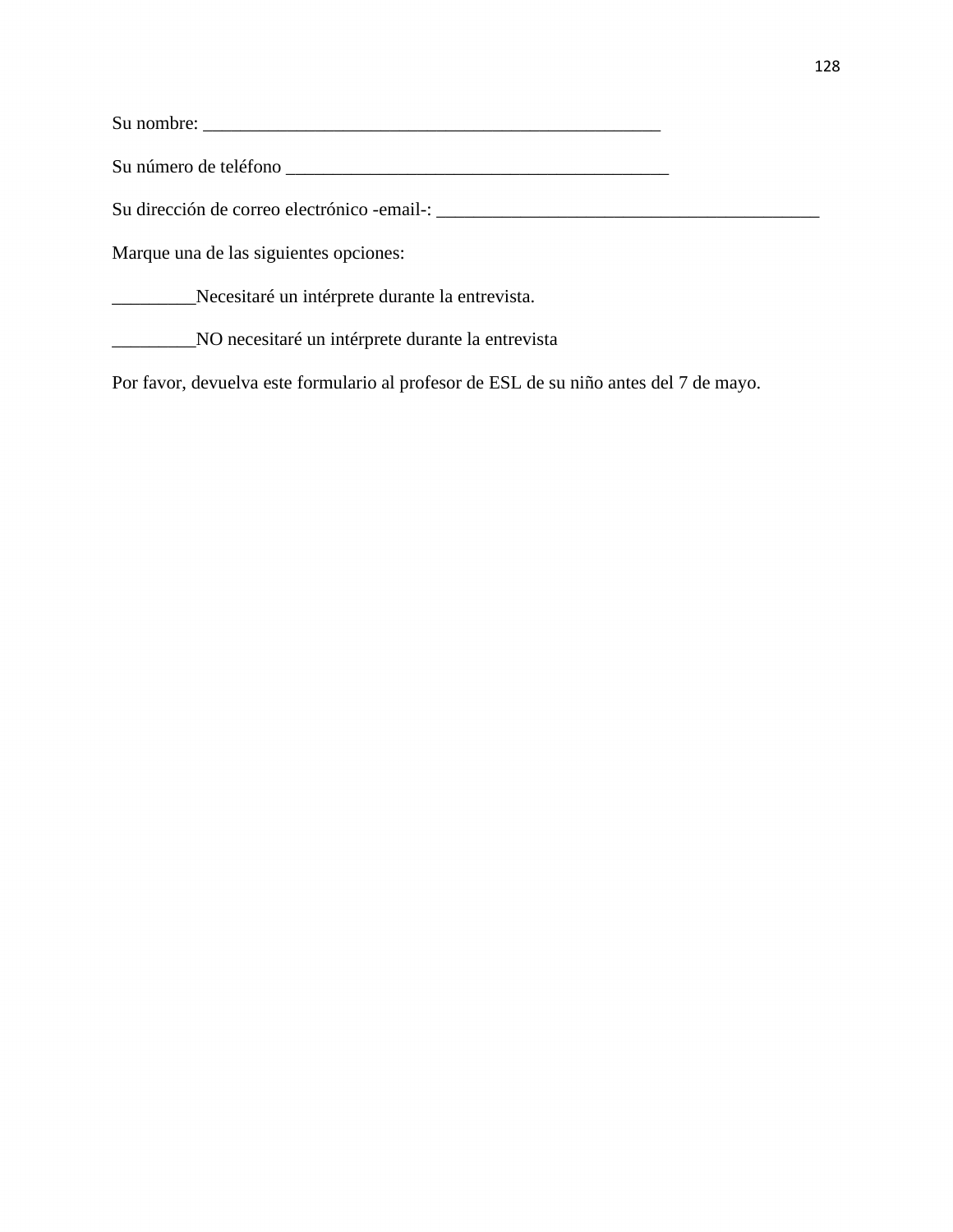#### **Appendix C: ESL Educator Participant Interview Guide**

- 1. How many ELL students do you serve? What grade levels are represented among these students?
- 2. In thinking about the children you teach, what is your definition of their success at school? How do ELL parents define success for their children at school?
- 3. What is your overall feeling about the students' attitude toward school?
- 4. What is your overall feeling about the students' attitude toward their teachers?
- 5. How does the school support an ELL student's academic learning during their first year in school? How does the school support ELL student learning after their first year?
- 6. How does the school support the social development of ELLs during their first year in school? How does the school support the social development of ELLs currently?
- 7. What barriers prevent ELLs from being successful in school during their first year in school? What support does school offer to get over any barriers? How do you help ELLs overcome any barriers?
- 8. What barriers exist beyond the first year in school that prevent ELLs from being successful in school? What supports does the school offer to overcome any barriers? How do you help ELLs overcome over any barriers?
- 9. How did the supports put in place by the school change the barriers ELLs face?
- 10. What things would you want the school to offer to help ELLs in school? What things would you want the school to offer to families to help ELLs be successful in school?
- 11. Who are the people at the school that have helped ELLs be successful?
- 12. What are the supports outside of school that have helped ELLs be successful?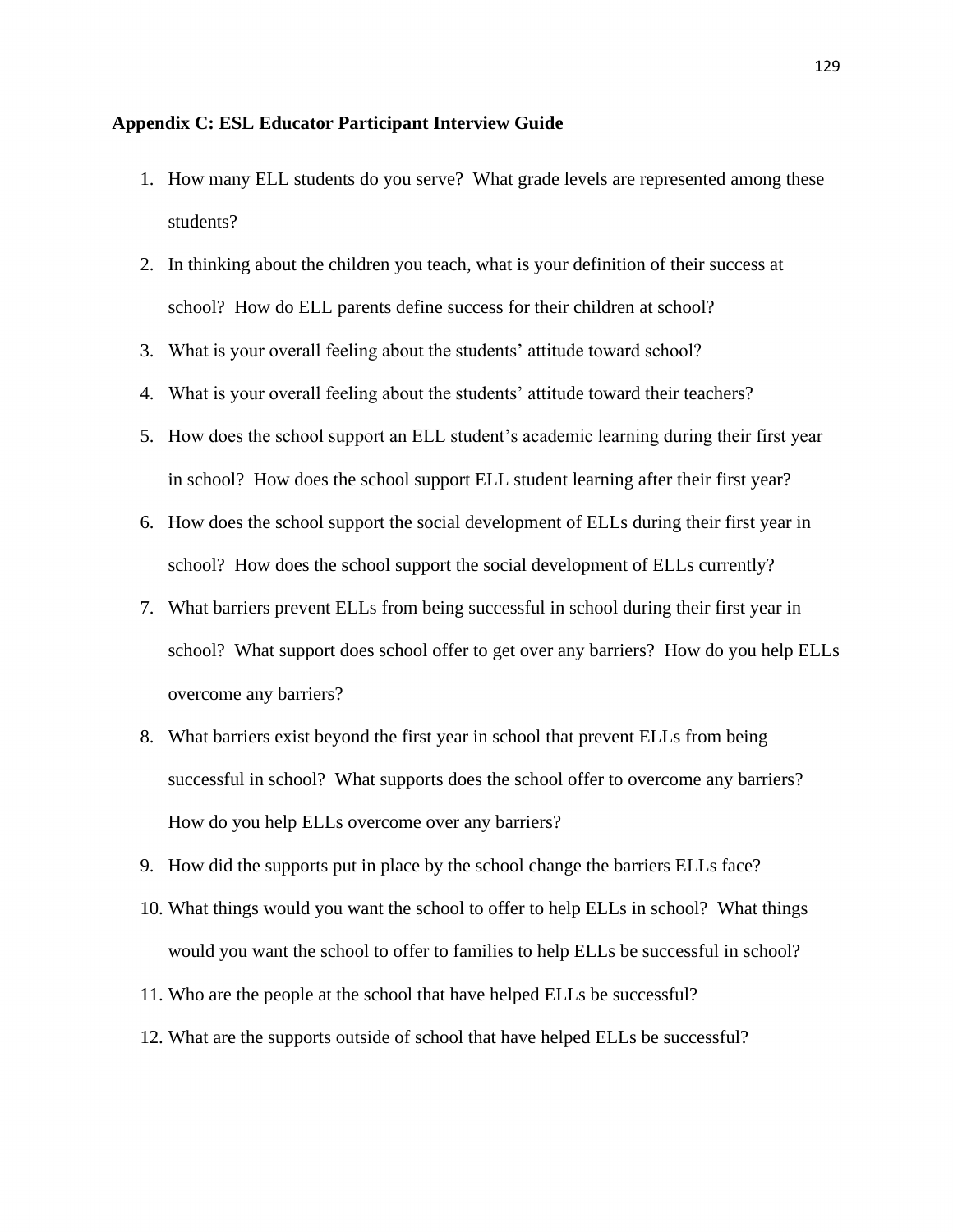13. What are the barriers outside of school that prevent ELLs from being successful in school? What have families been able to do to remove those barriers?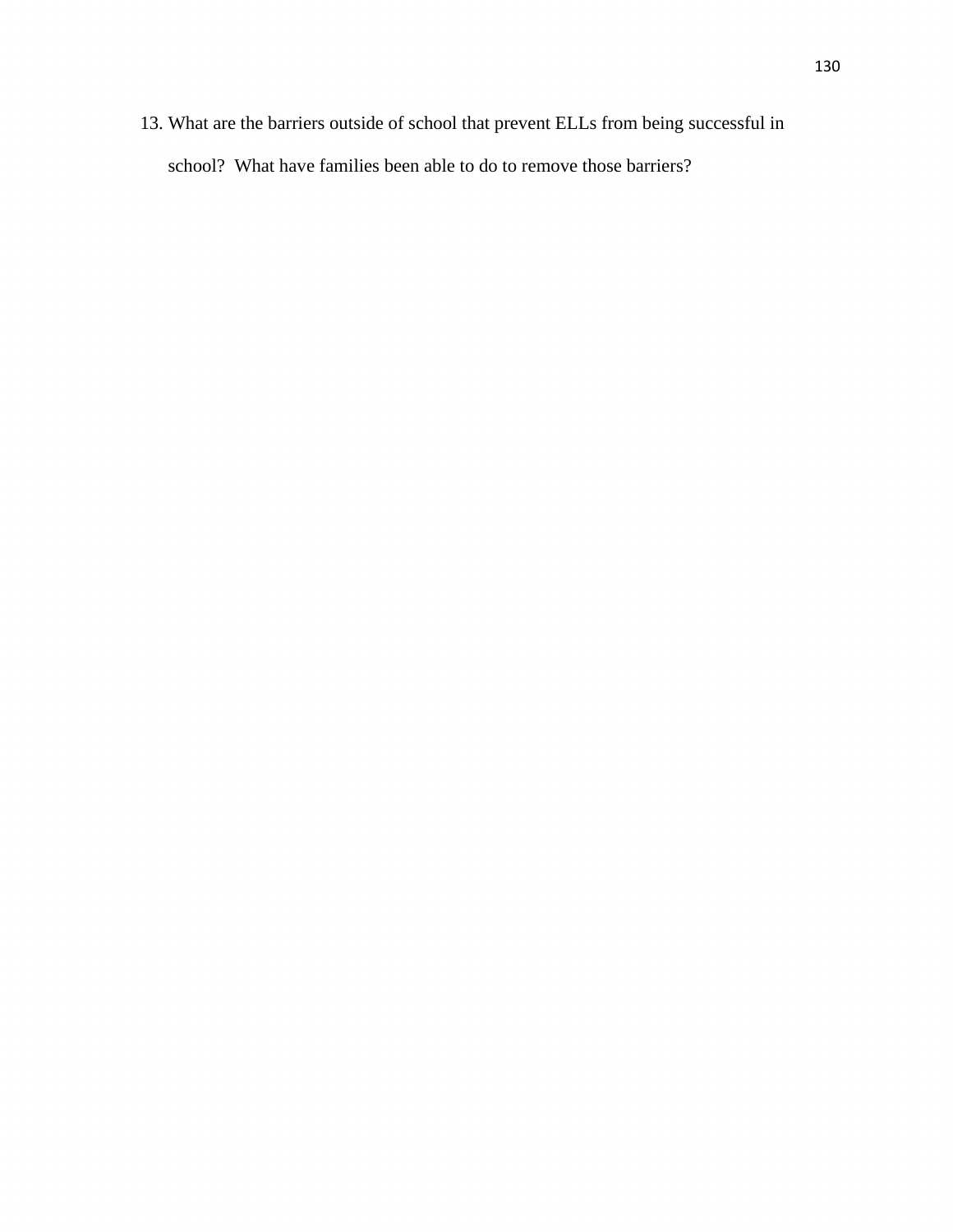#### **Appendix D: Parent Participant Interview Guide** (English)

- 1. When did your child first enroll in this school and what grade level were they assigned? What is your child's current grade level?
- 2. In thinking about your elementary age child, what is your definition of he/she being successful at school?
- 3. What is your overall feeling about the school your child attends?
- 4. What is your child's overall feeling about the school? What is your child's overall feeling about his/her teachers?
- 5. How did the school support your child's academic learning during their first year in school? How does the school support your child's academic learning now?
- 6. How did the school support your child's social development during their first year in school? How does the school support your child's social development now?
- 7. What barriers prevented your child from being successful in school during their first year in school? What support did the school offer to get over any barriers? How did you help your child get over any barriers?
- 8. What barriers still exist that prevent your child from being successful in school? What supports does the school offer to get over any barriers? How do you help your child get over any barriers?
- 9. How did the supports put in place by the school change the barriers your child faced?
- 10. What things would you want the school to offer to help your child in school? What things would you want the school to offer to families to help your child be successful in school?
- 11. Who are the people at the school that have helped your child be successful?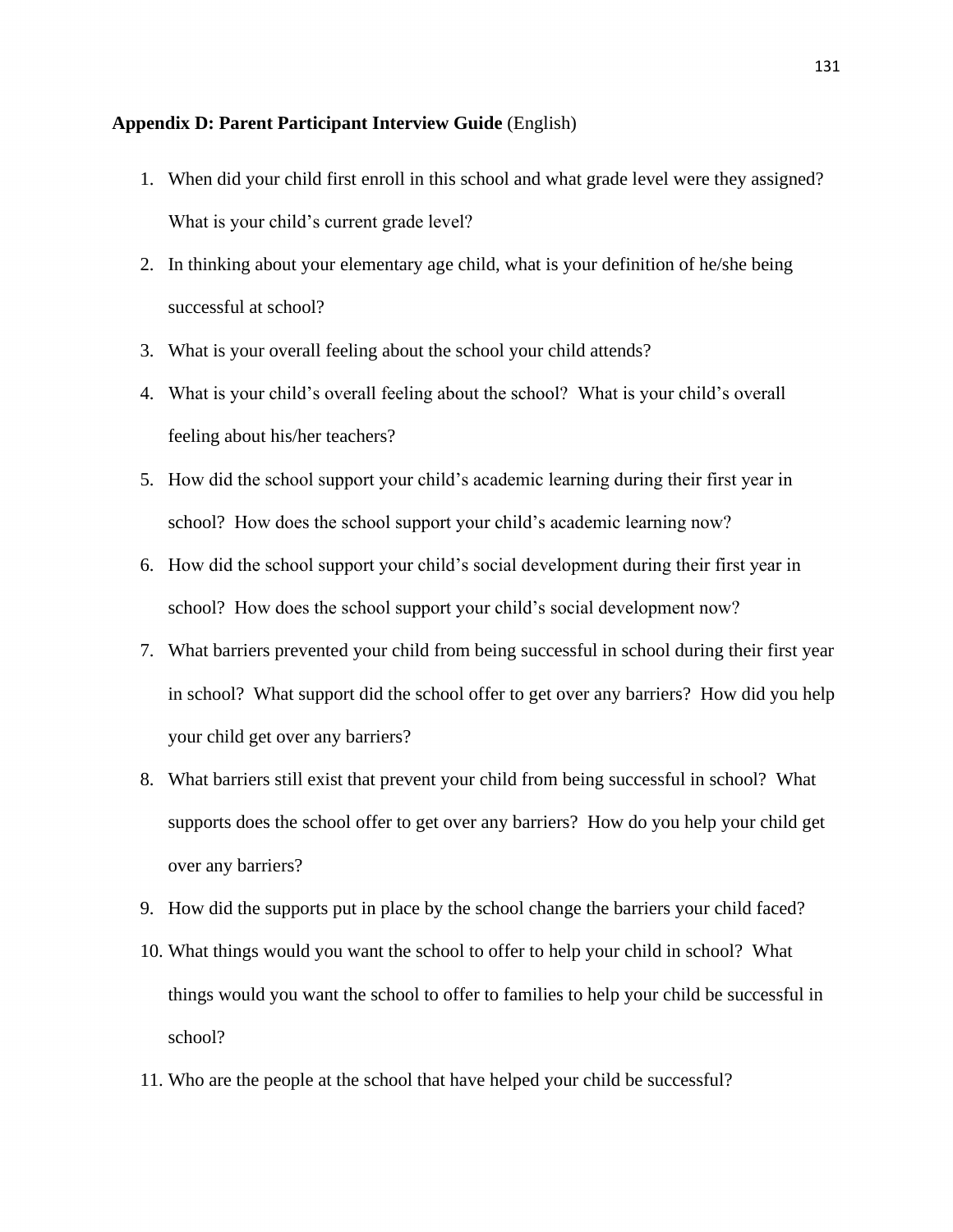- 12. What are the supports outside of school that have helped your child be successful?
- 13. What are the barriers outside of school that prevent your child from being successful in school? What have you been able to do to remove those barriers?

## **Guía para la entrevista de los padre** (Spanish)

1. ¿Cuándo inscribió a su niño en esta escuela por primera vez y qué grado se le asignó? ¿Cuál es el nivel de grado actual de su niño?

2. Al pensar en su niño en edad de escuela elemental ¿cuál es su definición de que él/ella es exitoso/a en la escuela?

3. ¿Cuál es su opinión general sobre la escuela a la que asiste su niño?

4. ¿Cuál es la opinión general de su niño sobre la escuela? ¿Cuál es la opinión general de su niño sobre sus profesores?

5. ¿Cómo ha apoyado la escuela el aprendizaje académico de su niño durante su primer año en la escuela? ¿Cómo apoya la escuela el aprendizaje académico de su niño ahora?

6. ¿Cómo apoyó la escuela el desarrollo social de su niño durante su primer año en la escuela? ¿Cómo apoya la escuela el desarrollo social de su niño ahora?

7. ¿Qué dificultades impidieron que su niño tuviera éxito en la escuela durante su primer año de estudios? ¿Qué apoyo le ofreció la escuela para superar las dificultades? ¿Cómo ayudó usted a su niño a superar los problemas?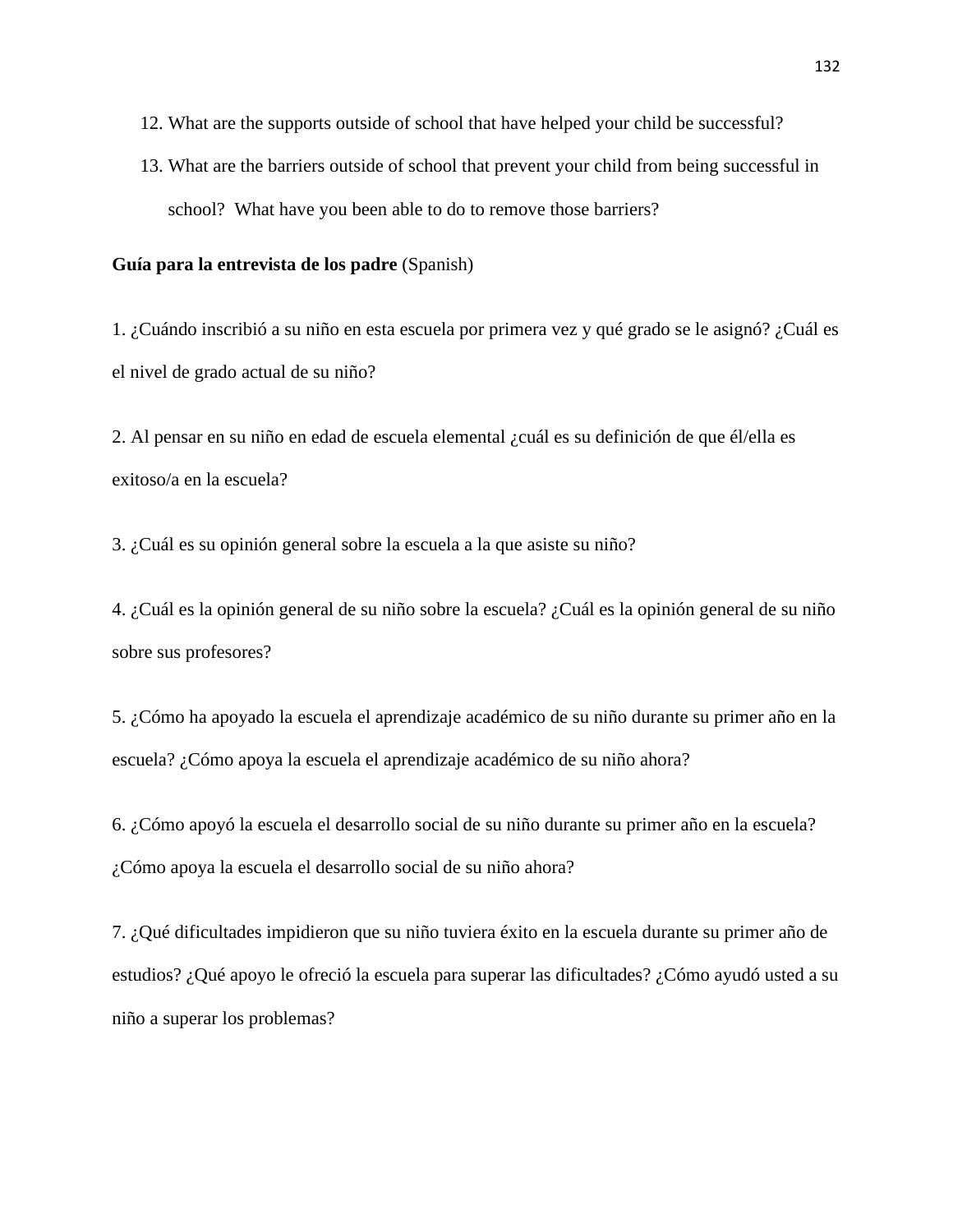8. ¿Qué desafíos siguen existiendo que impiden a su niño tener éxito en la escuela? ¿Qué apoyo ofrece la escuela para superar los desafíos? ¿Cómo ayuda usted a su niño a superar los desafíos?

9. ¿De qué manera los ayudas puestas en marcha por la escuela cambiaron los desafíos a los que se enfrentaba su niño?

10. ¿Qué cosas le gustaría que la escuela ofreciera para ayudar a su niño en la escuela? ¿Qué cosas le gustaría que la escuela ofreciera a las familias para ayudar a los niños a tener éxito en la escuela?

11. ¿Quiénes son las personas de la escuela que han ayudado a su niño a tener éxito?

12. ¿Cuáles son los apoyos fuera de la escuela que han ayudado a su niño a tener éxito?

13. ¿Cuáles son los desafíos fuera de la escuela que impiden a su niño tener éxito en la escuela? ¿Qué ha podido hacer para eliminar esos retos?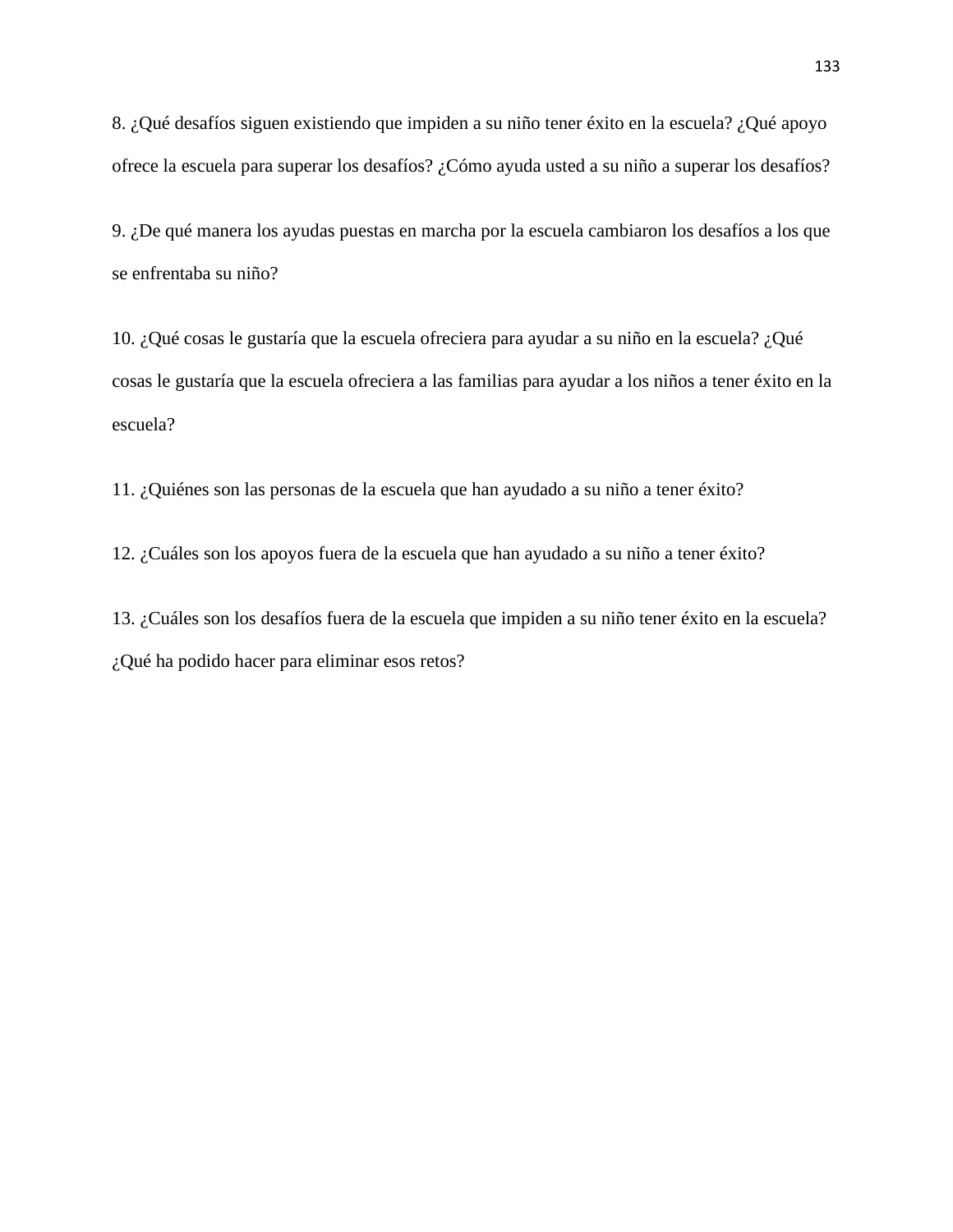## **Appendix E: ESL Educator Invitation to Participate in Research**

Miles, Nancy Tue 4/13/2021 3:17 PM

Greetings all,

I am currently completing my doctoral degree in Educational Leadership at Milligan University, and have gained approval through our Central Office staff to begin my research study in our district. My qualitative study, entitled *An Examination of School Success Factors as Perceived by Parents of Latino English Language Learners,* involves the collection of data via interviews of ELL parents and focus groups involving ELL educators within grades K-4 in our district.

I plan to conduct the ELL educator focus group over the next two weeks. The focus group will last 30-45 minutes and will be conducted via Zoom. It is my intention to gain an understanding of your perception of how ELL parents define academic and social success of their child and to identify supports you (and parents) deem valuable in supporting this population of students in elementary grades. The collective analysis and findings will be shared with all who participate at the conclusion of the study to provide research-based information to help support ELL students and families in our district. All participants and their feedback will remain anonymous beyond the focus group and interviews.

Your viewpoint will be invaluable to the research and I hope you will consider participating. If you are willing to participate in the focus group, please respond to this email indicating your willingness and I will forward the dates and Zoom log in information. (You will have two different dates to choose from but will only participate in one session). If you would like more information about this research study before committing to participate, please feel free to reach out to me with your questions.

Kindest regards,

# *Nancy Winfree Miles, NBCT*

4th Grade Remote Teacher South Side School Johnson City Schools @milesnawmiles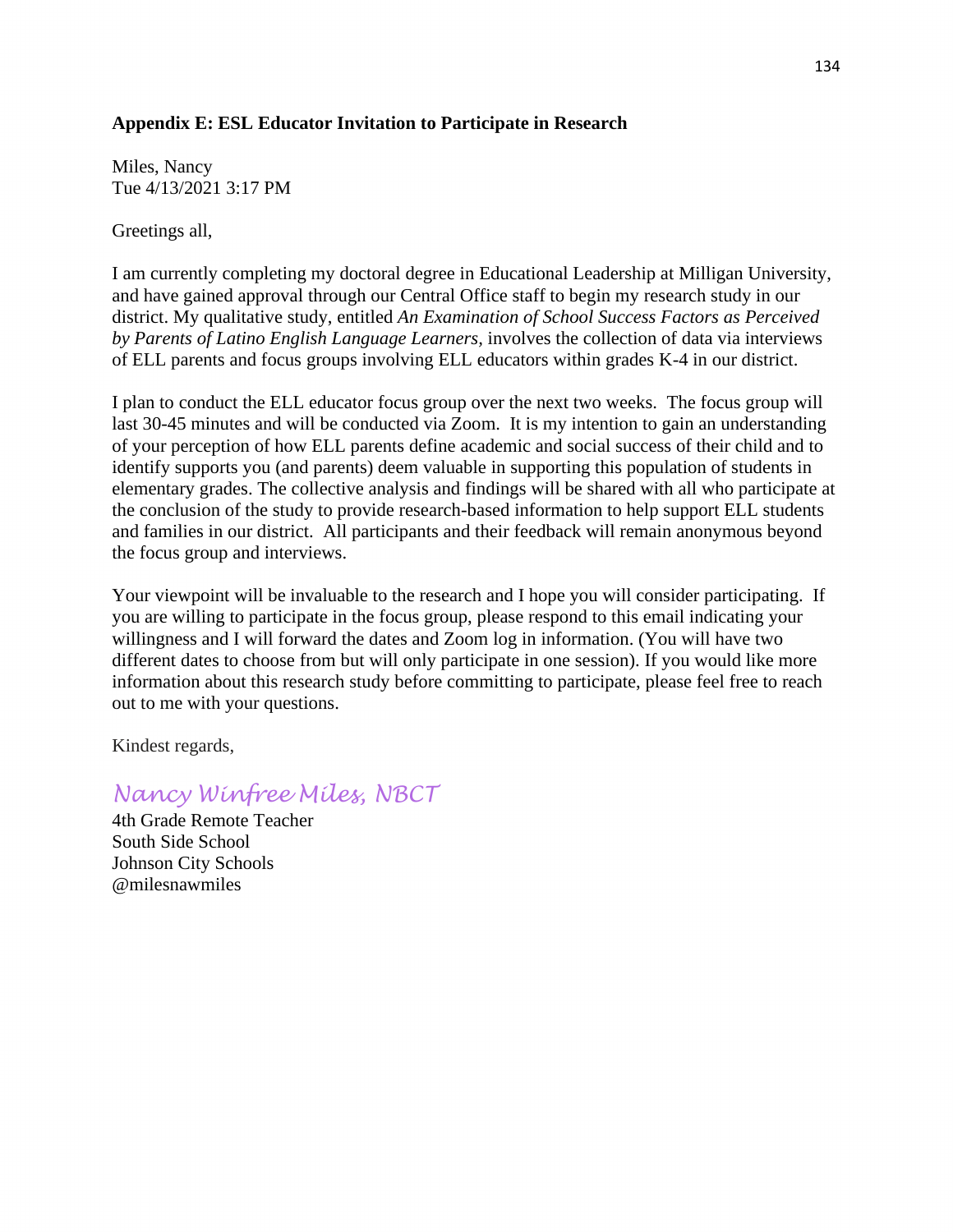#### **Appendix F: ESL Educator Participant Consent Form**

You are invited to participate in a research study of the perceptions of parents of English Language Learners on the success factors present or not present that support the English Language Learner at school. This study also includes the study of perceptions of English Language Learner educators with the system being studied. This form is part of a process called "informed consent", which allows you to understand more about the study before deciding whether to take part.

This study is being conducted by a researcher named Nancy W. Miles, who is a doctoral student at Milligan University, and is an elementary classroom teacher in the Johnson City School System. This study is separate from the role of a classroom teacher in the system and will not include any participants with children under the instructional supervision of the researcher.

## **Background Information:**

The purpose of this qualitative study is to investigate parent perceptions of successful integration into the classroom as experienced by their child who is an English Language Learner. The researcher is interested in identifying the factors which must be in place for the English Language Learner to successfully integrate into the school system, academically, behaviorally, and socially. The researcher will also investigate the perceptions of ELL educators regarding success factors of English Language Learners within the educational system.

## **Procedure**:

If you agree to participate in this study, you will be asked to participate in a focus group with the researcher, Nancy W. Miles. The focus group will be audio recorded and will be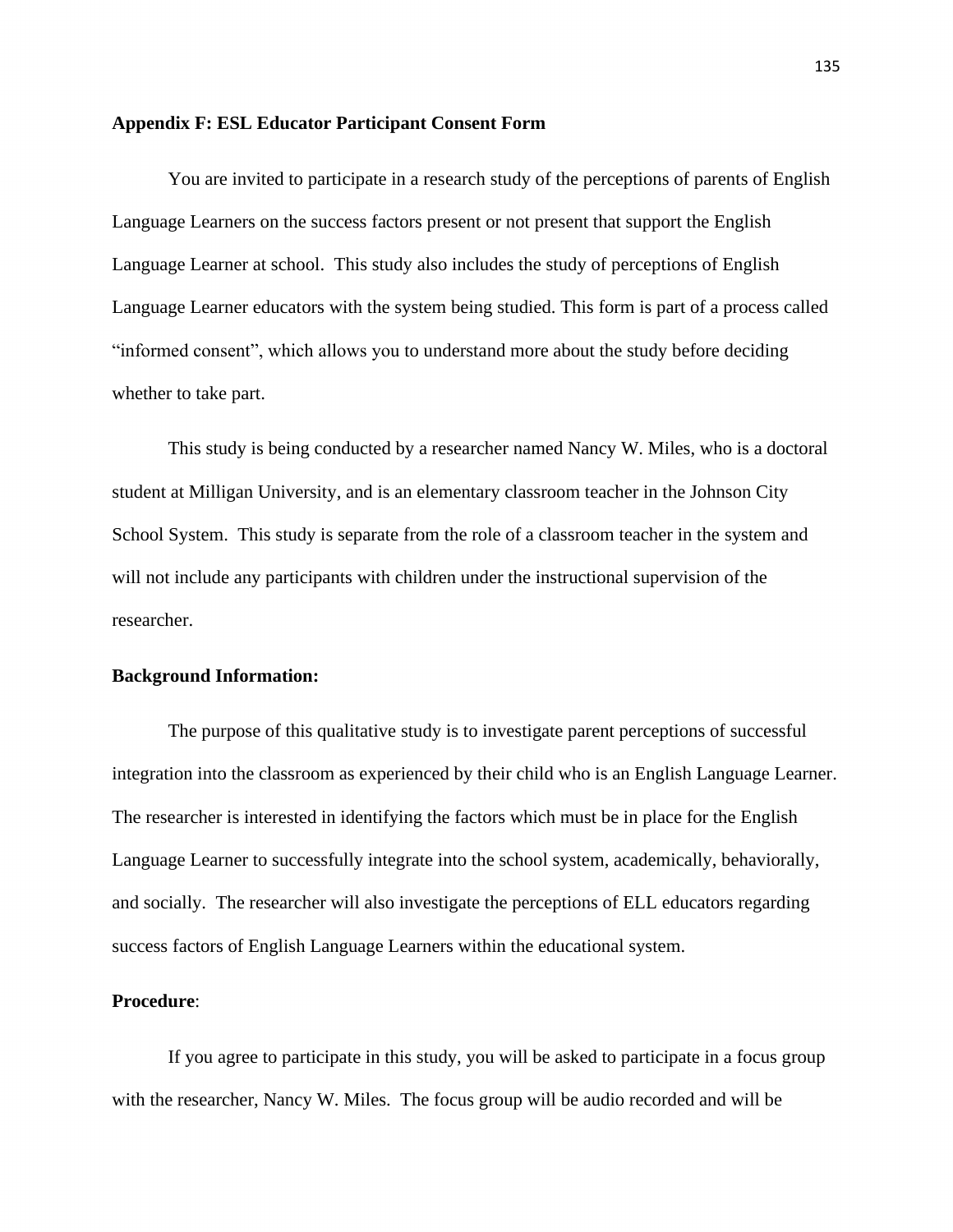transcribed for the purposes of collecting data. The focus group will last no more than forty-five (45) minutes.

## **Voluntary Nature of the Study:**

This study is voluntary on your part. Everyone will respect your decision of whether to choose to be in this study. If you choose to participate, you can change your mind and stop your participation at any time during the study. Should you choose to remove yourself from the focus group prior to the conclusion of the session, your comments will not be included in the transcription of the focus group discussion and therefore, will not in any way become a part of the data collected.

## **Risk and Benefits of Being in the Study:**

Participation in this study could involve discussion of situations where the school system has been lacking in supporting your students or existing barriers that prevented them from being successful in the classroom. Being in this study will not impact your safety or well-being. No participants with students under the instructional supervision of the researcher will be included in the study. It is the purpose of this study to identify areas in which the school system can improve existing or consider additional services that could benefit English Language Learners. Identifying the needs of English Language Learners shared by parents will help educators understand these needs and possibly result in changes in the way the school system educates ELLs. Additionally, the study results could identify opportunities in which the school can support the families of English Language Learners and the community beyond the walls of the school building itself.

### **Payment**: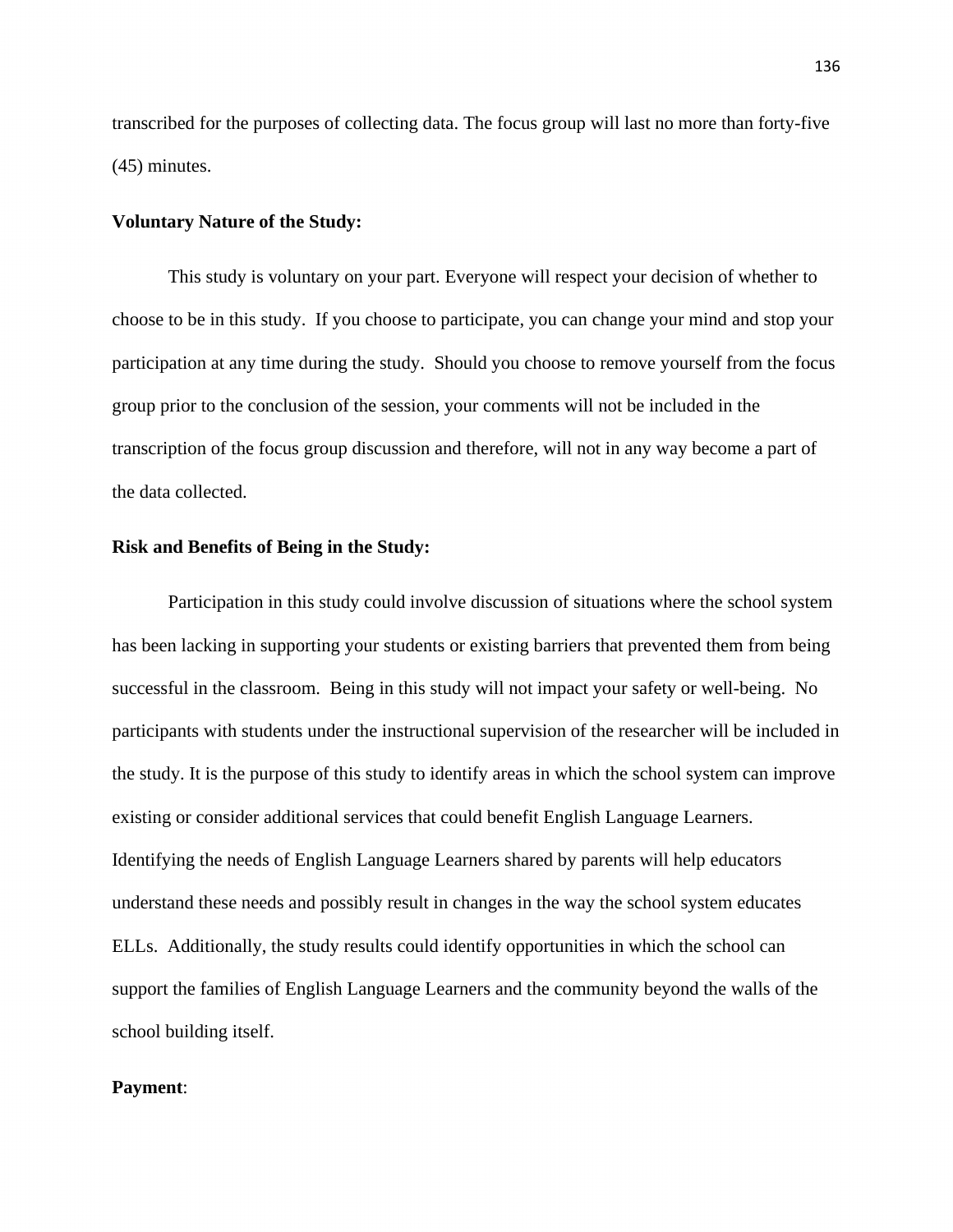There will be no monetary or gift payment for participation in the study.

### **Privacy**:

Any information you provide will be kept confidential, and the researcher will not use your personal information for any purposes outside of this research project. Participants will be identified in transcriptions and study records using pseudonyms. Audio recording and data will be kept secure with password protected locations or in a secure, locked location inaccessible to anyone except the researcher. As required by Milligan University, the data will be kept for a period of 5 years.

## **Contacts and Questions:**

You may ask any questions you have now. If you have questions later, you may contact the researcher using the following email address: [milesn@jcschools.org.](mailto:milesn@jcschools.org) If you would like a private discussion about your rights and participation in this study, you can contact Milligan University Institutional Review Board at [IRB@milligan.edu.](mailto:IRB@milligan.edu) You may also contact Dr Patrick Kariuki, Director of Educational Research at Milligan University, (423) 461-8744.

## **Statement of Consent:**

I have read the above information and I understand the study well enough to make a decision about my involvement. By signing below, I understand I am agreeing to the terms described above. I am also acknowledging that I understand I can drop out of participation at any time during the study.

Printed Name of Participant\_\_\_\_\_\_\_\_\_\_\_\_\_\_\_\_\_\_\_\_\_\_\_\_\_\_\_\_\_\_\_\_\_\_\_\_\_\_\_\_\_\_\_\_\_\_\_\_\_\_\_

Date of Consent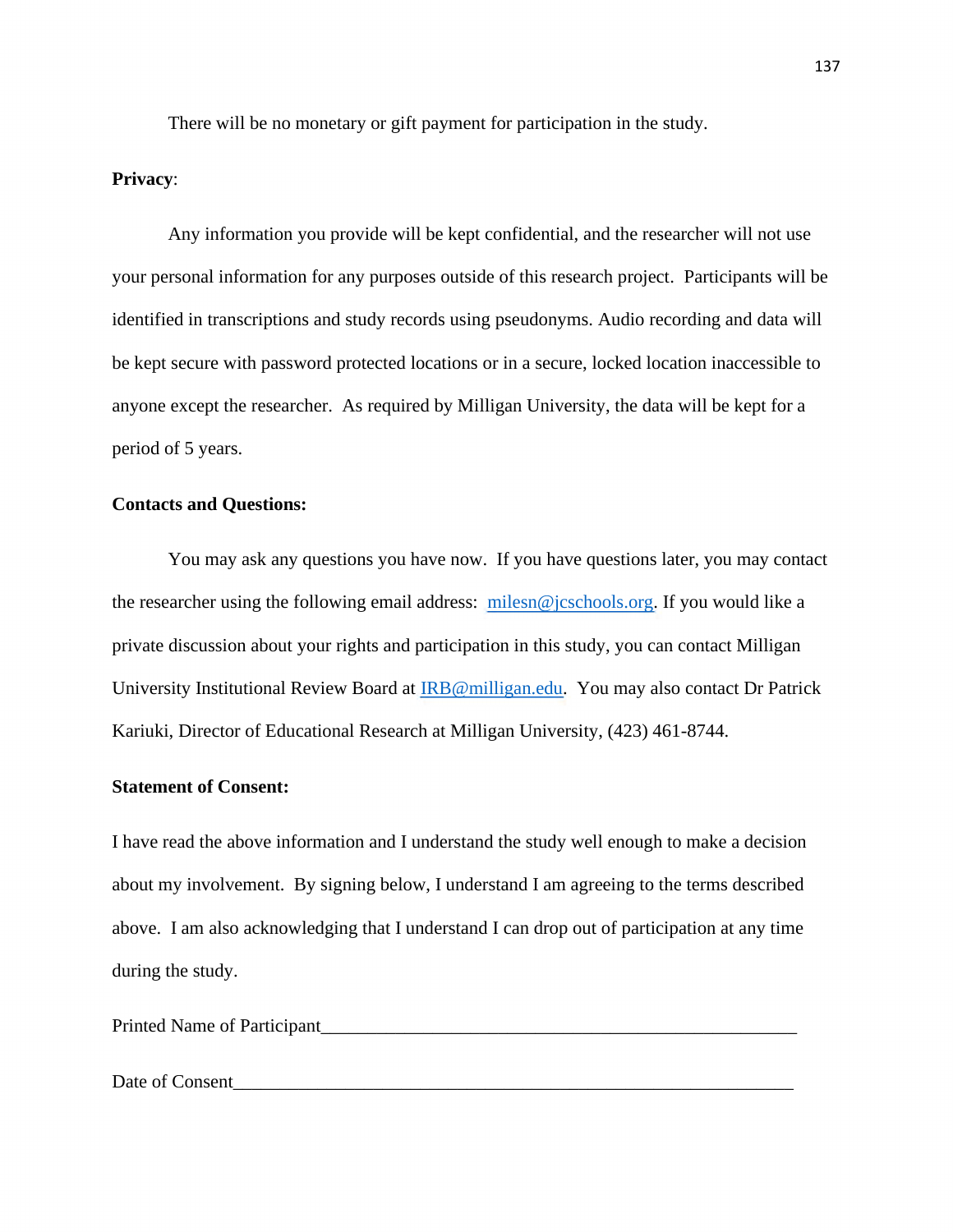Participant's Signature\_\_\_\_\_\_\_\_\_\_\_\_\_\_\_\_\_\_\_\_\_\_\_\_\_\_\_\_\_\_\_\_\_\_\_\_\_\_\_\_\_\_\_\_\_\_\_\_\_\_\_\_\_\_

Researcher's Signature\_\_\_\_\_\_\_\_\_\_\_\_\_\_\_\_\_\_\_\_\_\_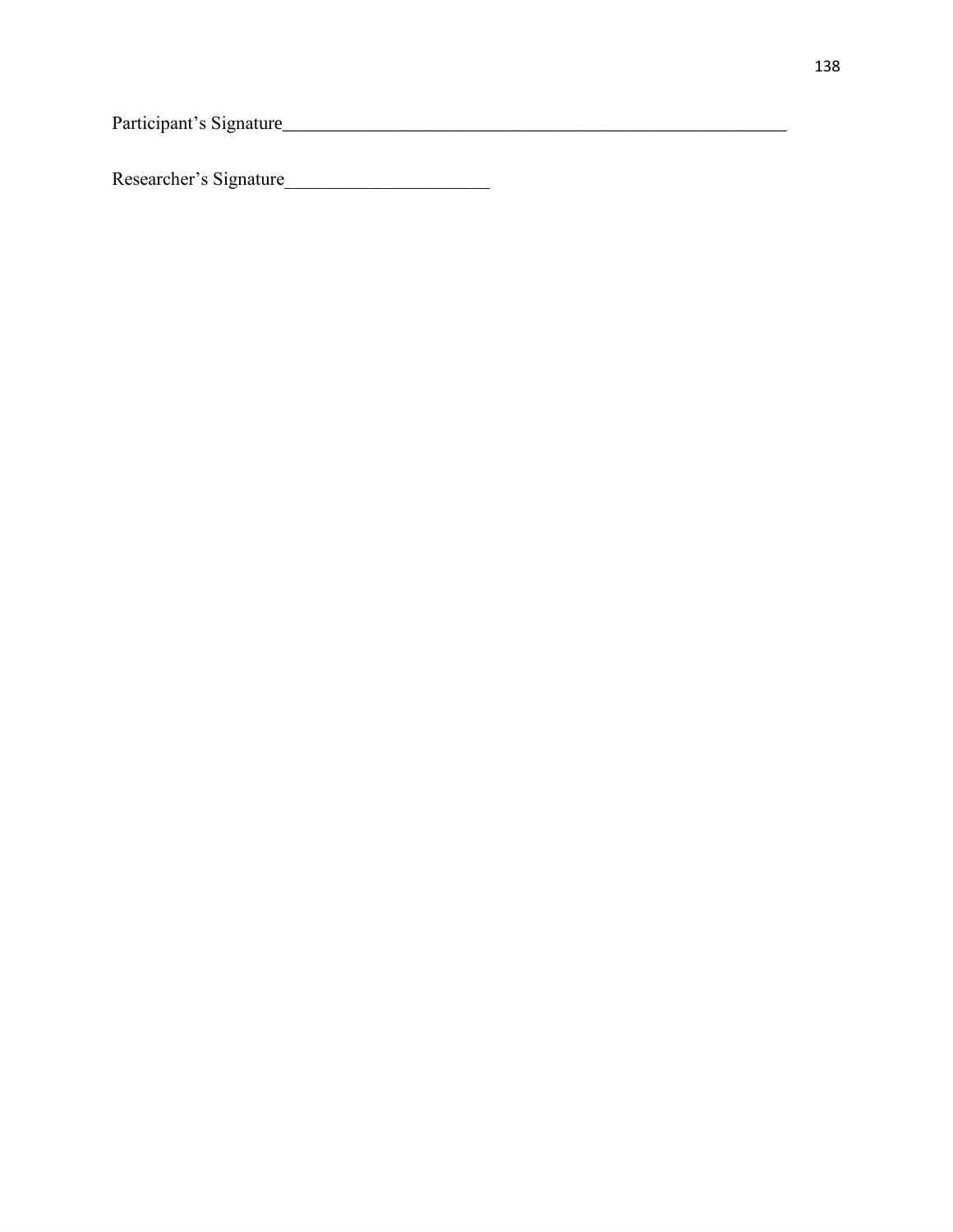#### **Appendix G: Parent Participant Consent Form** (English)

You are invited to participate in a research study of the perceptions of parents of English Language Learners on the success factors present or not present that support the English Language Learner at school. This form is part of a process called "informed consent", which allows you to understand more about the study before deciding whether to take part.

This study is being conducted by a researcher named Nancy W. Miles, who is a doctoral student at Milligan University, and is an elementary classroom teacher in the Johnson City School System. This study is separate from the role of a classroom teacher in the system.

Background Information:

The purpose of this qualitative study is to investigate parent perceptions of successful integration into the classroom as experienced by their child who is an English Language Learner. The researcher is interested in identifying the factors which must be in place for the English Language Learner to successfully integrate into the school system, academically, behaviorally, and socially.

## Procedure:

If you agree to participate in this study, you will be asked to participate in a one-on-one interview with the researcher, Nancy W. Miles. This interview will be audio recorded and will be transcribed for the purposes of collecting data. The interview will last no more than one hour. If needed, an interpreter will also be present during the interview to provide interpretive services during the interview.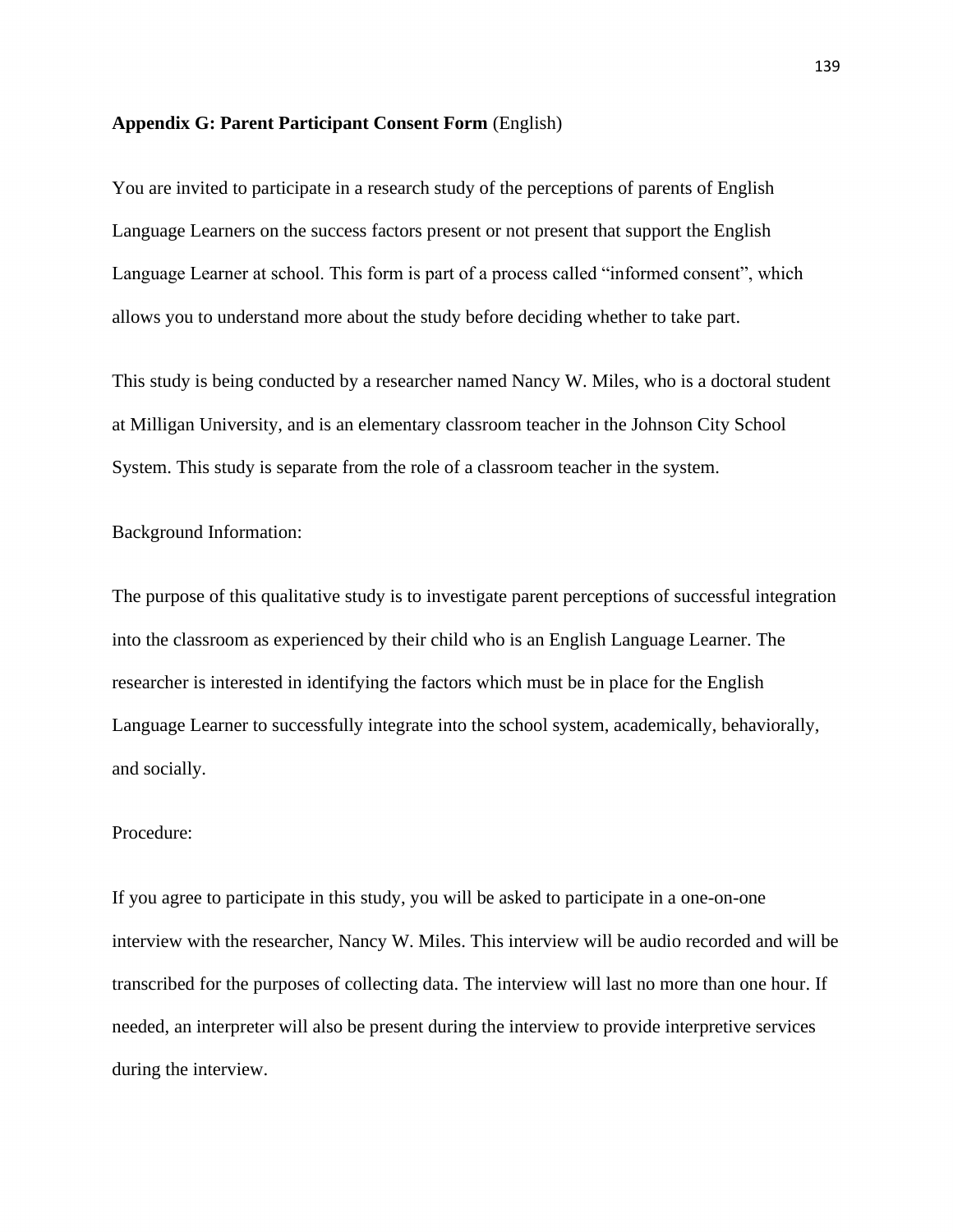Voluntary Nature of the Study:

This study is voluntary on your part. Everyone will respect your decision of whether to choose to be in this study. If you choose to participate, you can change your mind and stop your participation at any time during the study. Non-participation or withdrawal from the study will in no way impact the services or educational rights provided to children of participants. No participants with children under the instructional supervision of the researcher will be included in the study.

Risk and Benefits of Being in the Study:

Participation in this study could involve discussion of situations where the school system has been lacking in supporting your child or existing barriers challenges that prevented your child from being successful in the classroom. Being in this study will not impact your safety or wellbeing.

It is the purpose of this study to identify areas in which the school system can improve existing or consider additional services that could benefit English Language Learners. Identifying the needs of English Language Learners shared by parents will help educators understand these needs and possibly result in changes in the way the school system educates ELLs. Additionally, the study results could identify opportunities in which the school can support the families of English Language Learners and the community beyond the walls of the school building itself.

Payment:

There will be no monetary or gift payment for participation in the study.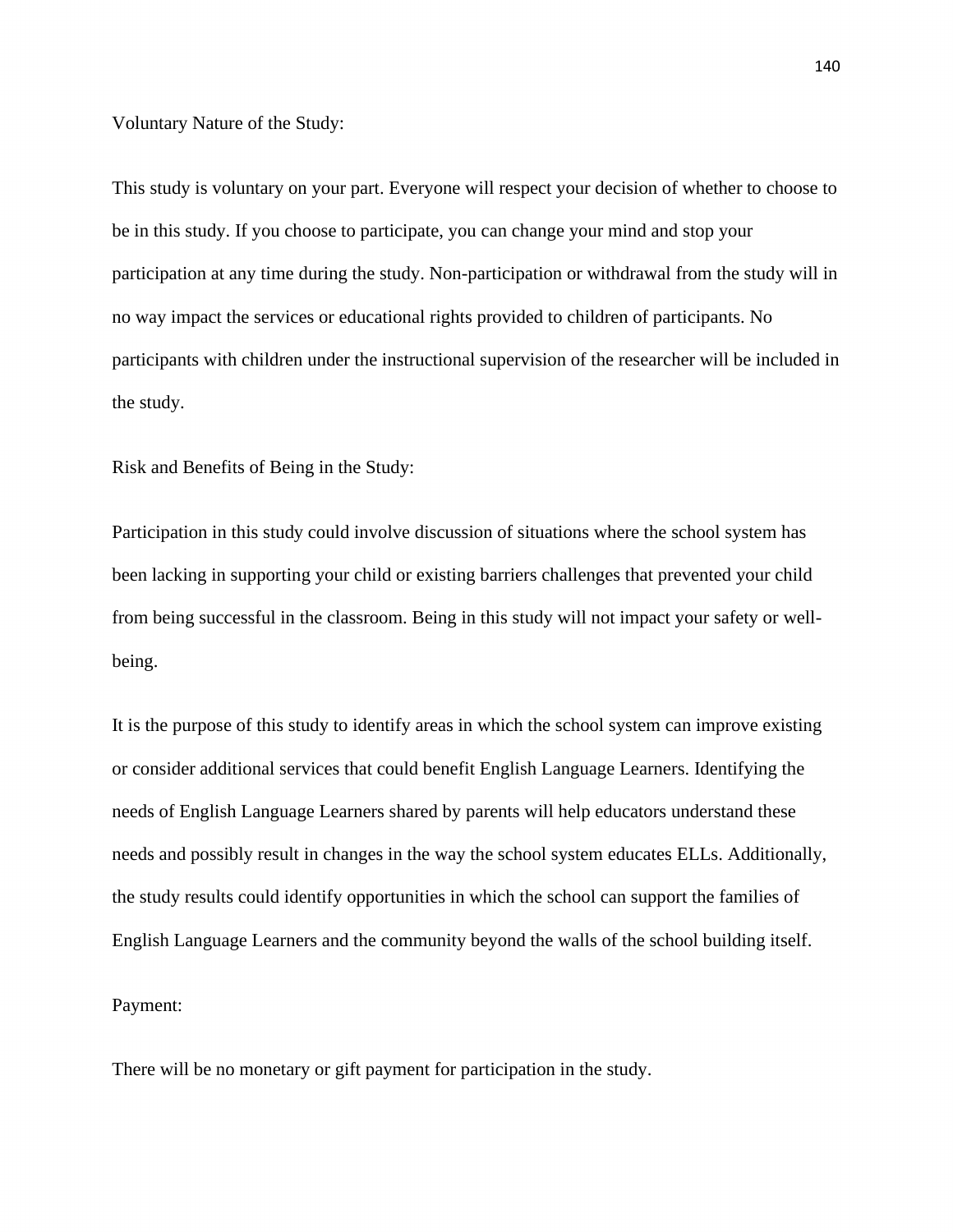Privacy:

Any information you provide will be kept confidential, and the researcher will not use your personal information for any purposes outside of this research project. Participants will be identified in transcriptions and study records using pseudonyms. Audio recording and data will be kept secure with password protected locations or in a secure, locked location inaccessible to anyone except the researcher. As required by Milligan University, the data will be kept for a period of 3 years.

Contacts and Questions:

You may ask any questions you have now. If you have questions later, you may contact the researcher using the following email address: milesn@jcschools.org. If you would like a private discussion about your rights and participation in this study, you can contact Milligan University Institutional Review Board at IRB@milligan.edu. You may also contact Dr Patrick Kariuki, Director of Educational Research at Milligan University, (423) 461-8744.

Statement of Consent:

I have read the above information and I understand the study well enough to make a decision about my involvement. By signing below, I understand I am agreeing to the terms described above. I am also acknowledging that I understand I can drop out of participation at any time during the study.

Printed Name of Participant\_\_\_\_\_\_\_\_\_\_\_\_\_\_\_\_\_\_\_\_\_\_\_\_\_\_\_\_\_\_\_\_\_\_\_\_\_\_\_\_\_\_\_\_\_\_

Date of Consent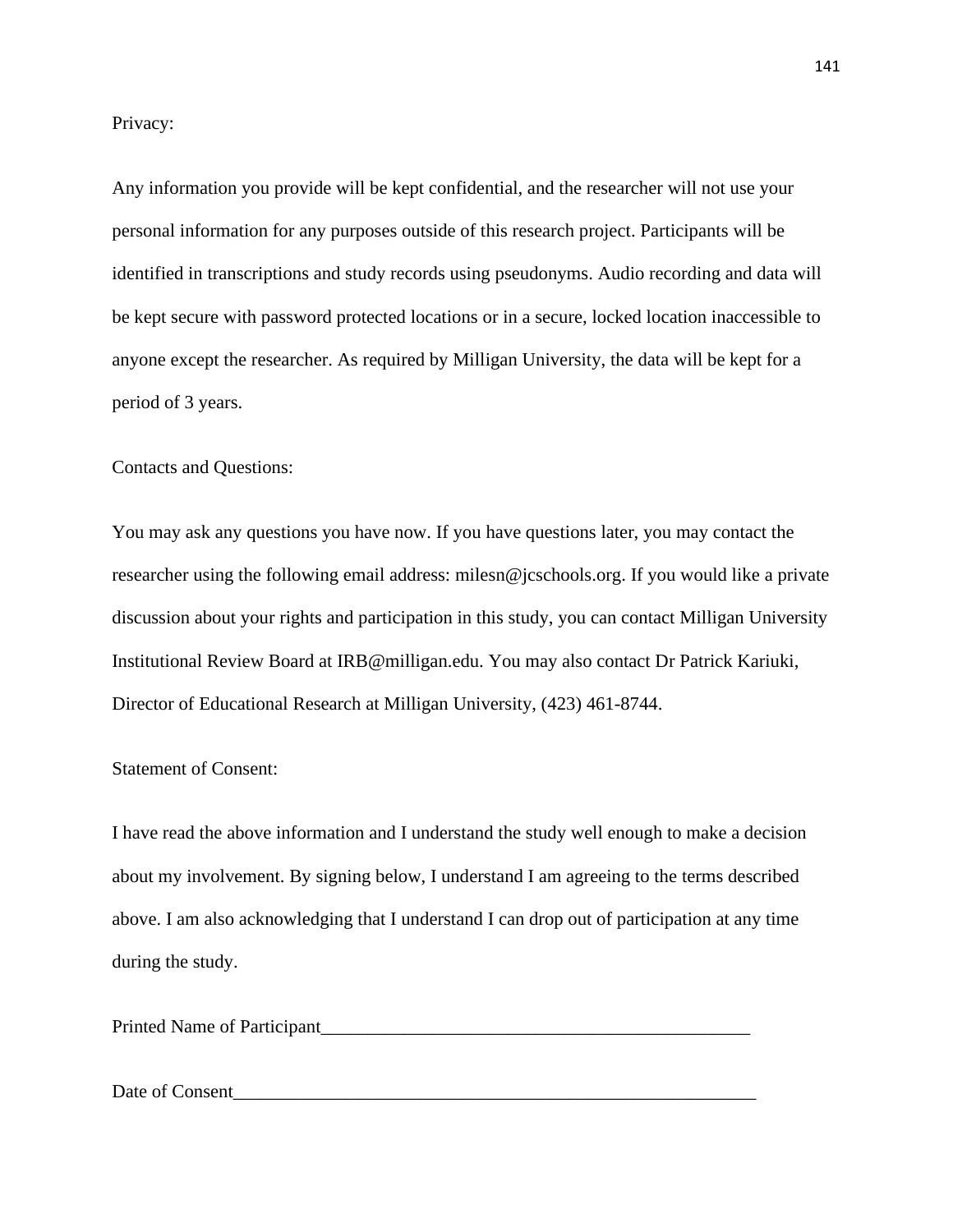Participant's Signature

Researcher's Signature

### **Parent Consent to Participate in Research** (Spanish)

## **Consentimiento para participar en la investigación**

Se le invita a participar en un estudio de investigación sobre las percepciones de los padres de estudiantes que aprenden el idioma inglés acerca de los factores de éxito presentes o no presentes, que apoyan al estudiante que aprende el idioma inglés en la escuela. Este formulario forma parte de un proceso llamado "consentimiento informado", que le permite entender más sobre el estudio antes de decidir si quiere participar en él.

Este estudio lo lleva a cabo una investigadora llamada Nancy W. Miles, que estudia para obtener su doctorado en la Universidad de Milligan, y es profesora de primaria en el sistema escolar de Johnson City. Este estudio es independiente a su rol de maestra en el sistema escolar.

Información de antecedentes:

El propósito de este estudio cualitativo es investigar las percepciones de los padres sobre la integración exitosa salón de clases de acuerdo a la experiencia de su niño que es un estudiante que aprende el idioma inglés. El investigador está interesado en identificar los factores que deben estar en su lugar para que el estudiante que aprende el idioma ingles se integre con éxito en el sistema escolar, en las áreas académica, de comportamiento y social.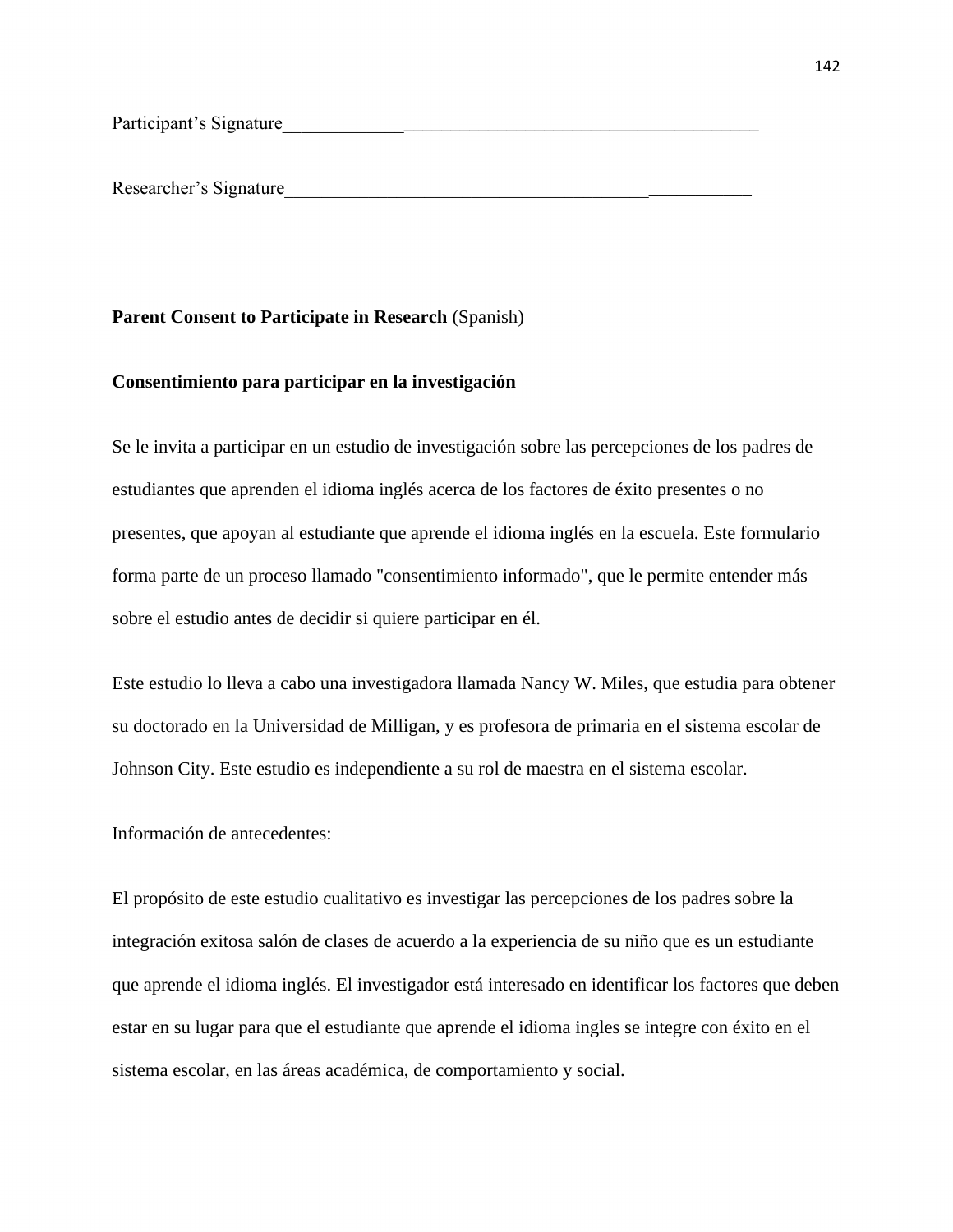Procedimiento:

Si acepta participar en este estudio, se le pedirá que participe en una entrevista individual con la investigadora, Nancy W. Miles. Esta entrevista se grabará en audio y se transcribirá con el propósito de obtener data. La entrevista no durará más de una hora. Si es necesario, un intérprete también estará presente durante la entrevista para proporcionar servicios de interpretación durante la misma.

Carácter voluntario del estudio:

Este estudio es voluntario por su parte. Todo el mundo respetará su decisión de elegir participar o no participar en este estudio. Si decide participar, puede cambiar de opinión y abandonar su participación en cualquier momento del estudio. La no participación o su retiro del estudio no afectarán en modo alguno a los servicios o derechos educativos prestados a los niños de los participantes. No se incluirá en el estudio a ningún participante con niños bajo la supervisión docente del investigador.

Riesgos y beneficios al participar en el estudio:

La participación en este estudio podría implicar la discusión de situaciones en las que el sistema escolar ha sido deficiente en el apoyo a su niño o los desafíos existentes que impidieron que su niño tuviera éxito en el salón de clases. Participar en este estudio no afectará su seguridad ni su bienestar.

El propósito de este estudio es identificar las áreas en las que el sistema escolar puede mejorar los servicios existentes o considerar servicios adicionales que podrían beneficiar a los estudiantes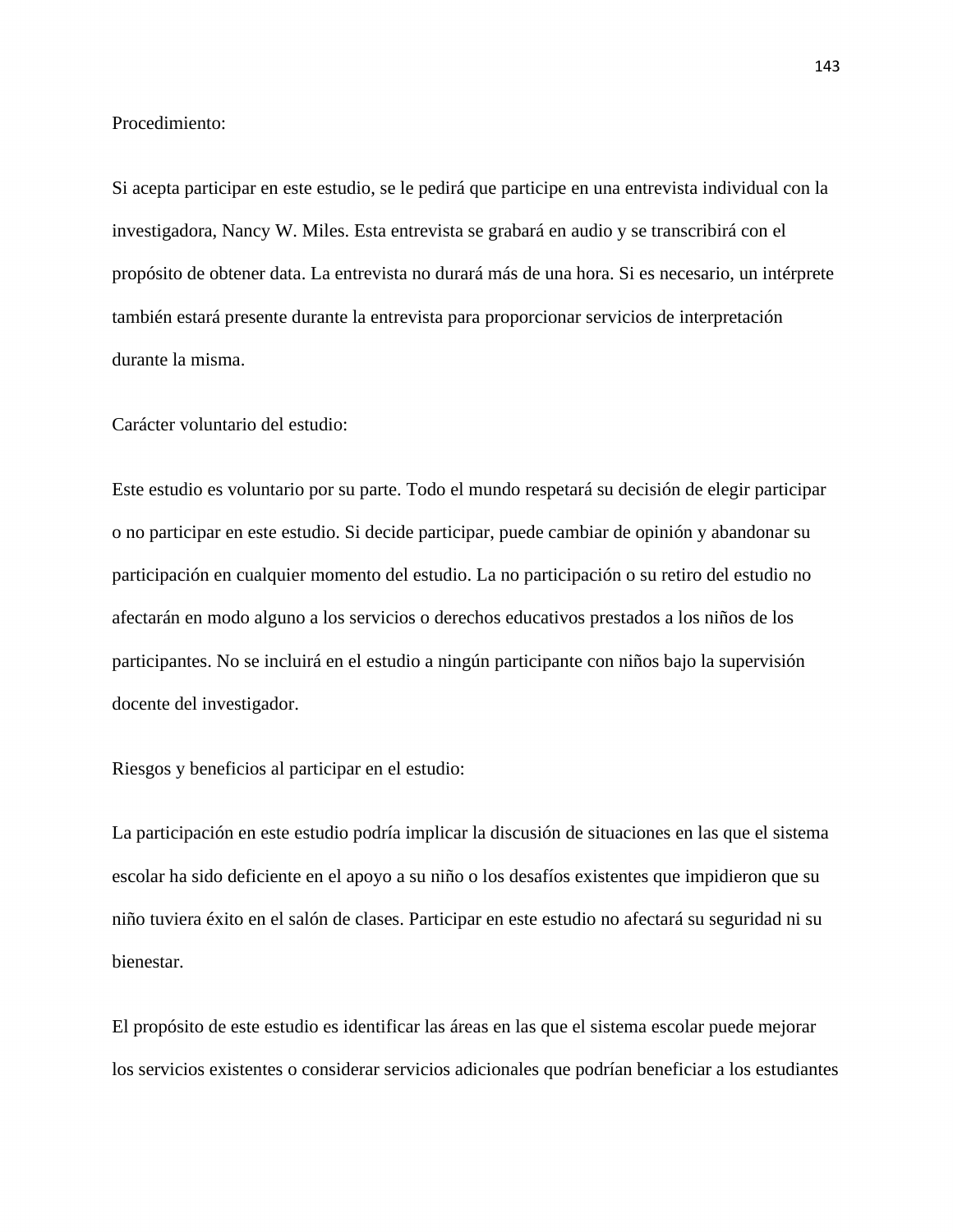que aprende el idioma inglés. La identificación de las necesidades de los estudiantes que aprenden el idioma inglés compartidas por los padres ayudará a los educadores a entender estas necesidades y posiblemente resultará en cambios en la forma en que el sistema escolar enseña a los estudiantes que aprenden el idioma inglés (ELL por sus siglas en ingles). Además, los resultados del estudio podrían identificar oportunidades en las que la escuela puede apoyar a las familias de los estudiantes que aprenden el idioma inglés y a la comunidad más allá de las paredes de la escuela.

## Pago:

No habrá ningún pago monetario o en forma de regalo por la participación en el estudio.

## Privacidad:

Toda la información que proporcione será confidencial, y el investigador no utilizará su información personal para ningún fin ajeno a este proyecto de investigación. Los participantes serán identificados en las transcripciones y registros del estudio utilizando seudónimos. Las grabaciones de audio y los datos se mantendrán seguros sitios protegidos con contraseña o en un lugar seguro y cerrado con llave, inaccesible para cualquier persona excepto el investigador. Tal y como exige la Universidad de Milligan, los datos se conservarán durante un periodo de 3 años.

## Contactos y preguntas:

Puede hacer cualquier pregunta que tenga ahora. Si tiene preguntas más adelante, puede ponerse en contacto con el investigador utilizando la siguiente dirección de correo electrónico: milesn@jcschools.org. Si desea una conversación privada sobre sus derechos y su participación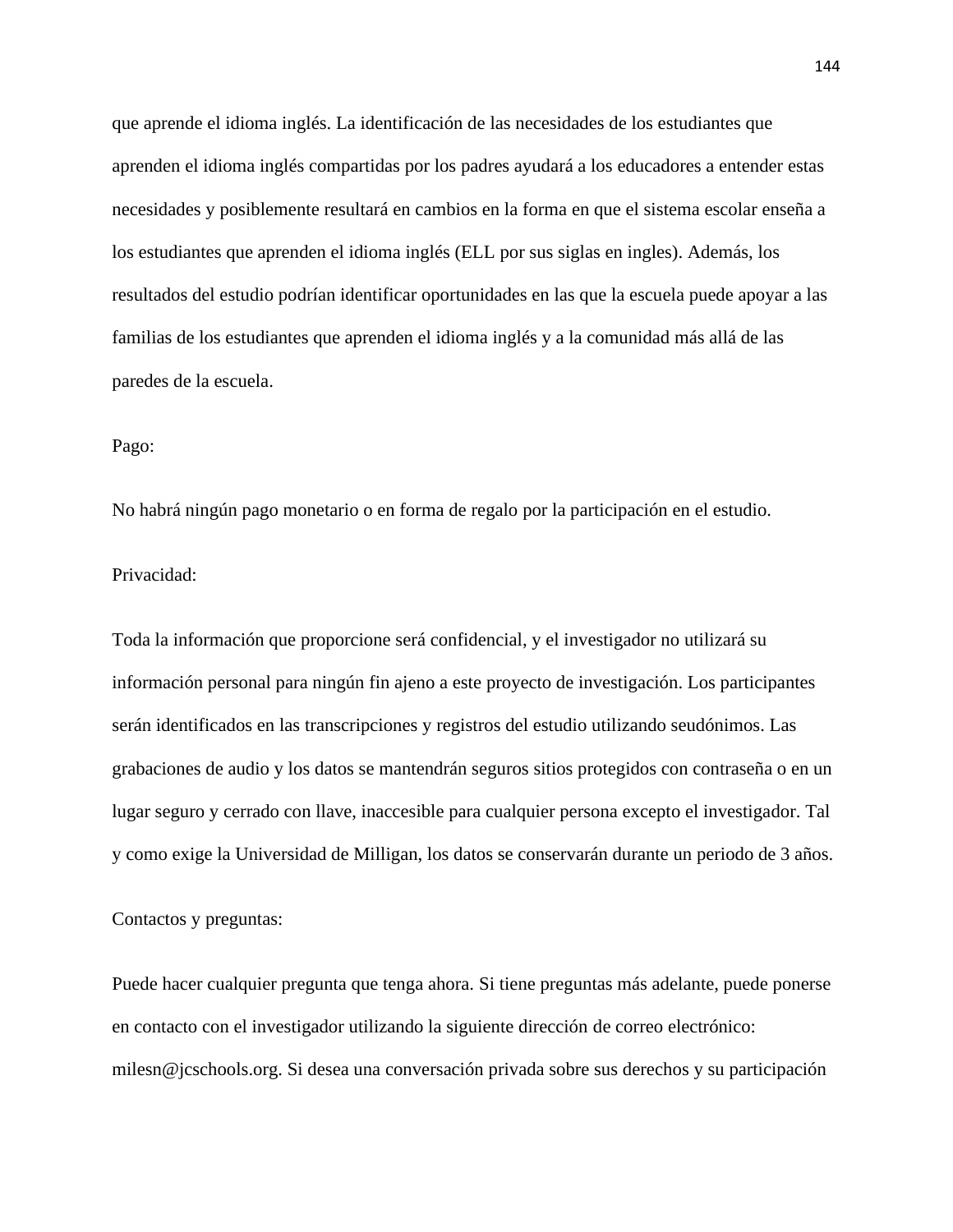en este estudio, puede ponerse en contacto con la Junta de Revisión Institucional de la Universidad de Milligan en IRB@milligan.edu. También puede ponerse en contacto con el Dr. Patrick Kariuki, Director de Investigación Educativa de la Universidad de Milligan, (423) 461- 8744.

Declaración de consentimiento:

He leído la información anterior y entiendo el estudio lo suficientemente bien como para tomar una decisión sobre mi participación. Al firmar a continuación, entiendo que estoy de acuerdo con los términos descritos anteriormente. También reconozco que entiendo que puedo dejar de participar en cualquier momento durante el estudio.

| Nombre impreso del participante |  |
|---------------------------------|--|
|                                 |  |
|                                 |  |

Fecha de consentimiento \_\_\_\_\_\_\_\_\_\_\_\_\_\_\_\_\_\_\_\_\_\_\_\_\_\_\_\_\_\_\_\_\_\_\_\_\_\_\_\_\_\_\_\_\_\_\_\_

Firma del participante \_\_\_\_\_\_\_\_\_\_\_\_\_\_\_\_\_\_\_\_\_\_\_\_\_\_\_\_\_\_\_\_\_\_\_\_\_\_\_\_\_\_\_\_\_\_\_\_\_\_\_

Firma del investigador \_\_\_\_\_\_\_\_\_\_\_\_\_\_\_\_\_\_\_\_\_\_\_\_\_\_\_\_\_\_\_\_\_\_\_\_\_\_\_\_\_\_\_\_\_\_\_\_\_\_